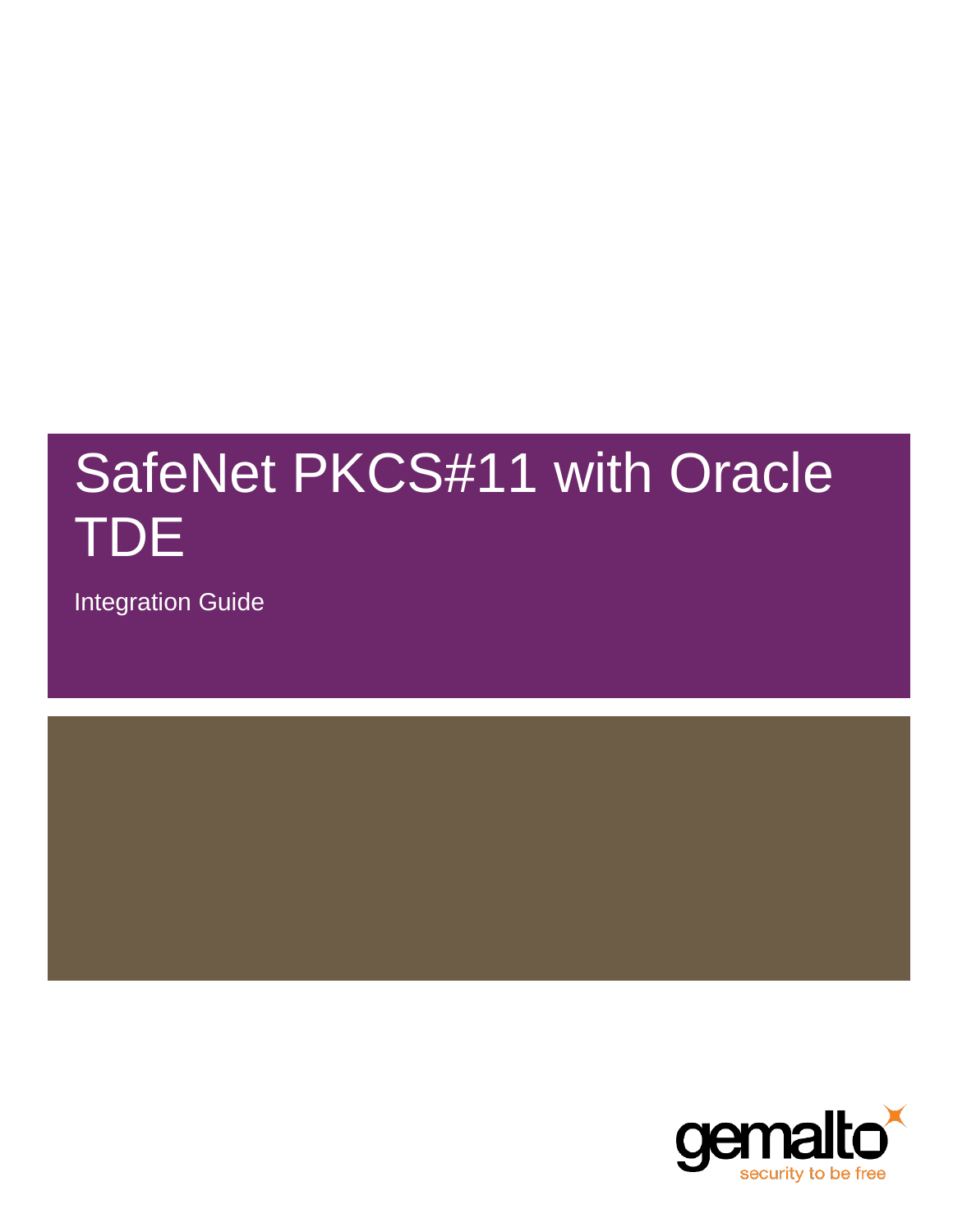All information herein is either public information or is the property of and owned solely by Gemalto and/or its subsidiaries who shall have and keep the sole right to file patent applications or any other kind of intellectual property protection in connection with such information.

Nothing herein shall be construed as implying or granting to you any rights, by license, grant or otherwise, under any intellectual and/or industrial property rights of or concerning any of Gemalto's information.

This document can be used for informational, non-commercial, internal and personal use only provided that:

- The copyright notice below, the confidentiality and proprietary legend and this full warning notice appear in all copies.
- This document shall not be posted on any network computer or broadcast in any media and no modification of any part of this document shall be made.

Use for any other purpose is expressly prohibited and may result in severe civil and criminal liabilities.

The information contained in this document is provided "AS IS" without any warranty of any kind. Unless otherwise expressly agreed in writing, Gemalto makes no warranty as to the value or accuracy of information contained herein.

The document could include technical inaccuracies or typographical errors. Changes are periodically added to the information herein. Furthermore, Gemalto reserves the right to make any change or improvement in the specifications data, information, and the like described herein, at any time.

Gemalto hereby disclaims all warranties and conditions with regard to the information contained herein, including all implied warranties of merchantability, fitness for a particular purpose, title and non-infringement. In no event shall Gemalto be liable, whether in contract, tort or otherwise, for any indirect, special or consequential damages or any damages whatsoever including but not limited to damages resulting from loss of use, data, profits, revenues, or customers, arising out of or in connection with the use or performance of information contained in this document.

Gemalto does not and shall not warrant that this product will be resistant to all possible attacks and shall not incur, and disclaims, any liability in this respect. Even if each product is compliant with current security standards in force on the date of their design, security mechanisms' resistance necessarily evolves according to the state of the art in security and notably under the emergence of new attacks. Under no circumstances, shall Gemalto be held liable for any third party actions and in particular in case of any successful attack against systems or equipment incorporating Gemalto products. Gemalto disclaims any liability with respect to security for direct, indirect, incidental or consequential damages that result from any use of its products. It is further stressed that independent testing and verification by the person using the product is particularly encouraged, especially in any application in which defective, incorrect or insecure functioning could result in damage to persons or property, denial of service or loss of privacy.

© 2015 - 2017 Gemalto. All rights reserved. Gemalto and the Gemalto logo are trademarks and service marks of Gemalto and/or its subsidiaries and are registered in certain countries. All other trademarks and service marks, whether registered or not in specific countries, are the property of their respective owners.

**Document Part Number:** 007-013430-001, Rev B **Release Date:** March 2017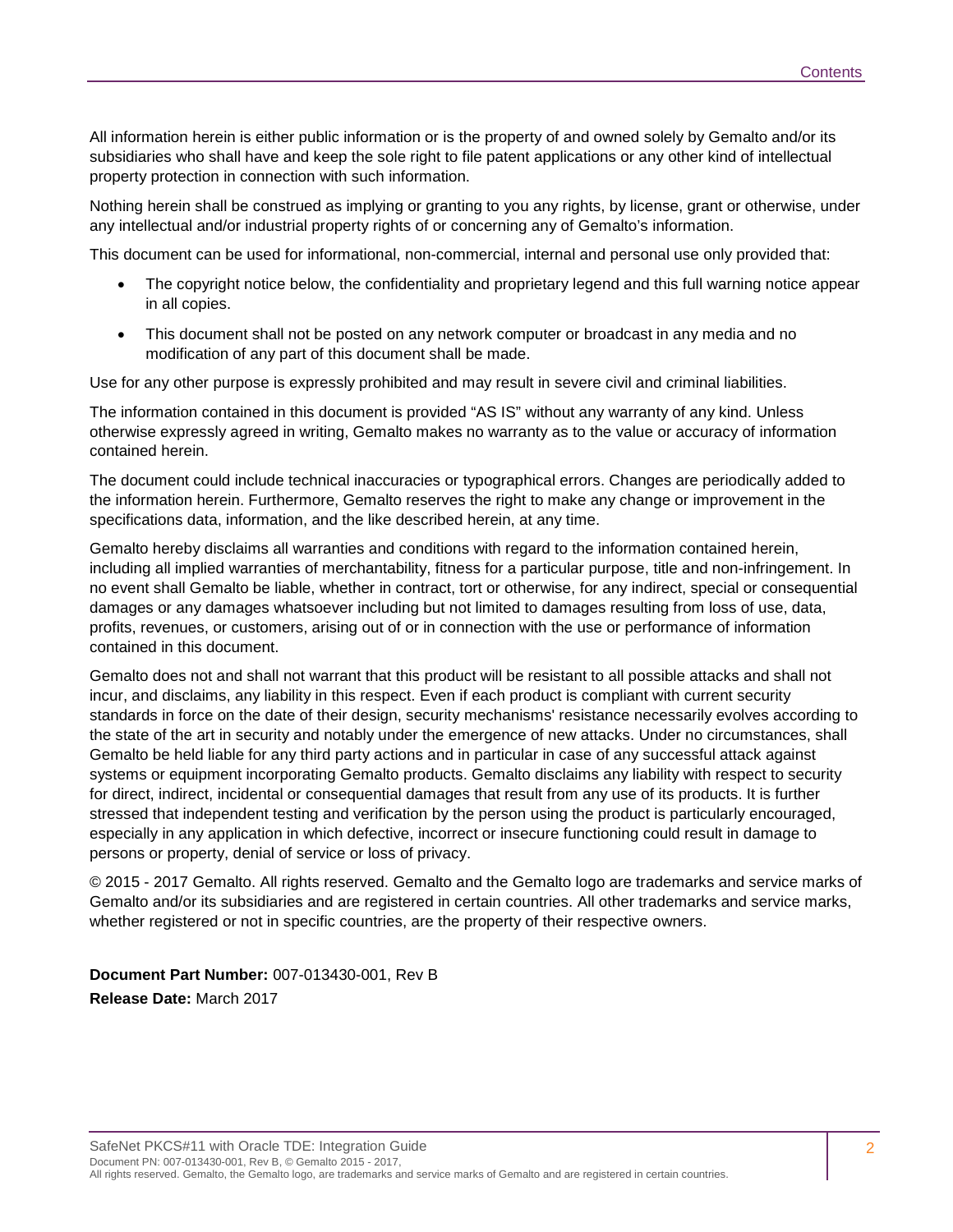## **Contents**

| 1 <sup>1</sup> |  |
|----------------|--|
|                |  |
|                |  |
|                |  |
|                |  |
|                |  |
|                |  |
|                |  |
|                |  |
|                |  |
|                |  |
| 3              |  |
|                |  |
|                |  |
|                |  |
|                |  |
|                |  |
|                |  |
|                |  |
|                |  |
|                |  |
|                |  |
|                |  |
|                |  |
|                |  |
|                |  |
|                |  |
|                |  |
|                |  |
|                |  |
|                |  |
|                |  |
|                |  |
|                |  |
|                |  |
|                |  |
|                |  |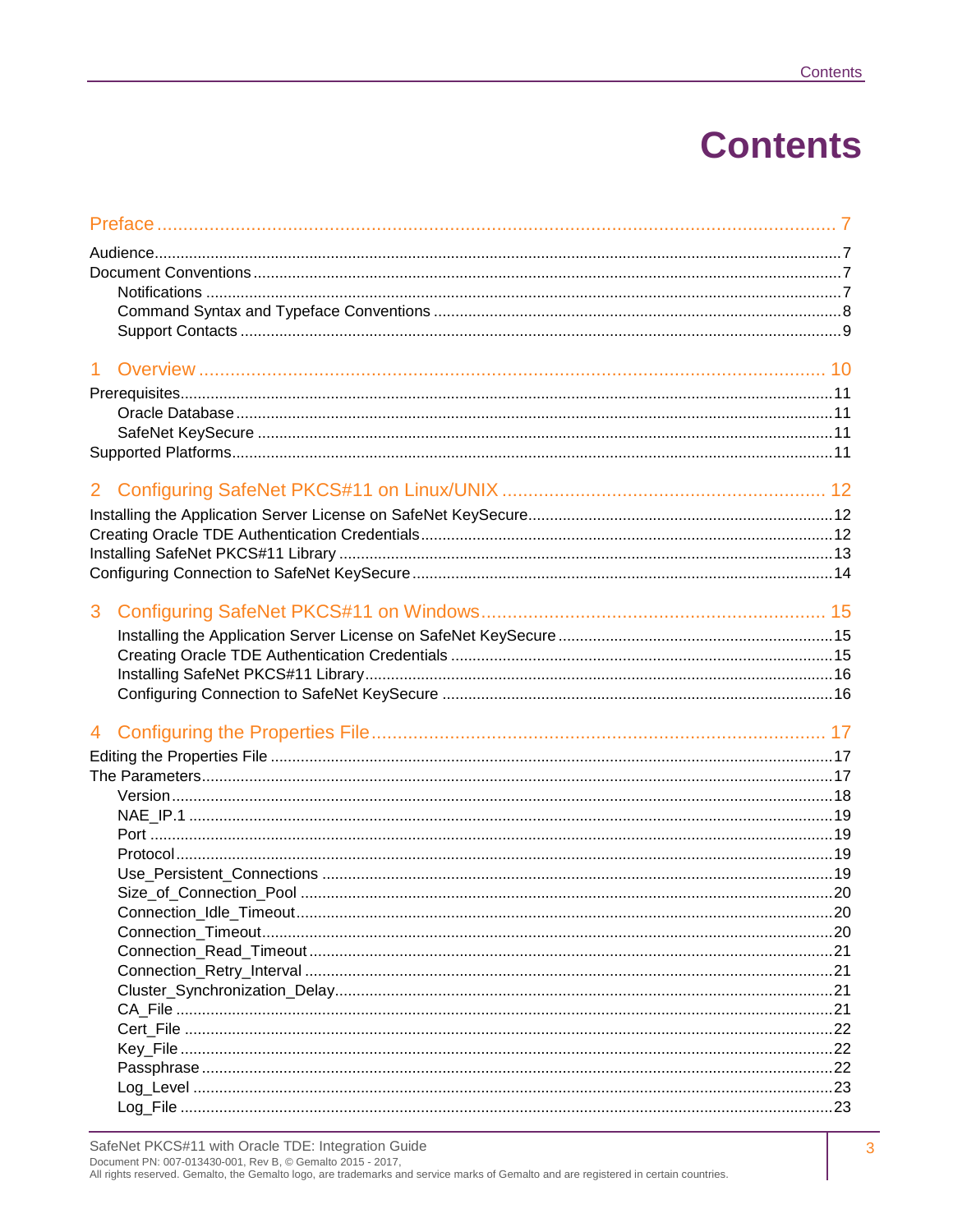|   | SSL with Client Certificate Authentication Walkthrough for SafeNet KeySecure Clients 35 |  |
|---|-----------------------------------------------------------------------------------------|--|
| 6 |                                                                                         |  |
|   |                                                                                         |  |
|   |                                                                                         |  |
|   |                                                                                         |  |
|   |                                                                                         |  |
|   |                                                                                         |  |
|   |                                                                                         |  |
|   |                                                                                         |  |
|   |                                                                                         |  |
|   |                                                                                         |  |
|   |                                                                                         |  |
|   |                                                                                         |  |
|   |                                                                                         |  |
|   |                                                                                         |  |
|   |                                                                                         |  |
|   |                                                                                         |  |
|   |                                                                                         |  |
|   |                                                                                         |  |
|   |                                                                                         |  |
|   |                                                                                         |  |
|   |                                                                                         |  |
|   |                                                                                         |  |
|   |                                                                                         |  |
|   |                                                                                         |  |
|   |                                                                                         |  |
| 8 | Integrating TDE with SafeNet KeySecure on Oracle 11gR2 RAC (11.2.0.3)  53               |  |
|   | Setting up SafeNet KeySecure for Transparent Data Encryption (TDE) with Oracle RAC53    |  |
|   |                                                                                         |  |
|   |                                                                                         |  |
|   |                                                                                         |  |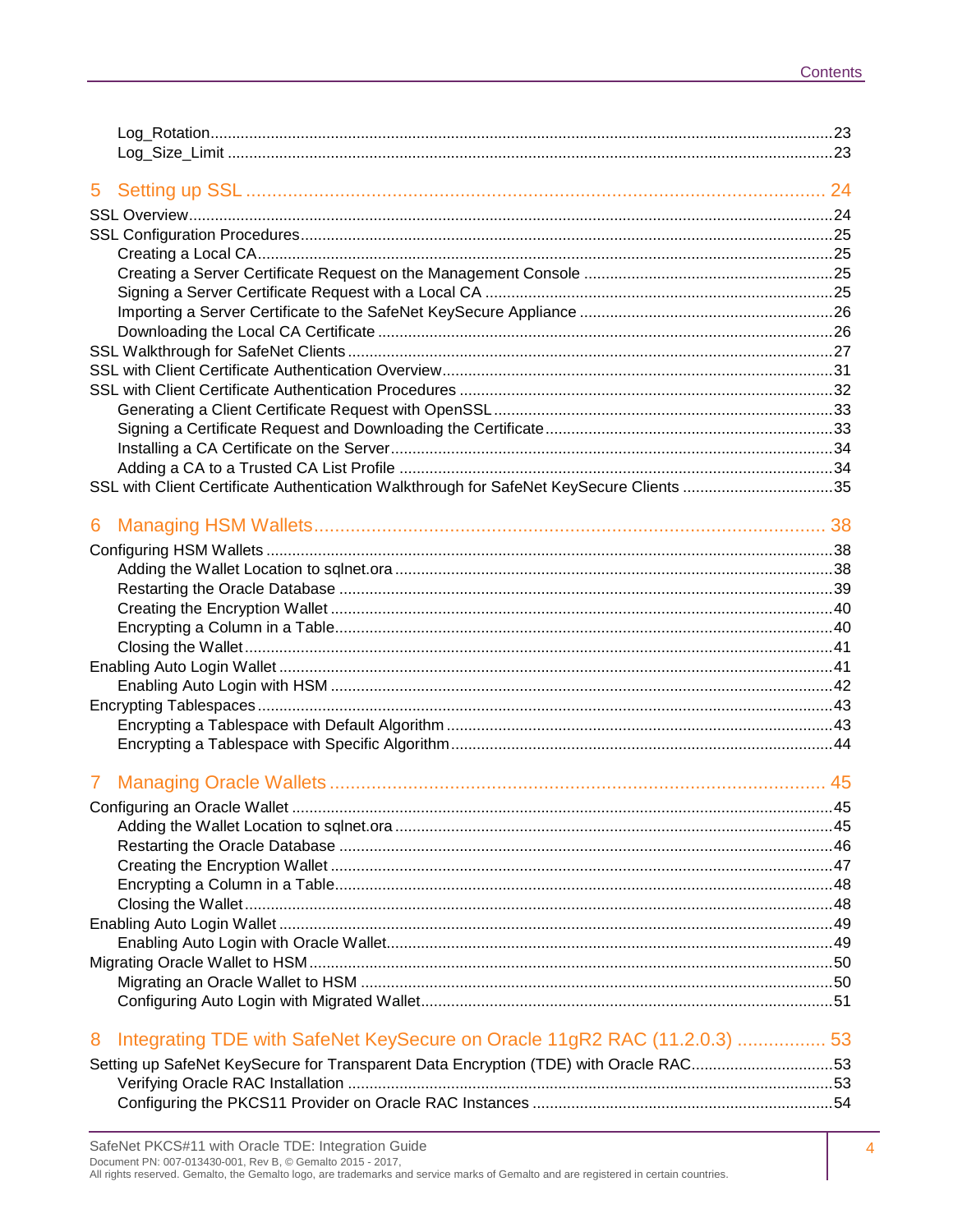| Installing SafeNet PKCS#11 Library on Linux (to be performed on both RAC1 and RAC2)55   |  |
|-----------------------------------------------------------------------------------------|--|
| Configuring Connection to SafeNet KeySecure (to be performed on both RAC1 and RAC2)56   |  |
|                                                                                         |  |
|                                                                                         |  |
|                                                                                         |  |
|                                                                                         |  |
|                                                                                         |  |
| 9                                                                                       |  |
|                                                                                         |  |
|                                                                                         |  |
|                                                                                         |  |
|                                                                                         |  |
|                                                                                         |  |
|                                                                                         |  |
|                                                                                         |  |
|                                                                                         |  |
|                                                                                         |  |
|                                                                                         |  |
| $10-10$<br>Integrating TDE with SafeNet KeySecure on Oracle 12c (12.1.0.2 – 64 bit)  81 |  |
| Setting up SafeNet KeySecure for Transparent Data Encryption (TDE) with Oracle 12c 81   |  |
|                                                                                         |  |
|                                                                                         |  |
|                                                                                         |  |
|                                                                                         |  |
|                                                                                         |  |
|                                                                                         |  |
|                                                                                         |  |
|                                                                                         |  |
|                                                                                         |  |
|                                                                                         |  |
| 11 Integrating TDE with SafeNet KeySecure on Oracle 12c RAC (12.1.0.2 - 64 bit) 109     |  |
| Setting up SafeNet KeySecure for Transparent Data Encryption (TDE) with Oracle RAC109   |  |
|                                                                                         |  |
|                                                                                         |  |
|                                                                                         |  |
|                                                                                         |  |
| Installing SafeNet PKCS#11 Library on Linux (to be performed on RAC1 and RAC2)111       |  |
| Configuring Connection to SafeNet KeySecure (to be performed on RAC1 and RAC2)112       |  |
|                                                                                         |  |
|                                                                                         |  |
|                                                                                         |  |
|                                                                                         |  |
|                                                                                         |  |
|                                                                                         |  |
|                                                                                         |  |
|                                                                                         |  |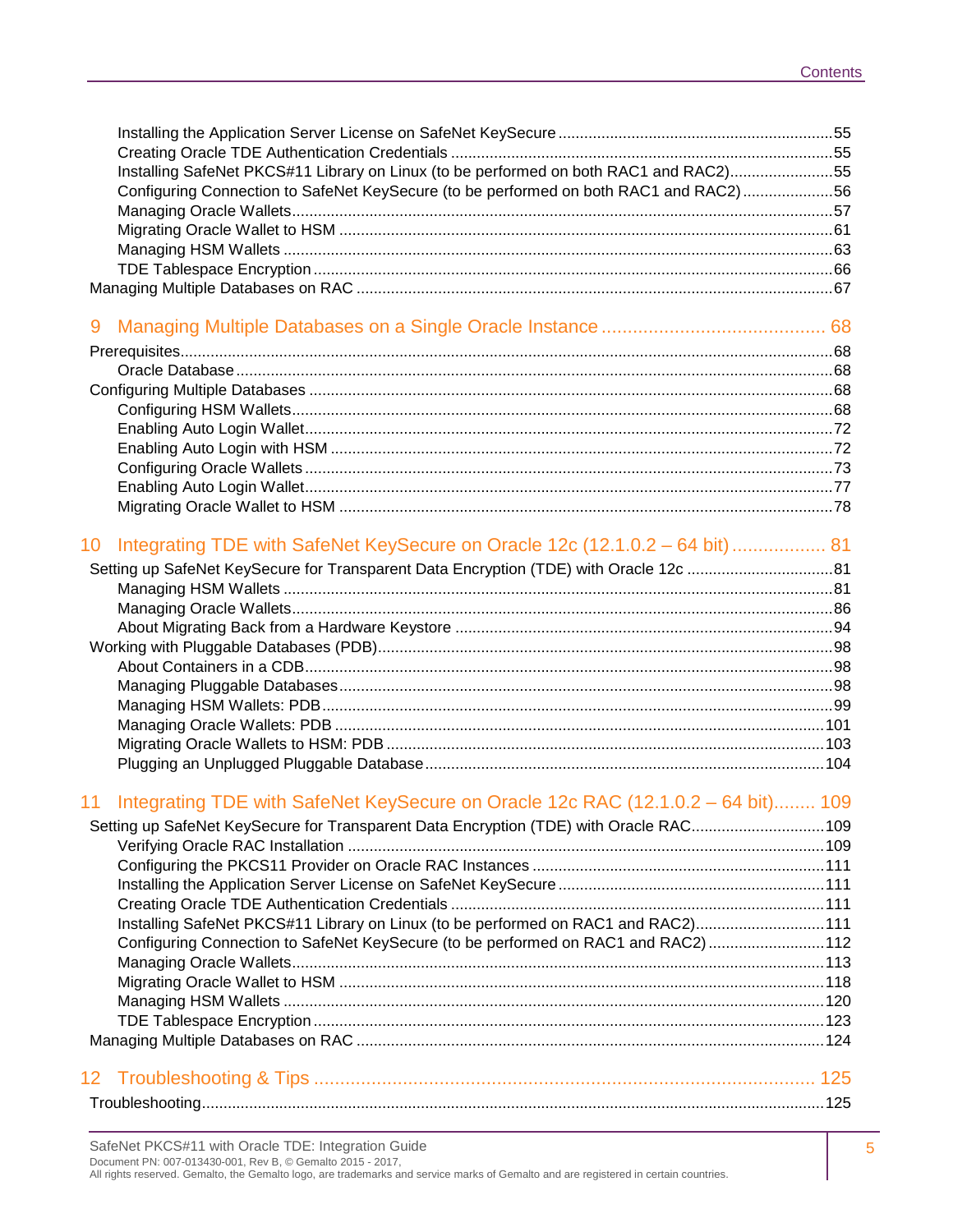| $O$ roolo<br>TDE Platform |
|---------------------------|
|---------------------------|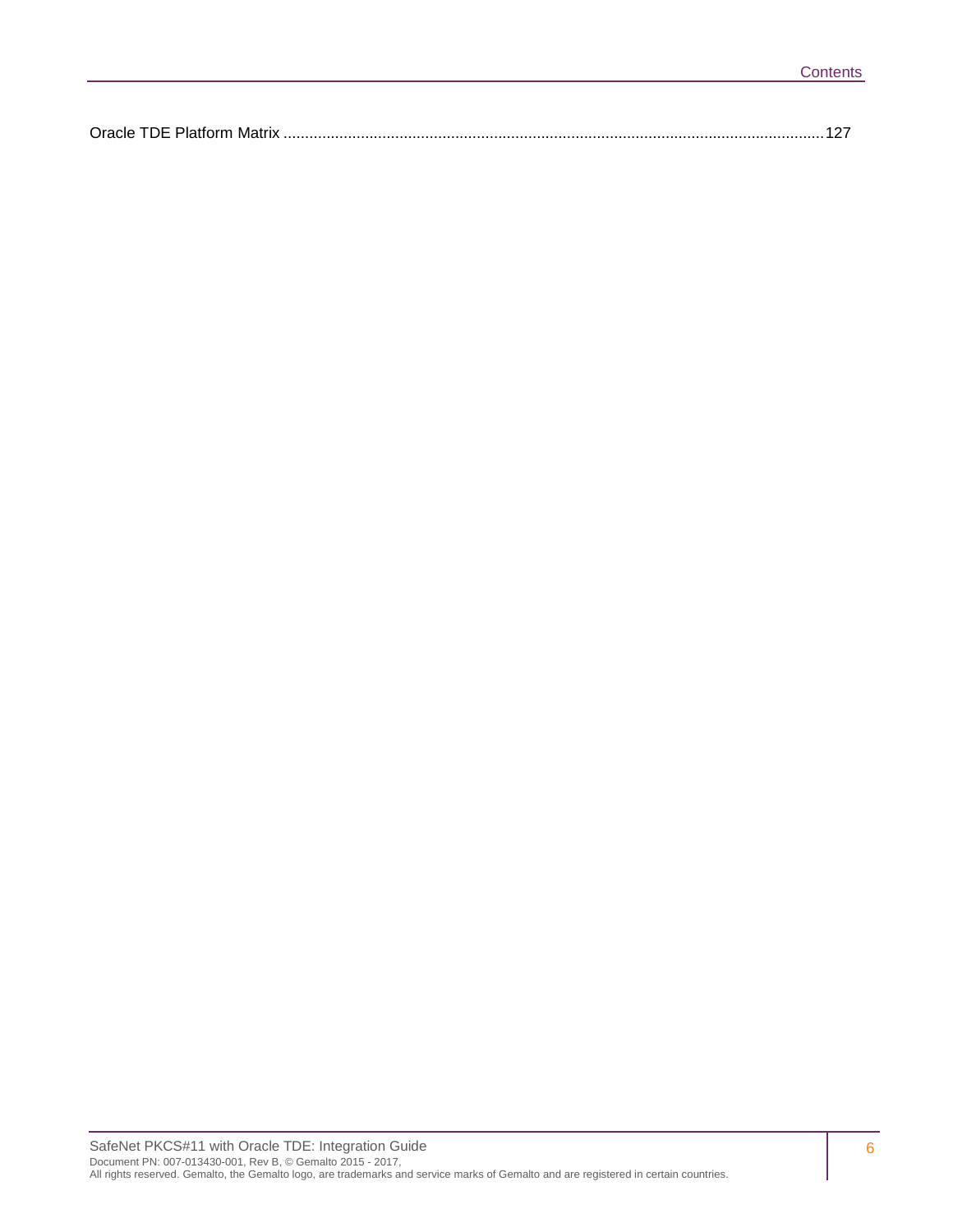## **Preface**

## <span id="page-6-1"></span><span id="page-6-0"></span>**Audience**

This document is intended for personnel responsible for maintaining your organization's security infrastructure. This includes SafeNet KeySecure users and security officers, the key manager administrators, and network administrators. It is assumed that the users of this document are proficient with security concepts.

All products manufactured and distributed by Gemalto are designed to be installed, operated, and maintained by personnel who have the knowledge, training, and qualifications required to safely perform the tasks assigned to them. The information, processes, and procedures contained in this document are intended for use by trained and qualified personnel only.

## <span id="page-6-2"></span>**Document Conventions**

This section provides information on the conventions used in this template.

#### <span id="page-6-3"></span>**Notifications**

This template uses notes, cautions, and warnings to alert you to important information that may help you to complete your task, or prevent personal injury, damage to the equipment, or data loss.

#### **Notes**

Notes are used to alert you to important or helpful information. These elements use the following format:



**NOTE:** Take note. Notes contain important or helpful information that you want to make stand out to the user.

#### **Cautions**

Cautions are used to alert you to important information that may help prevent unexpected results or data loss. These elements use the following format:



**CAUTION:** Exercise caution. Caution alerts contain important information that may help prevent unexpected results or data loss.

#### **Warnings**

Warnings are used to alert you to the potential for catastrophic data loss or personal injury. These elements use the following format: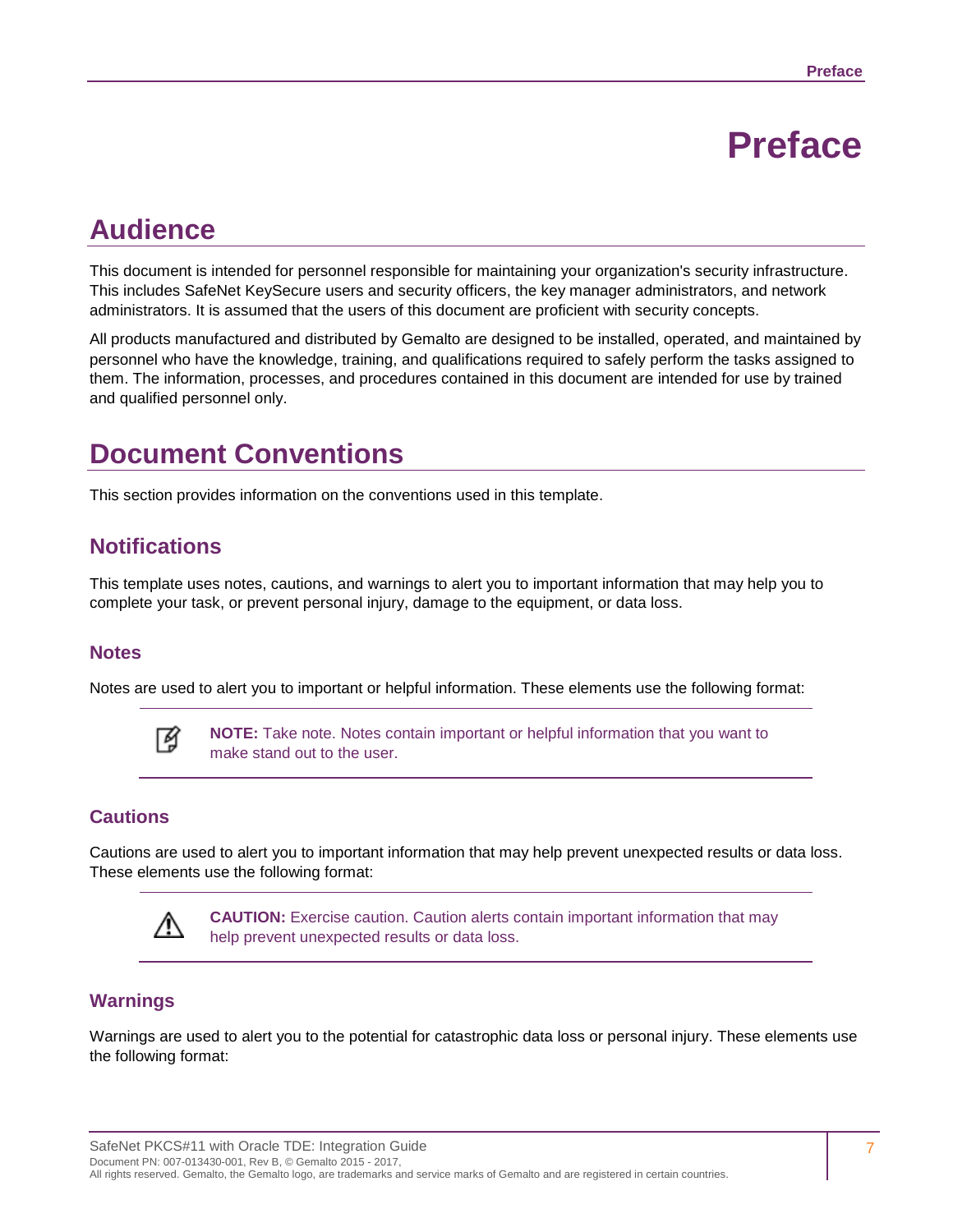

**WARNING:** Be extremely careful and obey all safety and security measures. In this situation you might do something that could result in catastrophic data loss or personal injury*.*

#### <span id="page-7-0"></span>**Command Syntax and Typeface Conventions**

| <b>Convention</b>                                                                                              | <b>Description</b>                                                                                                                                                                                                                                                                                                                                                                                                                                                                                               |  |
|----------------------------------------------------------------------------------------------------------------|------------------------------------------------------------------------------------------------------------------------------------------------------------------------------------------------------------------------------------------------------------------------------------------------------------------------------------------------------------------------------------------------------------------------------------------------------------------------------------------------------------------|--|
| bold                                                                                                           | The bold attribute is used to indicate the following:<br>Command-line commands and options (Type dir /p.)<br>Button names (Click Save As.)<br>$\bullet$<br>Check box and radio button names (Select the Print Duplex check box.)<br>Window titles (On the Protect Document window, click Yes.)<br>Field names (User Name: Enter the name of the user.)<br>$\bullet$<br>Menu names (On the File menu, click Save.) (Click Menu > Go To ><br>$\bullet$<br>Folders.)<br>User input (In the Date box, type April 1.) |  |
| italic                                                                                                         | The italic attribute is used for emphasis or to indicate a related document. (See the<br>Installation Guide for more information.)                                                                                                                                                                                                                                                                                                                                                                               |  |
| Double quote marks                                                                                             | Double quote marks enclose references to other sections within the document.<br>For example: Refer to "Notifications" on page 7.                                                                                                                                                                                                                                                                                                                                                                                 |  |
| <variable></variable>                                                                                          | In command descriptions, angle brackets represent variables. You must substitute a<br>value for command line arguments that are enclosed in angle brackets.                                                                                                                                                                                                                                                                                                                                                      |  |
| [optional]<br>[ <optional>]</optional>                                                                         | Square brackets enclose optional keywords or <variables> in a command line<br/>description. Optionally enter the keyword or <variable> that is enclosed in square<br/>brackets, if it is necessary or desirable to complete the task.</variable></variables>                                                                                                                                                                                                                                                     |  |
| [a b c]<br>$\left[$ <a> <math>\right </math> <br/> <math>\left </math> <br/> <math>\right </math> <c>]</c></a> | Square brackets enclose optional alternate keywords or variables in a command<br>line description. Choose one command line argument enclosed within the braces, if<br>desired. Choices are separated by vertical (OR) bars.                                                                                                                                                                                                                                                                                      |  |
| ${a b c}$<br>${ <a>   <b>   <c>}$                                                                              | Braces enclose required alternate keywords or <variables> in a command line<br/>description. You must choose one command line argument enclosed within the<br/>braces. Choices are separated by vertical (OR) bars.</variables>                                                                                                                                                                                                                                                                                  |  |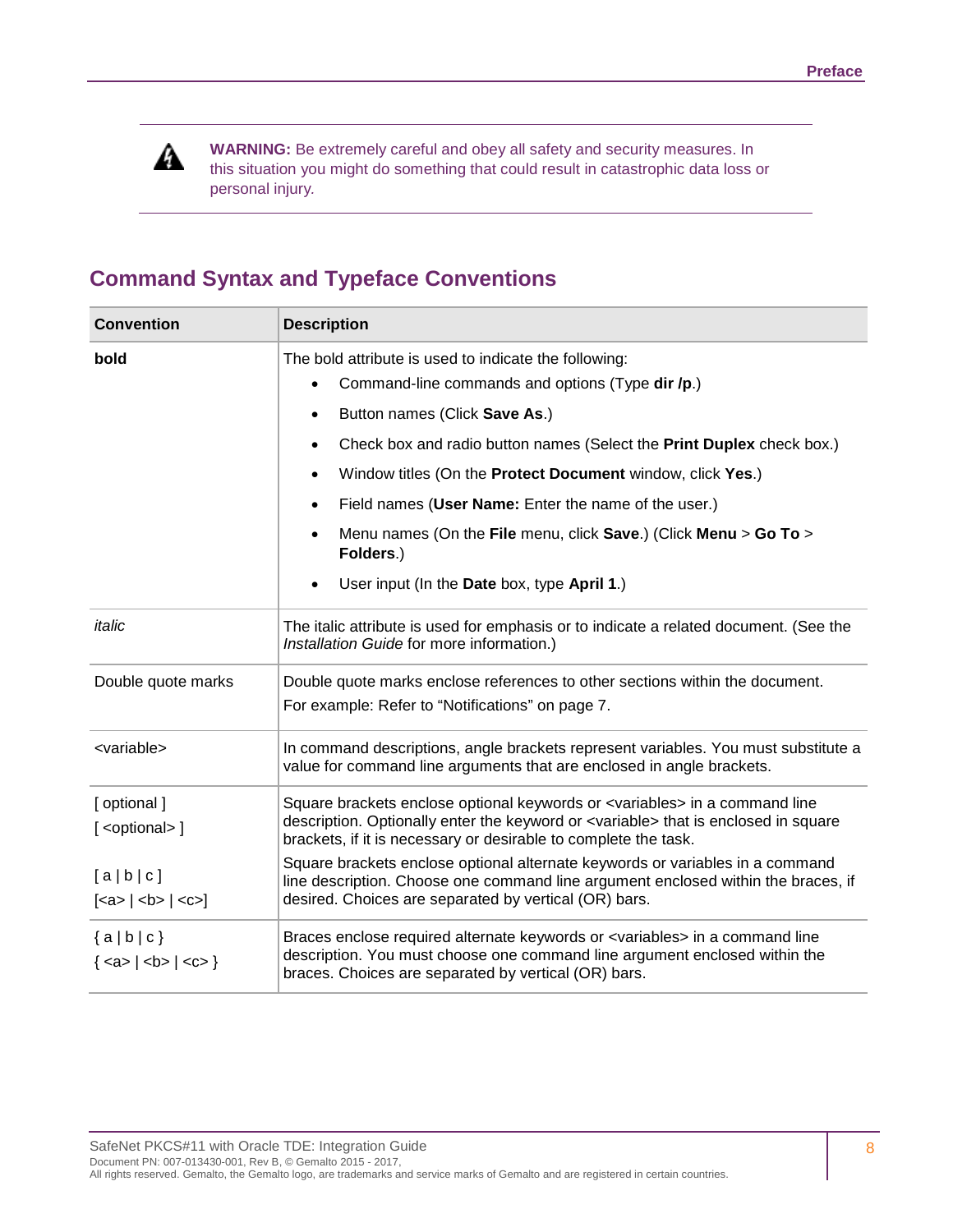#### <span id="page-8-0"></span>**Support Contacts**

If you encounter a problem while installing, registering or operating this product, please make sure that you have read the documentation. If you cannot resolve the issue, contact your supplier or Gemalto Customer Support. Gemalto Customer Support operates 24 hours a day, 7 days a week. Your level of access to this service is governed by the support plan arrangements made between Gemalto and your organization. Please consult this support plan for further information about your entitlements, including the hours when telephone support is available to you.

| <b>Contact Method</b>                              | <b>Contact Information</b>                                        |                                                                                                                                                                           |
|----------------------------------------------------|-------------------------------------------------------------------|---------------------------------------------------------------------------------------------------------------------------------------------------------------------------|
| <b>Address</b>                                     | Gemalto,<br>4690 Millennium Drive<br>Belcamp, Maryland 21017, USA |                                                                                                                                                                           |
| <b>Phone</b>                                       | US<br>International                                               | 1-800-545-6608<br>1-410-931-7520                                                                                                                                          |
| <b>Technical Support</b><br><b>Customer Portal</b> | https://safenet.gemalto.com/technical-support/<br>Base.           | Existing customers with a Technical Support Customer Portal account can log in to<br>manage incidents, get the latest software upgrades, and access the Gemalto Knowledge |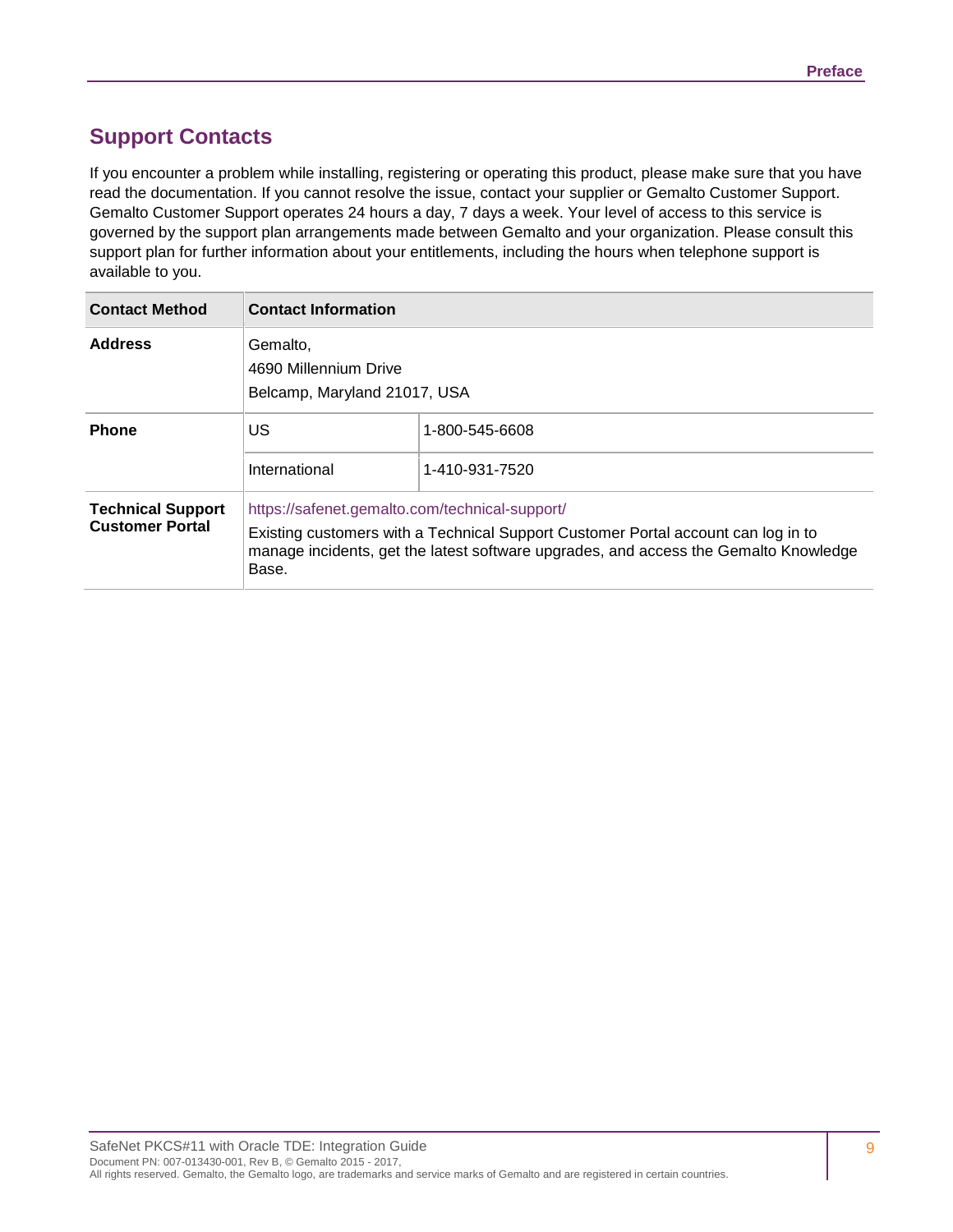# **1 Overview**

<span id="page-9-0"></span>This document contains the necessary information to install, configure, and integrate the Oracle Database Transparent Data Encryption (TDE) with SafeNet's KeySecure solution.

Oracle Transparent Data Encryption (TDE) provides the infrastructure necessary for implementing encryption within the database. It enables the organizations to encrypt sensitive application data such as credit card numbers on storage media completely transparent to the application (table columns or table spaces). It encrypts the data in the datafiles so that in case they are obtained by other parties it is not possible to access the clear text data. In the databases where TDE is configured, any user who has access on an encrypted table, can see the data in clear text because Oracle transparently decrypts the data for any user having the necessary privileges.

TDE uses a two-tier encryption key architecture consisting of:

- a master encryption key that is used to encrypt secondary keys used for column encryption and tablespace encryption.
- one or more table and/or tablespace keys. These keys are used to encrypt one or more specific columns or the keys used to encrypt tablespaces. There is only one table key regardless of the number of encrypted columns in a table and it is stored in the data dictionary. The tablespace key is stored in the header of each datafile of the encrypted tablespace.



**NOTE:** Creation and labelling of TDE keys is governed by Oracle and KeySecure doesn't control it.

The table and tablespace keys are encrypted using the master key. The master key is stored in an External Security Module (ESM) that can be one of the following:

- An Oracle Wallet a secure container outside of the database. It is encrypted with a password.
- A KeySecure a device used to secure keys and perform cryptographic operations. Oracle interfaces to the device using a PKCS#11 library supplied by the KeySecure vendor.

The SafeNet KeySecure provides a secure location for storing the TDE master encryption key. SafeNet PKCS#11 provides an industry-standard interface that enables the Oracle database to communicate with the SafeNet KeySecure.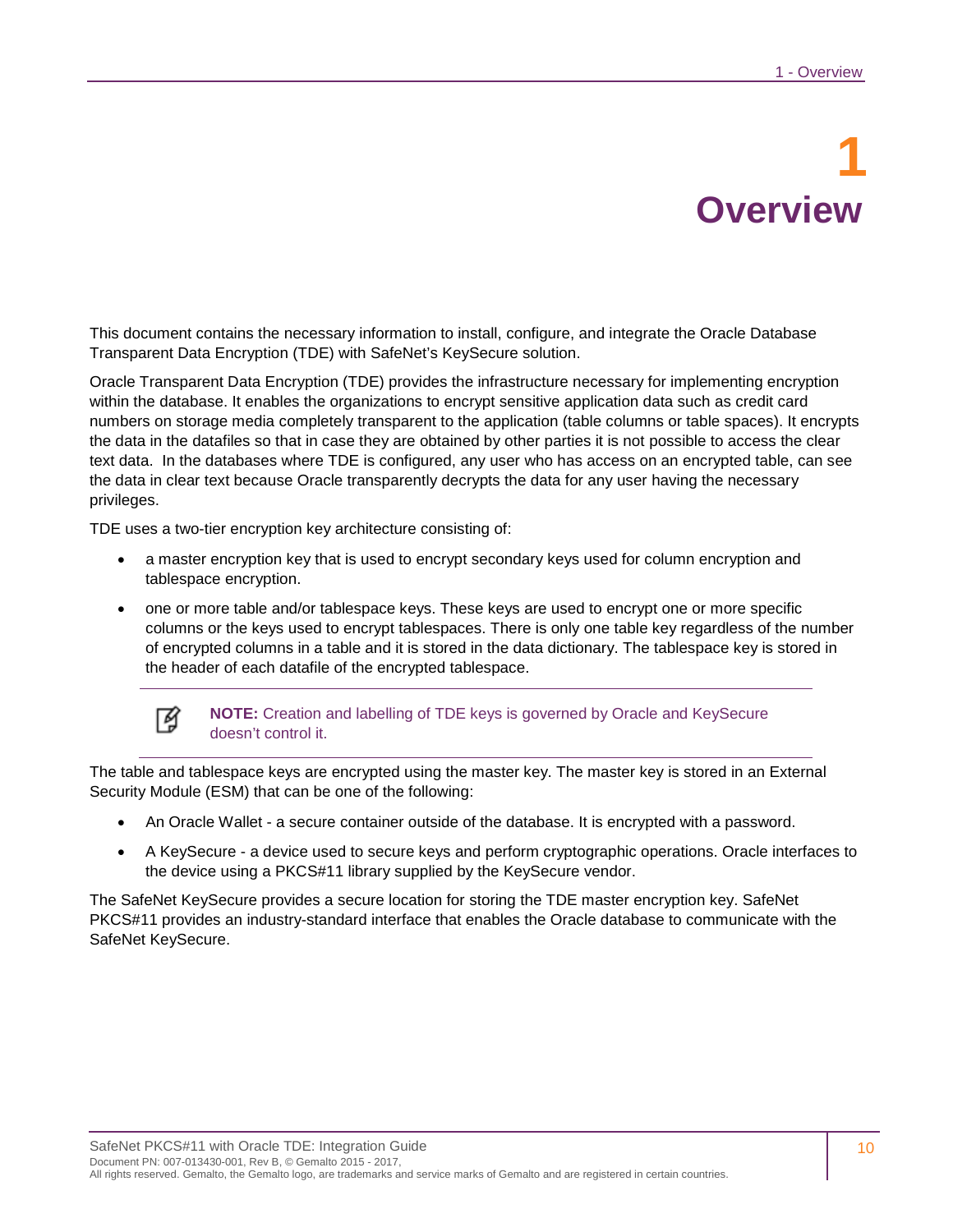### <span id="page-10-0"></span>**Prerequisites**

#### <span id="page-10-1"></span>**Oracle Database**

Oracle Database 11g (or higher) must be installed on the target machine to carry on with the integration process. Refer to the Oracle documentation for detailed installation instructions for the database and the Transparent Data Encryption feature.



**IMPORTANT:** It is recommended that the following mandatory patches are installed on Oracle 11.2.0.2 before configuring Oracle TDE with SafeNet PKCS#11:

- RHEL/AIX/ Solaris Oracle mandatory patch 12626642.
- Windows Oracle mandatory patch 11.2.0.2 bundle 15 (tracking patch numbers 13413154 (32bit) and 13413155 (64bit)).

For details and exact versions, see ["Oracle TDE Platform Matrix"](#page-126-0) [on page 127.](#page-126-0)

After applying the mandatory patch, make sure to restart the database by executing the shutdown immediate and startup commands.

#### <span id="page-10-2"></span>**SafeNet KeySecure**

The SafeNet KeySecure must be installed and configured to allow authenticated clients the ability to create keys. To enable this, select the **Allow Key and Policy Configuration Operations** check box on the NAE Server Configuration page.

On SafeNet KeySecures running version 5.2.1 or older, the Allow Key and Policy Configuration Operations and Allow Key Export check boxes can be found on the NAE Server Configuration page (**Device >> NAE Server**). On SafeNet KeySecures running version 5.3 or later, these check boxes can be found on the Cryptographic Key Server Configuration page (**Device >> Key Server**. Select **NAE-XML**.)

The SafeNet KeySecure's IP address and port are required when configuring SafeNet PKCS#11.

## <span id="page-10-3"></span>**Supported Platforms**

SafeNet PKCS#11/Oracle TDE is supported on the following platforms:

- Windows Server 2003 32-bit, Windows Server 2008 32-bit
- Windows Server 2003 64-bit, Windows Server 2008 64-bit, Windows Server 2008 R2 64-bit, Windows Server 2012 R2 64-bit
- RHEL 4 64-bit, RHEL 5 64-bit, RHEL 6 64-bit, RHEL 7 64-bit
- AIX 5.3 PowerPC 64-bit, AIX 6.1 PowerPC 64-bit, AIX 7.1 PowerPC 64-bit
- Solaris 10 SPARC 64-bit
- openSUSE 11.2, openSUSE 11.4
- SLES-12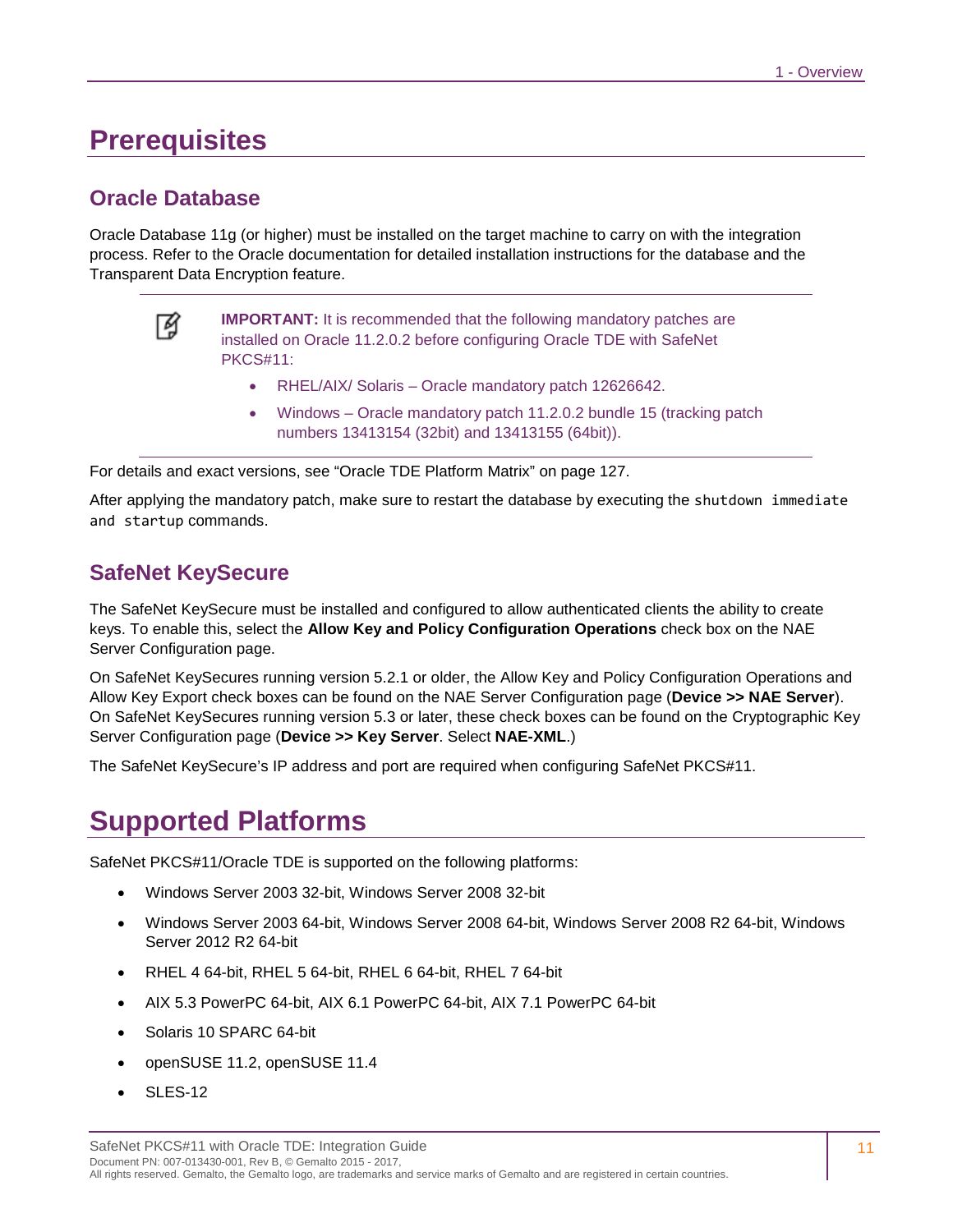## **2 Configuring SafeNet PKCS#11 on Linux/UNIX**

<span id="page-11-0"></span>Configuration of SafeNet PKCS#11 with Oracle TDE on Linux/UNIX involves the following steps:

- **1. [Installing the Application Server License on SafeNet](#page-11-1) KeySecure**
- **2. [Creating Oracle TDE Authentication Credentials](#page-11-2)**
- **3. [Installing SafeNet PKCS#11 Library](#page-12-0)**
- **4. [Configuring Connection to SafeNet](#page-13-0) KeySecure**

## <span id="page-11-1"></span>**Installing the Application Server License on SafeNet KeySecure**

To install the Application Server License on SafeNet KeySecure:

- 1. Obtain an Application Server License file from SafeNet.
- 2. Install the license file on the SafeNet KeySecure.

To install the license file:

- a. Log on to the Management Console as an administrator.
- b. Navigate to the System Information page (**Device >> System Information & Upgrade**).
- c. Select the method of installation and click **Upgrade/Install**. The machine will reboot.

## <span id="page-11-2"></span>**Creating Oracle TDE Authentication Credentials**

The Oracle database needs a user to authenticate to the SafeNet KeySecure. This user will own the keys generated by Oracle TDE.

To create Oracle TDE authentication credentials on SafeNet KeySecure:

- 1. Log on to the Management Console as an administrator with Users and Groups access control. (The admin account created during the SafeNet KeySecure installation has this access control.)
- 1. Navigate to the Local Users section of the User & Group Configuration page (**Security >> Local Authentication >> Local Users & Groups**).
- 2. Click **Add**.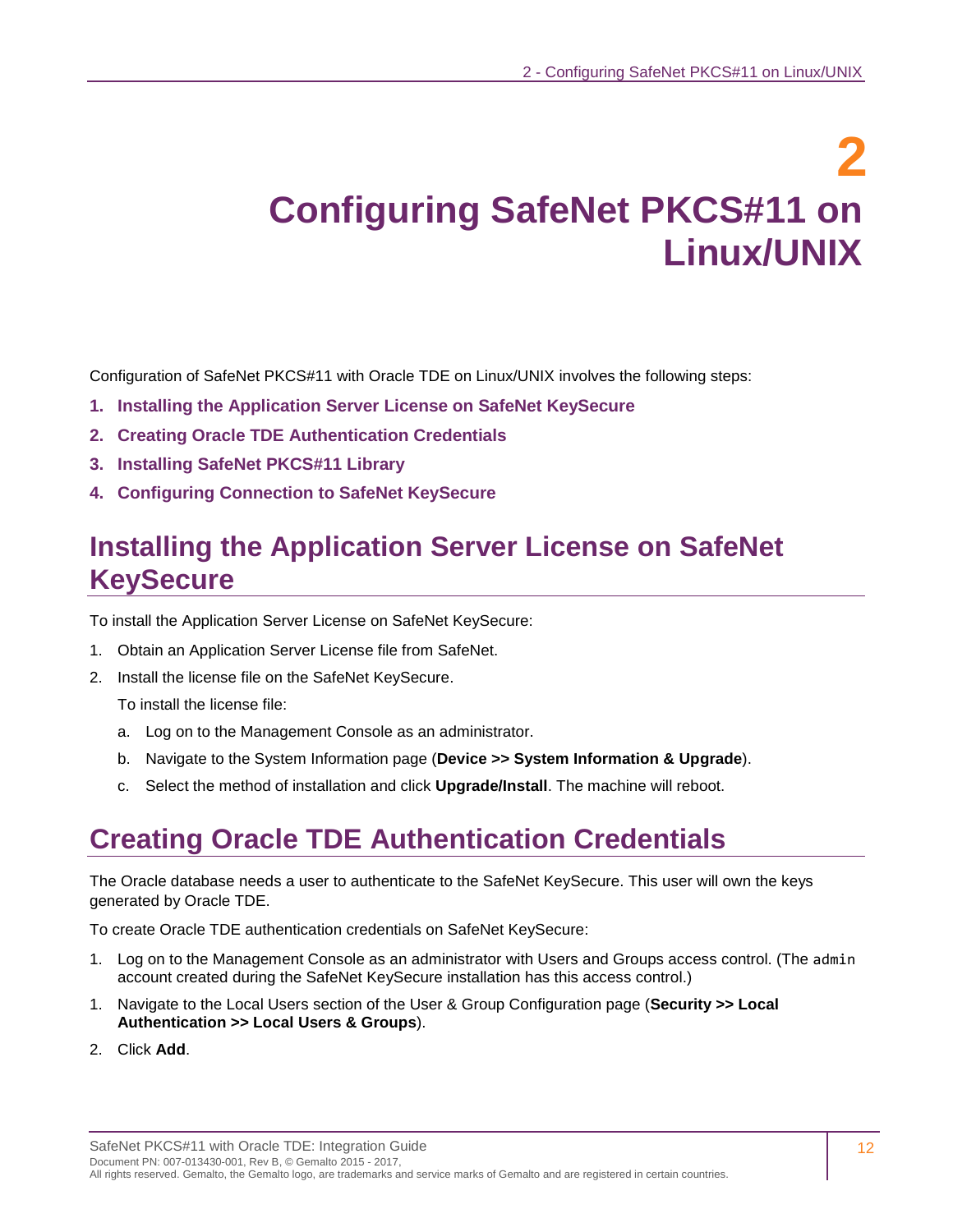- 3. Enter a user name in the **Username** field and password in the **Password** field. (This document assumes **tdeowner** as the user name and **asdf1234** as password. If different values are entered here, then adjust the instructions in [5,](#page-37-3) ["Managing HSM Wallets"](#page-37-0) and [6,](#page-44-3) ["Managing Oracle Wallets"](#page-44-0) accordingly.)
- 4. Select the **User Administration Permission and Change Password Permission** check boxes.
- 5. Click **Save**.

## <span id="page-12-0"></span>**Installing SafeNet PKCS#11 Library**

To install SafeNet PKCS#11 library:

1. Download SafeNet PKCS#11 from SafeNet customer support site: [https://serviceportal.safenet-inc.com.](https://serviceportal.safenet-inc.com/) The software adheres to the following naming convention:

SafeNet Part Number - Product Name - Product Version - File Format

For example:

```
610-013046-001_pkcs11_tde_linux_64b_v8.3.0.000-0xx.tar.gz
```
- 2. Log on to the Linux/UNIX client as Oracle user.
- 3. Extract the file using any standard archive utility.

For example, execute:

```
tar -xzf <source_directory/tar_file_name> -C <destination_directory>
```
4. Create the /opt/oracle/extapi/<ARCH>/hsm/safenet/<VERSION> directory. The Oracle user must have appropriate access permissions on /opt/.

Where <ARCH> is the system architecture (either 32 or 64), and <VERSION> is the SafeNet software version number (e.g., 8.3.0).

From this point onward, this document uses <ARCH> as **64** and <VERSION> as **8.3.0**. If the system architecture and version is different, adjust these values accordingly.

5. Copy the library file libIngPKCS11.so-8.3.0.000 from extracted /SafeNet/PKCS11/lib directory to /opt/oracle/extapi/64/hsm/safenet/8.3.0.

For example:

```
$ cp libIngPKCS11.so-8.3.0.000 /opt/oracle/extapi/64/hsm/safenet/8.3.0
```


**NOTE:** The receiving directory is a fixed location. Oracle searches this directory. It cannot be changed. Changing the directory name results in a "cannot find PKCS11 library" error.

6. Copy the properties file **IngrianNAE.properties** from extracted /SafeNet/PKCS11 directory to /opt/oracle/extapi/64/hsm/safenet/8.3.0.

For example:

- \$ cp IngrianNAE.properties /opt/oracle/extapi/64/hsm/safenet/8.3.0
- 7. Rename libIngPKCS11.so-8.3.0.000 as libIngPKCS11.so.

For example:

\$ mv libIngPKCS11.so-8.3.0.000 libIngPKCS11.so.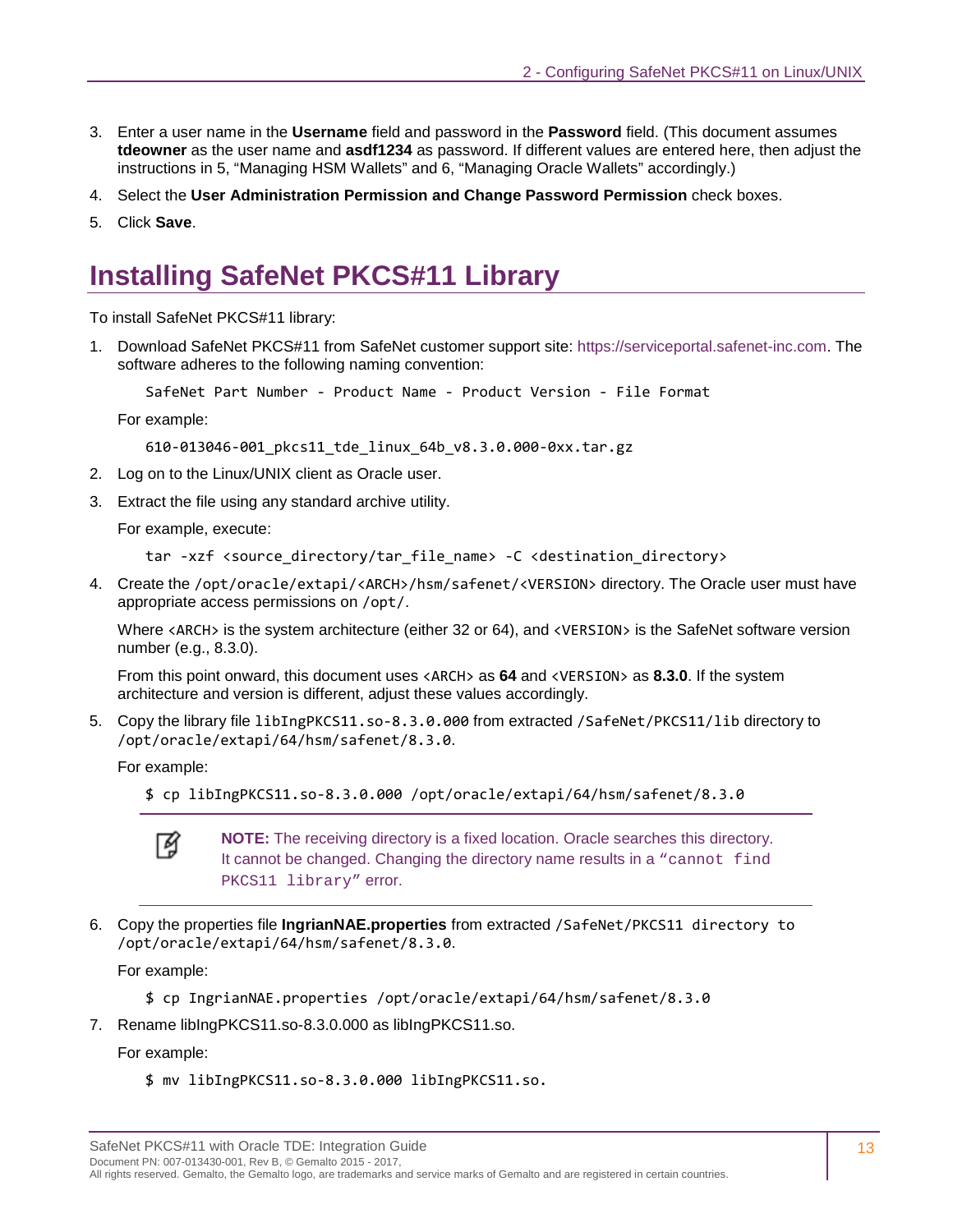## <span id="page-13-0"></span>**Configuring Connection to SafeNet KeySecure**

To configure connection to SafeNet KeySecure:

1. Configure the connection to SafeNet KeySecure.

Enter the following values in the **IngrianNAE.properties** file (placed at /opt/oracle/extapi/64/hsm/safenet/8.3.0).

- **NAE\_IP** IP address of the SafeNet KeySecure.
- **NAE\_Port** 9000 (This is the default value).
- **Log\_Level** MEDIUM (This is the default, but it can be set to HIGH for troubleshooting).
- **Log\_File** Full path and file name. The Oracle user must have write permissions for the path and file. A public location such as /tmp is recommended.
- 2. Modify environment variables for the Oracle user.

Make sure that the following environment variables are exported so that they are inherited by new Oracle server processes. Edit the shell profile (in many shells, the file is called **.profile** and is located in the home directory of the Oracle user.)

export SFNT HSMAPI BASE=/opt/oracle/extapi/<32|64>/hsm/safenet/8.3.0

export NAE Properties Conf Filename=\$SFNT HSMAPI BASE/IngrianNAE.properties

export IngrianNAE Properties Conf Slot ID Max=100

export IngrianNAE\_Properties\_Conf\_SessionID\_Max=100

- 3. Add the environment variable (**AIX and Solaris**).
	- **AIX** Add the environment variable, LIBPATH, as follows:

export LIBPATH=/opt/oracle/extapi/64/hsm/safenet/8.3.0: /home/oracle/SafeNet/PKCS11/samplelibs

• **Solaris** – Add the environment variable, LD\_LIBRARY\_PATH, as follows:

export LD\_LIBRARY\_PATH=/opt/oracle/extapi/64/hsm/safenet/8.3.0: /home/oracle/SafeNet/PKCS11/samplelibs

Here, samplelibs is provided in the SafeNet PKCS#11 TDE package.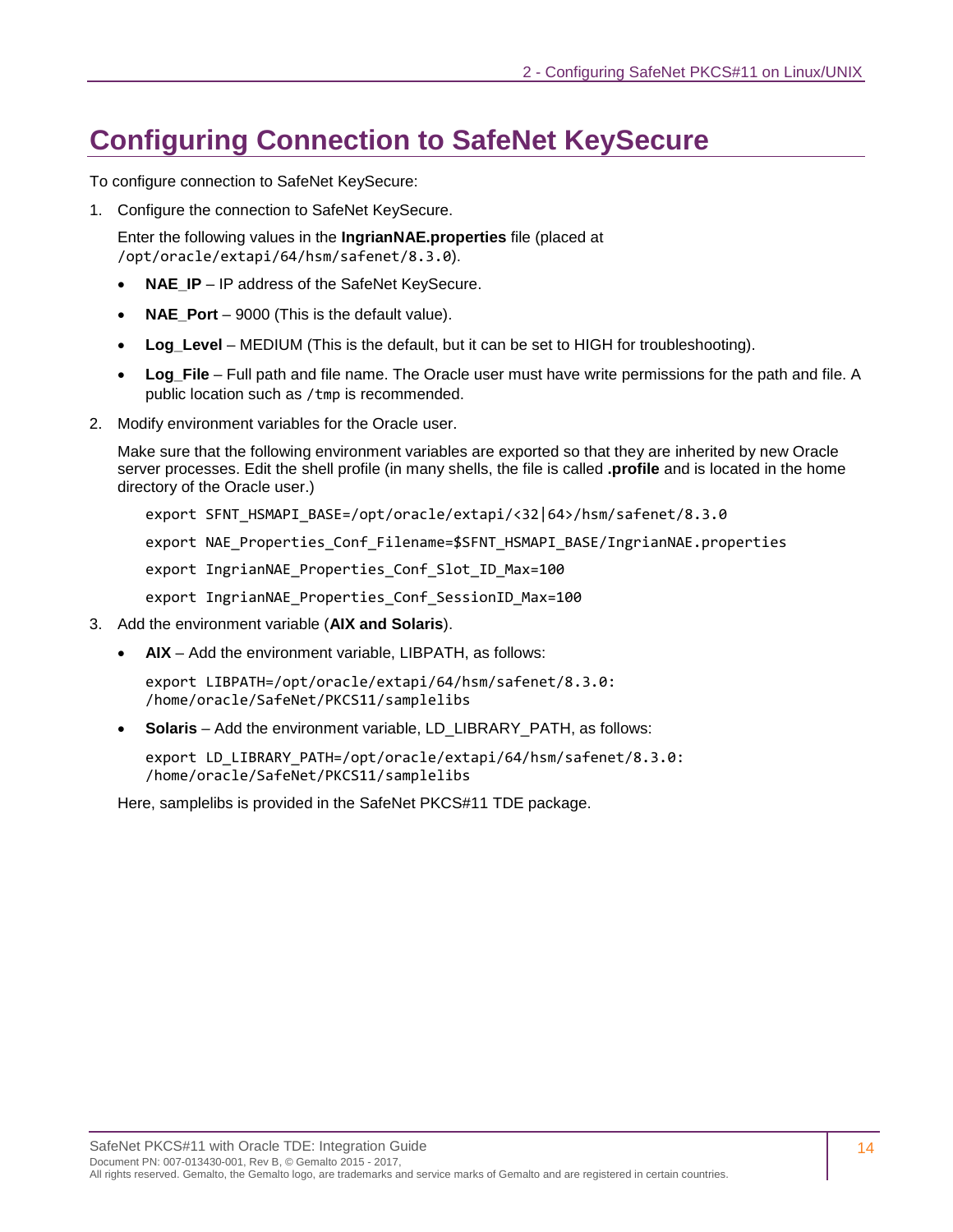<span id="page-14-0"></span>**3 Configuring SafeNet PKCS#11 on Windows**

Configuration of SafeNet PKCS#11 with Oracle TDE on Windows involves the following steps:

- **1. [Installing the Application Server License on SafeNet](#page-14-1) KeySecure**
- **2. [Creating Oracle TDE Authentication Credentials](#page-14-2)**
- **3. [Installing SafeNet PKCS#11 Library](#page-15-0)**
- **4. [Configuring Connection to SafeNet](#page-15-1) KeySecure**

#### <span id="page-14-1"></span>**Installing the Application Server License on SafeNet KeySecure**

To install the Application Server License on SafeNet KeySecure:

- 1. Obtain an Application Server License file from SafeNet.
- 2. Install the license file on the SafeNet KeySecure.

To install the license file:

- a. Log on to the Management Console as an administrator.
- b. Navigate to the System Information page (**Device >> System Information & Upgrade**).
- c. Select the method of installation and click **Upgrade/Install**. The machine will reboot.

#### <span id="page-14-2"></span>**Creating Oracle TDE Authentication Credentials**

The Oracle database needs a user to authenticate to the SafeNet KeySecure. This user will own the keys generated by Oracle TDE.

To create Oracle TDE authentication credentials on SafeNet KeySecure:

- 1. Log on to the Management Console as an administrator with Users and Groups access control. (The admin account created during the SafeNet KeySecure installation has this access control.)
- 2. Navigate to the Local Users section of the User & Group Configuration page (**Security >> Local Authentication >> Local Users & Groups**).
- 3. Click **Add**.
- 4. Enter a user name in the **Username** field and password in the **Password** field. (This document assumes **tdeowner** as the user name and **asdf1234** as password. If different values are entered here, then adjust the instructions in [CHAPTER 6,](#page-37-3) ["Managing HSM Wallets"](#page-37-0) and [CHAPTER 7,](#page-44-3) ["Managing Oracle Wallets"](#page-44-0) accordingly.)
- 5. Select the **User Administration Permission and Change Password Permission** check boxes.
- 6. Click **Save**.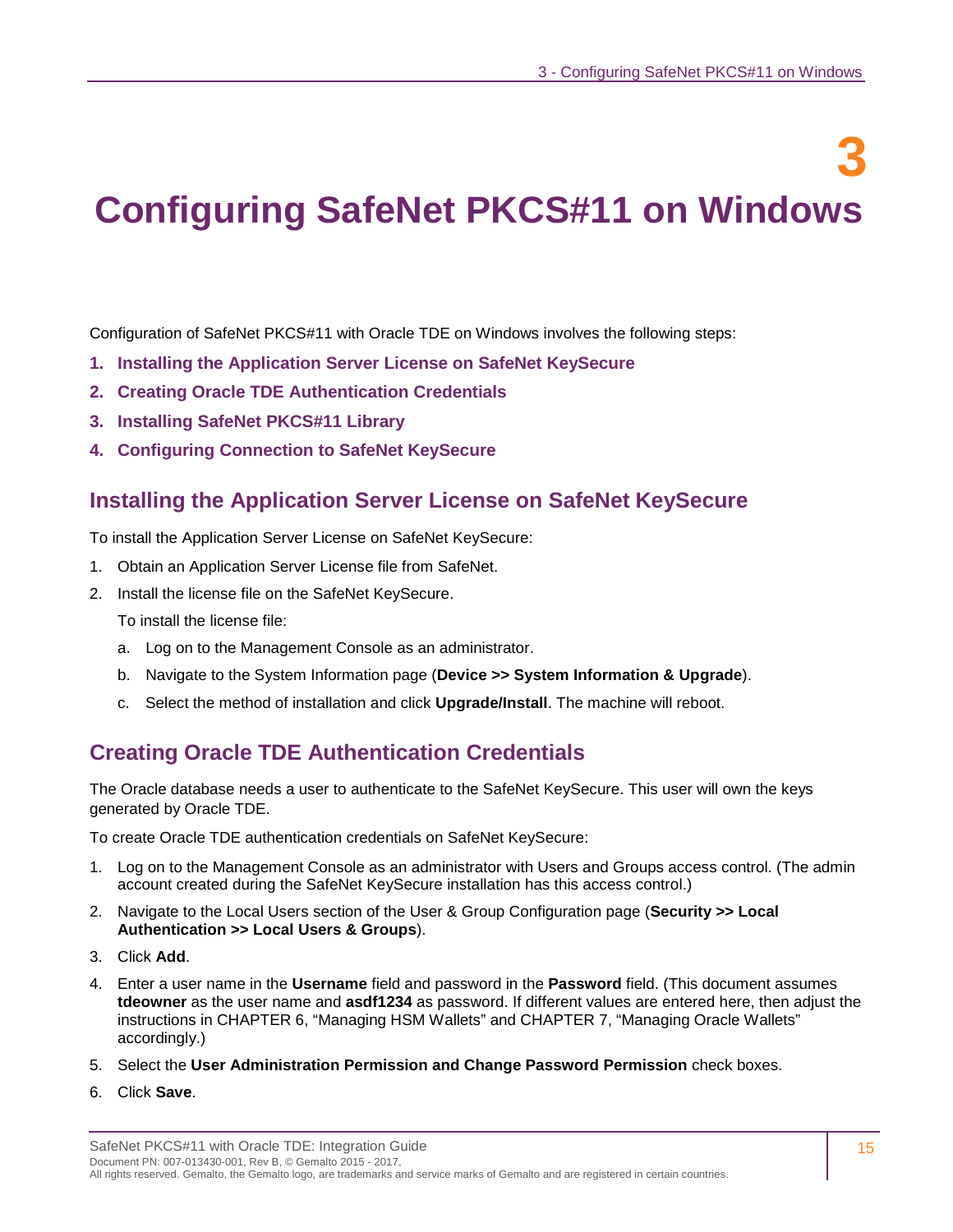#### <span id="page-15-0"></span>**Installing SafeNet PKCS#11 Library**

To install SafeNet PKCS#11 library:

1. Download SafeNet PKCS#11 from SafeNet customer support site: [https://serviceportal.safenet-inc.com.](https://serviceportal.safenet-inc.com/) The software adheres to the following naming convention:

SafeNet Part Number - Product Name - Product Version - File Format

For example:

610-013046-001\_pkcs11\_tde\_linux\_64b\_v8.3.0.000-0xx.tar.zip

- 2. Unzip the file using any standard archive utility.
- 3. Double-click the executable file to open the installation wizard.
- 4. Walk through the wizard to complete the installation. This creates the *PKCS11* directory at *C:\Program Files\Ingrian\*.
- 5. Create the %SYSTEM\_DRIVE%\oracle\extapi\<ARCH>\hsm\safenet\<VERSION> directory.

Where %SYSTEM\_DRIVE% is a drive on the database server (for example, **C:** or **D:**); <ARCH> is the system architecture (either 32 or 64); and <VERSION> is the SafeNet software version number (e.g., 8.3.0).

From this point onward, this document uses <ARCH> as **64** and <VERSION> as **8.3.0**. If the system architecture and version is different, adjust these values accordingly.

- 6. Copy the **ingPKCS11.dll** file from the *C:\Program Files\Ingrian\PKCS11* folder to %SYSTEM\_DRIVE%\oracle\extapi\64\hsm\safenet\8.3.0
- 7. Copy the **IngrianNAE.properties** file from *the C:\Program Files\Ingrian\PKCS11* folder to %SYSTEM\_DRIVE%\oracle\extapi\64\hsm\safenet\8.3.0
- 8. Update the location of the **IngrianNAE.properties** file in the registry. Set the value of HKEY\_LOCAL\_MACHINE\SOFTWARE\Ingrian\NAE\_Properties\_Config\ConfigFileName to %SYSTEM\_DRIVE%\oracle\extapi\64\hsm\safenet\8.3.0\IngrianNAE.properties.

#### <span id="page-15-1"></span>**Configuring Connection to SafeNet KeySecure**

Configure the connection to the SafeNet KeySecure by entering the following values in the %SYSTEM\_DRIVE%\oracle\extapi\64\hsm\safenet\8.3.0\IngrianNAE.properties file.

- **NAE\_IP** IP address of the SafeNet KeySecure.
- **NAE Port** 9000 (This is the default value).
- **Log\_Level** MEDIUM (This is the default, but it can be set to HIGH for troubleshooting).
- **Log File** Full path and file name. The Oracle user must have write permissions for the path and file.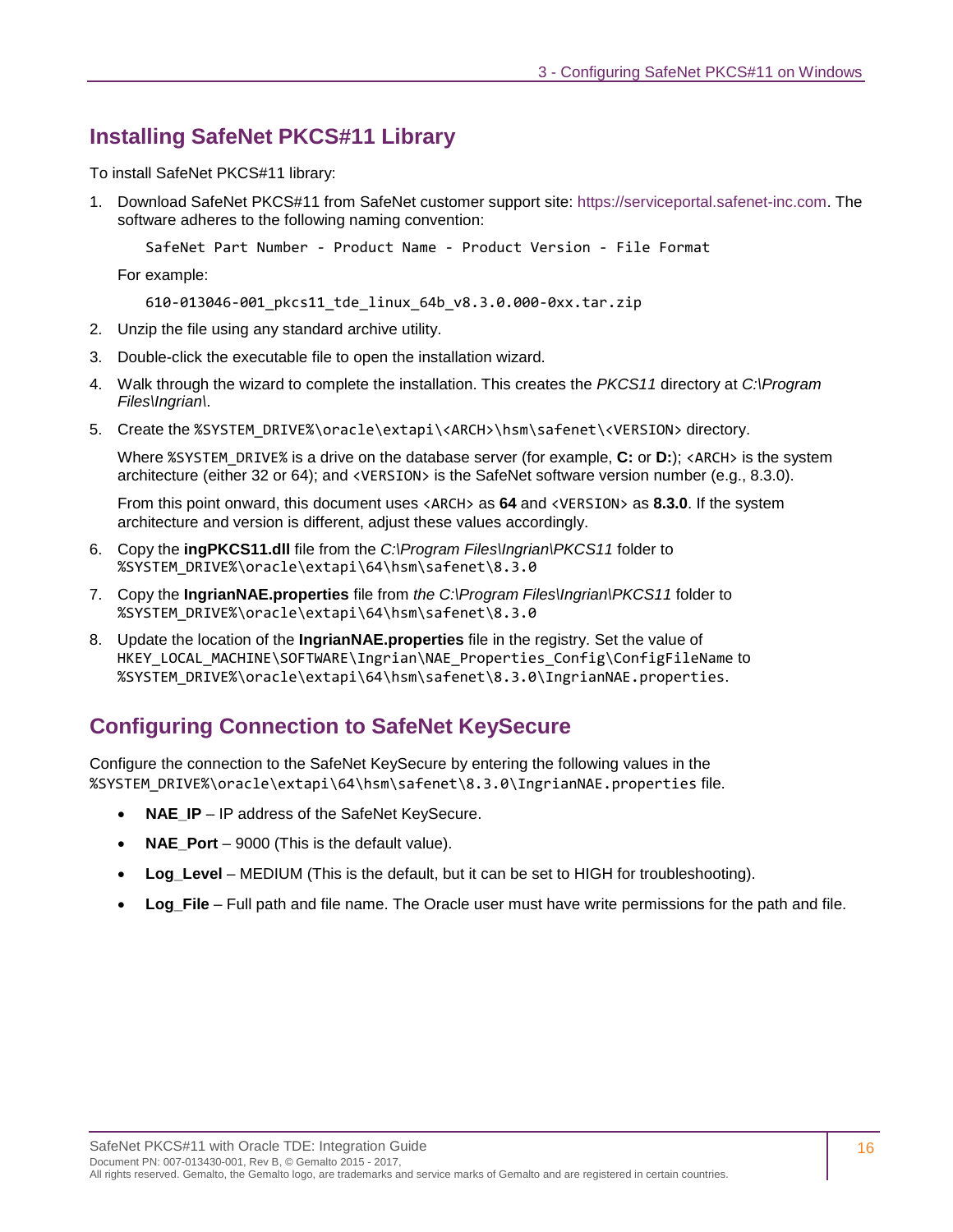# **4 Configuring the Properties File**

<span id="page-16-0"></span>This chapter lists the contents of the **IngrianNAE.properties** file. The properties file defines, among other things, the IP address, port and protocol of the SafeNet KeySecures to which your client connects.

## <span id="page-16-1"></span>**Editing the Properties File**

The values in the properties file are case-sensitive. yes is not YES. tcp is not TCP. Follow the example of the default properties file.

You can comment-out values using #. You'll see that the properties file is delivered with both EdgeSecure\_Name and Cipher\_Spec commented-out. You may want to use comments to save settings when troubleshooting. For example, you could store commonly used NAE\_IP addresses like this:

NAE\_IP=10.0.0.2 #NAE\_IP=10.0.0.3 #NAE\_IP=10.0.0.4

When editing parameters that use time values, you can use the following abbreviations:

- ms milliseconds e.g. 4500ms for 4.5 seconds
- s seconds e.g. 30s for 30 seconds
- m minutes e.g. 5m for 5 minutes
- h hours e.g. 10h for 10 hours
- d days e.g. 2d for 2 days

If you do not include an abbreviation, the default time unit is used. For most time-related values the default is milliseconds.

## <span id="page-16-2"></span>**The Parameters**

Once you install the client software, you can customize it to meet the needs of your environment by modifying the properties file.



**NOTE:** The Unreachable Server Retry Period and Maximum\_Server\_Retry\_Period parameters are no longer included in the properties file.

The Connection\_Retry\_Interval and Connection\_Timeout parameters continue to function in the same way as earlier.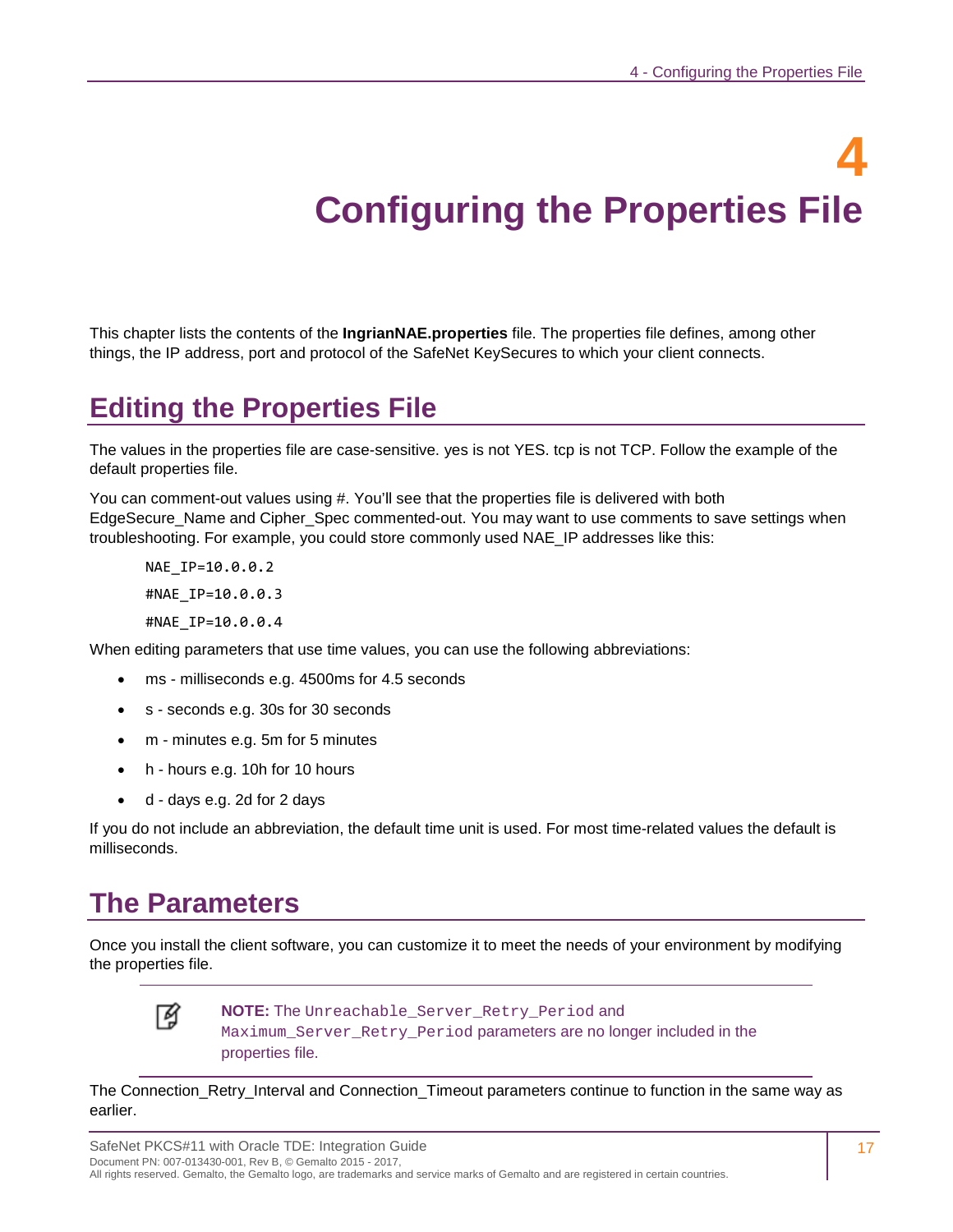You can modify the Connection Timeout parameter to specify an appropriate time for which a client waits to connect to a SafeNet KeySecure before timing out. Specifying a large value for the Connection\_Timeout parameter results in delayed switching from one SafeNet KeySecure to another.

To achieve the desired Unreachable\_Server\_Retry\_Period, set the Connection\_Timeout value using the following formula:

Connection Timeout = Unreachable Server Retry Period , number of servers in a tier

As trying to connect to an unreachable server again will delay the transition to the next tier, the Connection\_Timeout value should be large enough to make sure that the server is unreachable.

Likewise, to achieve the desired Maximum\_Server\_Retry\_Period, set the Connection\_Timeout value using the following formula:

Connection\_Timeout = Maximum\_Server\_Retry\_Period ¸ number of servers in all tiers The contents of the file, including the delivered settings but excluding the comments, are shown below:

Version=3.1 NAE\_IP= NAE Port=9000 Protocol=tcp Use Persistent Connections=yes Size\_of\_Connection\_Pool=300 Connection\_Timeout=30000 Connection\_Read\_Timeout=30000 Connection\_Idle\_Timeout=600000 Connection\_Retry\_Interval=600000 Cluster\_Synchronization\_Delay=100 #EdgeSecure\_Name= CA\_File= Cert\_File= Key\_File= Passphrase= Log\_Level=MEDIUM Log\_File= Log\_Rotation=Daily Log\_Size\_Limit=100k

#### <span id="page-17-0"></span>**Version**

The Version parameter indicates the version of the properties file and should not be modified.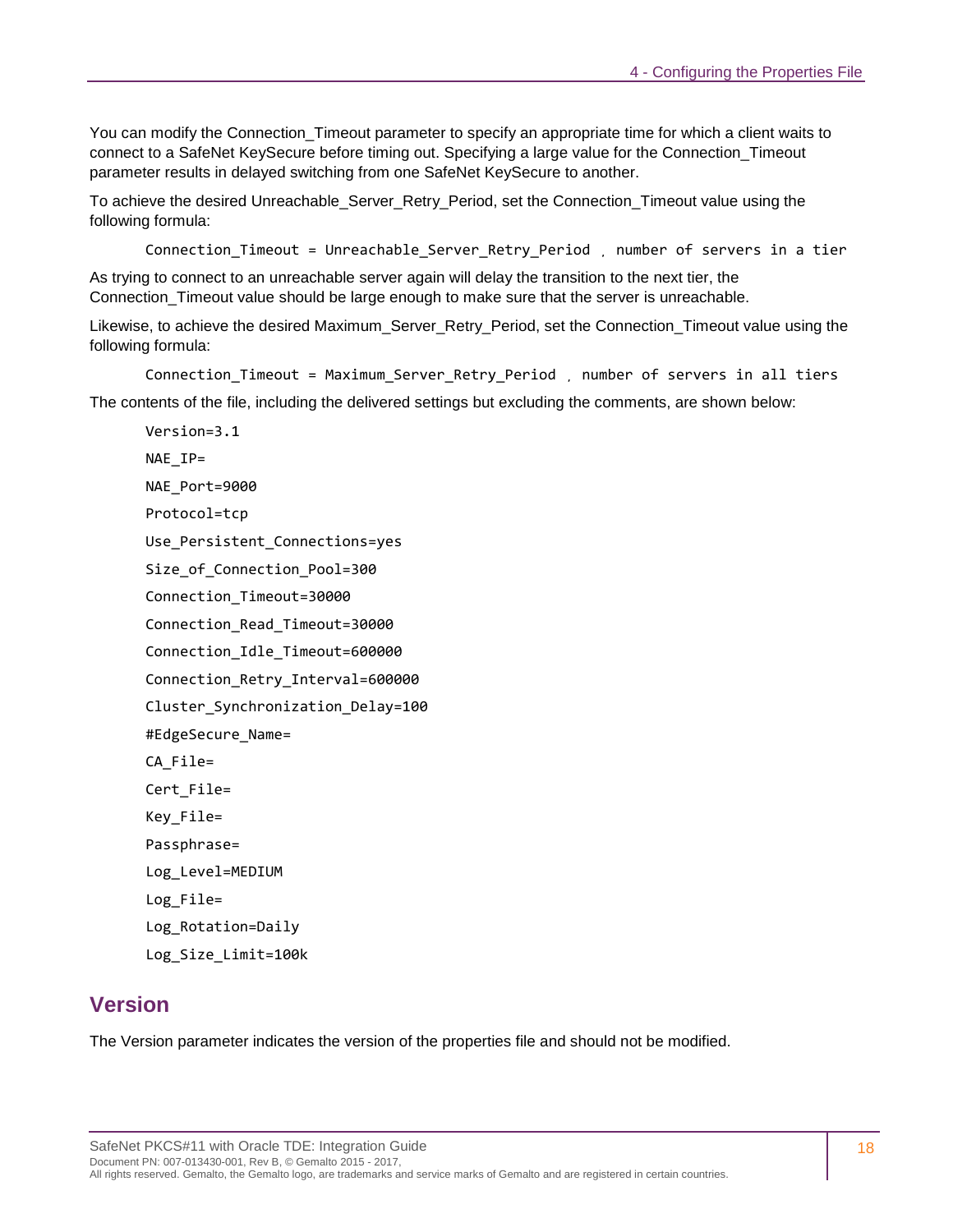#### <span id="page-18-0"></span>**NAE\_IP.1**

The NAE\_IP.1 parameter specifies the IP address of the SafeNet KeySecure.

#### <span id="page-18-1"></span>**Port**

The NAE\_Port specifies the port of the SafeNet KeySecure. The default port is 9000.



**IMPORTANT:** Clients and servers must use the same port.

#### <span id="page-18-2"></span>**Protocol**

The Protocol specifies the protocol used to communicate between the client and the SafeNet KeySecure.

Possible settings:

- **tcp**
- **ssl** The ssl option uses TLSv1.2. By default, TLSv1.2 is enabled on all SafeNet KeySecures. If you have disabled the use of TLSv1.2 on your servers, then you cannot establish SSL connections with between your NAE clients and servers.



**IMPORTANT:** Clients and servers must use the same protocol. If your SafeNet KeySecures are listening for SSL requests, and your clients aren't sending SSL requests, you will run into problems.

冏 **TIP:** We recommend that you gradually increase security after confirming connectivity between the client and the SafeNet KeySecure. Once you have established a TCP connection between the client and server, it is safe to move on to SSL. Initially configuring a client under the most stringent security constraints can complicate troubleshooting.

#### <span id="page-18-3"></span>**Use\_Persistent\_Connections**

The Use\_Persistent\_Connections parameter enables the persistent connections functionality.

Possible settings:

- **yes** Enables the feature. The client establishes persistent connections with the NAE Servers. This is the default value.
- **no** Disables the feature. A new connection is made for each connection request. The connection is closed as soon as the client receives the server response.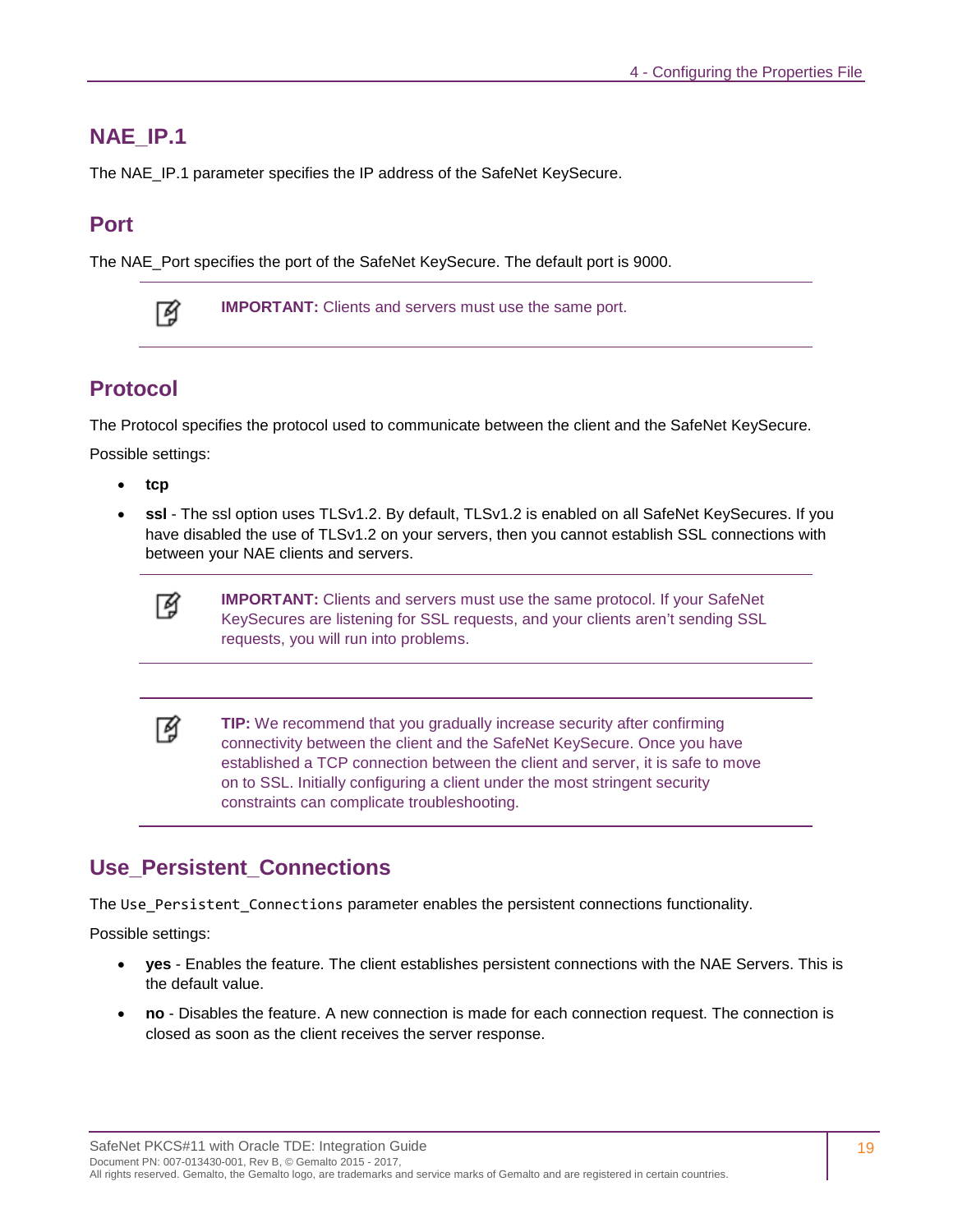#### <span id="page-19-0"></span>**Size\_of\_Connection\_Pool**

The Size\_of\_Connection\_Pool parameter is the total number of client-server connections that your configuration could possibly allow. (Not what actually exists at a given moment.)

Possible settings:

• **Any positive integer** - The default is 300.

Connections in the pool can be active or waiting, TCP or SSL. A connection is created as needed, and the pool scales as needed. The pool starts at size 0, and can grow to the value set here. Once the pool is full, new connection requests must wait for an existing connection to close.

Connection pooling is configured on a per-client basis. The size of the pool applies to each *client*; it is not a total value for a SafeNet KeySecure or for a load balancing group. If there are multiple clients running on the same machine, separate connection pools are maintained for each client.

#### <span id="page-19-1"></span>**Connection\_Idle\_Timeout**

The Connection\_Idle\_Timeout parameter specifies the amount of time connections in the connection pool can remain idle before the client closes them.

Possible settings:

• **Any positive integer** - The default is 600000ms (10 min).



**IMPORTANT:** There are *two different connection timeout values*: **one on the SafeNet KeySecure, and one in the properties file**. The value of the timeout in the properties file must be **less than** what is set on the server. This lets the client control when idle connections are closed. Otherwise, the client can maintain a connection that is closed on the server side, which can lead to error.

#### <span id="page-19-2"></span>**Connection\_Timeout**

The Connection Timeout parameter specifies how long the client waits for the TCP connect function before timing out.

Possible settings:

- **0** disables this setting. The client uses the operating system's connect timeout.
- **Any positive integer** The default is 60000ms.

Setting this parameter a few hundred ms **less than** the operating system's connection timeout makes connection attempts to a downed server fail faster, and failover happens sooner. If a connection cannot be made before the timeout expires, the server is marked as down and taken out of the rotation.



**NOTE:** If your client is working with many versions of a key, do not set the **Connection Timeout** parameter too low. Otherwise the client connection may close before the operation is complete.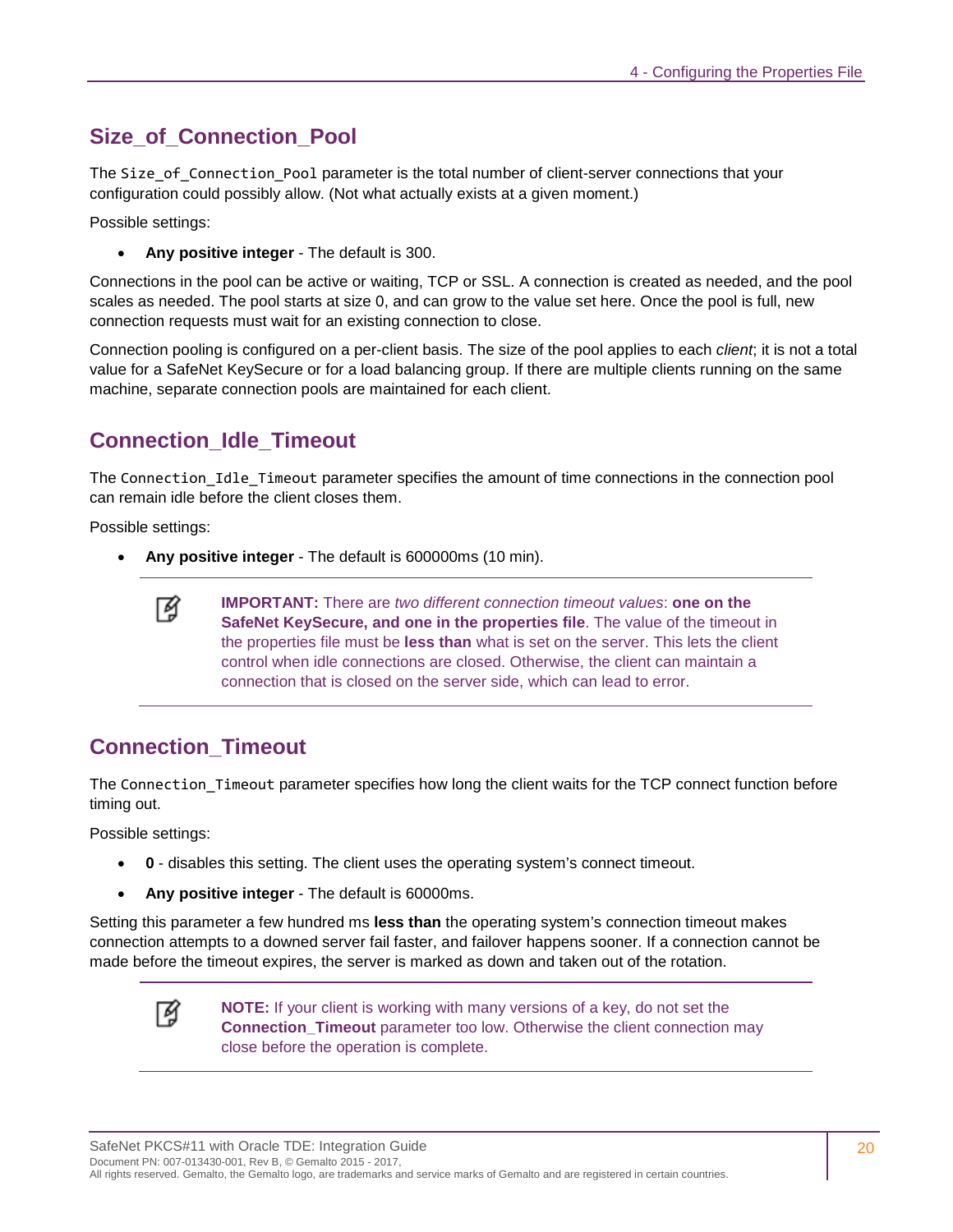#### <span id="page-20-0"></span>**Connection\_Read\_Timeout**

The Connection Read Timeout parameter allows you to control how long the client waits when reading data from a SafeNet KeySecure before determining that it is down. Requests should only time out if the SafeNet KeySecure is physically down (e.g. powered off, or not responding because of misconfiguration).

Possible settings:

- **0** disables this setting. The client waits indefinitely until the SafeNet KeySecure can be reached. Requests remain outstanding until the client's request is successfully satisfied.
- **Any positive integer** The default is 7000ms.

The purpose of this parameter is to control how you want the client to react when the SafeNet KeySecure is down. If you want it to time out eventually and return an error back to your application, then you should set this value to an appropriate number of milliseconds to allow for requests to complete in high load and high latency situations.

#### <span id="page-20-1"></span>**Connection\_Retry\_Interval**

The Connection Retry Interval parameter determines how long the client waits before trying to reconnect to a disabled server. If one of the SafeNet KeySecures in a load balanced configuration is not reachable, the client assumes that the server is down, and then waits for the specified time period before trying to connect to it again.

Possible settings:

- **0** This is the infinite retry interval. Once a server gets disabled, it will be brought back into use only after all servers become disabled.
- **Any positive integer** The default value is 600000ms (10 minutes).

#### <span id="page-20-2"></span>**Cluster\_Synchronization\_Delay**

The Cluster\_Synchronization\_Delay parameter specifies how long the client will wait before assuming that key changes have been synchronized throughout a cluster. After creating, cloning, importing, or modifying a key, the client will continue to use the same SafeNet KeySecure appliance until the end of this delay period.

Possible settings:

- **0** disables the function.
- **Any positive integer** The default is 100s. You may want a higher setting for large clusters.

For example, the client sets Cluster Synchronization Delay to 100s and sends a key creation request to appliance A, which is part of a cluster. Appliance A creates the key and automatically synchronizes with rest of the cluster. The client will use only appliance A for 100 seconds - enough time for the cluster synchronization to complete. After this time period, the client will use other cluster members as before.

#### <span id="page-20-3"></span>**CA\_File**

The CA File parameter refers to the CA certificate that was used to sign the server certificate presented by the NAE Server to the client.

Possible settings: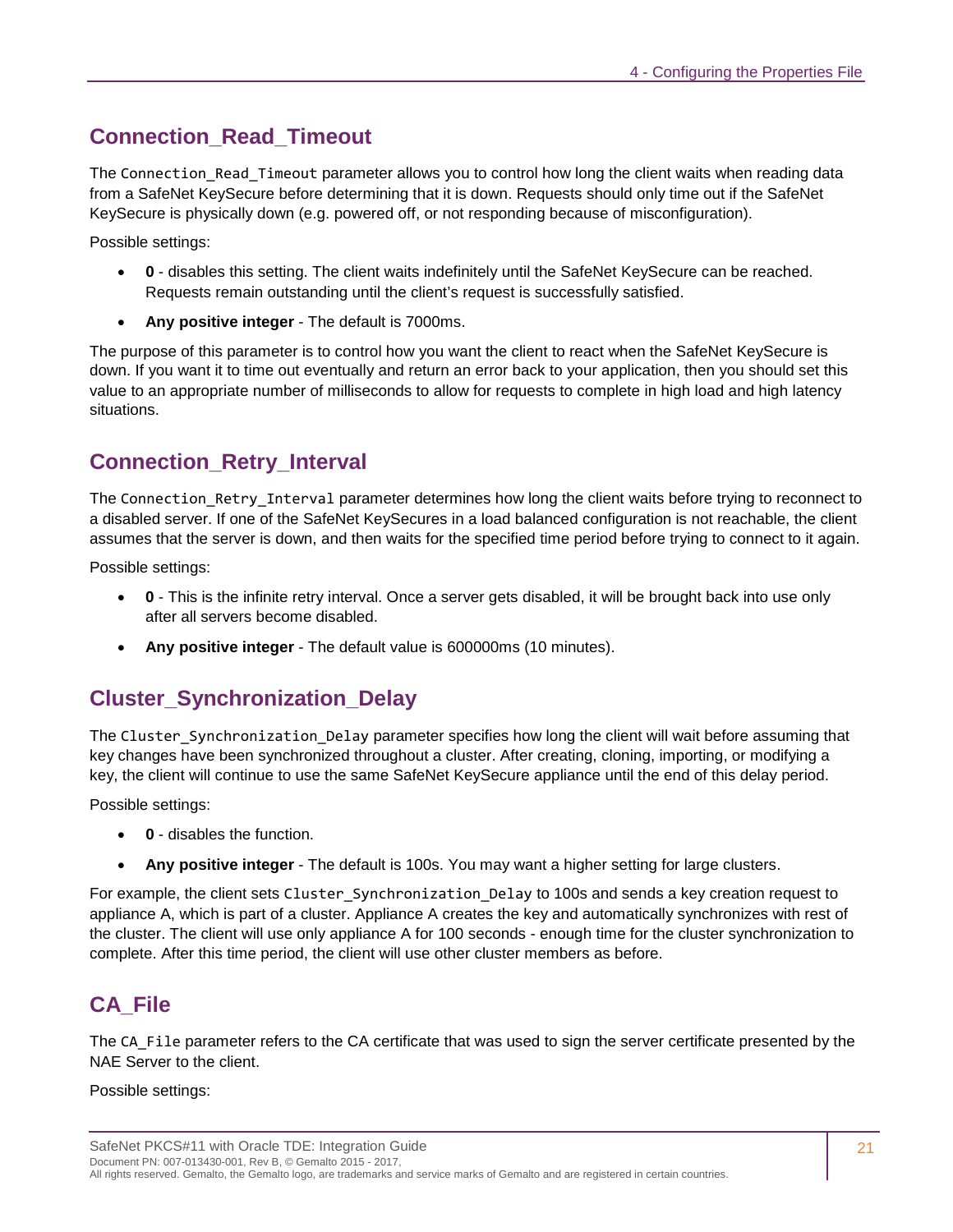• **The path and filename** - The path can be absolute or relative to your application. Don't use quotes, even if the path contains spaces.

Because all SafeNet KeySecures in a clustered environment must have an identical configuration, all servers in the cluster use the same server certificate. As such, you only need to point to one CA certificate in the CA\_File system parameter. If you do not supply the CA certificate that was used to sign the server certificate used by the SafeNet KeySecures, your client applications cannot establish SSL connections with any of the servers in the cluster.

If a local CA on the SafeNet KeySecure was used to sign the NAE Server certificate, you can download the certificate for the local CA, and put that certificate on the client.

#### <span id="page-21-0"></span>**Cert\_File**

The Cert File parameter stores the path and filename of the client certificate. This is only used when your SSL configuration requires clients to provider a client certificate to authenticate to the SafeNet KeySecures.

Possible settings:

• **The path and filename** - The path can be absolute or relative to your application. Don't use quotes, even if the path contains spaces. Client certificates *must* be PEM encoded.

If this value is set, the certificate and private key must be present, even if the SafeNet KeySecure is not configured to request a client certificate.

#### <span id="page-21-1"></span>**Key\_File**

The Key File parameter refers to the private key associated with the client certificate specified in the Cert\_File parameter.

Possible settings:

• **The path and filename** - The path can be absolute or relative to your application. Don't use quotes, even if the path contains spaces. The client private key must be in PEM-encoded PKCS#12 format.

Because this key is encrypted, you must use the Passphrase parameter so the SafeNet KeySecure can decrypt it.



**IMPORTANT:** If this value is set, the certificate and private key must be present, even if the SafeNet KeySecure is not configured to request a client certificate.

#### <span id="page-21-2"></span>**Passphrase**

The Passphrase parameter refers to the passphrase associated with the private key.

Possible settings:

• The passphrase associated with the private key named in Key File

If you do NOT provide this passphrase, the client attempts to read the passphrase from standard input; this causes the application to hang.

Remember that the properties file is NOT encrypted. Make sure that this file resides in a secure directory and has appropriate permissions so that it is readable only by the appropriate application or user.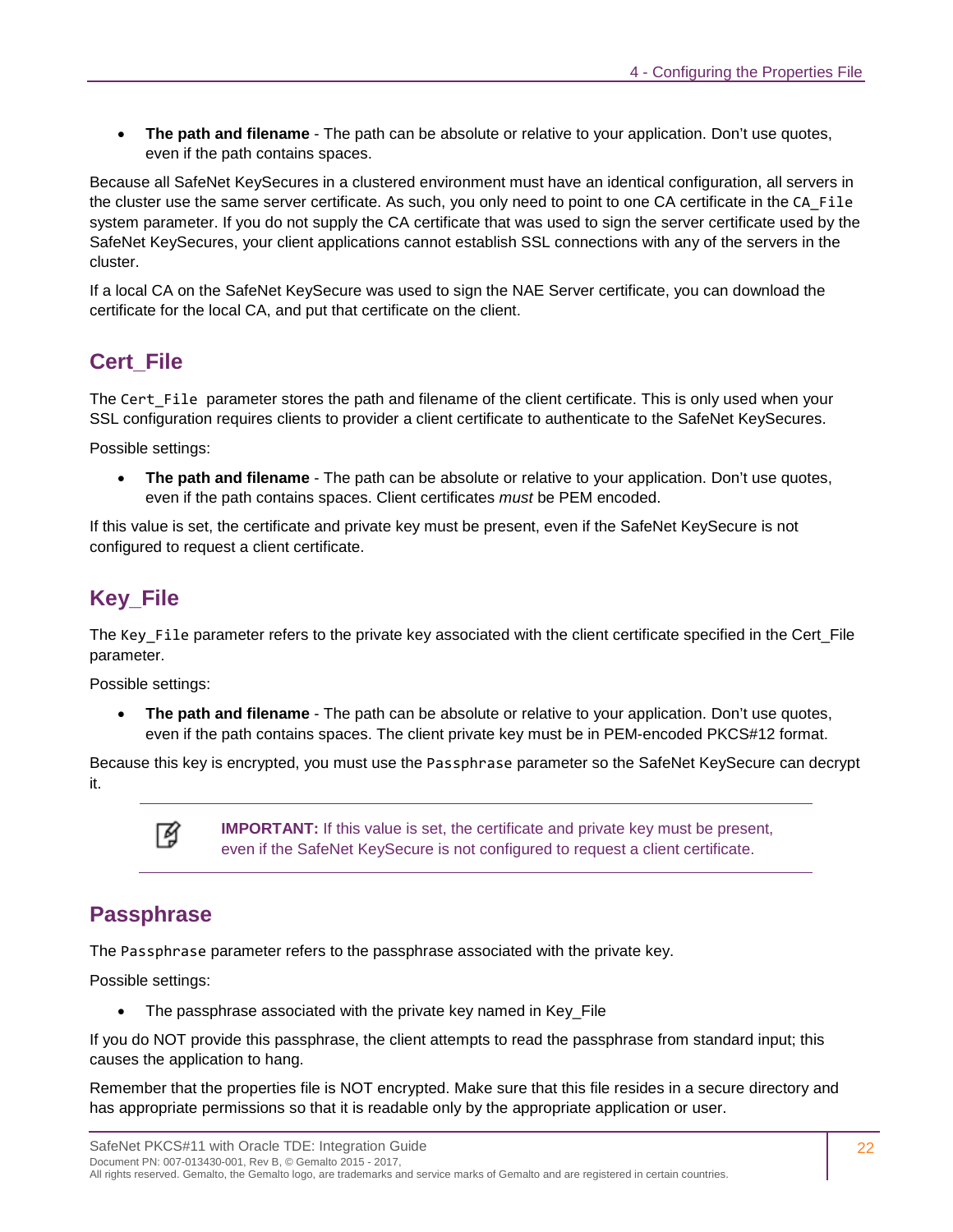#### <span id="page-22-0"></span>**Log\_Level**

The Log\_Level parameter determines the level of logging performed by the client.

Possible settings:

- **NONE** disables client logging. We recommend that you not disable logging.
- **LOW** only error messages are logged.
- **MEDIUM** the client logs error messages and warnings.
- **HIGH** the client logs error messages, warnings and informational messages. This level generates a very large number of entries and is usually reserved for debugging.

**IMPORTANT:** The user running your client application must have permission to write to the log file, and to create new files in the directory where the log files are created.

#### <span id="page-22-1"></span>**Log\_File**

The Log File parameter specifies a name (and possibly a path) for the log file.

Possible settings:

- **a filename** The log will be created in the same directory as the client. The default value is Logfile.txt.
- **a path and filename** The path can be absolute or relative to your application. Don't use quotes, even if the path contains spaces.

#### <span id="page-22-2"></span>**Log\_Rotation**

The Log Rotation parameter specifies whether logs are rotated daily or once they reach a certain size.

Possible settings:

- **Daily** Rotates logs daily. This is the default.
- **Size** Rotates logs when the reach the size specified in Log\_Size\_Limit.

#### <span id="page-22-3"></span>**Log\_Size\_Limit**

The Log Size Limit parameter specifies how large log files can be before they are rotated. This parameter is used only when Log\_Rotation is set to **Size**.

Possible settings:

• **Any positive integer** - The default unit is bytes. You can use the suffix k (or K) for kilobytes and m (or M) for megabytes. The default value is 100k.

冏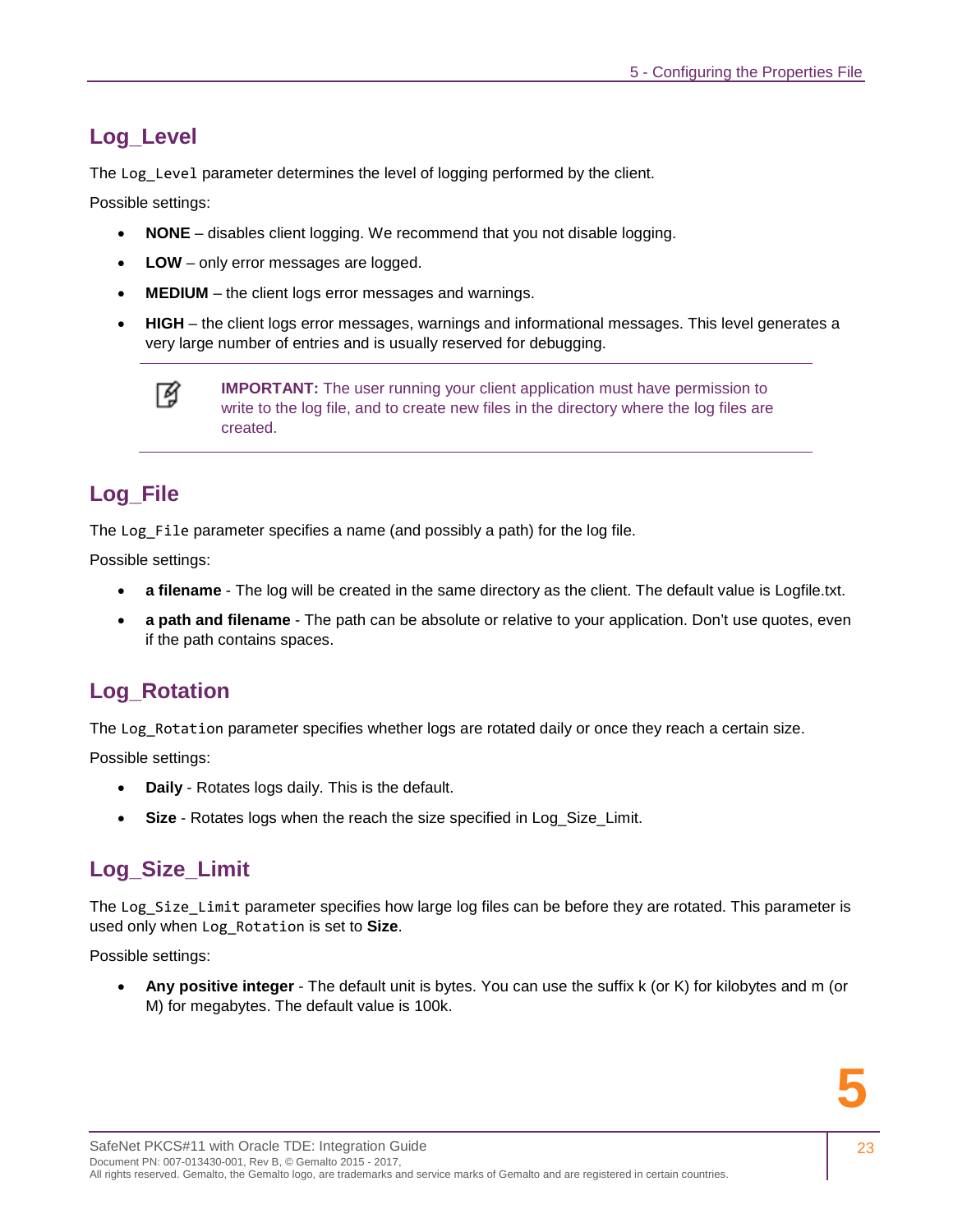## **Setting up SSL**

<span id="page-23-0"></span>This chapter provides an overview of SafeNet's SSL and SSL with Client Certificate Authentication features, and provides a walkthrough of both configuration procedures.

## <span id="page-23-1"></span>**SSL Overview**

Standard SSL communication requires a certificate that identifies the server. This certificate is signed by a certificate authority (CA) known to both the server and the client. During the SSL handshake, the server certificate is passed to the client. The client uses a copy of the CA certificate to validate the server certificate, thus authenticating the server.

While the CA can be a third-party CA or your corporate CA, you will most likely use a local CA on the SafeNet KeySecure appliance. If you are not using a local CA, consult your CA documentation for instructions on signing requests and exporting certificates.



**TIP:** SafeNet recommends that you increase security only after confirming network connectivity. You should establish a TCP connection before enabling SSL. Otherwise, an unrelated network connection mistake could interfere with your SSL setup and complicate the troubleshooting process.

To use an SSL connection when communicating with the SafeNet KeySecure appliance, you must configure both the server and the client.

To configure the server, you must:

1. Create a server certificate. (If you're using a cluster, each member must have its own, unique certificate.)

This may involve the following steps:

- a. [Creating a Local CA.](#page-24-1)
- b. [Creating a Server Certificate Request on the Management Console.](#page-24-2)
- c. [Signing a Server Certificate Request with a Local CA.](#page-24-3)

Update the Cryptographic Key Server settings on the Management Console (Device, Key Server, and Key Server). You'll need to check **Use SSL** and select your server certificate in the **Server Certificate** field.

To configure the client, you must:

2. Place a copy of the CA certificate on your client.

This may involve [Downloading the Local CA Certificate.](#page-25-1)

3. Update IngrianNAE.properties file as follows:

Protocol=ssl

CA\_File=<location and name of the CA certificate file>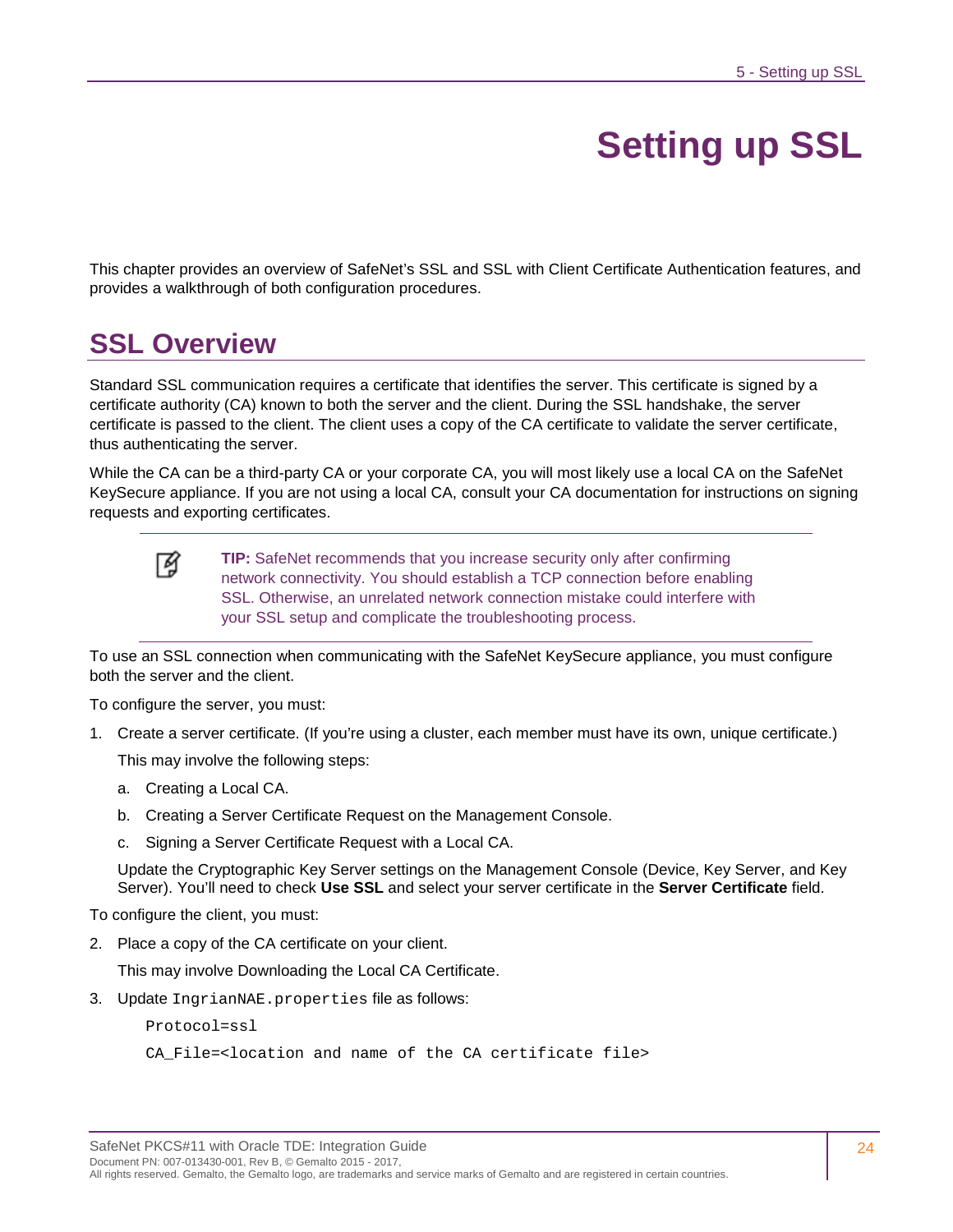## <span id="page-24-0"></span>**SSL Configuration Procedures**

This section describes the procedures you will follow when configuring SSL. It explains the following processes:

- ["Creating a Local CA"](#page-24-1) on page [25](#page-24-1)
- ["Creating a Server Certificate Request on the Management Console"](#page-24-2) on page [25](#page-24-2)
- ["Signing a Server Certificate Request with a Local CA"](#page-24-3) on page [25](#page-24-3)
- ["Importing a Server Certificate to the SafeNet](#page-25-0) KeySecure Appliance" on page [26](#page-25-0)
- ["Downloading the Local CA Certificate"](#page-25-1) on page [26](#page-25-1)

#### <span id="page-24-1"></span>**Creating a Local CA**

To create a local CA:

- 1. Log on to the Management Console as an administrator with Certificate Authorities access control.
- 2. Navigate to the **Create Local Certificate Authority** section on the Certificate and CA Configuration page (Security, CAs & SSL Certificates, Local CAs).
- 3. Modify the fields as needed.
- 4. Select either *Self-signed Root CA* or *Intermediate CA Request* as the **Certificate Authority Type**.
- 5. Click **Create**.

ᢙ

**NOTE:** Only a local CA can sign certificate requests on the SafeNet KeySecure appliance. If you are using a CA that does not reside on the SafeNet KeySecure appliance you cannot use the Management Console to sign certificate requests.

#### <span id="page-24-2"></span>**Creating a Server Certificate Request on the Management Console**

To create a server certificate request on the Management Console:

- 1. Log on to the Management Console as an administrator with Certificates access control.
- 2. Navigate to the **Create Certificate Request** section of the Certificate Configuration page (Security, CAs & SSL Certificates, SSL Certificates) and modify the fields as needed.
- 3. Click **Create Certificate Request**. This creates the certificate request and places it in the Certificate List section of the Certificate and CA Configuration page. The new entry shows that the **Certificate Purpose** is *Certificate Request* and that the **Certificate Status** is *Request Pending*.

#### <span id="page-24-3"></span>**Signing a Server Certificate Request with a Local CA**

To sign a server certificate request with a local CA:

- 1. Log in to the **Management Console** as an administrator with **Certificates and Certificate Authorities** access controls.
- 2. Navigate to the Certificate List section on the Certificate and CA Configuration page (Security, CAs & SSL Certificates, SSL Certificates).
- 3. Select the certificate request and click **Properties**.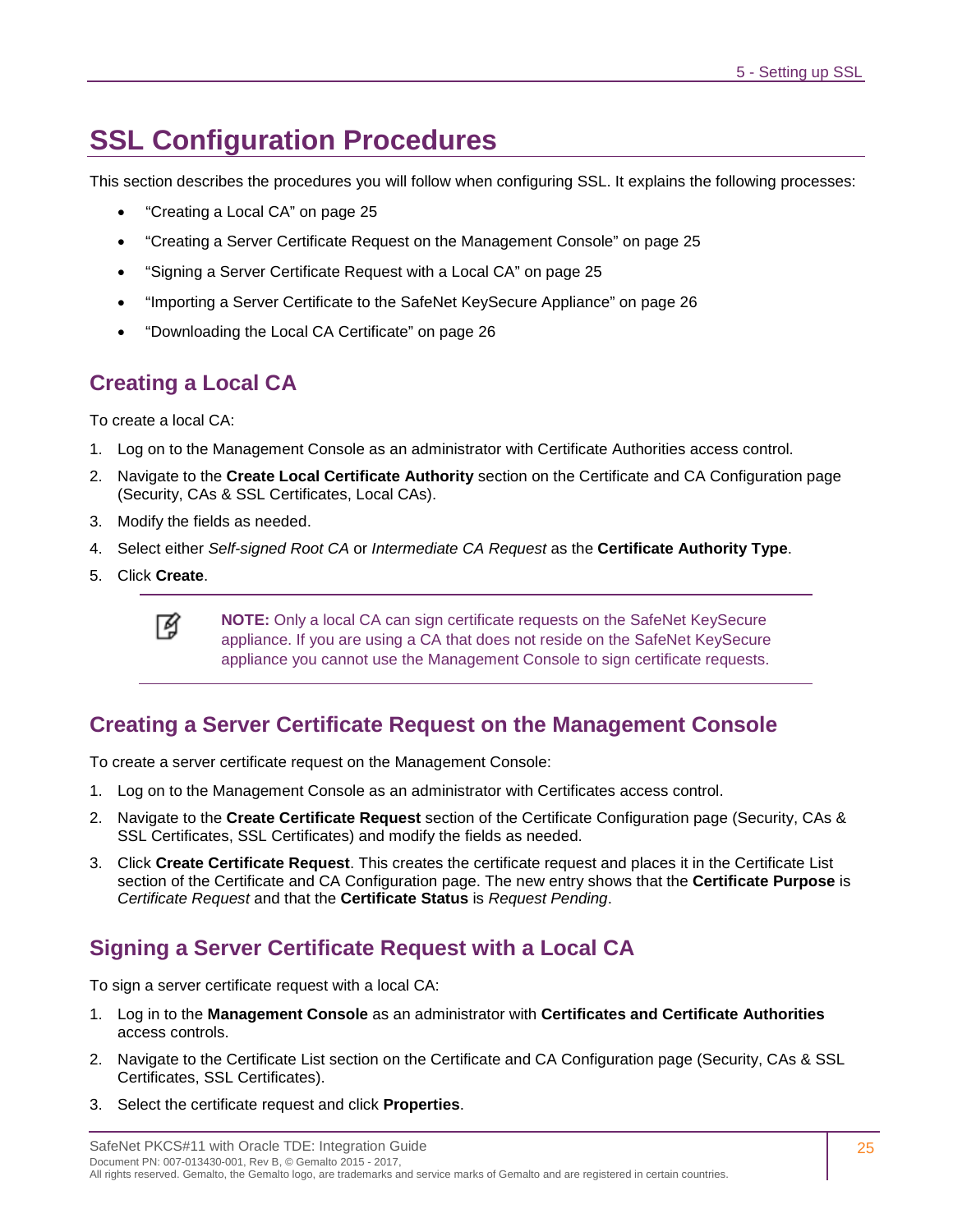- 4. Copy the text of the certificate request. The copied text must include the header **(-----BEGIN CERTIFICATE REQUEST-----)** and footer **(-----END CERTIFICATE REQUEST-----)**.
- 5. Navigate to the **Local Certificate Authority List** (Security, CAs & SSL Certificates, Local CAs). Select the local CA and click **Sign Request** to access the Sign Certificate Request section.
- 6. Modify the fields as shown:
	- **Sign with Certificate Authority Select the CA that signs the request.**
	- **Certificate Purpose** Select *Server*.
	- **Certificate Duration (days)** Enter the life span of the certificate.
	- **Certificate Request** Paste all text from the certificate request, including the header and footer.
- 7. Click **Sign Request**. This will take you to the CA Certificate Information section.
- 8. Copy the actual certificate. The copied text must include the header **(-----BEGIN CERTIFICATE-----)** and footer **(-----END CERTIFICATE-----)**.
- 9. Navigate back to the **Certificate List** section (Security, CAs & SSL Certificates, SSL Certificates). Select your certificate request and click **Properties**.
- 10. Click **Install Certificate**.
- 11. Paste the actual certificate in the **Certificate Response** text box. Click **Save**. The Management Console returns you to the Certificate List section. The section will now show that the **Certificate Purpose** is *Server* and that the **Certificate Status** is *Active*.

The certificate can now be used as the server certificate for the NAE Server.

#### <span id="page-25-0"></span>**Importing a Server Certificate to the SafeNet KeySecure Appliance**

As an alternative to the certificate creation procedure outlined above, you can import a certificate to the SafeNet KeySecure appliance.

To import a certificate to the SafeNet KeySecure appliance:

- 1. Log in to the **Management Console** as an administrator with **Certificates** access control.
- 2. Navigate to the **Import Certificate** section of the **Certificate and CA Configuration** page (Security, CAs & SSL Certificates, SSL Certificates).
- 3. Select the method used to import the certificate file.
- 4. Enter the name of the file and the private key password.
- 5. Click the **Import Certificate** button.

The certificate can now be used as the server certificate for the NAE Server.

#### <span id="page-25-1"></span>**Downloading the Local CA Certificate**

To download a local CA certificate from the SafeNet KeySecure appliance:

- 1. Log in to the **Management Console** as an administrator with **Certificate Authorities** access control.
- 2. Navigate to the **Local Certificate Authority List** section of the Certificates and CA Configuration page (Security, CAs & SSL Certificates, Local CAs).
- 3. Select the **Local CA** and click **Download** to download the file to your client. You should place the CA certificate in a secure location and modify access appropriately.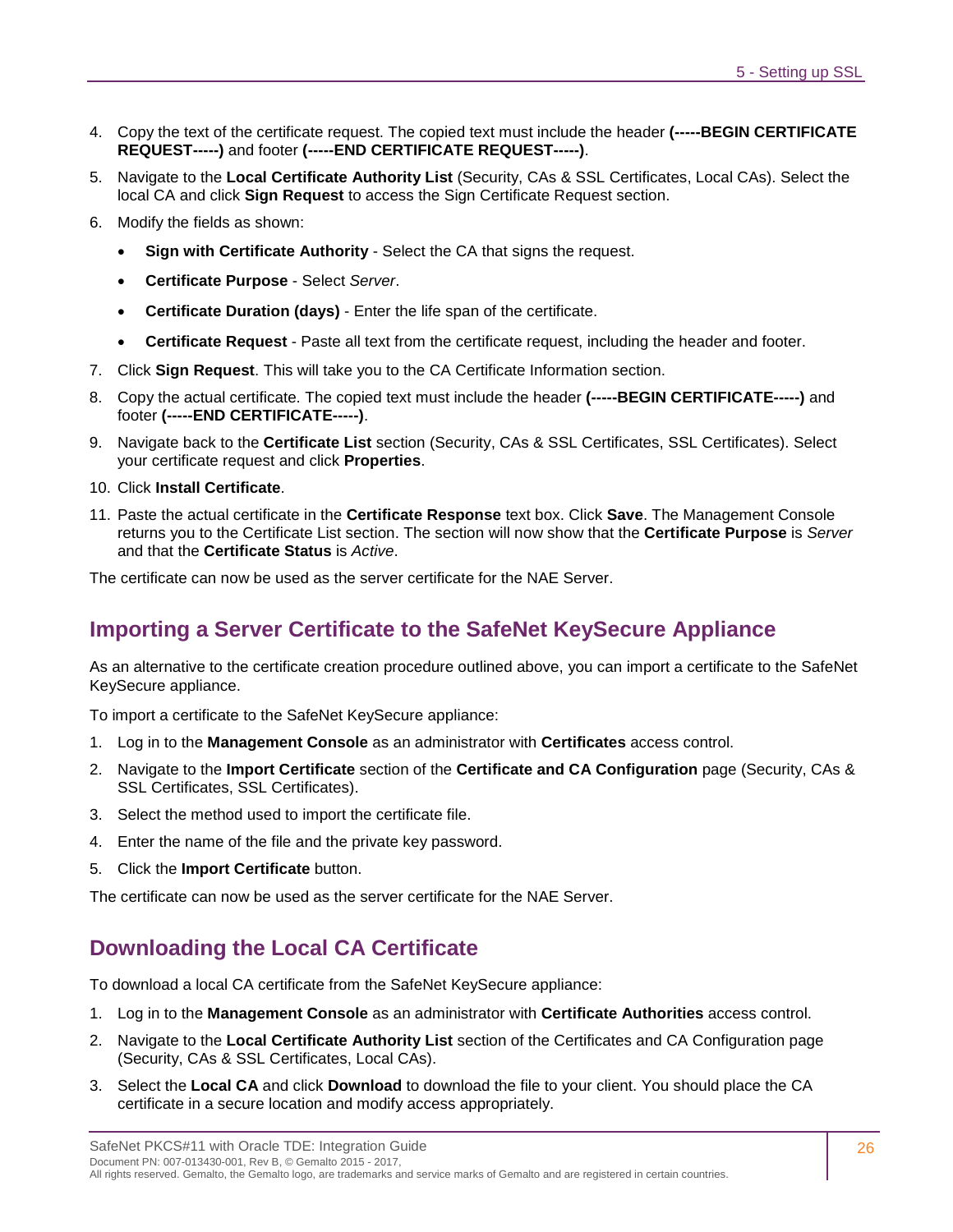冏

**NOTE:** Use the **CA\_File** parameter in the **IngrianNAE.properties** file to indicate the name and location of the CA certificate.

## <span id="page-26-0"></span>**SSL Walkthrough for SafeNet Clients**

This walkthrough assumes the following:

- You have read the SSL overview section.
- You have configured a TCP connection between your client and the SafeNet KeySecure appliance.

There are a few different ways that you could configure SSL. For example, you can use a CA that does not reside on the SafeNet KeySecure appliance or you can create a new CA. This walkthrough makes such decisions for you. By following these instructions, you will:

- 1. Create a Local CA.
- 2. Create a Certificate Request.
- 3. Create a Server Certificate by signing the Certificate Request with the Local CA.
- 4. Download the Local CA to the client.

Once you have completed and understood this walkthrough, you might decide to alter some of the steps to better fit your organization's policies.

To configure SSL:

- 1. Log in to the **Management Console** as an administrator with Certificates, Certificate Authorities, and NAE Server access controls.
- 2. Navigate to the **Create Local Certificate Authority** section (Security, CAs & SSL Certificates, Local CAs). Enter the values shown below to create a new local CA. Click **Create**.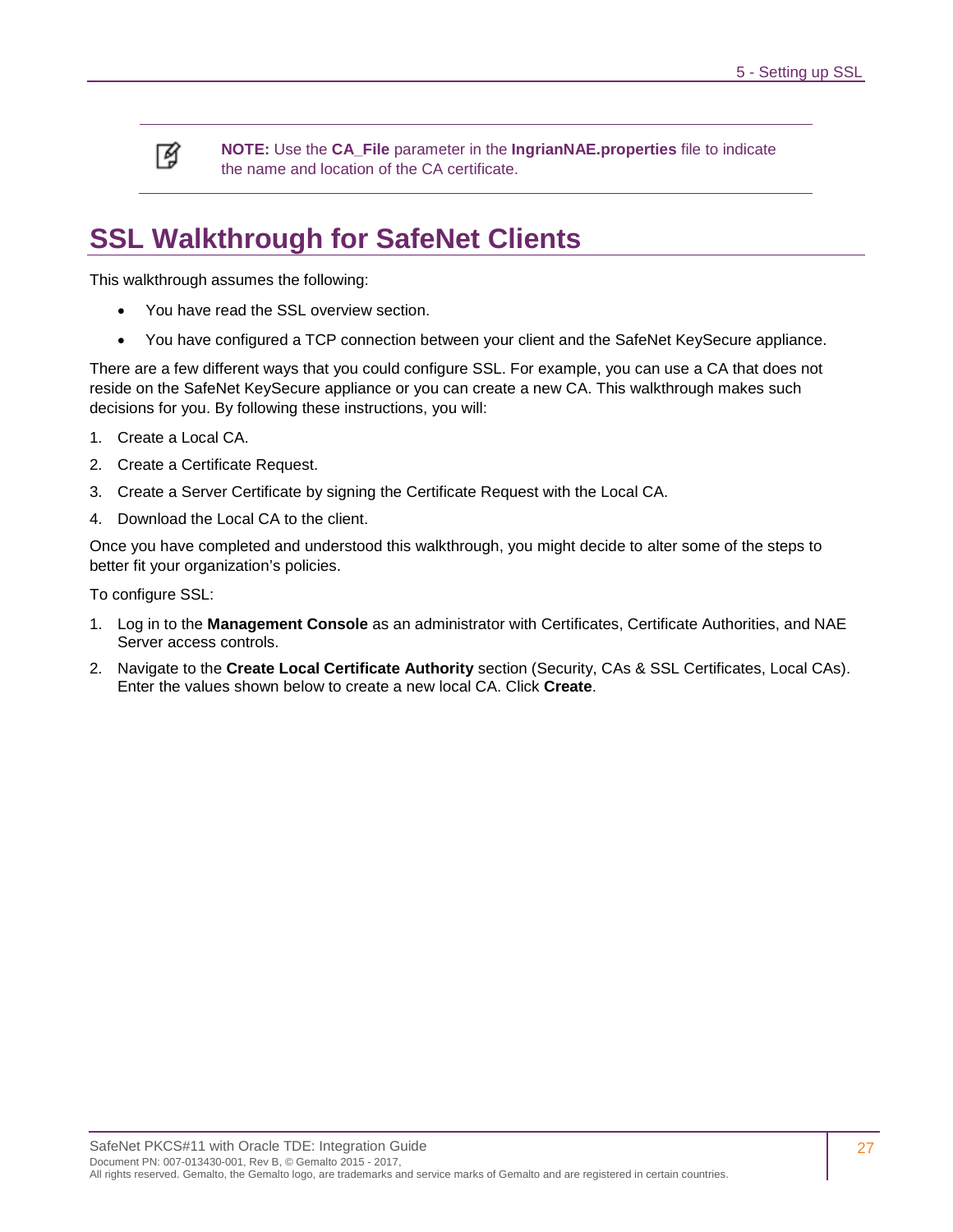| <b>Create Local Certificate Authority</b> | Help.                                                                                                                                                            |
|-------------------------------------------|------------------------------------------------------------------------------------------------------------------------------------------------------------------|
| <b>Certificate Authority Name:</b>        | NewLocalCA                                                                                                                                                       |
| <b>Common Name:</b>                       | NewLocalCA                                                                                                                                                       |
| <b>Organization Name:</b>                 | Your Organization                                                                                                                                                |
| <b>Organizational Unit Name:</b>          | Your Organizational Unit                                                                                                                                         |
| <b>Locality Name:</b>                     | Redwood City                                                                                                                                                     |
| <b>State or Province Name:</b>            | СA                                                                                                                                                               |
| <b>Country Name:</b>                      | US                                                                                                                                                               |
| <b>Email Address:</b>                     | address@email.com                                                                                                                                                |
| <b>Key Size:</b>                          | $2048 -$                                                                                                                                                         |
| <b>Certificate Authority Type:</b>        | ● Self-signed Root CA<br>CA Certificate<br>3650<br>Duration (days):<br>Maximum User<br>3650<br><b>Certificate Duration</b><br>(days):<br>Intermediate CA Request |
| Create                                    |                                                                                                                                                                  |

3. Navigate to the **Create Certificate Request** section (Security, CAs & SSL Certificates, SSL Certificates). Enter the values shown below to create a request. Click **Create Certificate Request**.

| Create Certificate Request        |                          | Help |
|-----------------------------------|--------------------------|------|
| <b>Certificate Name:</b>          | NewServerCert            |      |
| <b>Common Name:</b>               | NewServerCert            |      |
| <b>Organization Name:</b>         | Your Organization        |      |
| <b>Organizational Unit Name:</b>  | Your Organizational Unit |      |
| <b>Locality Name:</b>             | Redwood City             |      |
| <b>State or Province Name:</b>    | CA.                      |      |
| <b>Country Name:</b>              | US                       |      |
| <b>Email Address:</b>             | address@email.com        |      |
| <b>Key Size:</b>                  | $1024 -$                 |      |
| <b>Create Certificate Request</b> |                          |      |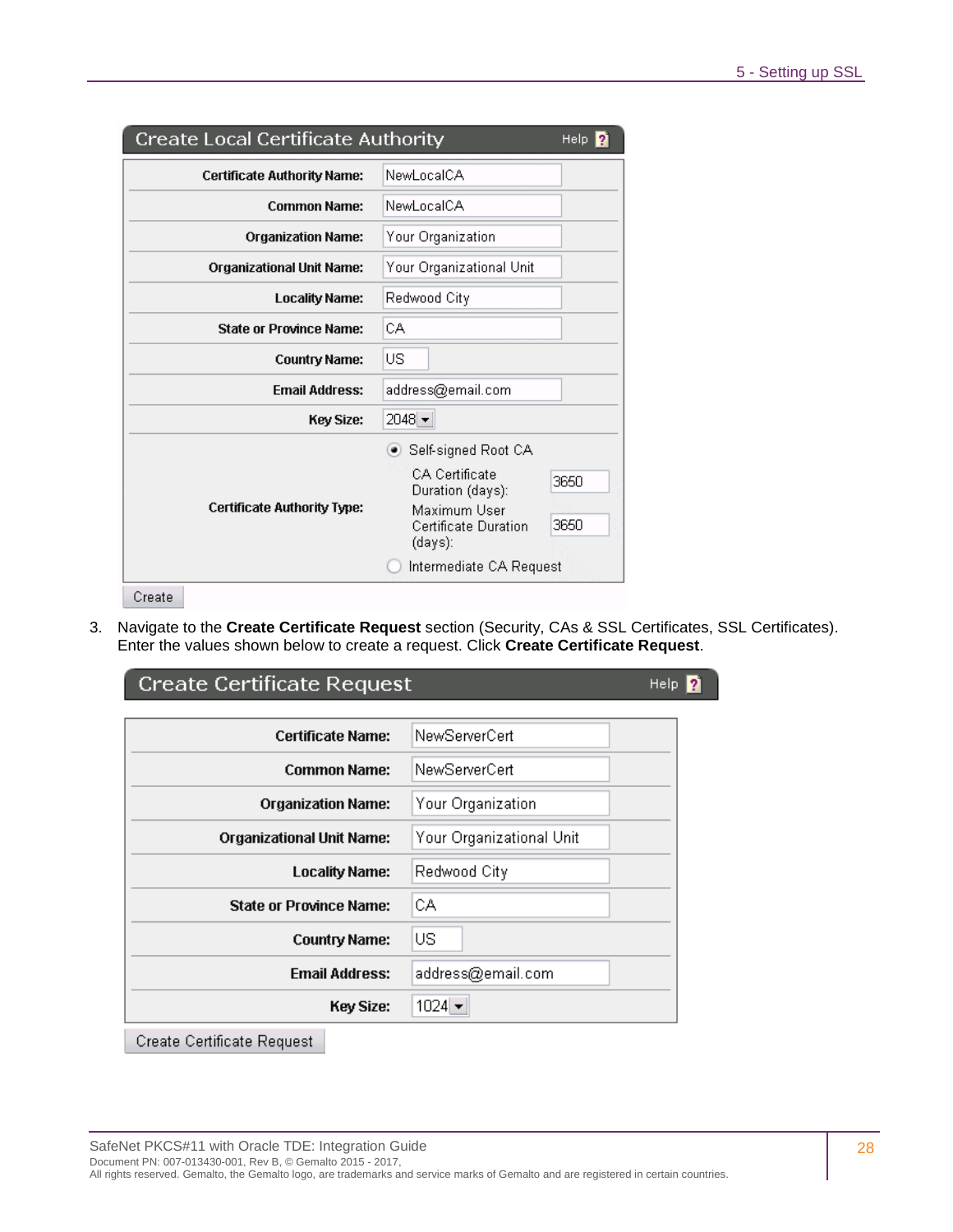4. Select your new certificate request from the **Certificate List** section (right above the Create Certificate Request section). Click **Properties**. Copy the actual request (highlighted below). Include the header and footer.

| Certificate Request Information<br><b>Help</b>                                                                                                                                                                                                                                                                                                                                                               |                              |                                 |
|--------------------------------------------------------------------------------------------------------------------------------------------------------------------------------------------------------------------------------------------------------------------------------------------------------------------------------------------------------------------------------------------------------------|------------------------------|---------------------------------|
| <b>Certificate Name:</b>                                                                                                                                                                                                                                                                                                                                                                                     | NewServerCert                |                                 |
| Key Size:                                                                                                                                                                                                                                                                                                                                                                                                    | 1024                         |                                 |
|                                                                                                                                                                                                                                                                                                                                                                                                              | CN <sup>.</sup>              | <b>NewServerCert</b>            |
|                                                                                                                                                                                                                                                                                                                                                                                                              |                              | O: Your Organization            |
|                                                                                                                                                                                                                                                                                                                                                                                                              |                              | OU: Your Organizational Unit    |
| Subject:                                                                                                                                                                                                                                                                                                                                                                                                     | Ŀ.                           | Redwood City                    |
|                                                                                                                                                                                                                                                                                                                                                                                                              | ST.                          | СA                              |
|                                                                                                                                                                                                                                                                                                                                                                                                              | C.                           | - US                            |
|                                                                                                                                                                                                                                                                                                                                                                                                              |                              | emailAddress: address@email.com |
| -BEGIN CERTIFICATE REQUEST-----<br>MIIB6zCCAVQCAQAwqaoxFjAUBqNVBAMTDU51d1N1cnZ1ckN1cnQxGjAYBqNVBAoT<br>EVlvdXIgT3JnYW5pemF0aW9uMSEwHwYDVQQLExhZb3VyIE9yZ2FuaXphdGlvbmFs <br>IFVuaXQxFTATBqNVBAcTDFJ1ZHdvb2QqQ21OeTELMAkGA1UECBMCQOExCzAJBqNV<br>ken9L/updosp/gy68Yv2Lx1ngbLyAFvze+eTNkMLX7ru9sGyuPwytpoXiOf8cdeD<br>ux1J/PPtOtXDN8oEQ23ZpcHTHZMY49fZvScWVA75gvTdRZVzk9gTVoS4KBboz+tz<br>d1d4USpO5NkLv6QVQOjL |                              |                                 |
| --END CERTIFICATE REQUEST----                                                                                                                                                                                                                                                                                                                                                                                |                              |                                 |
| Download<br>Install Certificate                                                                                                                                                                                                                                                                                                                                                                              | Create Self Sign Certificate | Back                            |

- 5. Navigate back to the **Local Certificate Authority List** section (Security, CAs & SSL Certificates, Local CAs). Select your new local CA and click **Sign Request**.
- 6. Select **Certificate Purpose** *Server* and paste the certificate request into the **Certificate Request** text box, as shown below.

| NewLocalCA (maximum 3649 days) ▼                                                                                                                                                                                                                                                                                                                 |
|--------------------------------------------------------------------------------------------------------------------------------------------------------------------------------------------------------------------------------------------------------------------------------------------------------------------------------------------------|
| Server<br>Client                                                                                                                                                                                                                                                                                                                                 |
| 3649                                                                                                                                                                                                                                                                                                                                             |
| MIIB6zCCAVQCAQAwqaoxFjAUBqNVBAMTDU51d1N1cnZ1ckN1cnQxGjAYBqNVBAoT<br>EV1vdXIqT3JnYW5pemF0aW9uMSEwHwYDVQQLExhZb3VvIE9vZ2FuaXphdG1vbmFs<br>IFVuaXQxFTATBqNVBAcTDFJ1ZHdvb2QqQ210eTELMAkGA1UECBMCQ0ExCzAJBqNV<br>ken9L/updosp/qy68Yv2Lx1ngbLyAFvze+eTNkMLX7ru9sGyuPwytpoXiOf8cdeD<br>ux1J/PPtOtXDN8oEQ23ZpcHTHZMY49fZvScWVA75gvTdRZVzk9gTVoS4KBboz+tz |
|                                                                                                                                                                                                                                                                                                                                                  |

- 7. Click **Sign Request**. This will take you to the CA Certificate Information section.
- 8. Copy the actual certificate (highlighted below). Include the header and footer.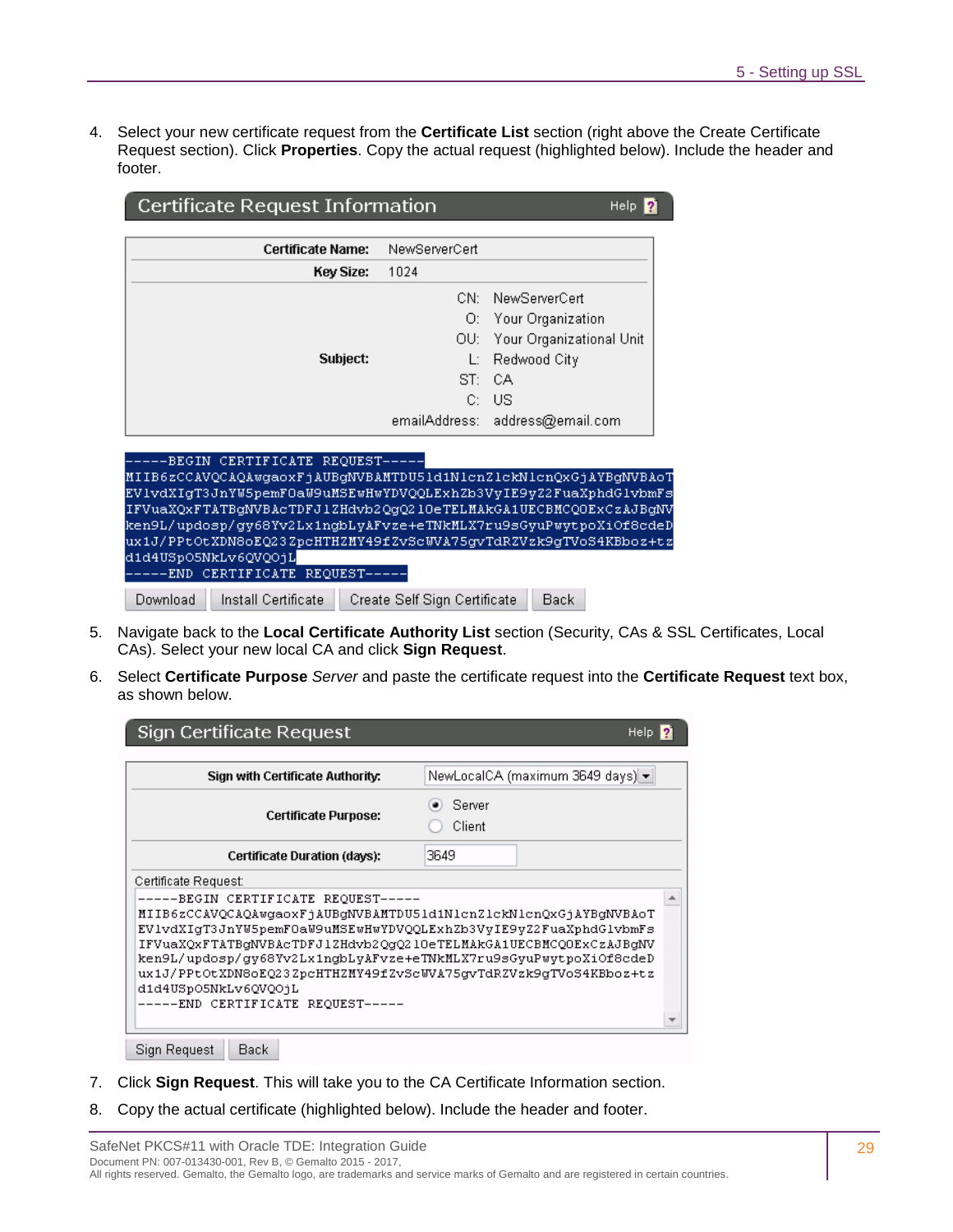| <b>Key Size:</b><br><b>Start Date:</b><br><b>Expiration:</b><br><b>Issuer:</b>                                                                                                                                                                                                                                                                          | 1024<br>Jun 29 04:21:23 2008 GMT<br>Jun 27 04:21:23 2018 GMT<br>C:<br>$\mathrm{ST}_{1}$ .<br>O: . | - US<br>CA.<br>L: Redwood City<br>Your Organization |
|---------------------------------------------------------------------------------------------------------------------------------------------------------------------------------------------------------------------------------------------------------------------------------------------------------------------------------------------------------|---------------------------------------------------------------------------------------------------|-----------------------------------------------------|
|                                                                                                                                                                                                                                                                                                                                                         |                                                                                                   |                                                     |
|                                                                                                                                                                                                                                                                                                                                                         |                                                                                                   |                                                     |
|                                                                                                                                                                                                                                                                                                                                                         |                                                                                                   |                                                     |
|                                                                                                                                                                                                                                                                                                                                                         |                                                                                                   |                                                     |
|                                                                                                                                                                                                                                                                                                                                                         |                                                                                                   |                                                     |
|                                                                                                                                                                                                                                                                                                                                                         |                                                                                                   |                                                     |
|                                                                                                                                                                                                                                                                                                                                                         |                                                                                                   |                                                     |
|                                                                                                                                                                                                                                                                                                                                                         |                                                                                                   | OU: Your Organizational Unit                        |
|                                                                                                                                                                                                                                                                                                                                                         | CN:                                                                                               | NewLocalCA                                          |
|                                                                                                                                                                                                                                                                                                                                                         | emailAddress:                                                                                     | address@email.com                                   |
|                                                                                                                                                                                                                                                                                                                                                         |                                                                                                   | $C:$ US                                             |
|                                                                                                                                                                                                                                                                                                                                                         |                                                                                                   | ST: CA                                              |
|                                                                                                                                                                                                                                                                                                                                                         | L:                                                                                                | Redwood City                                        |
| Subject:                                                                                                                                                                                                                                                                                                                                                |                                                                                                   | O: Your Organization                                |
|                                                                                                                                                                                                                                                                                                                                                         | OU: I                                                                                             | Your Organizational Unit                            |
|                                                                                                                                                                                                                                                                                                                                                         | CN: I                                                                                             | NewServerCert                                       |
|                                                                                                                                                                                                                                                                                                                                                         | emailAddress:                                                                                     | address@email.com                                   |
| -BEGIN CERTIFICATE----<br>MIIDajCCA1KgAwIBAgIBAzANBgkqhkiG9w0BAQUFADCBpzELMAkGA1UEBhMCVVMx<br>CzAJBgNVBAgTARNBMRUwEwYDVQQHEwxSZWR3b29kIENpdHkxGjAYBgNVBAoTEV1v<br>hSirg7oJixkzE6LALjoqGNaDWOdsbGj3tDQgvCdir73+yS4FKJLpGHooq4dq1gbb<br>X3FZeiDPspLJvae4DWPeZRJZbe4cRYsVGBCOs1irT5MbjntpDkse3hq3a/uAMR1r<br>NwYOkIYOHoSbaA6pN8w=<br>---END CERTIFICATE--- |                                                                                                   |                                                     |

- 9. Navigate back to the **Certificate List** section (Security, CAs & SSL Certificates, SSL Certificates). Select your certificate request and click **Properties**.
- 10. Click **Install Certificate**.
- 11. Paste the actual certificate, as shown below. Click **Save**.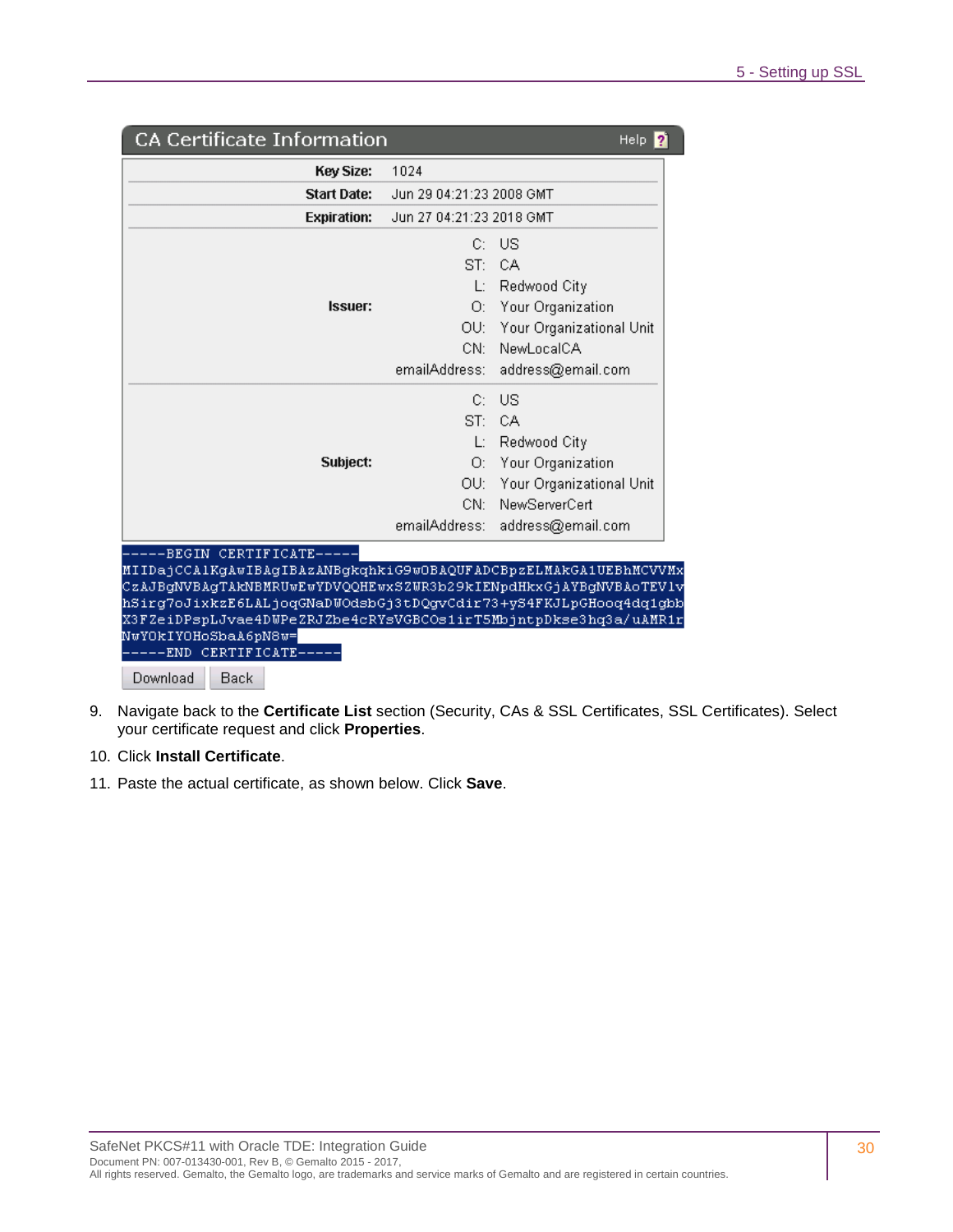| <b>Certificate Name:</b>                                         | NewServerCert |                                                                  |  |
|------------------------------------------------------------------|---------------|------------------------------------------------------------------|--|
| <b>Key Size:</b>                                                 | 1024          |                                                                  |  |
|                                                                  |               | CN: NewServerCert                                                |  |
|                                                                  |               | O: Your Organization                                             |  |
|                                                                  |               | OU: Your Organizational Unit                                     |  |
| Subject:                                                         |               | $L:$ Redwood City                                                |  |
|                                                                  |               | ST: CA                                                           |  |
|                                                                  |               | C: US                                                            |  |
|                                                                  |               | emailAddress: address@email.com                                  |  |
| Certificate Response:                                            |               |                                                                  |  |
| ---BEGIN CERTIFICATE-----                                        |               |                                                                  |  |
| MIIDajCCA1KqAwIBAqIBAzANBqkqhkiG9wOBAQUFADCBpzELMAkGA1UEBhMCVVMx |               |                                                                  |  |
|                                                                  |               | ReICAOgDsISp47xgv4G9pLHdkHSj+JXebxHLXg1XzY5OidD/EdB+ptj7XQwzzMew |  |

- 12. The **Certificate List** section will now indicate that **NewServerCert** is an active certificate.
- 13. Navigate to the **NAE Server Settings** section (Device, Key Server, Key Server). Click **Edit**.
- 14. Select **Use SSL** and select your new server certificate in the Server Certificate field. Click **Save**.
- 15. Navigate back to the **Local Certificate Authority List** section (Security, CAs & SSL Certificates, Local CAs). Select your new **CA** and click **Download**. Place the CA certificate in a secure directory on your client.
- 16. Update the following parameters in your IngrianNAE.properties file:
	- Protocol=ssl
	- CA\_File=<path to CA cert>\localca.crt



**NOTE:** Whenever you update the properties file, you must restart the database for the changes to take effect.

### <span id="page-30-0"></span>**SSL with Client Certificate Authentication Overview**

This SSL implementation requires that both the server and the client produce certificates. Each certificate is signed by a trusted CA known to both the server and the client. Most likely, you will use one CA to sign both certificates. During the SSL handshake, the certificates are exchanged. Both the client and the server use the CA certificate to validate one another's certificate, thus authenticating the other party.



**NOTE:** For more information about setting up SSL, see [SSL Overview](#page-23-1) [on page](#page-23-1)  [24.](#page-23-1) 

To enable client certificate authentication, *you must first successfully configure SSL*. Then, you must make additional configuration changes to the client and server.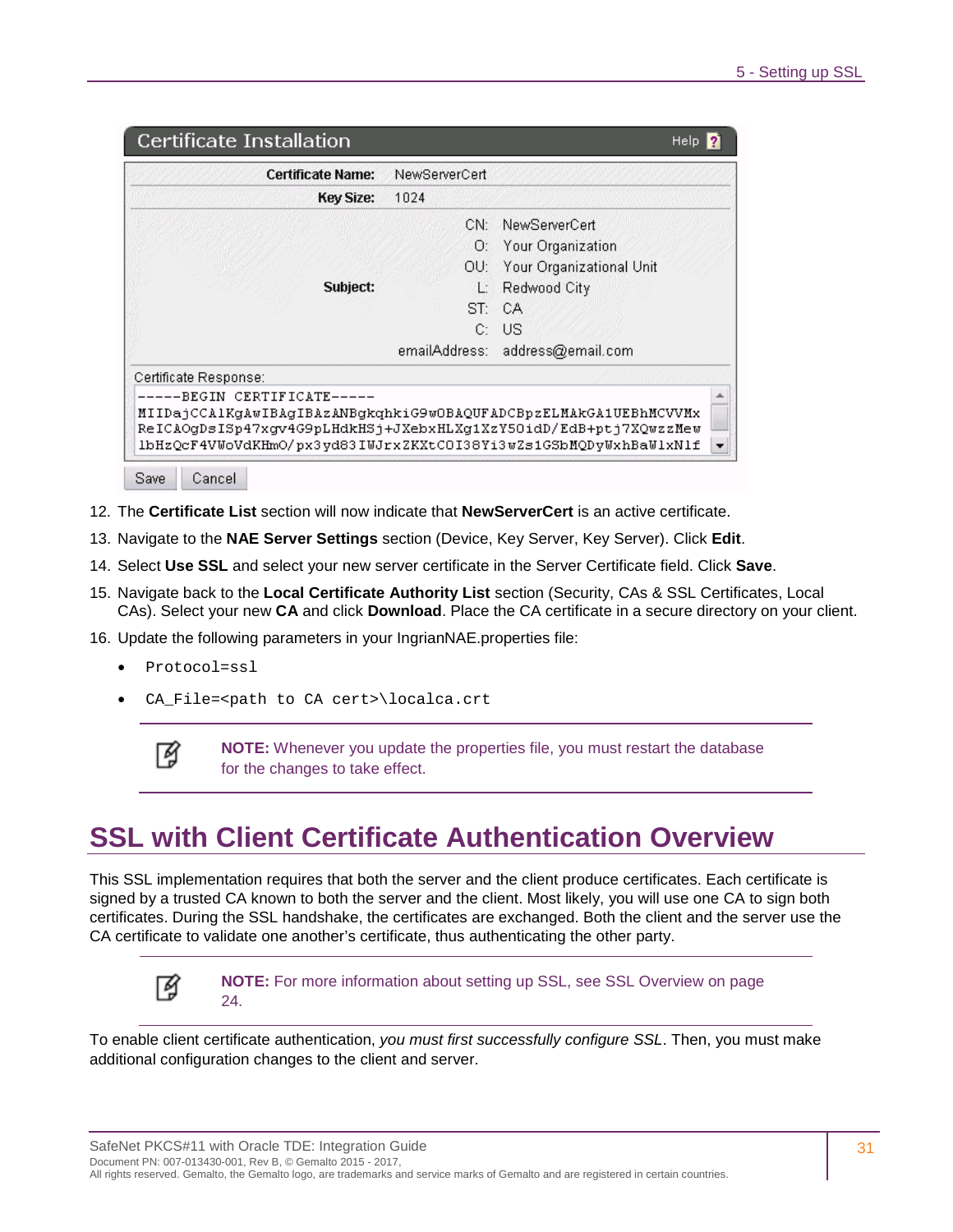## 冏

**TIP:** SafeNet recommends that you increase security *only after* confirming network connectivity. You should establish an SSL connection before enabling Client Certificate Authentication. Otherwise, an SSL configuration mistake could interfere with your Client Certificate Authentication setup and complicate the troubleshooting process.

To configure the client, you must:

1. Create a client certificate.

This may involve the following steps:

- a. [Generating a Client Certificate Request with OpenSSL .](#page-32-0)
- b. [Signing a Certificate Request and Downloading the Certificate.](#page-32-1)

You can create a certificate request using OpenSSL. You can then sign the request with the local CA on the SafeNet KeySecure appliance. Once signed, the certificate request becomes a valid certificate.

If you are not using a local CA, consult your CA documentation for instructions on signing requests and exporting certificates.

- 2. Update IngrianNAE.properties file as follows:
	- Cert\_File=<location and name of the client certificate>
	- Key\_File=<location and name of the client's key file>
	- Passphrase=<the passphrase used to unlock the client's key file>



**NOTE:** Whenever you update the properties file, you must restart the database for the changes to take effect.

To configure the server, you must:

3. Place a copy of the CA certificate on your server.

This may involve the following steps:

- a. [Installing a CA Certificate on the Server.](#page-33-0)
- b. [Adding a CA to a Trusted CA List Profile.](#page-33-1)
- 4. Update the Authentication Settings section on the Management Console (Device, Key Server, Key Server).

You'll need to select either *Used for SSL session only* or *Used for SSL session and username* in the **Client Certificate Authentication** field. The profile listed in the **Trusted CA List Profile** field must include the CA used to sign the client certificate. You can update the other fields as needed.

### <span id="page-31-0"></span>**SSL with Client Certificate Authentication Procedures**

This section describes the procedures you will follow when configuring SSL with Client Certificate Authentication. It explains the following processes:

- ["Generating a Client Certificate Request with OpenSSL"](#page-32-0) on page [33](#page-32-0)
- ["Signing a Certificate Request and Downloading the Certificate"](#page-32-1) on page [33](#page-32-1)
- ["Installing a CA Certificate on the Server"](#page-33-0) on page [34](#page-33-0)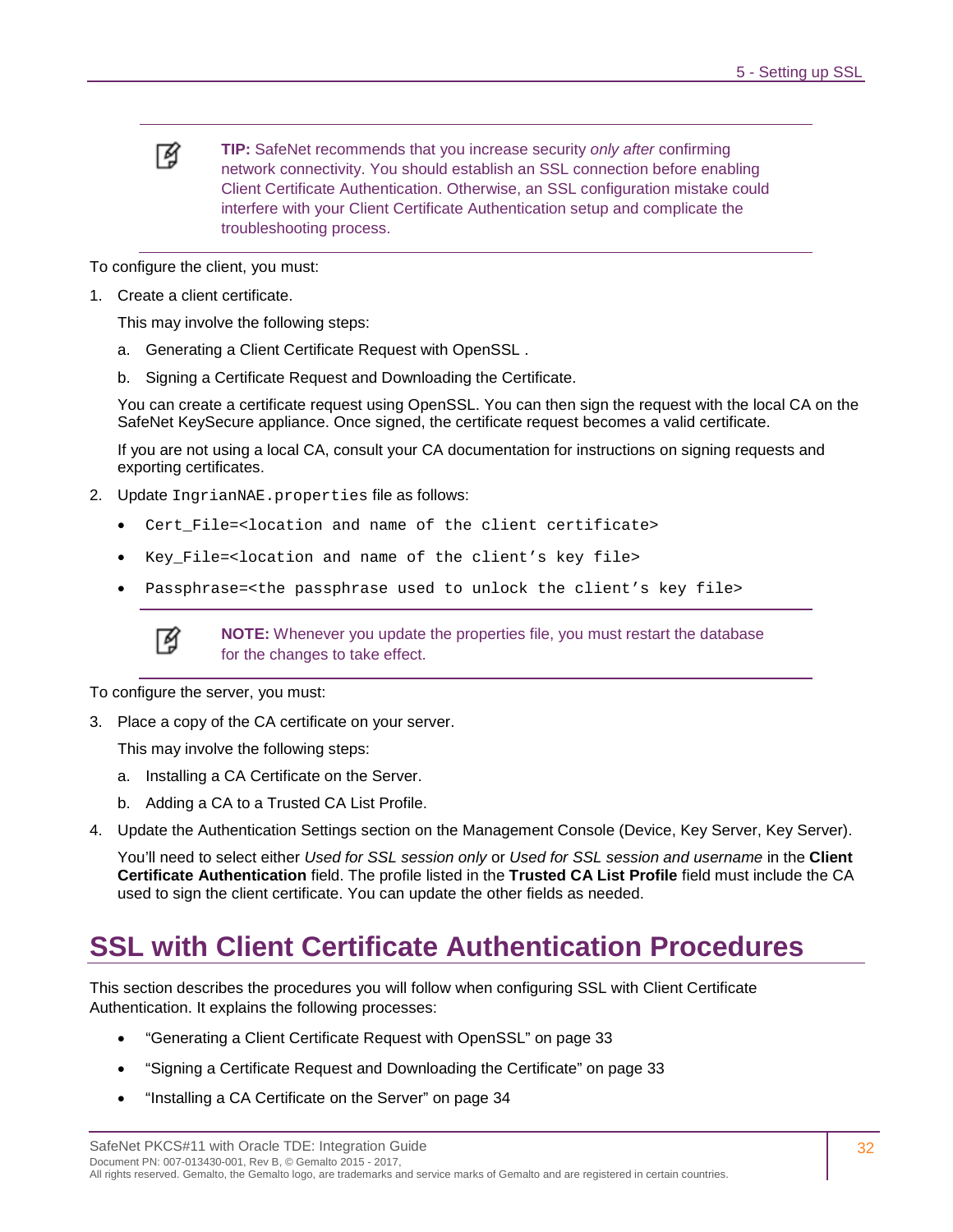• ["Adding a CA to a Trusted CA List Profile"](#page-33-1) on page [34](#page-33-1)

#### <span id="page-32-0"></span>**Generating a Client Certificate Request with OpenSSL**

To generate a client certificate request:

1. Open a command prompt window.

冏

2. If you are using OpenSSL, use the following command:

openssl req -out clientreq -newkey rsa:2048 -keyout clientkey

**NOTE:** The certificate request and private key will both be created in the working directory by default. You can generate them in another directory by including a location in the request and key names.

For example, to create them in the C:\client\_certs folder, use the following command:

**openssl req -out C:\client\_certs\clientreq -newkey rsa:2048 -keyout C:\client\_certs\clientkey**

The key generation process will then request the following data:

• A PEM passphrase to encode the private key.

The passphrase that encodes the private key is the first passphrase you provide after issuing the command above. This will be the Passphrase parameter in the **IngrianNAE.properties** file.

• The distinguished name.

The distinguished name is a series of fields whose values are incorporated into the certificate request. These fields include country name, state or province name, locality name, organization name, organizational unit name, common name, email address.



**NOTE:** For more information about deriving NAE usernames and authenticating client IP addresses, see "Authentication Overview" in the KeySecure Appliance User Guide.

• A challenge password.

This challenge password is NOT used in the SafeNet KeySecure environment.

• An optional company name.

#### <span id="page-32-1"></span>**Signing a Certificate Request and Downloading the Certificate**

This section describes how to sign a certificate request with a local CA and then download the certificate. You must download the certificate *immediately* after it is signed by the CA.

To sign a certificate request with a local CA:

- 1. Open the certificate request in a text editor.
- 2. Copy the text of the certificate request. The copied text must include the header (-----BEGIN CERTIFICATE REQUEST-----) and the footer (-----END CERTIFICATE REQUEST-----).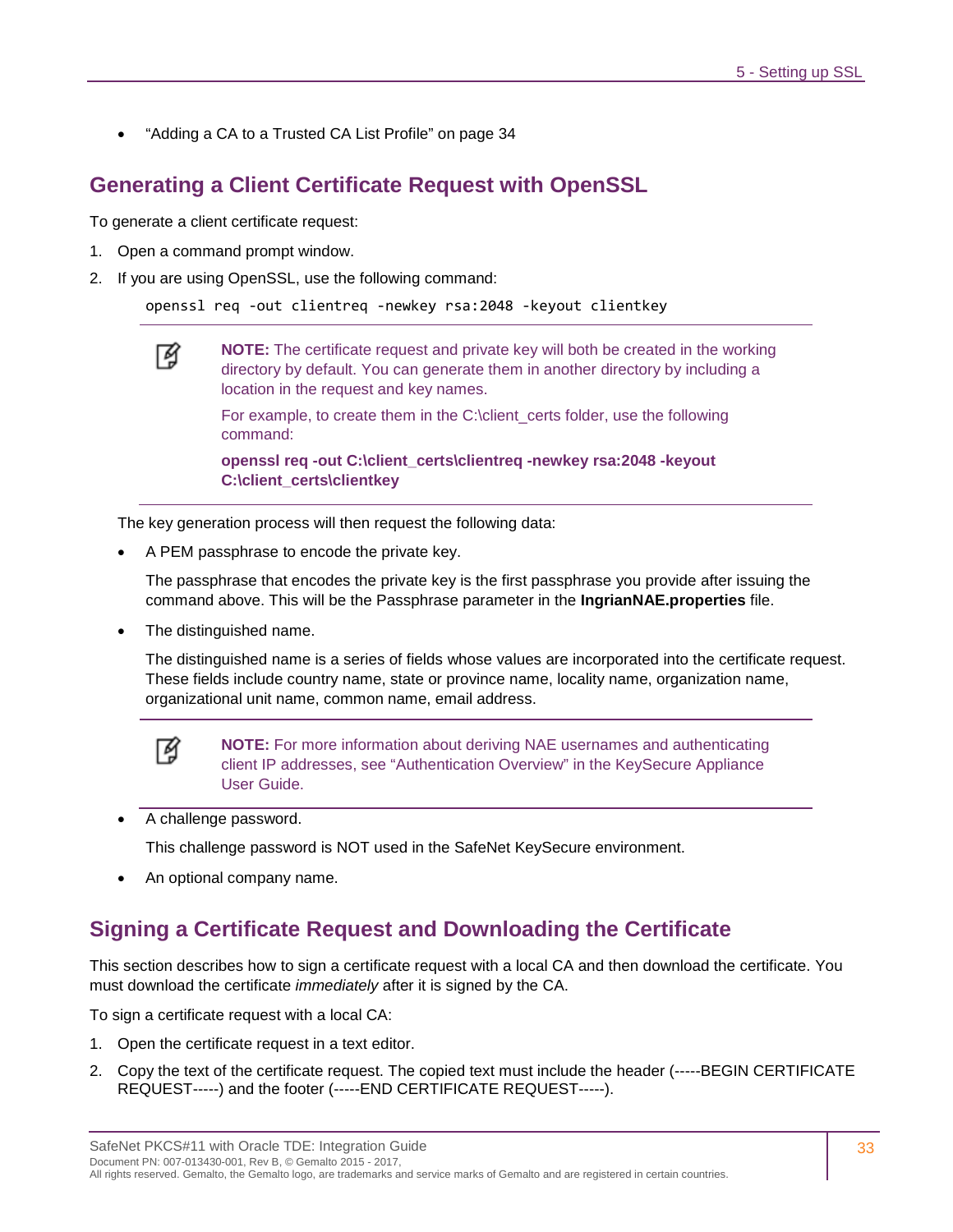- 3. Log in to the SafeNet KeySecure appliance as an administrator with Certificate Authorities access control.
- 4. Navigate to the Local Certificate Authority List (Security, CAs & SSL Certificates, Local CAs). Select the local CA and click **Sign Request** to access the Sign Certificate Request section.
- 5. Modify the fields as shown:
	- **Sign with Certificate Authority** Select the CA that signs the request.
	- **Certificate Purpose** Select **Client**.
	- **Certificate Duration (days)** Enter the life span of the certificate.
	- **Certificate Request** Paste all text from the certificate request, including the header and footer.
- 6. Click **Sign Request**. This will take you to the CA Certificate Information section.
- 7. Click the **Download** button to save the certificate on your local machine. You should place the certificate in a secure location and modify access appropriately.



**NOTE:** Use the **Cert\_File** parameter in the **IngrianNAE.properties** file to indicate the name and location of the client certificate.

#### <span id="page-33-0"></span>**Installing a CA Certificate on the Server**

If the client certificate was signed by a non-local CA, you must install the CA certificate on the SafeNet KeySecure appliance. To install a CA Certificate:

- 1. Log in to the SafeNet KeySecure appliance as an administrator with Certificate Authorities access control.
- 2. Navigate to **the Install CA Certificate** section on the Certificate and CA Configuration page (Security, CAs & SSL Certificates, Known CAs).
- 3. Enter the **Certificate Name**.
- 4. Paste all text from the certificate in the **Certificate** field, including the header and footer.
- 5. Click **Install**.

#### <span id="page-33-1"></span>**Adding a CA to a Trusted CA List Profile**

To add the CA that signed the client certificate to the Trusted CA List Profile:

- 1. Log in to the SafeNet KeySecure appliance as an administrator with Certificate Authorities access control.
- 2. Navigate to the **Trusted Certificate Authority List Profiles** section on the Certificate and CA Configuration page (Security, CAs & SSL Certificates, Trusted CA Lists).
- 3. Select the profile to which you want to add the CA.
- 4. Click **Properties**.
- 5. Click **Edit** in the Trusted Certificate Authority List section.
- 6. Select the CA in the **Available CAs** field and click **Add**. This moves your CA from the Available CAs field to the Trusted CAs field.
- 7. Click **Save**.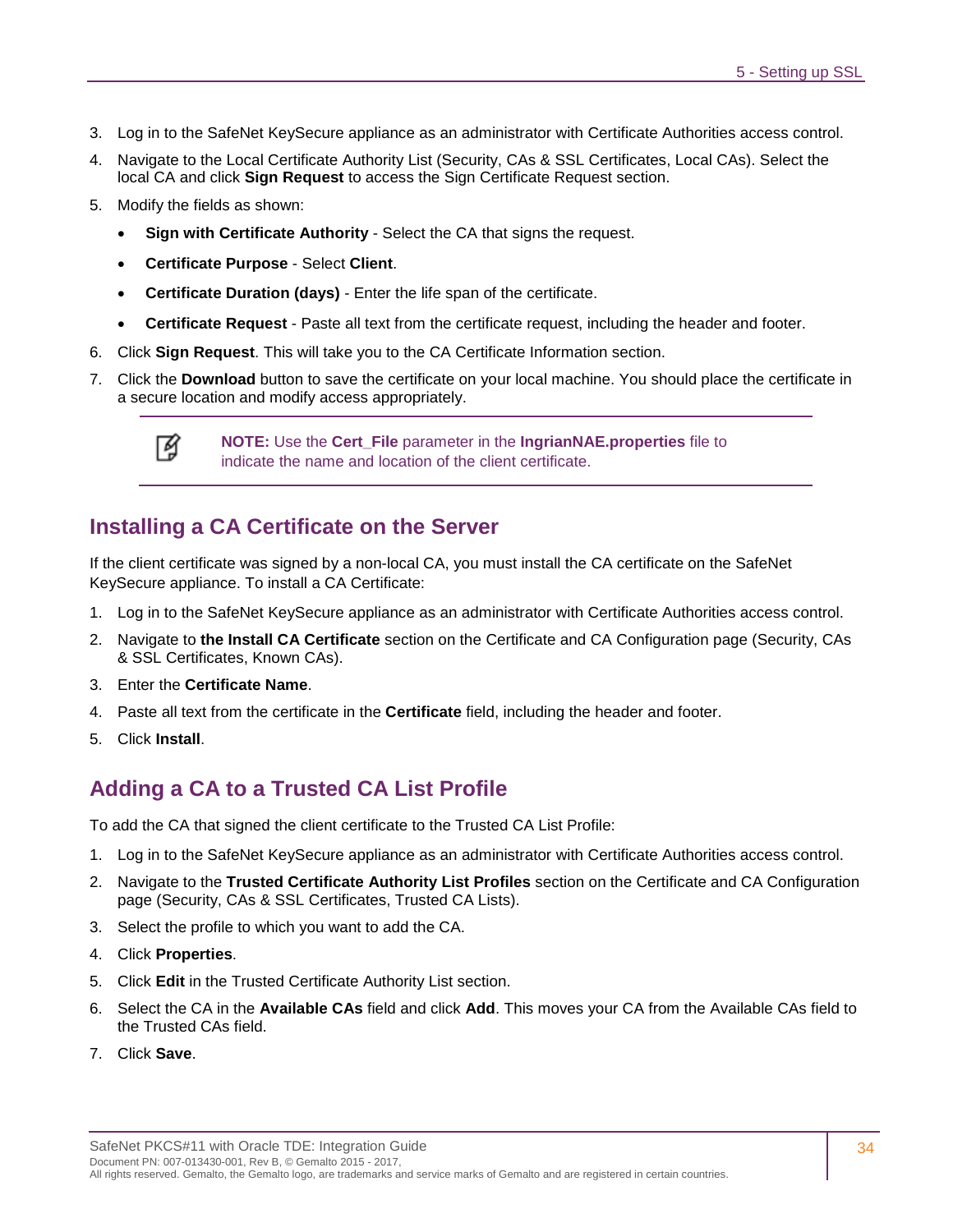冏 **NOTE:** To enable SSL with Client Certificate Authority, the Profile containing the CA that signed the client certificate must be selected as the **Trusted CA List Profile** on the Authentication Settings section.

## <span id="page-34-0"></span>**SSL with Client Certificate Authentication Walkthrough for SafeNet KeySecure Clients**

This walkthrough assumes the following:

- You have read the SSL with Client Certificate Authentication overview section.
- You have successfully completed the SSL Walkthrough for SafeNet KeySecure Clients. *You must use the Local CA created in that walkthrough.* The instructions below assume that the client and server certificates were signed by the same local CA.

There are a few different ways that you could configure SSL with Client Certificate Authentication. For example, you can use a CA that does not reside on the SafeNet KeySecure appliance or you can create a new CA . This walkthrough makes such decisions for you. By following these instructions, you will:

- Create a Client Certificate Request using OpenSSL.
- Create a Client Certificate by signing the Client Certificate Request with the Local CA on the SafeNet SafeNet KeySecure appliance.
- Add the Local CA to the Trusted CA List.

Once you have completed and understood this walkthrough, you might decide to alter some of the steps to better fit your organization's policies.

To configure client certificate authentication:

- 1. Open a command prompt window on the client.
- 2. If you are using OpenSSL, use the following command:

openssl req -out ssl\clientreq -newkey rsa:2048 -keyout ssl\clientkey

The key generation process will then request the following data:

• A PEM passphrase to encode the private key.

The passphrase that encodes the private key is the first passphrase you provide after issuing the command above. This will be the Passphrase parameter in the **IngrianNAE.properties** file.

• The distinguished name.

The distinguished name is a series of fields whose values are incorporated into the certificate request. These fields include country name, state or province name, locality name, organization name, organizational unit name, common name, email address.



**NOTE:** For more information about deriving NAE usernames and authenticating client IP addresses, see "Authentication Overview" in the KeySecure Appliance User Guide.

• A challenge password.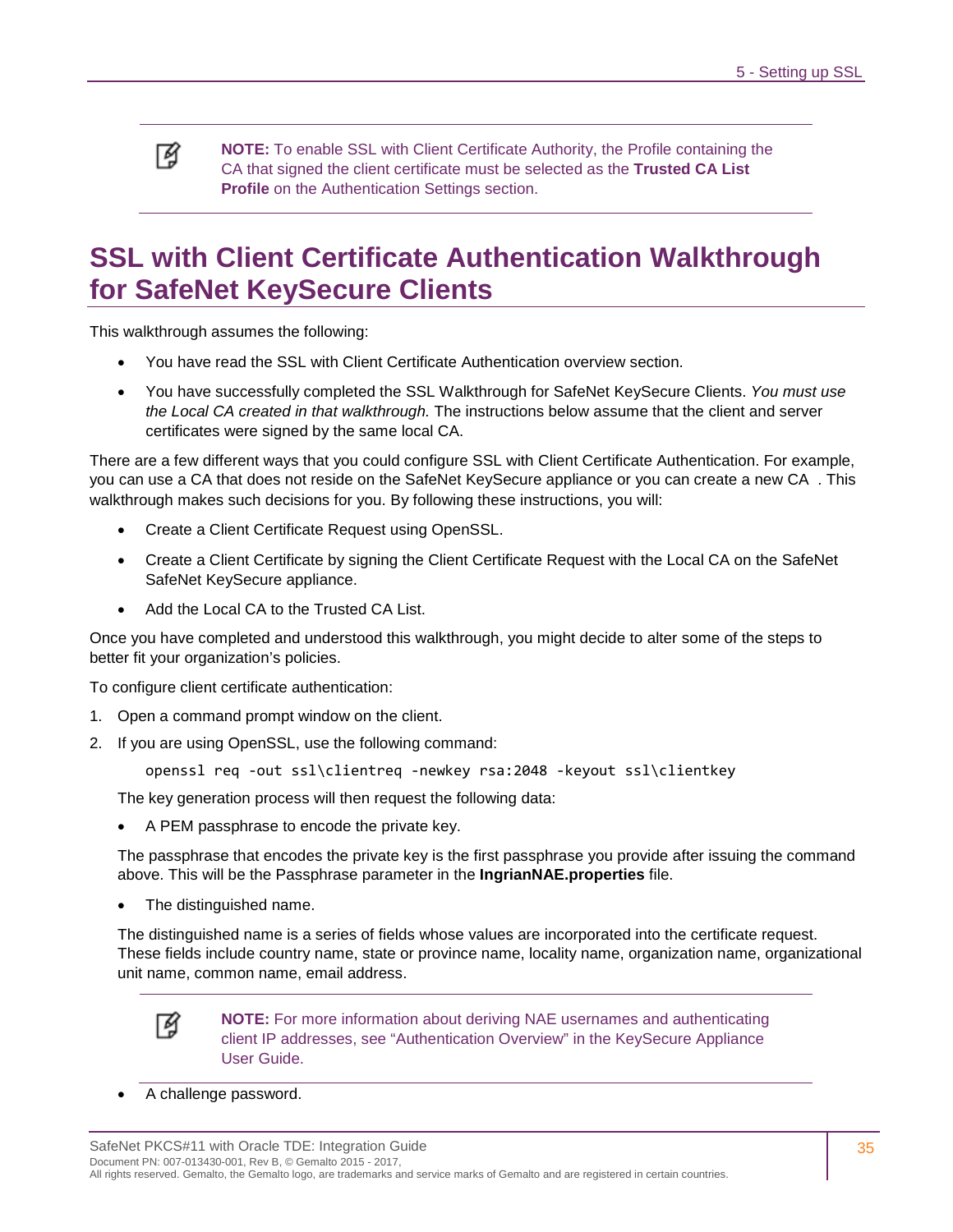This challenge password is NOT used in the SafeNet KeySecure environment.

- An optional company name.
- 3. Open the client certificate request file and copy the actual request (highlighted below). Include the header and footer.

| -----BEGIN CERTIFICATE REQUEST-----                               |
|-------------------------------------------------------------------|
| MIIB6jCCAVMCAQAwqZAxCzAJBqNVBAYTA]VTMRMwEQYDVQQIEwpDYWxpZm9ybmlh  |
| MRIWEAYDVQQHEW]QYWXVIEFsdG8xEDAOBqNVBAoTB0NvbXBhbnkxFTATBqNVBAsT  |
| DENvbXBhbnkqVW5pdDENMAsGA1UEAxMEdXNlcjEqMB4GCSqGSIb3DQEJARYRYWRk  |
| 2z98eG49qCp4dabTC2C2XFfmowohg/8uEP2WxN18sQAWXcOYhFCx8yDoxq65uFcbl |
| ⊪hPfdqyRkẽ5Nq/xMbtAM=                                             |
| H-----END CERTIFICATE REQUEST-----                                |

- 4. Log in to the Management Console as an administrator with Certificate Authorities access control.
- 5. Navigate to the Local Certificate Authority List section (Security, CAs & SSL Certificates, Local CAs). Select **NewLocalCA** and click **Sign Request**. (NewLocalCA is the CA you created in the SSL Walkthrough.)
- 6. Select **Certificate Purpose** *Client* and paste the certificate request into the **Certificate Request** field, as shown below.

| Sign Certificate Request                                                                                                                                                                                                                 | <b>Help</b>                      |
|------------------------------------------------------------------------------------------------------------------------------------------------------------------------------------------------------------------------------------------|----------------------------------|
| Sign with Certificate Authority:                                                                                                                                                                                                         | NewLocalCA (maximum 3649 daγs) ▼ |
| <b>Certificate Purpose:</b>                                                                                                                                                                                                              | Server<br><b>Client</b>          |
| Certificate Duration (days):                                                                                                                                                                                                             | 3649                             |
| Certificate Request:                                                                                                                                                                                                                     |                                  |
| -----BEGIN CERTIFICATE REQUEST-----<br>MIIB6jCCAVMCAQAwqZAxCzAJBqNVBAYTA1VTMRMwEQYDVQQIEwpDYWxpZm9ybmlh<br>MRIwEAYDVQQHEw1QYWxvIEFsdG8xEDAOBgNVBAoTBONvbXBhbnkxFTATBgNVBAsT<br>hPfdqyRke5Nq/XMbtAM=<br>-----END CERTIFICATE REQUEST----- |                                  |

-Sign Request │ Back

- 7. Click **Sign Request**. This will take you to the CA Certificate Information section.
- 8. Click **Download** to download your new client certificate (signed.crt) to your client. Place the certificate in a secure directory on your client.
- 9. Navigate to the **Trusted Certificate Authority List Profiles** section (Security, CAs & SSL Certificates, Trusted CA Lists). Select **Default** as **Profile Name** and click **Properties**.
- 10. Click **Edit** in the Trusted Certificate Authority List section.
- 11. Select **NewLocalCA** in **Available CAs** and click **Add**. Click **Save**.
- 12. Update the following parameters in the IngrianNAE.properties file:

Cert\_File=<path to client cert>\client.crt

Key\_File=<path to client key>\clientkey

Passphrase=<the passphrase used to unlock the client's key file>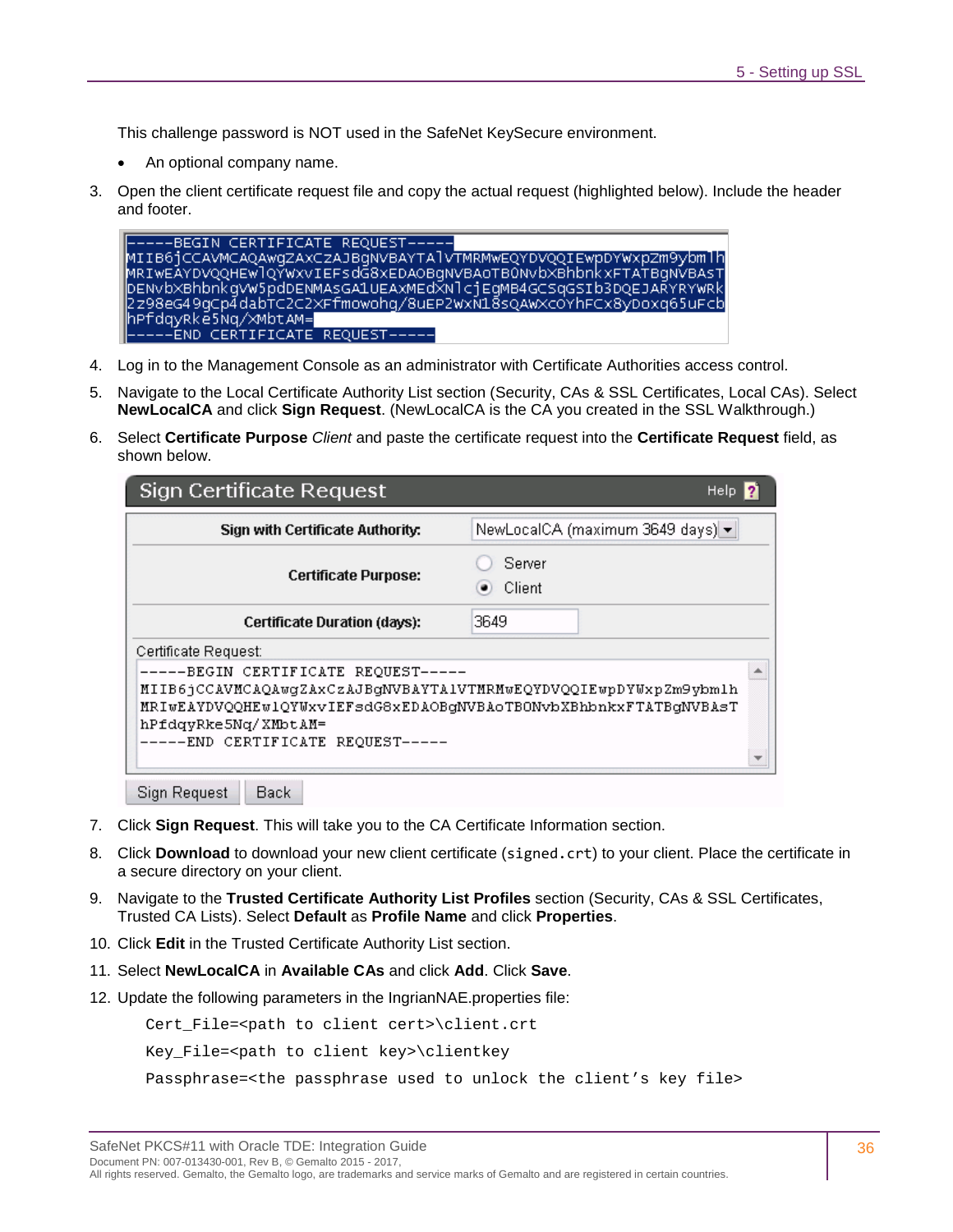

**NOTE:** Whenever you update the properties file, you must restart the database for the changes to take effect.

- 13. Return to the Management Console and navigate to the Authentication Settings section (Device, Key Server, Key Server) and enter the following values:
	- **Client Certificate Authentication**: Used for SSL Session only
	- **Trusted CA List Profile**: Default



**IMPORTANT:** The CA used to sign the client certificate must be a member of the **Trusted CA List Profile**.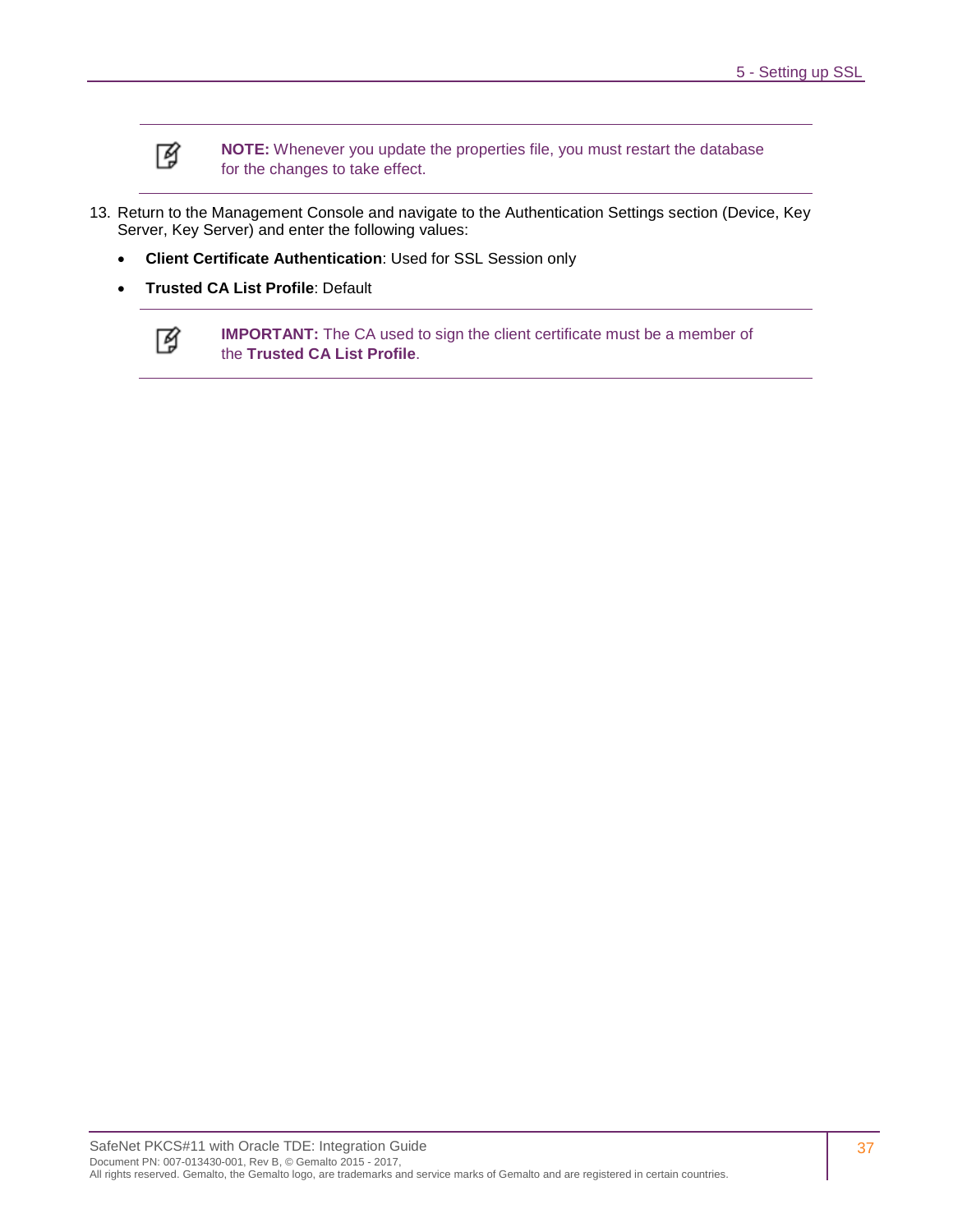# **6 Managing HSM Wallets**

<span id="page-37-3"></span><span id="page-37-2"></span>Encryption wallet can be of two types: HSM (SafeNet KeySecure) and Oracle (software) wallets. It is recommended to use an HSM rather than Oracle wallet. This chapter describes instructions to configure an HSM wallet.

冏

**NOTE:** The steps described in this chapter assume that no HSM or Oracle wallet already exists. This chapter describes steps to perform fresh configuration of an HSM wallet. For information on configuring Oracle wallets, see [6,](#page-44-0) ["Managing](#page-44-1)  [Oracle Wallets"](#page-44-1).

This chapter contains the following information:

- ["Configuring HSM Wallets"](#page-37-0) on page [38](#page-37-0)
- ["Enabling Auto Login Wallet"](#page-40-0) on page [41](#page-40-0)

# <span id="page-37-0"></span>**Configuring HSM Wallets**

After configuring SafeNet PKCS#11 with Oracle TDE, the master key for TDE can be generated and stored on HSM. Generation of the master key involves the following steps:

- [Adding the Wallet Location to sqlnet.ora](#page-37-1)
- [Restarting the Oracle Database](#page-38-0)
- [Creating the Encryption Wallet](#page-39-0)
- [Encrypting a Column in a Table](#page-39-1)
- [Closing the Wallet](#page-40-1)

## <span id="page-37-1"></span>**Adding the Wallet Location to sqlnet.ora**

#### **On Linux/UNIX**

Add the following code to the \$ORACLE\_HOME/network/admin/sqlnet.ora file.

```
ENCRYPTION_WALLET_LOCATION = 
(SOURCE = (METHOD = HSM))(METHOD DATA = (DIRECTORY = <desired path>))
)
```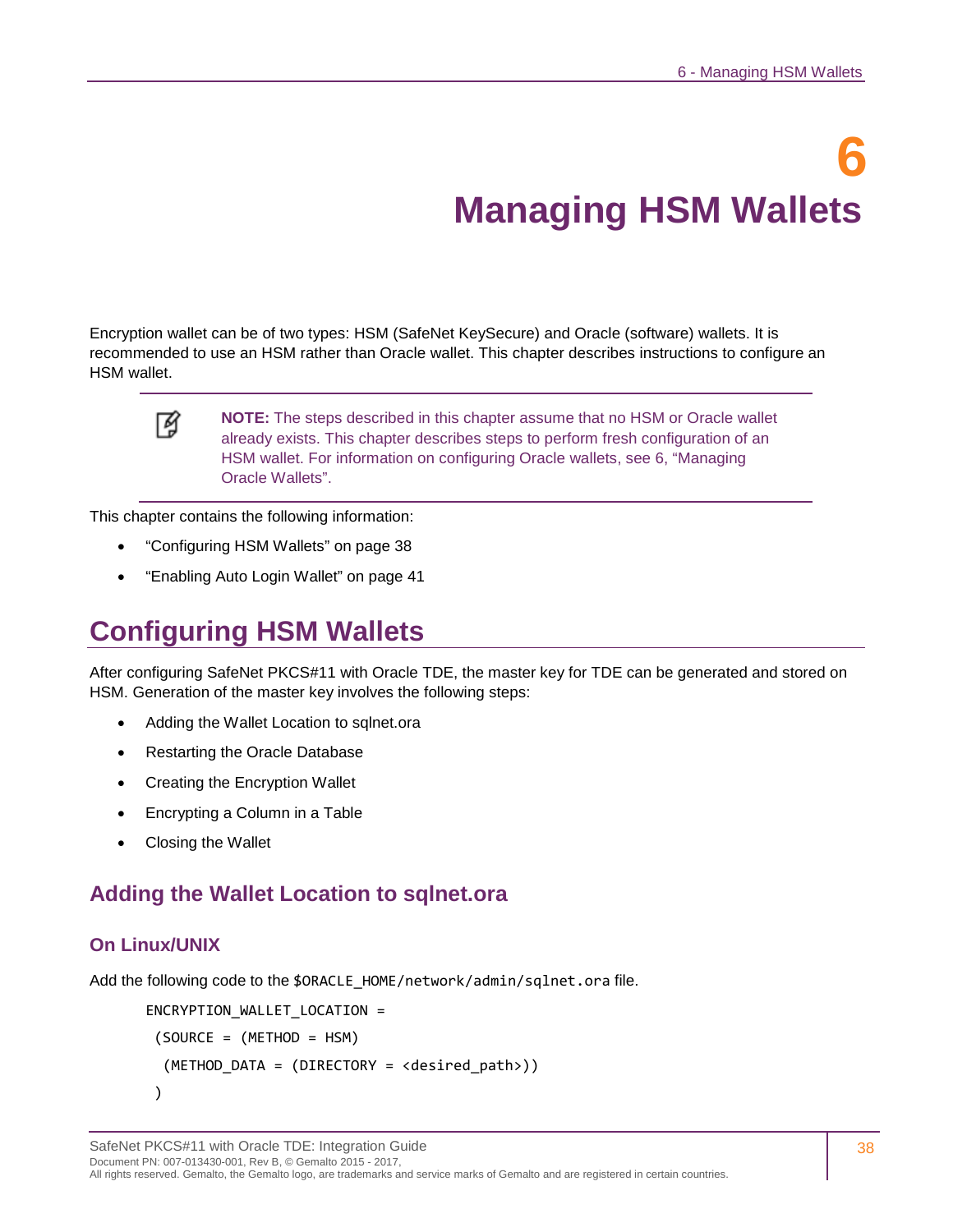#### **On Windows**

Add the following to \$ORACLE\_HOME\NETWORK\ADMIN\sqlnet.ora.

```
ENCRYPTION WALLET LOCATION =
 (SOURCE = 
   (METHOD = HSM)
   (METHOD_DATA = (DIRECTORY = %SYSTEM_DRIVE%\<desired_path>))
 )
```

```
冏
```
#### **NOTE:**

- It is recommended to use an HSM rather than Oracle wallet. However, if an Oracle wallet is to be used, set (METHOD = **FILE**) instead of **HSM**. For details, see Chapter [6,](#page-44-0) ["Managing Oracle Wallets"](#page-44-1).
- In the above code, <desired\_path> specifies the location where the wallet will be stored. Make sure that <desired\_path> specified by the DIRECTORY parameter exists and the Oracle user has appropriate permissions on it. From this point onward, this document uses /home/oracle/WALLET as <desired\_path> (the wallet location).
- For Oracle 11.2 and higher, the METHOD\_DATA entry is not needed. The code change is as follows:

```
ENCRYPTION_WALLET_LOCATION = 
 (SOURCE = (METHOD = HSM))
```

```
Restarting the Oracle Database
```
After making any changes to the sqlnet.ora file, it is necessary to restart the database for the changes to be effective. To restart the database, execute the following commands:

```
$ sqlplus /nolog
SQL> connect / as sysdba
Connected
SQL> shutdown immediate
Database closed.
Database dismounted.
ORACLE instance shut down.
SQL> startup
ORACLE instance started.
Total System Global Area 167772160 bytes
Fixed Size ……………………………………… 1247900 bytes
Variable Size ……………………………… 75498852 bytes
```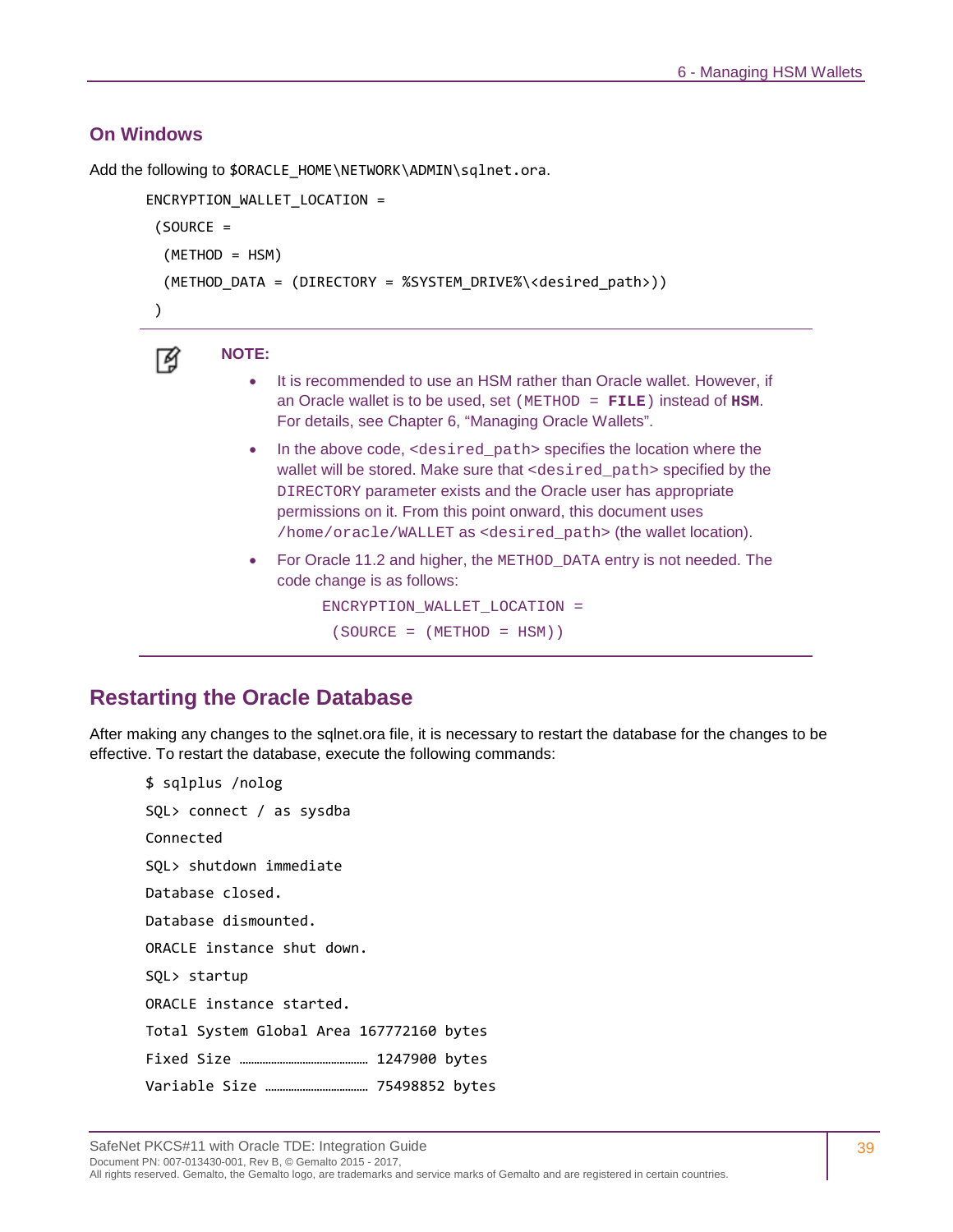Database Buffers ……………………… 88080384 bytes Redo Buffers …………………………………… 2945024 bytes Database mounted. Database opened. SQL> exit \$ lsnrctl stop \$ lsnrctl start

# <span id="page-39-0"></span>**Creating the Encryption Wallet**

After the database is restarted, the encryption wallet can be created to store the master encryption keys.

In Oracle 11g R2, a unified master encryption key is created. This key can be used for both TDE column and TDE tablespace encryption. The master encryption key can be created, stored, and rotated in the HSM.

To create an encryption wallet (if it does not already exist at the location specified in the sqlnet.ora file.) and add a master encryption key to it, execute the following commands:

```
$ sqlplus system/<system_password>
```

```
SQL> alter system set encryption key identified by "tdeowner:asdf1234";
```
### **NOTE:**

放

冏

- In this sample command, "tdeowner: asdf1234" represents the NAE user name and its password. The NAE user name and password are case-sensitive. They must appear in double-quotes (") and be separated by a colon (:).
- The NAE user specified in the above command is the owner of the encryption key created and stored on SafeNet KeySecure.
- The Key and Policy Configuration page of SafeNet KeySecure Management Console displays the generated master encryption key.

**TIP:** Re-executing the command "alter system set encryption key identified by "tdeowner:asdf1234";" rotates (re-keys) the master encryption key. Every time this command is executed, a new encryption key is generated and stored on SafeNet KeySecure, and the data is encrypted with the new encryption key.

## <span id="page-39-1"></span>**Encrypting a Column in a Table**

After the master encryption key is generated, it can be used to encrypt a column of a table or tablespace. To encrypt a column in a table, execute the following command:

```
SQL> alter table <table_owner>.<table_name> modify (<column_name> encrypt);
```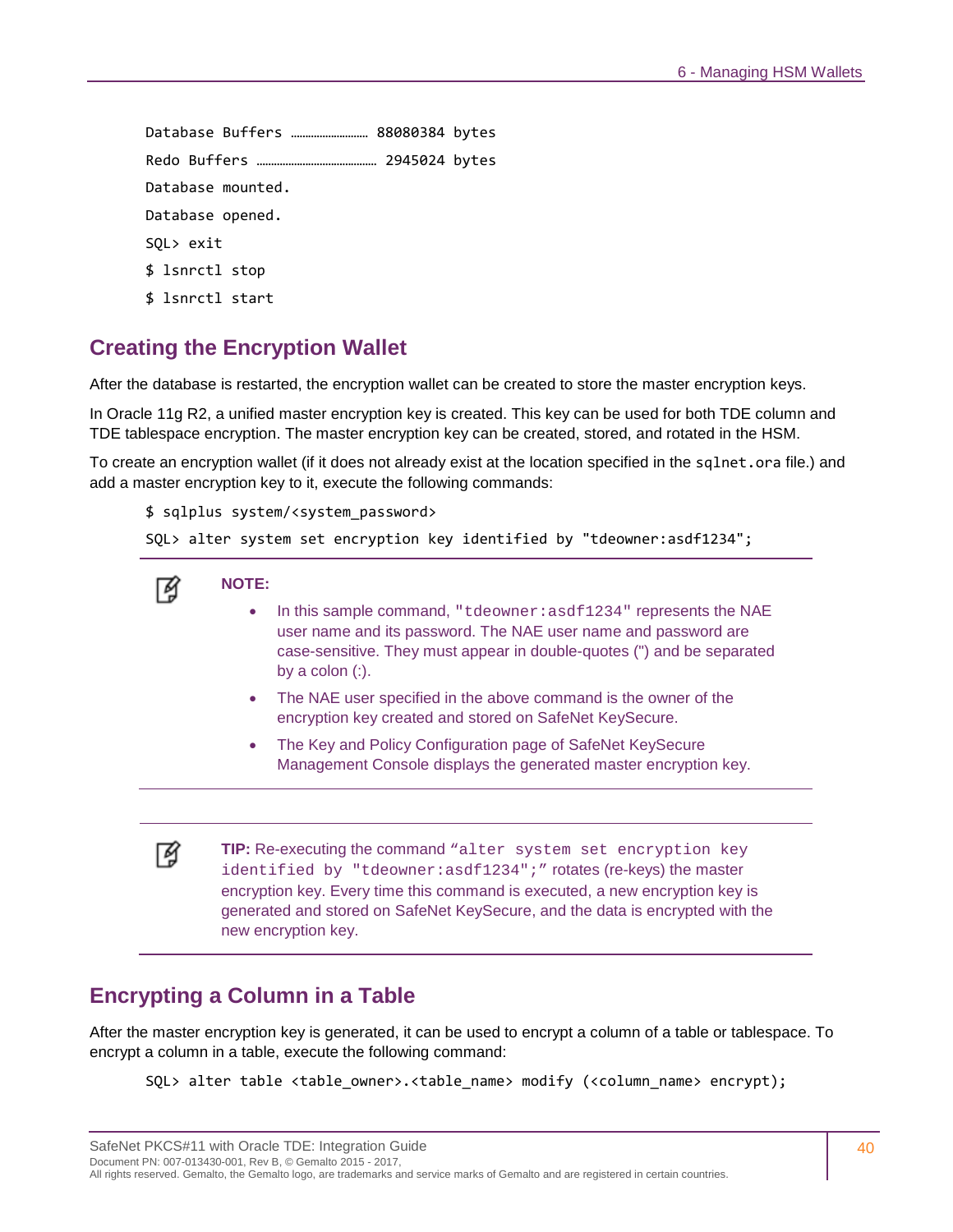Here <table\_owner> represents the name of the table owner and <table\_name> represents the name of the table containing the column <column\_name> to be encrypted.

For example:

SQL> alter table appowner.credit\_cards modify (ccnum encrypt);

To verify whether the encrypted data is accessible, execute the following command:

SQL> select \* from <table owner>.<table name>;

For example:

SQL> select \* from appowner.credit\_cards;

**NOTE:** On Windows platforms, while performing select operations on the 放 encrypted table, the following error may occur: ORA-28353: failed to open wallet. This error occurs because the wallet gets automatically closed after exiting a SQL session. Therefore, the wallet must be opened manually before performing any operations on the encrypted table.

#### **Opening the Wallet Manually**

To open the wallet, execute:

alter system set wallet open identified by "tdeowner:asdf1234";

#### **Checking the Wallet Status**

To check the wallet status, execute:

select \* from v\$encryption\_wallet;

Oracle TDE/PKCS#11 can also be used to perform tablespace encryption.

#### <span id="page-40-1"></span>**Closing the Wallet**

After encrypting a column in a table, close the wallet by executing:

```
SQL> alter system set wallet close identified by "tdeowner:asdf1234";
```
SQL> exit;



**IMPORTANT:** Oracle TDE/PKCS#11 can also be used to enable auto login wallets and to perform tablespace encryption. For details, see ["Enabling Auto](#page-40-0)  [Login Wallet" below.](#page-40-0)

# <span id="page-40-0"></span>**Enabling Auto Login Wallet**

When an encrypted wallet is password-protected, then a valid password is needed to open the wallet. After the wallet is opened, the authorized users and applications can perform operations on the encrypted data.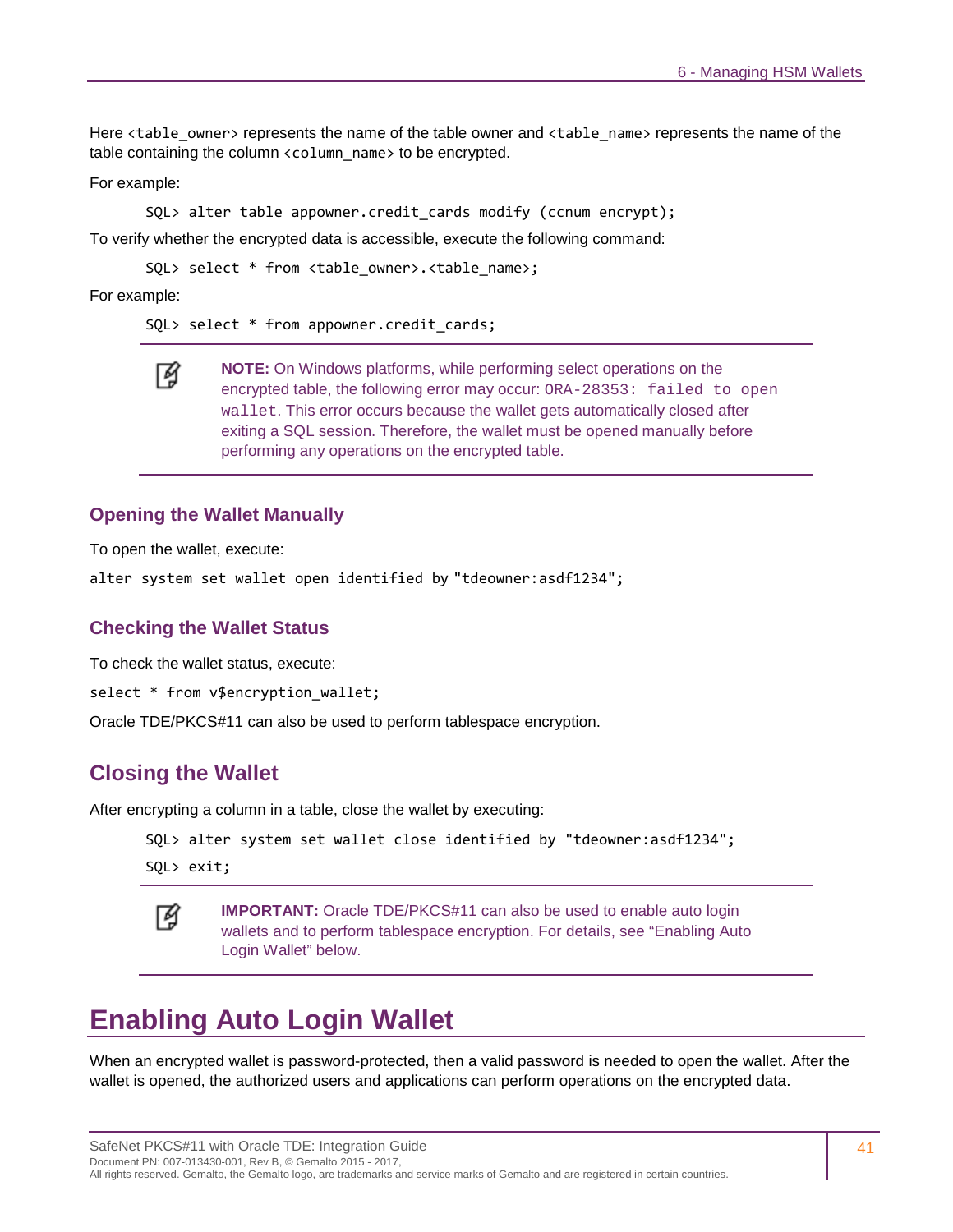To eliminate the need for supplying password, auto-open (auto login) wallet can be created. With auto-open wallet, the encrypted wallet is automatically opened as soon as the database is started. Authorized users and applications can access the encrypted data without supplying password.

冏

**NOTE:** An auto-open wallet should be created from an existing encryption wallet. This ensures that the master key can be transferred to the new auto-open wallet.

冏

**WARNING:** Do not delete the encryption wallet after creating an auto-open wallet. The encryption wallet is needed for rotation (or re-key) of the master encryption key.

# **Enabling Auto Login with HSM**

These steps assume that Oracle TDE is used only in "HSM" mode, i.e., it is never migrated from an Oracle wallet.

To enable auto login with HSM:

1. Make sure that the wallet is open.

To check the wallet status, execute:

```
select * from v$encryption_wallet;
```
If the wallet is closed, open the wallet by executing:

```
alter system set wallet open identified by "tdeowner:asdf1234";
```
2. Modify the existing **sqlnet.ora** file. Add the following code, if needed:

(METHOD\_DATA = (DIRECTORY =/home/oracle/WALLET)))

Make sure that the path specified by the DIRECTORY parameter exists and the Oracle user has appropriate permissions on it.

The content in the updated **sqlnet.ora** file should look similar to the following:

ENCRYPTION\_WALLET\_LOCATION =

(SOURCE = (METHOD = **HSM**)

(METHOD\_DATA = (DIRECTORY =/home/oracle/WALLET)))

- 3. Navigate to /home/oracle/WALLET directory.
- 4. Create a (local) auto-open encryption wallet at /home/oracle/WALLET. Execute the following command:
	- \$ orapki wallet create -wallet . -auto\_login

Here **.** represents the current directory, which should be /home/oracle/WALLET. Enter this path if the current directory is not /home/oracle/WALLET.

Enter and confirm a password for the wallet when prompted.

This directory now contains two files, **cwallet.sso** and **ewallet.p12**.

- 5. Enable auto-open HSM. Add the following entry to the empty wallet by executing:
	- \$ mkstore -wrl . -createEntry ORACLE.TDE.HSM.AUTOLOGIN any-non-empty-string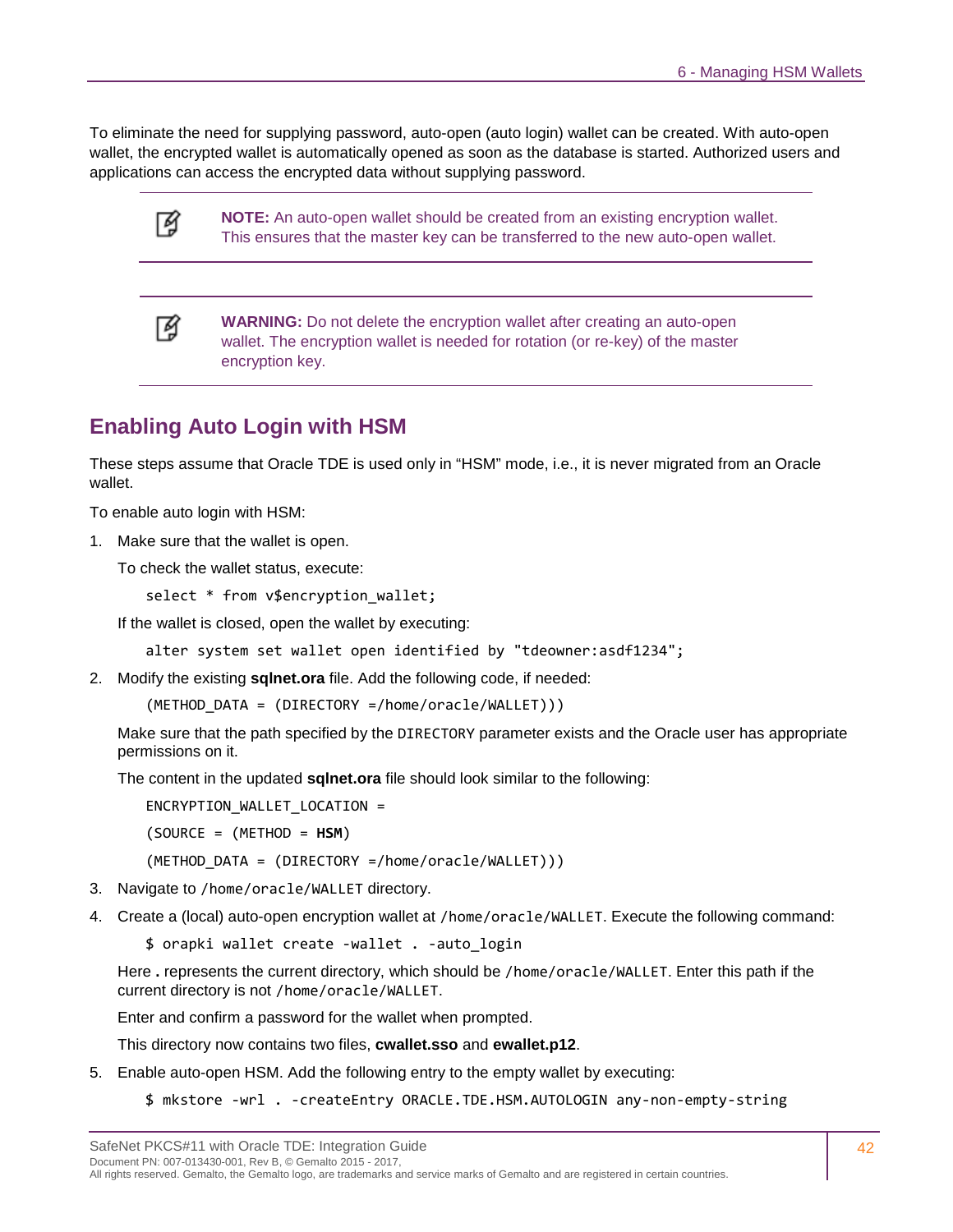Enter the wallet password (created in the previous step) when prompted.

6. Close the wallet (connection to the HSM). Execute the following command:

SQL> alter system set encryption wallet close identified by "tdeowner:asdf1234";



**NOTE:** If the above command results in the error "ORA-28365: wallet is not open", it means the wallet is already closed.

7. Open the wallet again. Run the following command:

SQL> alter system set encryption wallet open identified by "tdeowner:asdf1234";

8. Validate auto login.

Restart the database, and query a table in an encrypted tablespace. If the query succeeds, then auto-open has been enabled (because the wallet was automatically opened by Oracle without supplying the password).

From now onward, no password is required to access the data encrypted with the master key.

# **Encrypting Tablespaces**

Oracle TDE tablespace allows encryption of an entire tablespace. However, an existing tablespace can't be encrypted. A new tablespace is created, which can be encrypted using Oracle TDE. All objects created in the encrypted tablespace are automatically encrypted. Tablespace encryption is useful for securing sensitive data in tables. Tablespace encryption eliminates the need for analyzing columns to determine which columns need to be encrypted.

### **Encrypting a Tablespace with Default Algorithm**

To encrypt a tablespace with the default algorithm (AES128), execute the following commands:

CREATE TABLESPACE <encrypted tablespace name> DATAFILE '<path>/<tablespace\_file\_name>.dbf' SIZE 128K AUTOEXTEND ON NEXT 64K ENCRYPTION DEFAULT STORAGE(ENCRYPT);

Where, <encrypted\_tablespace\_name> is the name for the encrypted tablespace and ">>>>>>>><tablespace\_file\_name>.dbf" is the path and name for the tablespace file that will be created.

For example:

CREATE TABLESPACE default algo tablespace DATAFILE '/home/oracle/default\_algo\_tablespace\_file.dbf' SIZE 128K AUTOEXTEND ON NEXT 64K ENCRYPTION DEFAULT STORAGE(ENCRYPT);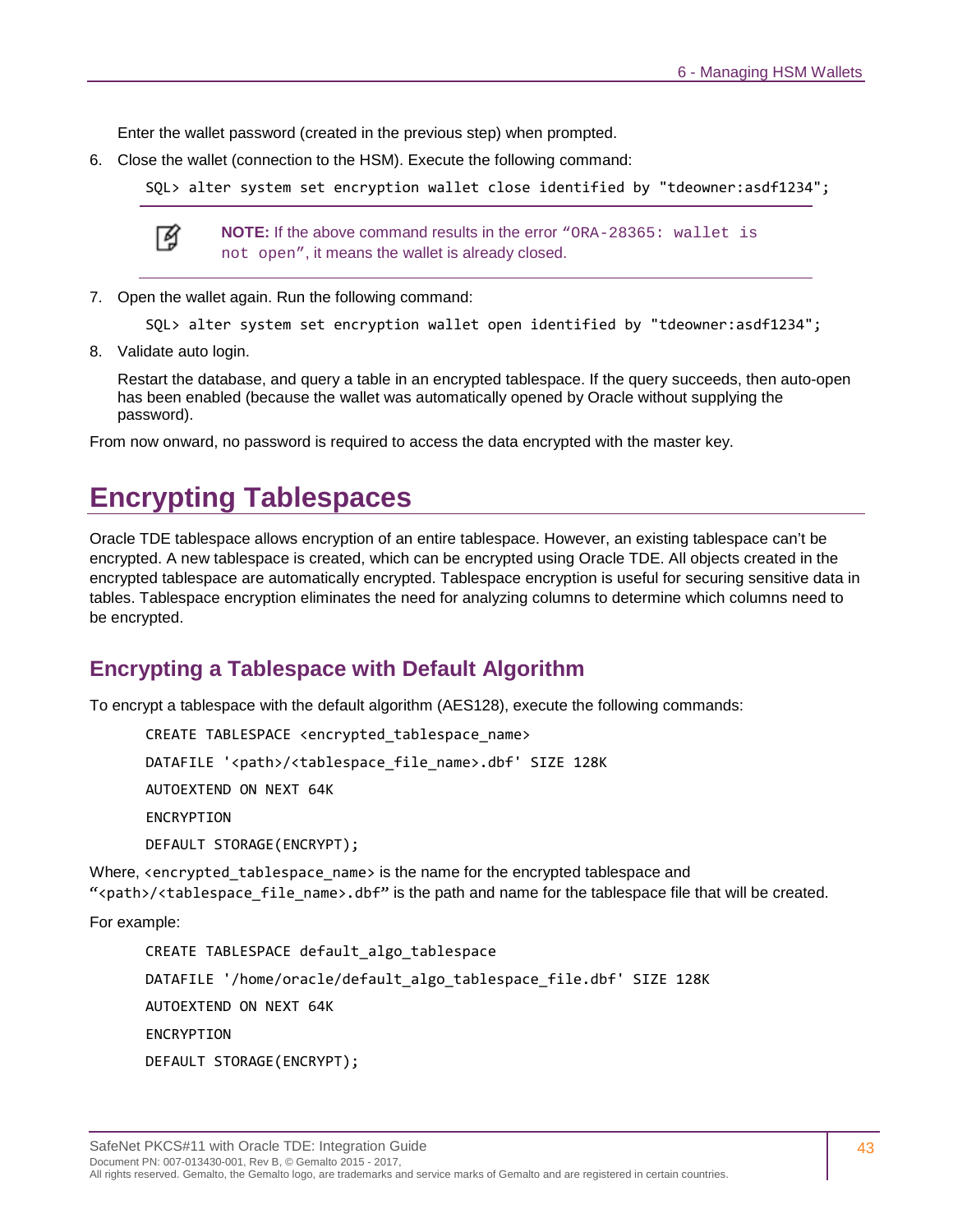# **Encrypting a Tablespace with Specific Algorithm**

To encrypt a tablespace with a specific algorithm, execute the following commands:

CREATE TABLESPACE <encrypted\_tablespace\_name> DATAFILE '<path>/<tablespace\_file\_name>.dbf' SIZE 128K AUTOEXTEND ON NEXT 64K ENCRYPTION USING '<algorithm\_name>' DEFAULT STORAGE(ENCRYPT);

Where, <encrypted\_tablespace\_name> is the name for the encrypted tablespace;

"<path>/<tablespace file name>.dbf" is the path and name for the tablespace file that will be created; and <algorithm\_name> is the name of the algorithm to be used for tablespace encryption.

For example:

CREATE TABLESPACE specific\_algo\_tablespace DATAFILE '/home/oracle/specific\_algo\_tablespace\_file.dbf' SIZE 128K AUTOEXTEND ON NEXT 64K ENCRYPTION USING 'AES256' DEFAULT STORAGE(ENCRYPT);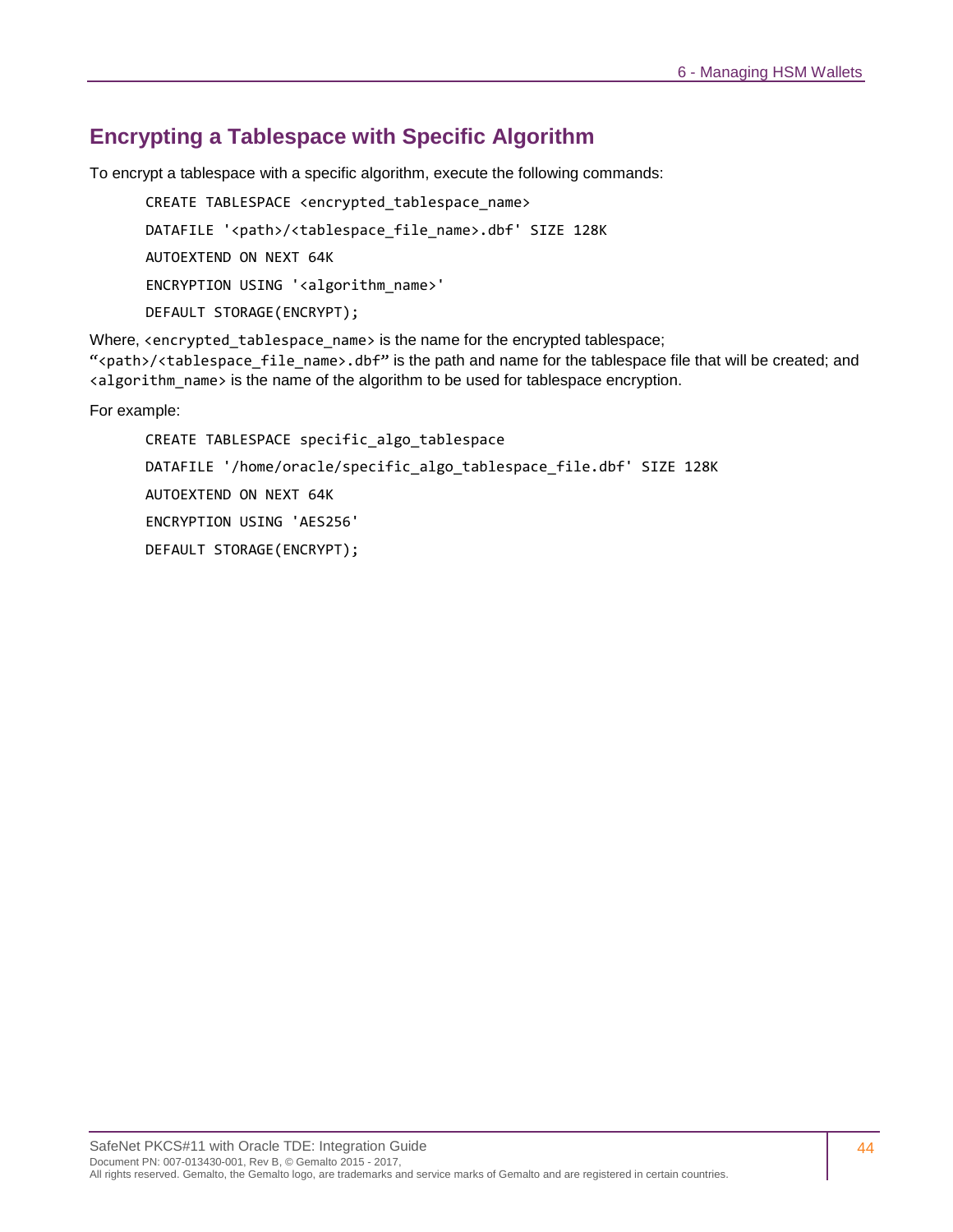# **7 Managing Oracle Wallets**

<span id="page-44-1"></span><span id="page-44-0"></span>Encryption wallet can be of two types: HSM (SafeNet KeySecure) and Oracle (software) wallets. This chapter describes instructions to configure an Oracle wallet. The chapter contains detailed steps to enable auto login with an Oracle wallet and steps to migrate keys from an existing Oracle wallet to HSM.

冏

**NOTE:** The steps described in this chapter assume that no HSM or Oracle wallet already exists. For information on configuring HSM wallets, see Chapter [5,](#page-37-2) ["Managing HSM Wallets"](#page-37-3).

This chapter contains the following information:

- ["Configuring an Oracle Wallet"](#page-44-2) on page [45](#page-44-2)
- ["Enabling Auto Login with Oracle Wallet"](#page-48-0) on page [49](#page-48-1)
- ["Migrating Oracle Wallet to HSM"](#page-49-0) on page [50](#page-49-0)

# <span id="page-44-2"></span>**Configuring an Oracle Wallet**

After configuring SafeNet PKCS#11 with Oracle TDE, the encryption key for TDE can be generated and stored in the Oracle wallet (i.e., in database). Generation of the encryption key involves the following steps:

- [Adding the Wallet Location to sqlnet.ora](#page-44-3)
- [Restarting the Oracle Database](#page-45-0)
- [Creating the Encryption Wallet](#page-46-0)
- [Encrypting a Column in a Table](#page-47-0)
- [Closing the Wallet](#page-47-1)

# <span id="page-44-3"></span>**Adding the Wallet Location to sqlnet.ora**

#### **On Linux/UNIX**

Add the following code to the \$ORACLE\_HOME/network/admin/sqlnet.ora file.

```
ENCRYPTION_WALLET_LOCATION = 
(SOURCE = (METHOD = FILE)
   (METHOD_DATA = (DIRECTORY = <desired_path>)
```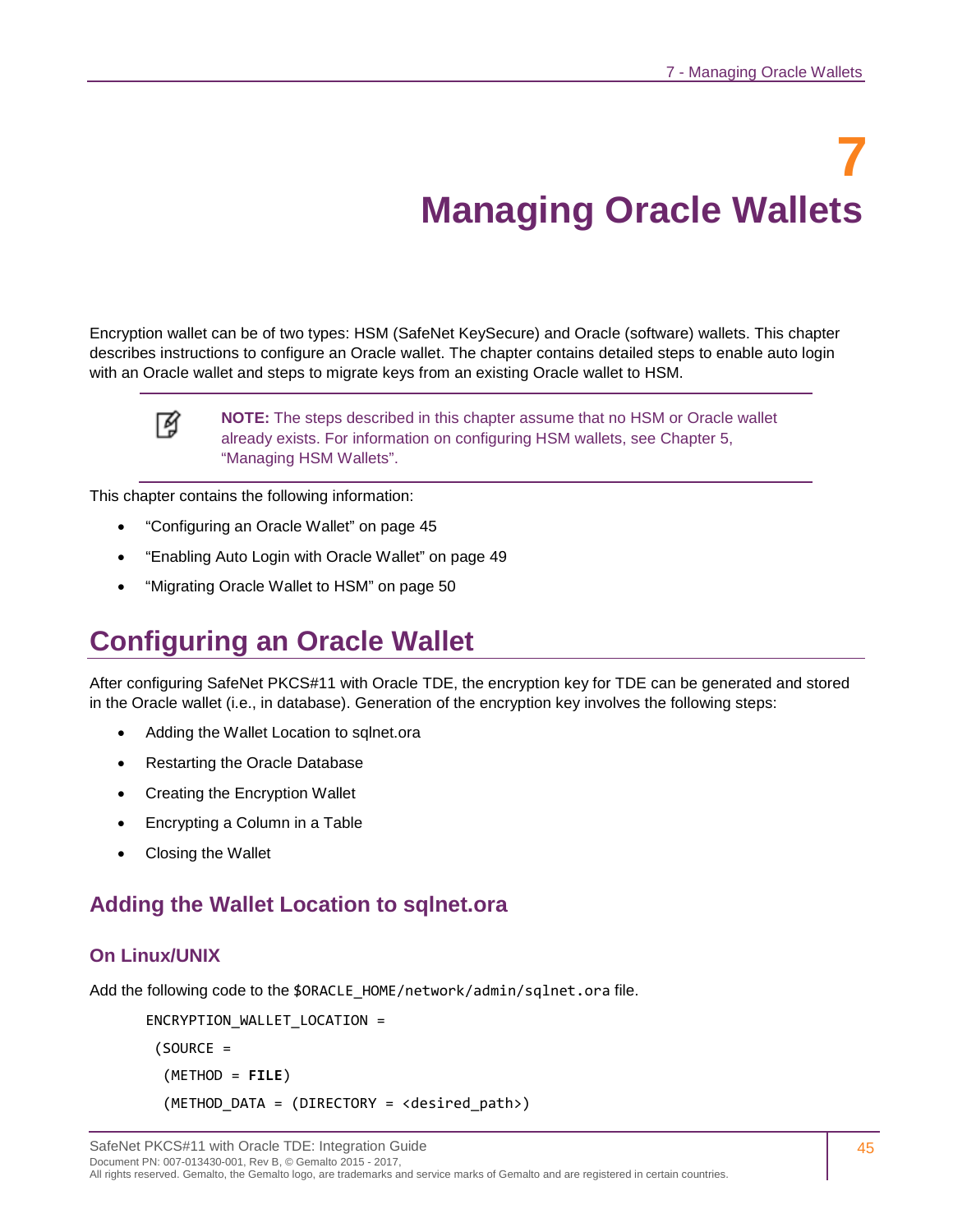#### )

#### **On Windows**

Add the following to \$ORACLE\_HOME\NETWORK\ADMIN\sqlnet.ora.

```
ENCRYPTION_WALLET_LOCATION = 
 (SOURCE = 
   (METHOD = FILE)
   (METHOD_DATA = (DIRECTORY = %SYSTEM_DRIVE%\<desired_path>))
 )
```
#### **NOTE:**  放

- If an HSM wallet is to be used, set (METHOD = HSM) instead of FILE. For details, see Chapter [5,](#page-37-2) ["Managing HSM Wallets"](#page-37-3).
- In the above code, <desired path> specifies the location where the wallet will be stored. Make sure that <desired\_path> specified by the DIRECTORY parameter exists and the Oracle user has appropriate permissions on it. From this point onward, this document uses /home/oracle/WALLET as <desired\_path> (the wallet location).
- For Oracle 11.2 and higher, the METHOD DATA entry is not needed. The code change is as follows:

```
ENCRYPTION_WALLET_LOCATION =
```

```
(SOURCE = (METHOD = FILE))
```
#### <span id="page-45-0"></span>**Restarting the Oracle Database**

After making any changes to the sqlnet.ora file, it is necessary to restart the database for the changes to be effective. To restart the database, execute the following commands:

```
$ sqlplus /nolog
SQL> connect / as sysdba
Connected
SQL> shutdown immediate
Database closed.
Database dismounted.
ORACLE instance shut down.
SQL> startup
ORACLE instance started.
Total System Global Area 167772160 bytes
Fixed Size ……………………………………… 1247900 bytes
```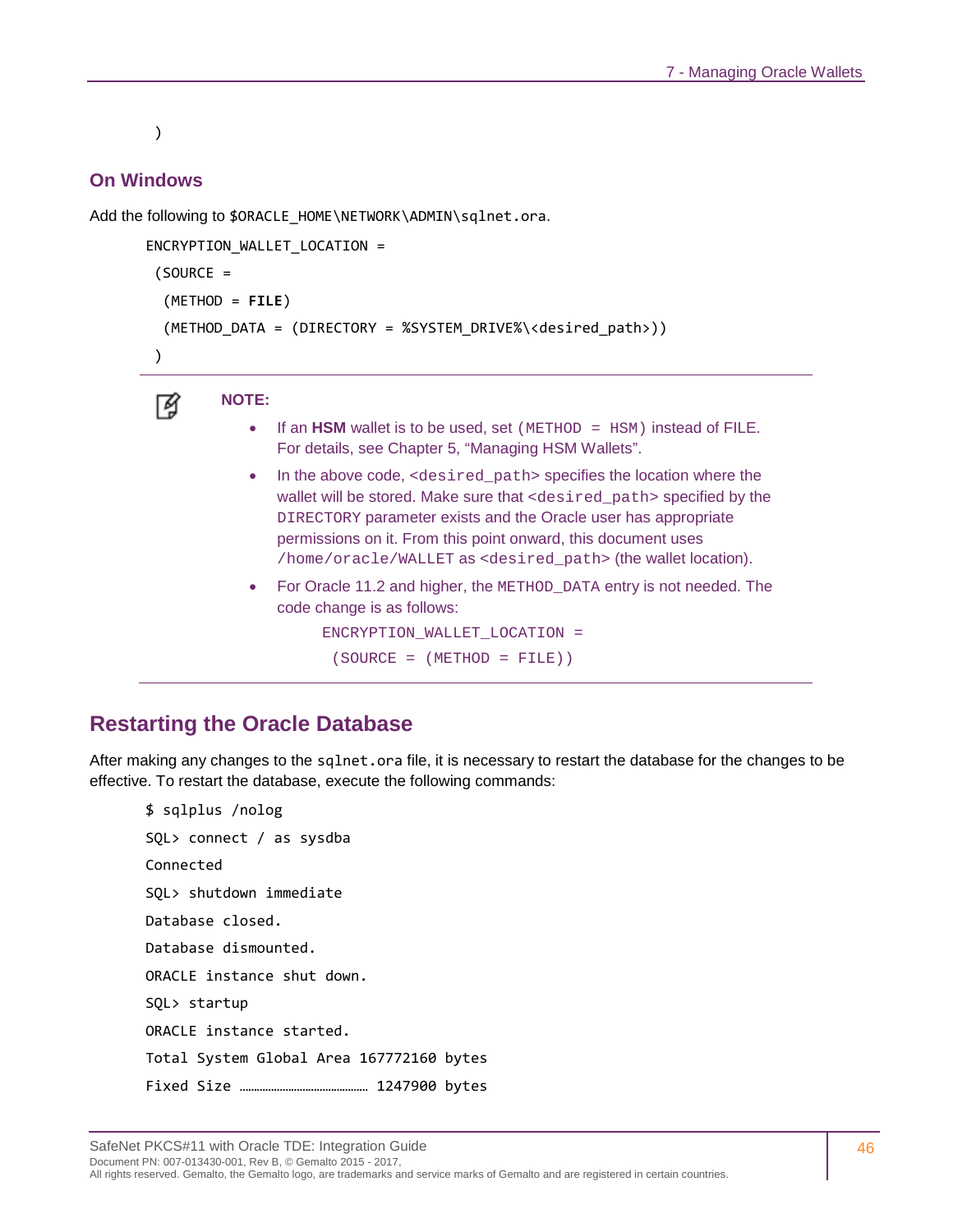Variable Size ……………………………… 75498852 bytes Database Buffers ……………………… 88080384 bytes Redo Buffers …………………………………… 2945024 bytes Database mounted. Database opened. SQL> exit \$ lsnrctl stop \$ lsnrctl start

# <span id="page-46-0"></span>**Creating the Encryption Wallet**

After restarting the database, the encryption wallet can be created to store the encryption keys.

In Oracle 11g R2, a unified master encryption key is created. This key can be used for both TDE column and TDE tablespace encryption. The master encryption key can be created, stored, and rotated in the Oracle wallet.

To create an encryption wallet (at the location specified in the sqlnet.ora file) and add a master encryption key to it, execute the following commands:

1. \$ sqlplus system/<system password>

At this point, no Oracle wallet exists. This can be confirmed by executing: select \* from v\$encryption\_wallet;

The command output will display WRL\_TYPE (wallet type) as file and STATUS as CLOSED.

2. SQL> alter system set encryption key identified by "asdf1234";



#### **NOTE:**

- In this sample command, "asdf1234" represents the password to access the Oracle wallet. The password is case-sensitive and must appear in double-quotes (**"**).
- As the encryption key is stored in Oracle wallet, the command requires only the password, not the NAE user name. However, in case of HSM wallet, where the encryption key is created and stored on HSM (SafeNet KeySecure), the command requires both the NAE user name (the key owner) and its password.
- The above command creates the **ewallet.p12** file at /home/oracle/WALLET.
- 3. Confirm the wallet status. Execute the following command:

select \* from v\$encryption\_wallet;

4. The command output will display WRL\_TYPE (wallet type) as file and STATUS as OPEN. This confirms that the Oracle wallet has been created.



**TIP:** Re-executing the command "alter system set encryption key identified by "asdf1234";" rotates (re-keys) the master encryption key.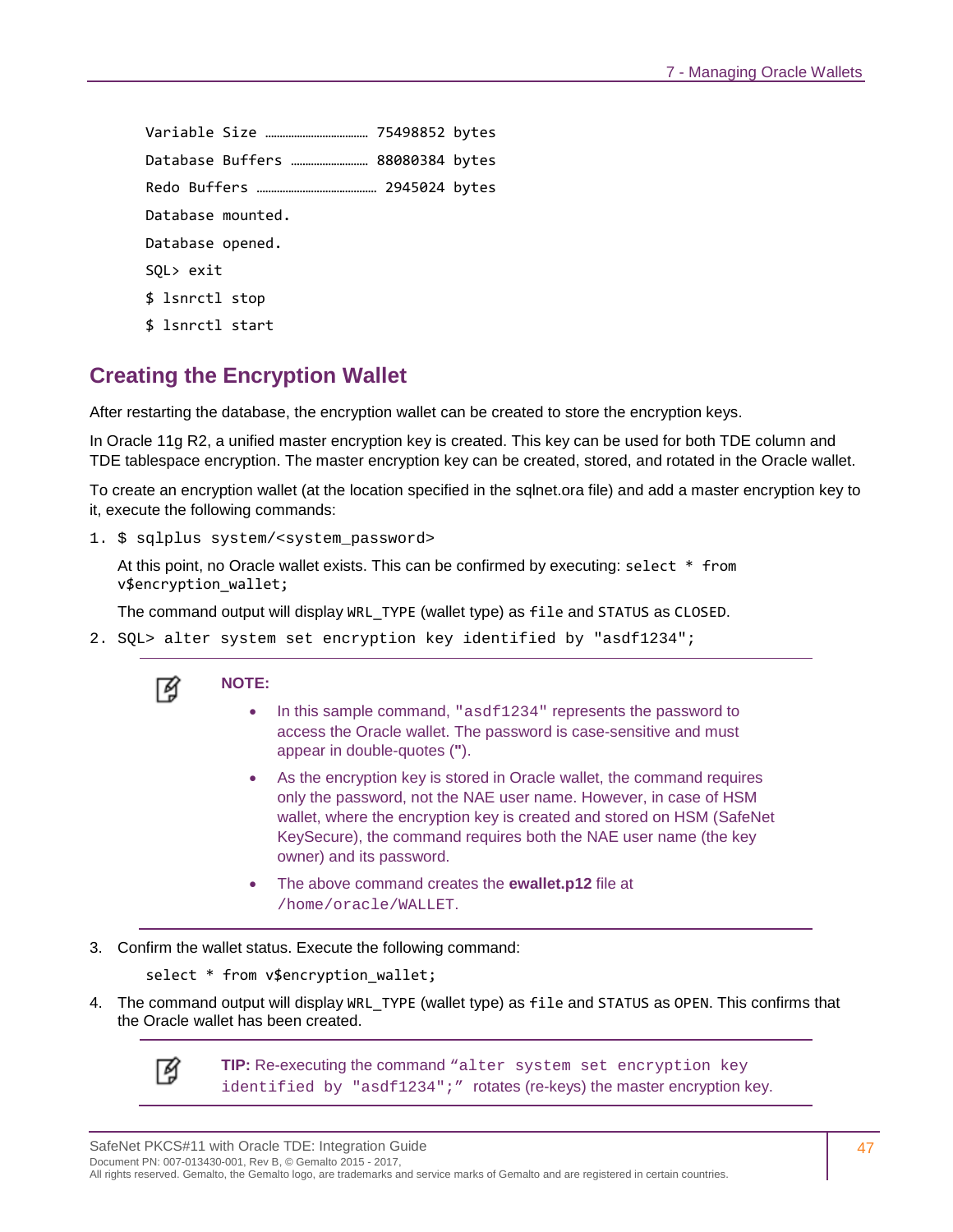Every time this command is executed, a new encryption key is generated and stored in Oracle wallet, and the data is encrypted with the new encryption key.

#### <span id="page-47-0"></span>**Encrypting a Column in a Table**

To encrypt a column in a table, execute the following command:

SQL> alter table <table\_owner>.<table\_name> modify (<column\_name> encrypt);

Here <table\_owner> represents the name of the table owner and <table\_name> represents the name of the table containing the column <column\_name> to be encrypted.

For example:

SQL> alter table appowner.credit cards modify (ccnum encrypt);

To verify whether the encrypted data is accessible, execute the following command:

SQL> select \* from <table\_owner>.<table\_name>;

For example:

SQL> select \* from appowner.credit cards;

**NOTE:** On Windows platforms, while performing select operations on the 冏 encrypted table, the following error may occur: ORA-28353: failed to open wallet. This error occurs because the wallet gets automatically closed after exiting a SQL session. Therefore, the wallet must be opened manually before performing any operations on the encrypted table.

#### **Opening the Wallet Manually**

To open the wallet, execute:

alter system set wallet open identified by "asdf1234";

#### **Checking the Wallet Status**

To check the wallet status, execute:

select \* from v\$encryption\_wallet;

#### <span id="page-47-1"></span>**Closing the Wallet**

After encrypting a column in a table, close the wallet by executing:

```
SQL> alter system set wallet close identified by "asdf1234";
```
SQL> exit;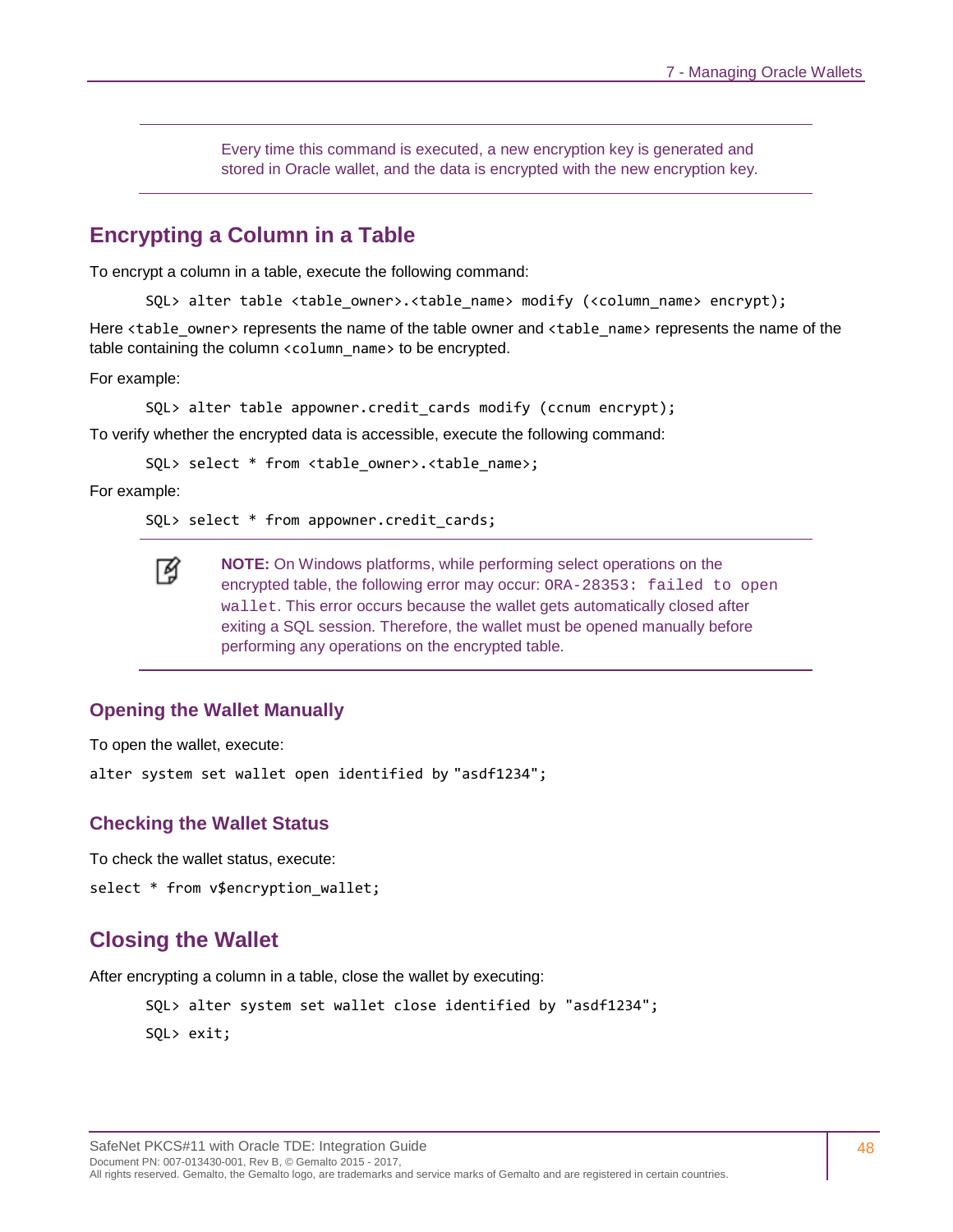# <span id="page-48-1"></span>**Enabling Auto Login Wallet**

When an encrypted wallet is password-protected, then a valid password is needed to open the wallet. After the wallet is opened, the authorized users and applications can perform operations on the encrypted data.

To eliminate the need for supplying password, auto-open (Auto Login) wallet can be created. With auto-open wallet, the encrypted wallet is automatically opened as soon as the database is started. Authorized users and applications can access the encrypted data without supplying password.

| m |
|---|
|   |

**NOTE:** An auto-open wallet should be created from an existing encryption wallet. This ensures that the master key can be transferred to the new auto-open wallet.



**WARNING:** Do not delete the encryption wallet after creating an auto-open wallet. The encryption wallet is needed for rotation (or re-key) of the master encryption key.

# <span id="page-48-0"></span>**Enabling Auto Login with Oracle Wallet**

These steps assume that Oracle TDE is used only in **"FILE"** mode.

To enable auto login with Oracle wallet:

1. Make sure that the wallet is open.

To check the wallet status, execute:

```
select * from v$encryption_wallet;
```
If the wallet is closed, open the wallet by executing:

alter system set wallet open identified by "asdf1234";

2. Modify the existing **sqlnet.ora** file. Add the following code, if needed:

(METHOD\_DATA = (DIRECTORY =/home/oracle/WALLET)))

Make sure that the path specified by the DIRECTORY parameter exists and the Oracle user has appropriate permissions on it.

The content in the updated **sqlnet.ora** file should look similar to the following:

ENCRYPTION\_WALLET\_LOCATION =

(SOURCE = (METHOD = **FILE**)

(METHOD\_DATA = (DIRECTORY =/home/oracle/WALLET)))

- 3. Restart the database to make any changes in the **sqlnet.ora** file to be effective. This step is required only if the **sqlnet.ora** file is modified.
- 4. Navigate to /home/oracle/WALLET directory.
- 5. Create a (local) auto-open encryption wallet at /home/oracle/WALLET. Execute the following command:

```
$ orapki wallet create -wallet . -auto_login
```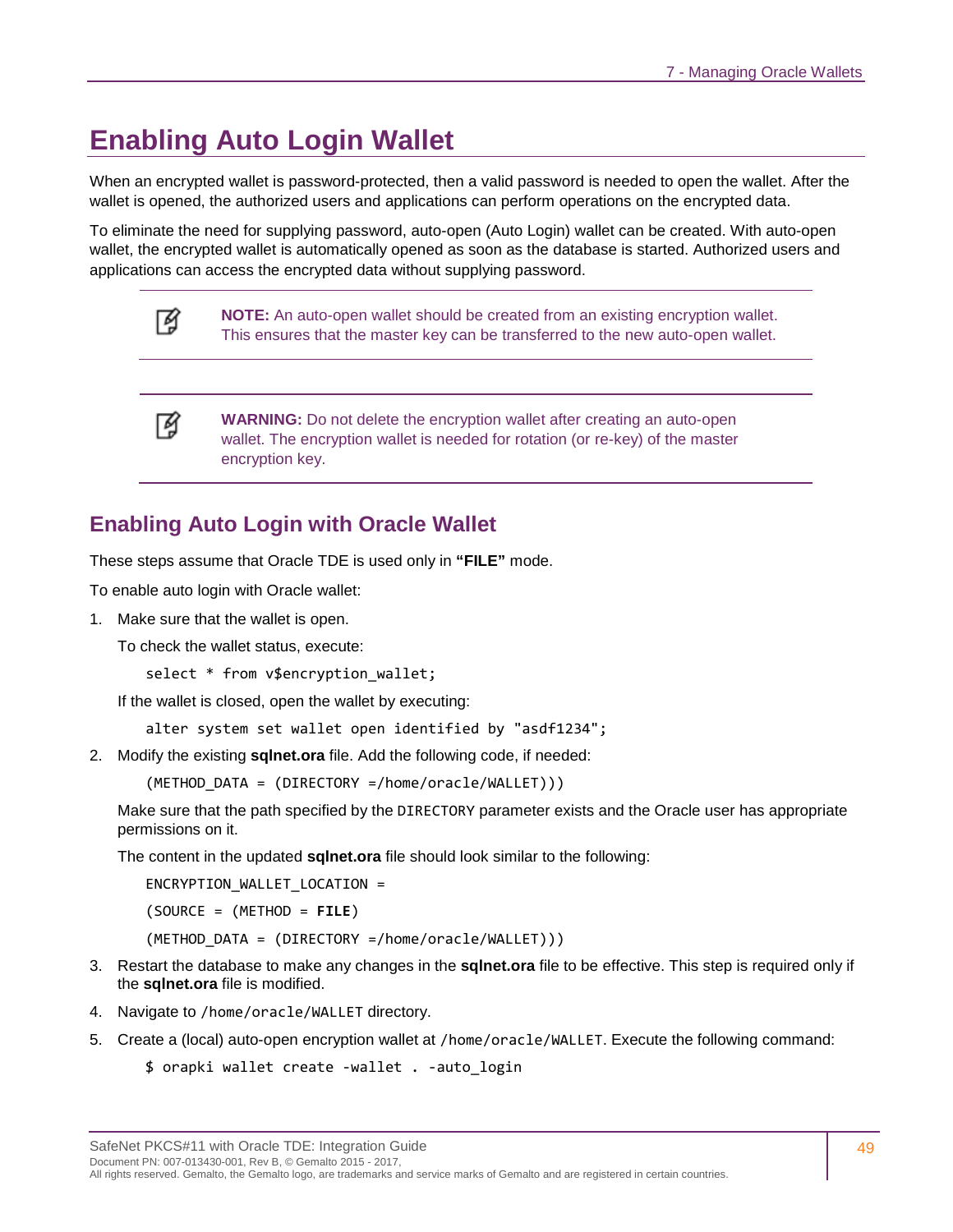Here **.** represents the current directory, which should be /home/oracle/WALLET. Enter this path if the current directory is not /home/oracle/WALLET.

Enter and confirm a password (asdf1234) for the wallet when prompted.

A new file, **cwallet.sso**, is created at the /home/oracle/WALLET directory. This directory now contains two files, **cwallet.sso** and **ewallet.p12**.

- 6. Close the wallet (connection to the HSM). Execute the following command:
	- SQL> alter system set encryption wallet close identified by "asdf1234";
- 7. Open the wallet again. Run the following command:

```
SQL> alter system set encryption wallet open identified by "asdf1234";
```
8. Validate auto login.

Restart the database, and query a table in an encrypted tablespace. If the query succeeds, then auto-open has been enabled (because the wallet was automatically opened by Oracle without supplying the password).

From now onward, no password is required to access the data encrypted with the master key.

# <span id="page-49-0"></span>**Migrating Oracle Wallet to HSM**

An existing Oracle wallet can be migrated to HSM. After the wallet is migrated, auto login can also be enabled with the wallet migrated to HSM.

Migrating an Oracle wallet to HSM and enabling auto login with the migrated wallet involves the following steps:

- **1. [Migrating an Oracle Wallet to HSM](#page-49-1)**
- **2. [Configuring Auto Login with Migrated Wallet](#page-50-0)**

#### <span id="page-49-1"></span>**Migrating an Oracle Wallet to HSM**

The steps described below assume that an auto login Oracle wallet is already created as described in ["Configuring an Oracle Wallet" on page 45](#page-44-2) and ["Enabling Auto Login Wallet" on page 49.](#page-48-1)

To migrate an Oracle wallet to HSM:

1. Modify the **sqlnet.ora** file, as follows:

Change (SOURCE = (METHOD = FILE) to (SOURCE = (METHOD = **HSM**).

The content in the updated **sqlnet.ora** file should look similar to the following:

ENCRYPTION\_WALLET\_LOCATION =

(SOURCE = (METHOD = **HSM**)

(METHOD\_DATA = (DIRECTORY =/home/oracle/WALLET)))

- 2. Restart the database.
- 3. Execute the following command:

SQL> alter system set encryption key identified by "tdeowner:asdf1234" migrate using "asdf1234";

Here "tdeowner:asdf1234" represents the NAE user name and its password and "asdf1234" represents the password to access the existing Oracle wallet.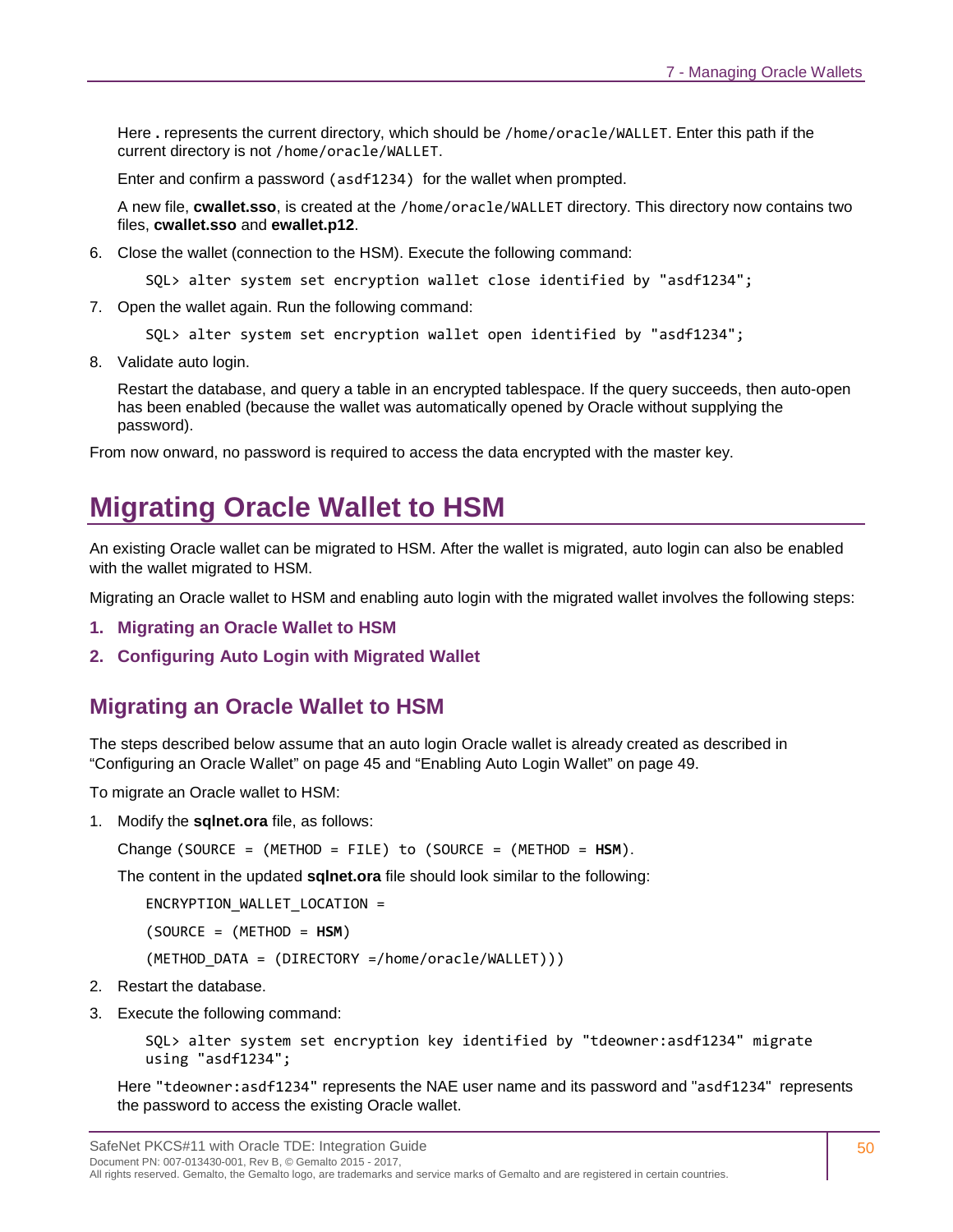The Oracle wallet is now successfully migrated to HSM and a master encryption key is generated on SafeNet KeySecure.

4. Check the wallet status by executing:

SQL> select \* from v\$encryption\_wallet;

The command output will display entries for file and HSM wallets each with the STATUS as OPEN.

5. Verify whether the data encrypted with Oracle wallet is accessible over HSM. Execute the following command:

SQL> select \* from <table owner>.<table name>;

For example:

```
SQL> select * from appowner.credit cards;
```
Once the encryption key is migrated to SafeNet KeySecure, encryption requests similar to the following appear in the activity logs on SafeNet KeySecure every three seconds.

```
[2012-08-07 17:12:01] INFO 192.168.1.22 [-] tdeowner 100003 Crypto 
ORACLE.TDE.HSM.MK.06AF95FC1B8BFD4FA0BFFB6D9D68B36AE3 [op#1 ENCRYPT 
AES/CBC/PKCS5Padding] - [Success] [-]
```
These encryptions are a result of Oracle's heartbeat functionality related to TDE, specifically, related to external HSMs.

放

**NOTE:** After migration of an auto login Oracle wallet to HSM, the auto login functionality is no longer available with the migrated wallet. Auto login needs to be reconfigured with the migrated wallet.

For instructions, see the next topic.

## <span id="page-50-0"></span>**Configuring Auto Login with Migrated Wallet**

To configure auto login with wallet migrated to HSM (SafeNet KeySecure):

1. Make sure that the wallet location in the **sqlnet.ora** file is:

ENCRYPTION\_WALLET\_LOCATION =

(SOURCE = (METHOD = **HSM**)

(METHOD\_DATA = (DIRECTORY =/home/oracle/WALLET)))

Restart the database, if needed.

- 2. Navigate to /home/oracle/WALLET directory.
- 3. Enable auto-open HSM. Add the following entry to the empty wallet by executing:

\$ mkstore -wrl . -createEntry ORACLE.TDE.HSM.AUTOLOGIN any-non-empty-string

Enter the wallet password (asdf1234) when prompted.

4. Close the wallet (connection to the HSM). Execute the following command:

SQL> alter system set encryption wallet close identified by "tdeowner:asdf1234";

冏

**NOTE:** If the above command results in the error "ORA-28365: wallet is not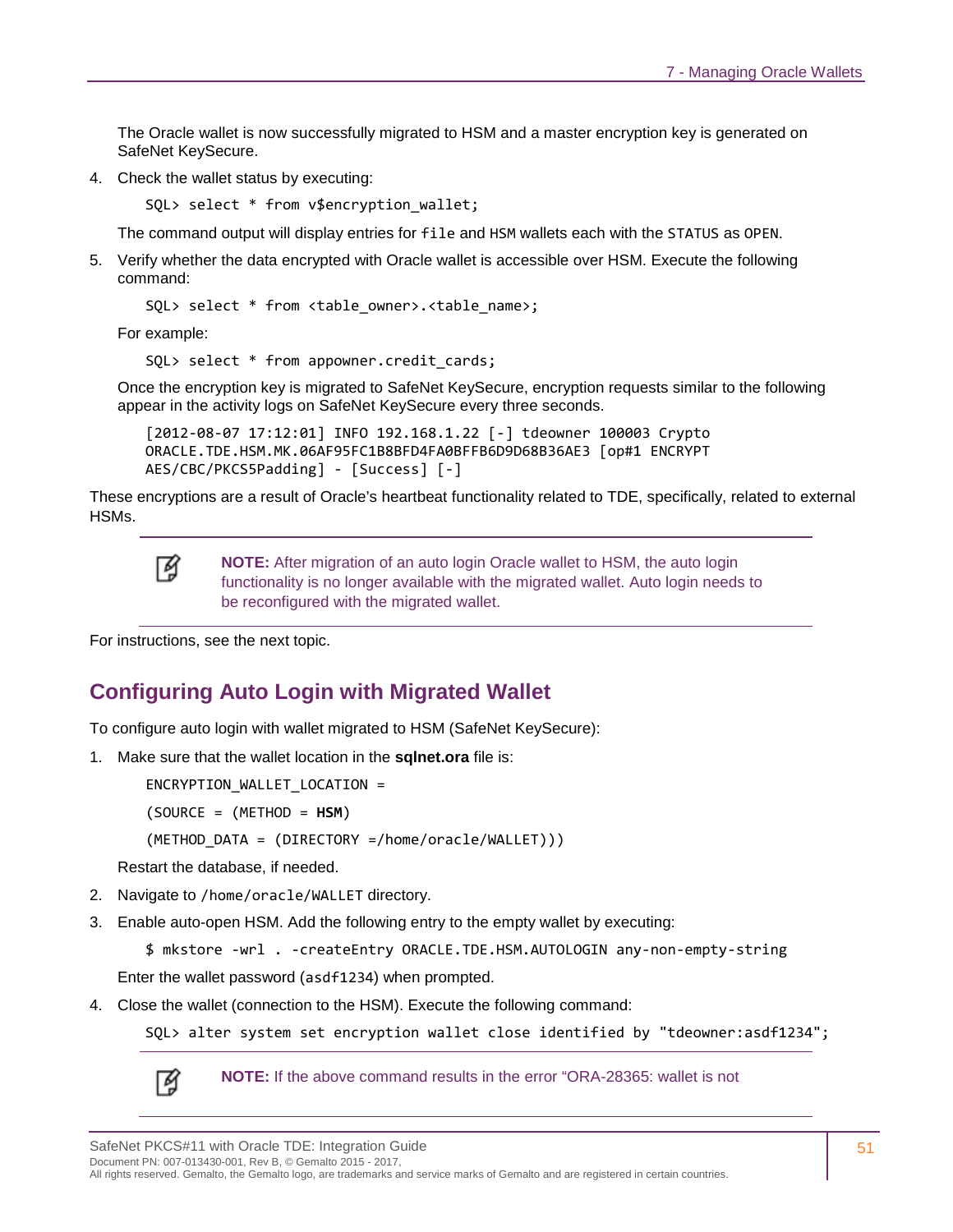open", it means the wallet is already closed.

5. Open the wallet again. Run the following command:

SQL> alter system set encryption wallet open identified by "tdeowner:asdf1234";

6. Validate auto login.

Restart the database, and query a table in an encrypted tablespace. If the query succeeds, then auto-open has been enabled (because the wallet was automatically opened by Oracle).

From now onward, no password is required to access the encrypted data with the master encryption key.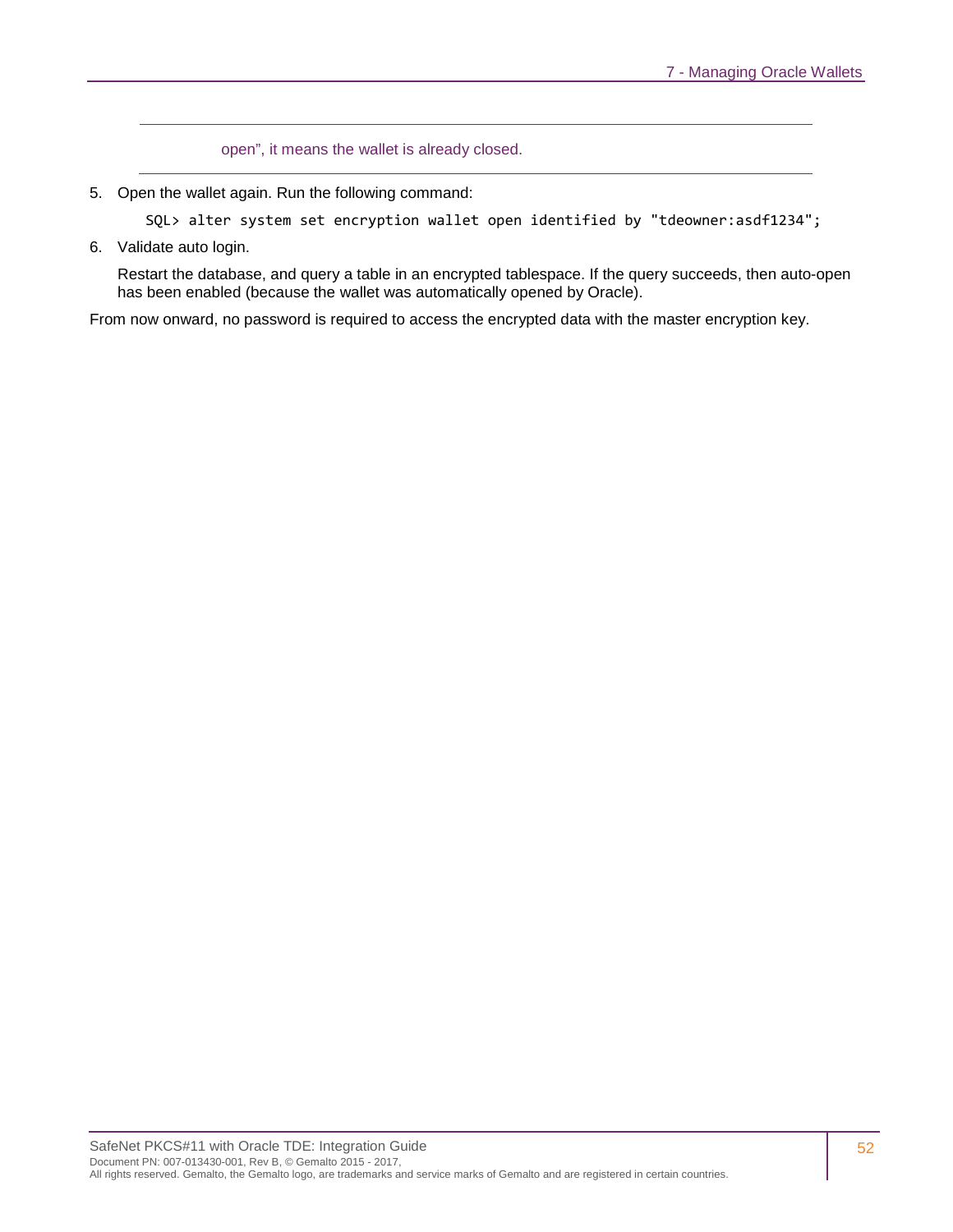# **8 Integrating TDE with SafeNet KeySecure on Oracle 11gR2 RAC (11.2.0.3)**

This chapter contains the following information:

[Setting up SafeNet KeySecure for Transparent Data Encryption \(TDE\)](#page-52-0) with Oracle RAC

[Managing Multiple Databases on RAC](#page-66-0)

# <span id="page-52-0"></span>**Setting up SafeNet KeySecure for Transparent Data Encryption (TDE) with Oracle RAC**

## **Verifying Oracle RAC Installation**

Before proceeding for HSM based wallet management, it is assumed that Oracle RAC is setup properly and running at this point. There are several ways to check the status of the RAC. The *srvctl* utility shows the current configuration and status of the RAC database.

```
$ . oraenv
ORACLE_SID = [oracle] ? orcl
The Oracle base has been set to /u01/app/oracle
$ srvctl config database -d orcl
Database unique name: orcl
Database name: orcl
Oracle home: /u01/app/oracle/product/11.2.0/dbhome_1
Oracle user: oracle
Spfile: +DATA/orcl/spfileorcl.ora
Domain: localdomain
Start options: open
Stop options: immediate
Database role: PRIMARY
Management policy: AUTOMATIC
Server pools: orcl
```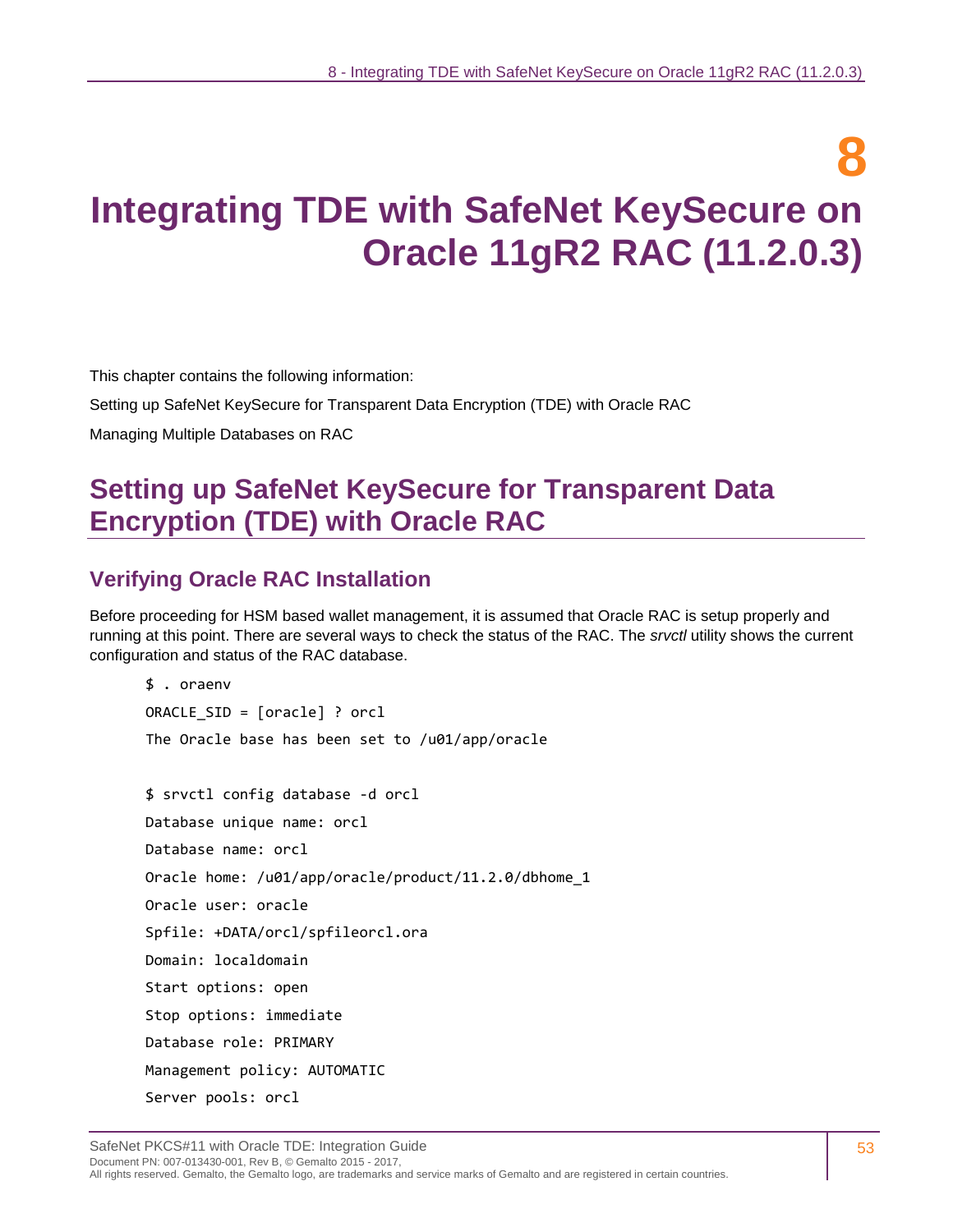```
Database instances: orcl1,orcl2
       Disk Groups: DATA
       Mount point paths: 
       Services: 
      Type: RAC
       Database is administrator managed
       $ srvctl status database -d orcl
       Instance orcl1 is running on node rac1
       Instance orcl2 is running on node rac2
       $
The V$ACTIVE_INSTANCES view can also display the current status of the instances.
       $ export ORACLE_SID=orcl1
       [oracle@rac1 Desktop]$ sqlplus / as sysdba
       SELECT inst_name FROM v$active_instances;
       INST_NAME
       --------------------------------------------------------------------------
       rac1.localdomain:orcl1
       rac2.localdomain:orcl2
       exit
       $
                NOTE: The above example shows 2x1 architecture, where 2 is the number of 
        网
                nodes (rac1 and rac2) and 1 is the number of databases (orcl).
                However; our library supports more complex architecture where, the number of
```
nodes and databases may be higher, for example 3x3 i.e. 3 nodes (rac1, rac2 and rac3) and 3 databases (orclA, orclB and orclC).

## **Configuring the PKCS11 Provider on Oracle RAC Instances**

Configuration of SafeNet PKCS#11 with Oracle TDE on RAC involves the following steps:

- **1. [Installing the Application Server License on SafeNet](#page-54-0) KeySecure**
- **2. [Creating Oracle TDE Authentication Credentials](#page-54-1)**
- **3. [Installing SafeNet PKCS#11 Library on Linux \(to be performed on both RAC1 and RAC2\)](#page-54-2)**
- **4. Configuring Connection to SafeNet [KeySecure \(to be performed on both RAC1 and RAC2\)](#page-55-0)**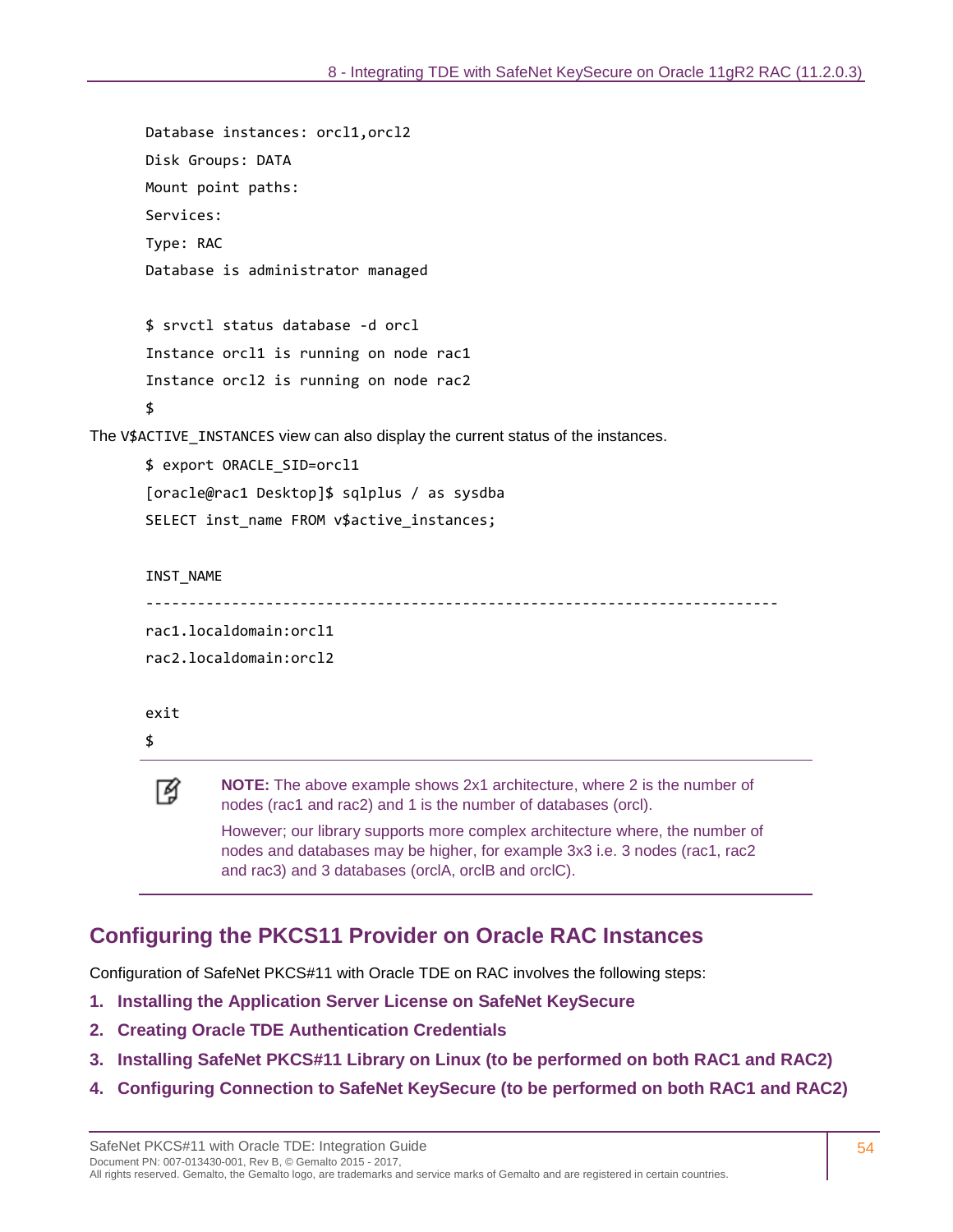# <span id="page-54-0"></span>**Installing the Application Server License on SafeNet KeySecure**

To install the Application Server License on SafeNet KeySecure:

- 1. Obtain an Application Server License file from SafeNet.
- 2. Install the license file on the SafeNet KeySecure.

To install the license file:

- a. Log on to the **Management Console** as an administrator.
- b. Navigate to the System Information page (**Device >> System Information & Upgrade**).
- c. Select the method of installation and click **Upgrade/Install**. The machine will reboot.

# <span id="page-54-1"></span>**Creating Oracle TDE Authentication Credentials**

The Oracle database needs a user to authenticate to the SafeNet KeySecure. This user will own the keys generated by Oracle TDE.

To create Oracle TDE authentication credentials on SafeNet KeySecure:

- 1. Log on to the Management Console as an administrator with Users and Groups access control. (The admin account created during the SafeNet KeySecure installation has this access control.)
- 2. Navigate to the Local Users section of the User & Group Configuration page (**Security >> Local Authentication >> Local Users & Groups**).
- 3. Click **Add**.
- 4. Enter a user name in the **Username** field and password in the **Password** field. (This document assumes **tdeowner** as the user name and **asdf1234** as password.
- 5. Select the **User Administration Permission** and **Change Password Permission** check boxes.
- 6. Click **Save**.

# <span id="page-54-2"></span>**Installing SafeNet PKCS#11 Library on Linux (to be performed on both RAC1 and RAC2)**

To install SafeNet PKCS#11 library:

1. Download SafeNet PKCS#11 from SafeNet customer support site: [https://serviceportal.safenet-inc.com.](https://serviceportal.safenet-inc.com/) The software adheres to the following naming convention:

SafeNet Part Number - Product Name - Product Version - File Format

For example:

610-013046-001\_pkcs11\_tde\_linux\_64b\_v8.3.0.000-0xx.tar.gz

- 2. Log on to the Linux/UNIX client as Oracle user.
- 3. Extract the file using any standard archive utility.

For example, execute:

```
tar -xzf <source_directory/tar_file_name> -C <destination_directory>
```
4. Create the /opt/oracle/extapi/<ARCH>/hsm/safenet/<VERSION> directory. The Oracle user must have appropriate access permissions on /opt/.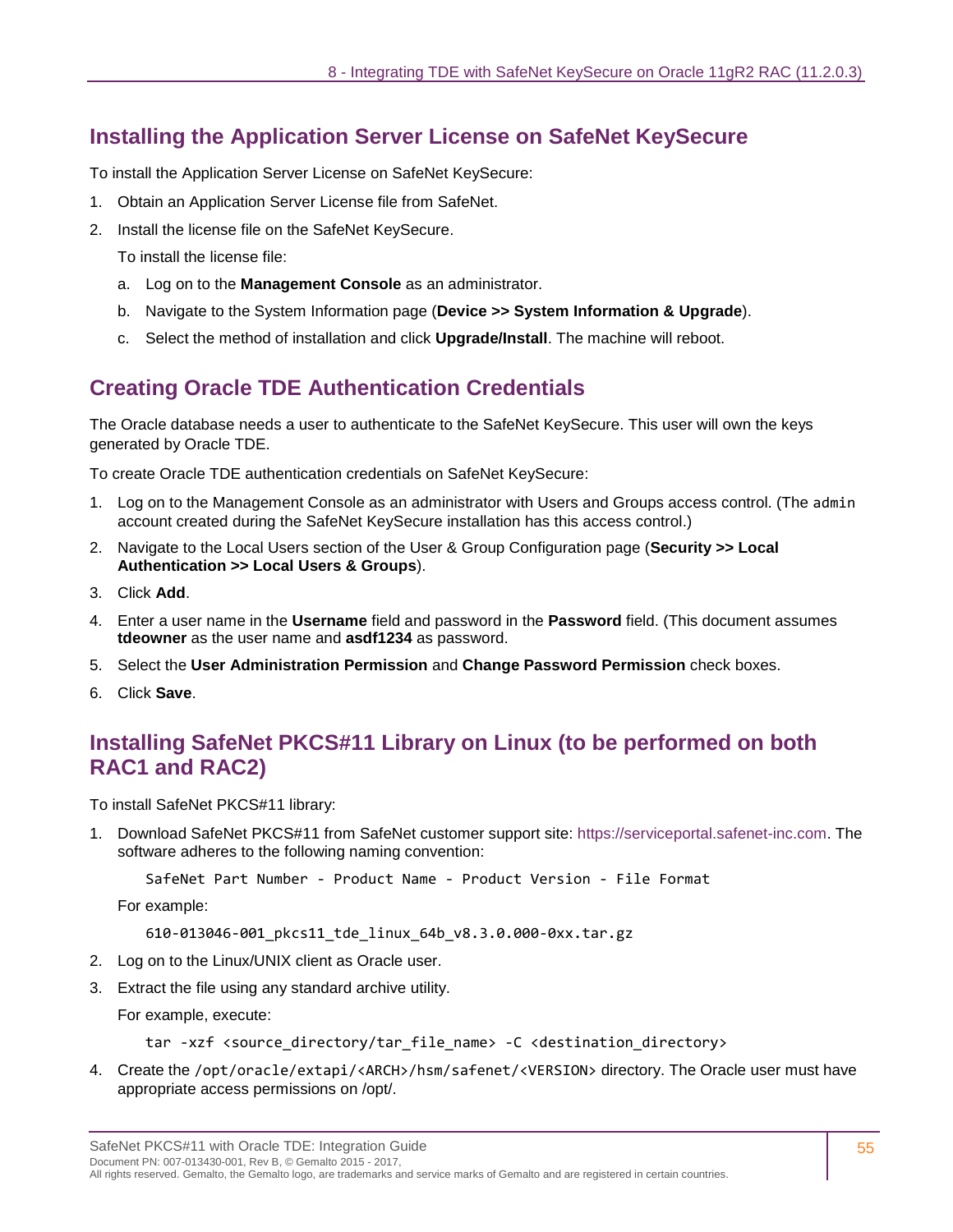Where <ARCH> is the system architecture (either 32 or 64), and <VERSION> is the SafeNet software version number (e.g., 8.3.0).

From this point onward, this document uses <ARCH> as **64** and <VERSION> as 8.3.0. If the system architecture and version is different, adjust these values accordingly.

5. Copy the library file libIngPKCS11.so-8.3.0.000 from extracted /SafeNet/PKCS11/lib directory to /opt/oracle/extapi/64/hsm/safenet/8.3.0.

For example:

\$ cp libIngPKCS11.so-8.3.0.000 /opt/oracle/extapi/64/hsm/safenet/8.3.0



**NOTE:** The receiving directory is a fixed location. Oracle searches this directory. It cannot be changed. Changing the directory name results in a "cannot find PKCS11 library" error.

6. Copy the properties file IngrianNAE.properties from extracted /SafeNet/PKCS11 directory to /opt/oracle/extapi/64/hsm/safenet/8.3.0.

For example:

- \$ cp IngrianNAE.properties /opt/oracle/extapi/64/hsm/safenet/8.3.0
- 7. Rename **libIngPKCS11.so-8.3.0.000** as **libIngPKCS11.so**.

For example:

\$ mv libIngPKCS11.so-8.3.0.000 libIngPKCS11.so

### <span id="page-55-0"></span>**Configuring Connection to SafeNet KeySecure (to be performed on both RAC1 and RAC2)**

To configure connection to SafeNet KeySecure:

1. Configure the connection to SafeNet KeySecure.

Enter the following values in the IngrianNAE.properties file (placed at /opt/oracle/extapi/64/hsm/safenet/8.3.0).

- **NAE IP** IP address of the SafeNet KeySecure.
- **NAE\_Port** 9000 (This is the default value).
- **Log\_Level** MEDIUM (This is the default, but it can be set to HIGH for troubleshooting).
- **Log\_File** Full path and file name. The Oracle user must have write permissions for the path and file. A public location such as /tmp is recommended.
- 2. Modify environment variables for the Oracle user.

Make sure that the following environment variables are exported so that they are inherited by new Oracle server processes. Edit the shell profile (in many shells, the file is called **.profile** and is located in the home directory of the Oracle user.)

export SFNT\_HSMAPI\_BASE=/opt/oracle/extapi/<32|64>/hsm/safenet/8.3.0 export NAE Properties Conf Filename=\$SFNT HSMAPI BASE/IngrianNAE.properties export IngrianNAE Properties Conf Slot ID Max=100 export IngrianNAE\_Properties\_Conf\_SessionID\_Max=100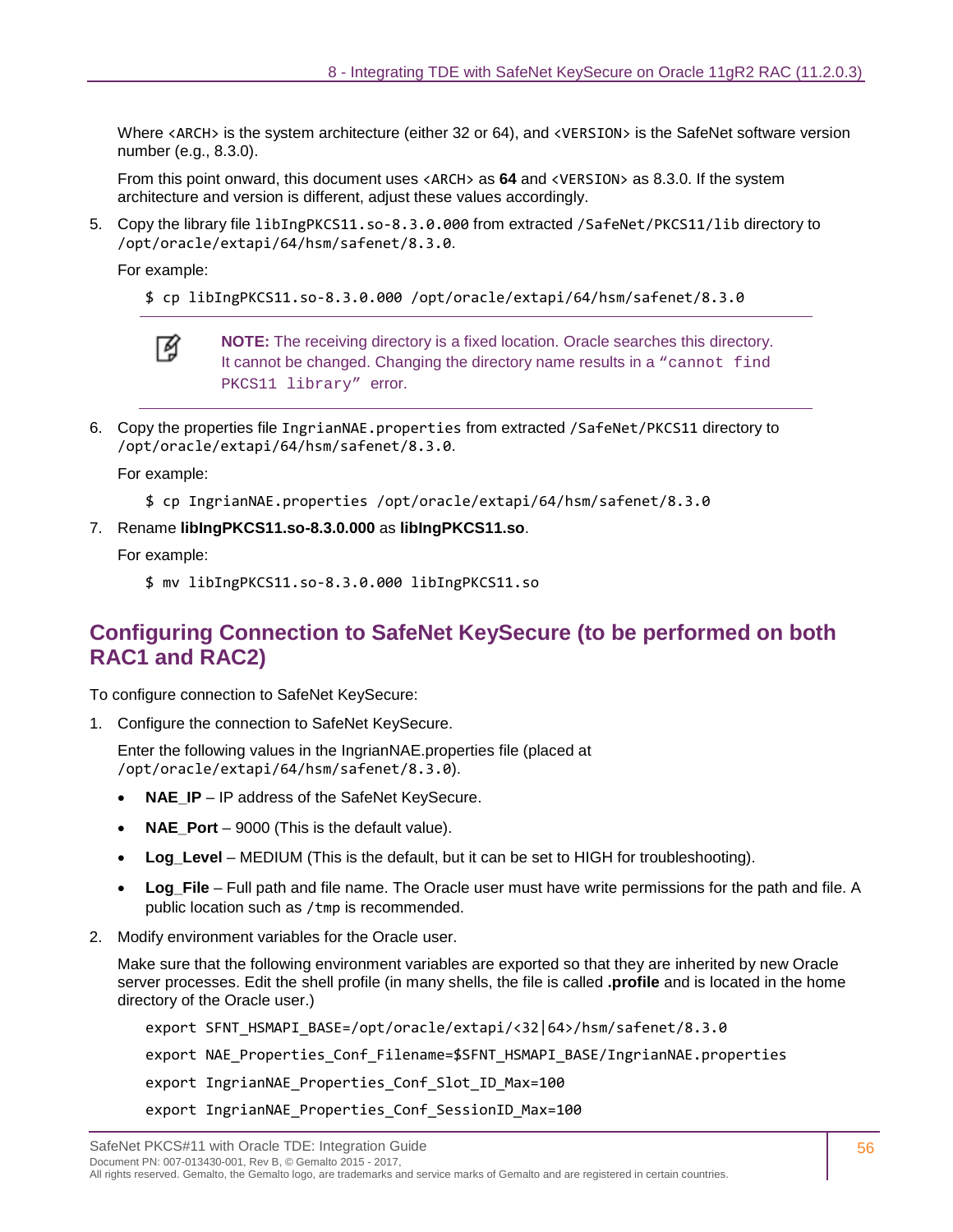and run the following commands:

```
srvctl setenv database –d orcl –T 
   "NAE_Properties_Conf_Filename=/opt/oracle/extapi/64/hsm/safenet/8.3.0/IngrianNAE.pr
   operties"
   srvctl setenv database -d orcl -T "IngrianNAE Properties Conf SessionID Max=100"
   srvctl setenv database –d orcl -T "IngrianNAE_Properties_Conf_Slot_ID_Max=100"
where,
```
orcl is the name of the database.

- 3. Add the environment variable (AIX and Solaris).
	- **AIX** Add the environment variable, LIBPATH, as follows:

```
export LIBPATH=/opt/oracle/extapi/64/hsm/safenet/8.3.0: 
/home/oracle/SafeNet/PKCS11/samplelibs
```
• **Solaris** – Add the environment variable, LD\_LIBRARY\_PATH, as follows:

```
export LD_LIBRARY_PATH=/opt/oracle/extapi/64/hsm/safenet/8.3.0: 
/home/oracle/SafeNet/PKCS11/samplelibs
```
Here, samplelibs is provided in the SafeNet PKCS#11 TDE package.

## **Managing Oracle Wallets**

Encryption wallet can be of two types: HSM (SafeNet KeySecure) and Oracle (software) wallets. This section describes instructions to configure an Oracle wallet.

#### **Configuring an Oracle Wallet**

After configuring SafeNet PKCS#11 with Oracle TDE, the encryption key for TDE can be generated and stored in the Oracle wallet (i.e., in database). Generation of the encryption key involves the following steps:

- **1. [Adding the Wallet Location to sqlnet.ora](#page-56-0)**
- **2. [Restarting the Oracle Database](#page-57-0)**
- **3. [Creating the Encryption Wallet](#page-58-0)**
- **4. [Encrypting a Column in a Table](#page-58-1)**
- **5. [Opening the Wallet Manually](#page-59-0)**
- **6. [Checking the Wallet Status](#page-59-1)**
- **7. [Closing the Wallet](#page-59-2)**

#### <span id="page-56-0"></span>**Adding the Wallet Location to sqlnet.ora**

- a. Create the directory /etc/oracle/wallet/RAC and permit the oracle user to access this directory on both RAC1 and RAC2:
	- # mkdir -pv /etc/oracle/wallet/RAC
	- # cd /etc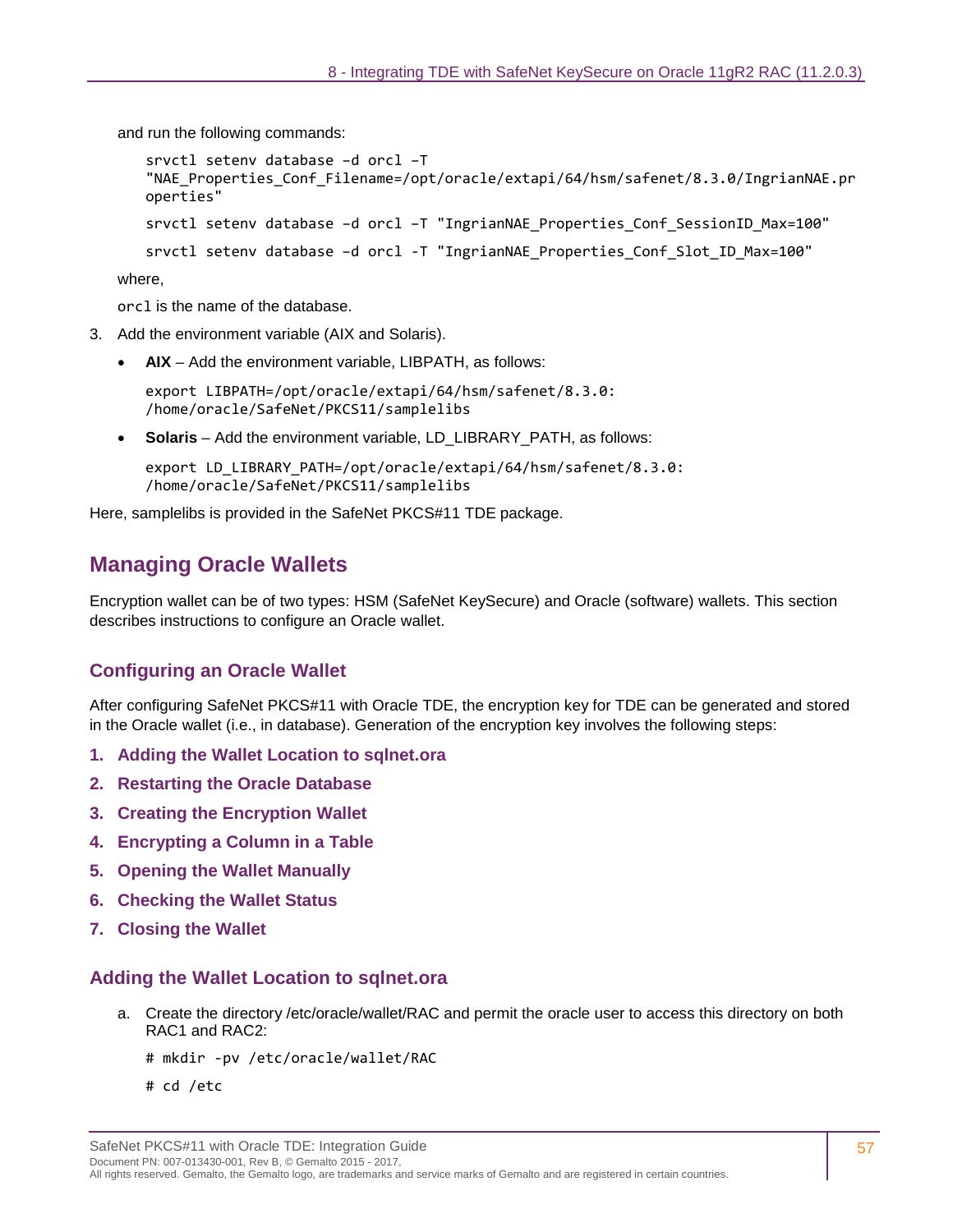```
# chown -R oracle:oinstall oracle/wallet/
```

```
# chmod -R 700 oracle/wallet/
```


**NOTE:** Create the identical directory for storing wallet on both RAC instances or use the shared disk for storing the wallet. If shared disk is used you will not have to copy the wallet manually on all instances. You can use the ASMCA utility to create the ACFS (ASM Cluster File Systems) file and mount this file on disk that will be used by all instances. You can follow the oracle documentation for creating the ACFS file for storing wallet on clustered system.

b. Create or add the following to \$ORACLE\_HOME/network/admin/sqlnet.ora - file on both instances of RAC (for e.g. RAC1 and RAC2):

ENCRYPTION\_WALLET\_LOCATION = (SOURCE = (METHOD = FILE) (METHOD\_DATA = (DIRECTORY = /etc/oracle/wallet/RAC)))

#### <span id="page-57-0"></span>**Restarting the Oracle Database**

After making any changes to the **sqlnet.ora** file, it is necessary to restart the database for the changes to be effective. To restart the database, execute the following commands:

```
$ sqlplus / as sysdba
SQL> connect / as sysdba
Connected
SQL> shutdown immediate
Database closed.
Database dismounted.
ORACLE instance shut down.
SQL> startup
ORACLE instance started.
Total System Global Area 167772160 bytes
Fixed Size 1247900 bytes
Variable Size 75498852 bytes
Database Buffers 88080384 bytes
Redo Buffers 2945024 bytes
Database mounted.
Database opened.
SQL> exit
$ lsnrctl stop
$ lsnrctl start
```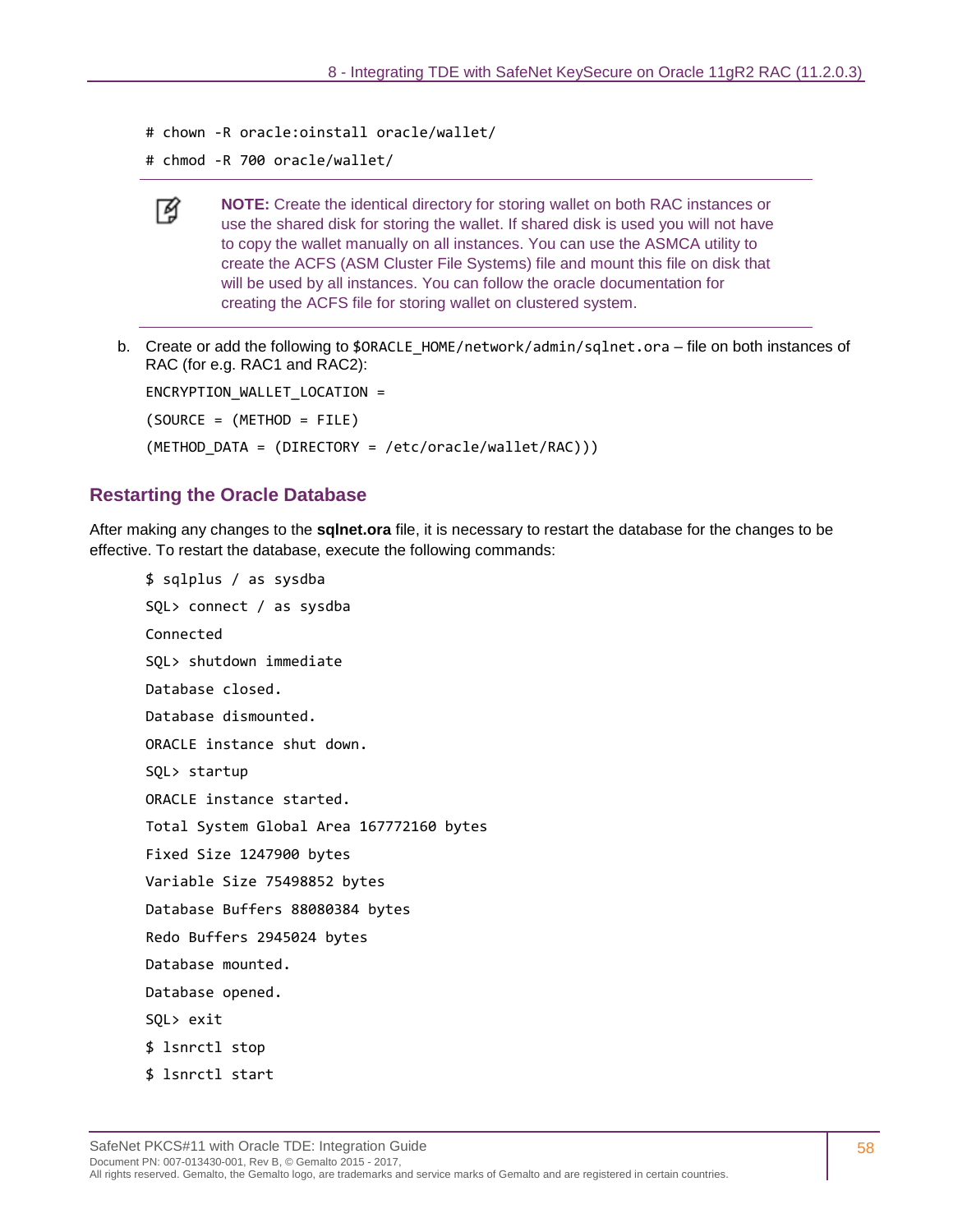#### <span id="page-58-0"></span>**Creating the Encryption Wallet**

After restarting the database, the encryption wallet can be created to store the encryption keys.

In Oracle 11g R2, a unified master encryption key is created. This key can be used for both TDE column and TDE tablespace encryption. The master encryption key can be created, stored, and rotated in the Oracle wallet.

To create an encryption wallet (at the location specified in the sqlnet.ora file) and add a master encryption key to it, execute the following commands:

1. \$ sqlplus system/<system password>

At this point, no Oracle wallet exists. This can be confirmed by executing:

select \* from v\$encryption\_wallet;

The command output will display WRL TYPE (wallet type) as file and STATUS as CLOSED.

2. SQL> alter system set encryption key identified by "asdf1234";

Copy the **ewallet.p12** file created in the directory /etc/oracle/wallet/RAC from RAC1 to RAC2 in the same directory on RAC2.



- In this sample command, "asdf1234" represents the password to access the Oracle wallet. The password is case-sensitive and must appear in double-quotes (**"**).
- As the encryption key is stored in Oracle wallet, the command requires only the password, not the NAE user name. However, in case of HSM wallet, where the encryption key is created and stored on HSM (SafeNet KeySecure), the command requires both the NAE user name (the key owner) and its password.
- The above command creates the ewallet.p12 file at /etc/oracle/wallet/RAC.
- 3. Confirm the wallet status. Execute the following command:

select \* from v\$encryption\_wallet;

The command output will display WRL\_TYPE (wallet type) as file and STATUS as OPEN. This confirms that the Oracle wallet has been created.



#### <span id="page-58-1"></span>**Encrypting a Column in a Table**

To encrypt a column in a table, execute the following command:

SQL> alter table <table\_owner>.<table\_name> modify (<column\_name> encrypt);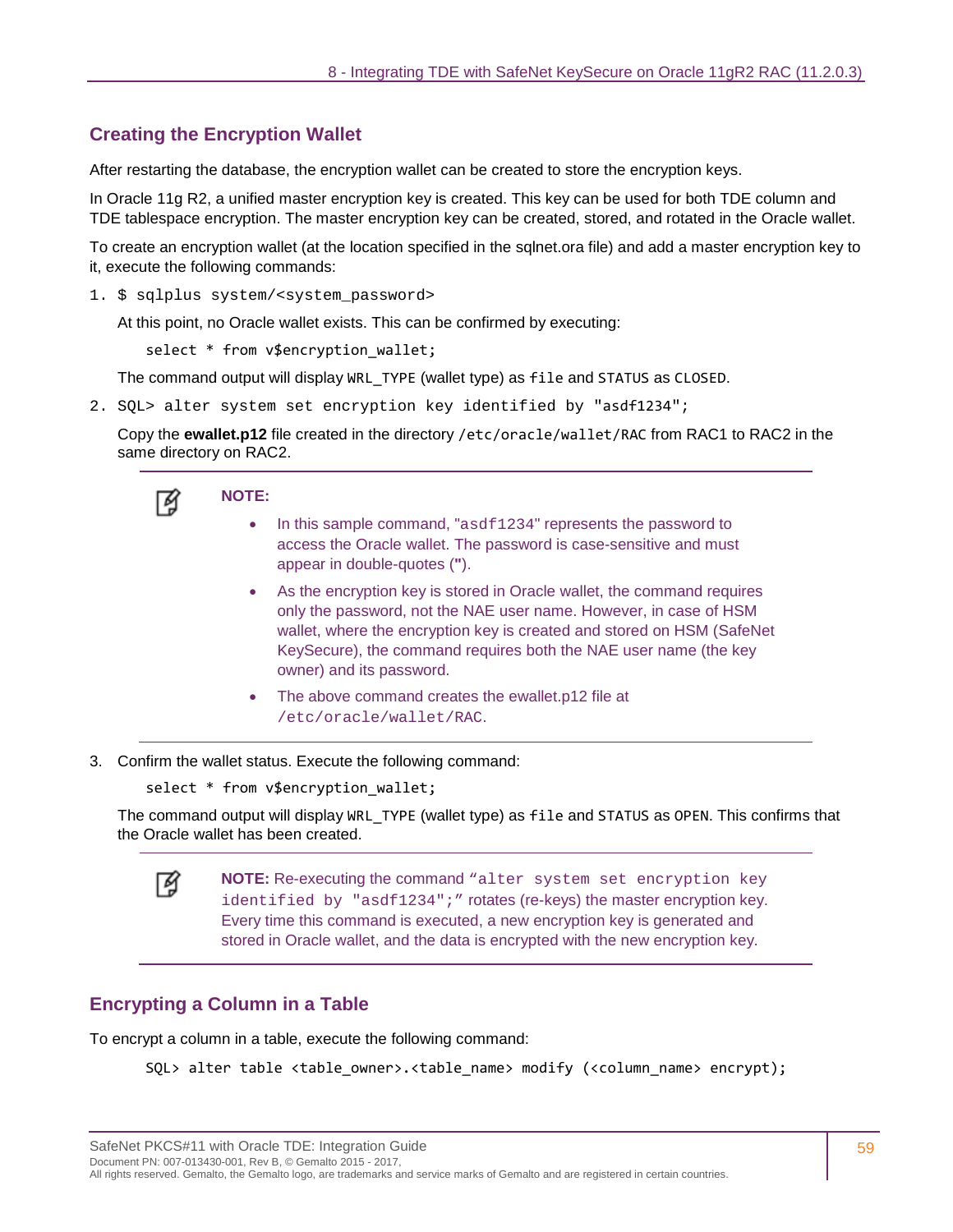Here <table\_owner> represents the name of the table owner and <table\_name> represents the name of the table containing the column <column\_name> to be encrypted.

For example:

SQL> alter table appowner.credit\_cards modify (ccnum encrypt);

To verify whether the encrypted data is accessible, execute the following command:

SOL> select \* from <table owner>.<table name>;

For example:

SQL> select \* from appowner.credit\_cards;

#### <span id="page-59-0"></span>**Opening the Wallet Manually**

To open the wallet, execute:

alter system set wallet open identified by "asdf1234";

#### <span id="page-59-1"></span>**Checking the Wallet Status**

To check the wallet status, execute:

select \* from v\$encryption wallet;

#### <span id="page-59-2"></span>**Closing the Wallet**

After encrypting the column, close the wallet by executing:

```
SQL> alter system set wallet close identified by "asdf1234";
```
SQL> exit;

Above commands work for both RAC1 and RAC2, after copying the wallet on both instances.

#### **Enabling Auto Login with Oracle Wallet**

These steps assume that Oracle TDE is used only in "**FILE**" mode. To enable auto login with Oracle wallet:

1. Make sure that the wallet location in the sqlnet.ora file –on both instances of RAC (for e.g. RAC1, RAC2) is:

ENCRYPTION WALLET LOCATION =

(SOURCE = (METHOD = **FILE**)

(METHOD\_DATA = (DIRECTORY =/etc/oracle/wallet/RAC)))

Restart the database, if needed

2. Make sure that the wallet is open.

To check the wallet status, execute:

select \* from v\$encryption wallet;

If the wallet is closed, open the wallet by executing: alter system set wallet open identified by "asdf1234";

- 3. Navigate to /etc/oracle/wallet/RAC directory.
- 4. Create a (local) auto-open encryption wallet at /etc/oracle/wallet/RAC. Execute the following command: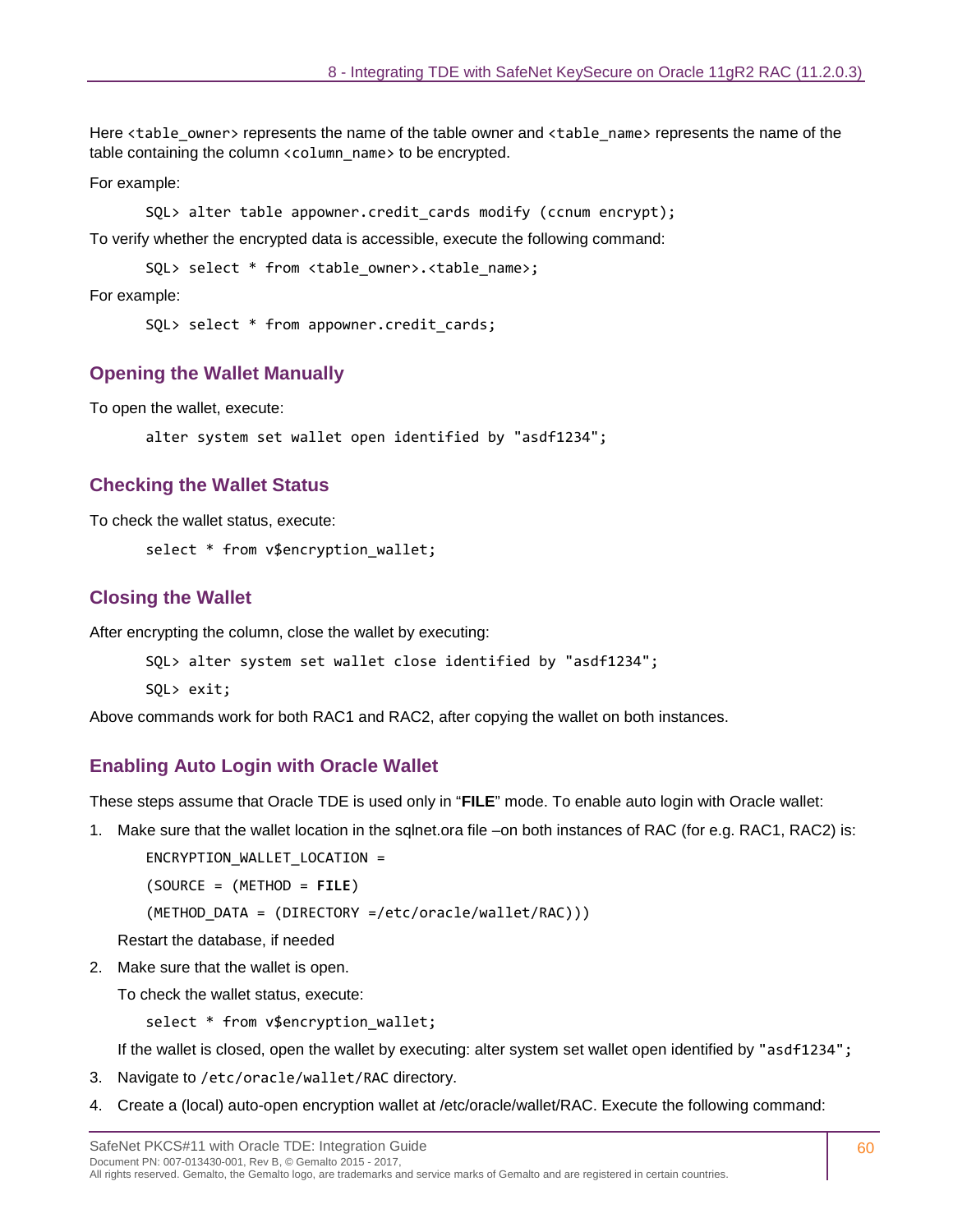\$ orapki wallet create -wallet . -auto\_login

Here **.** represents the current directory, which should be /etc/oracle/wallet/RAC. Enter this path if the current directory is not /etc/oracle/wallet/RAC.

- 5. Enter the wallet password (asdf1234) when prompted.
- 6. A new file, **cwallet.sso**, is created at the /etc/oracle/wallet/RAC directory. This directory now contains two files, **cwallet.sso** and **ewallet.p12**.



**NOTE:** Rename the **ewallet.p12** to **ewallet.p24** and copy both **ewallet.p24** and **cwallet.sso** files created in the directory /etc/oracle/wallet/RAC from RAC1 to RAC2 in the same directory on RAC2.

7. Close the Oracle wallet. Execute the following command:

```
SQL> alter system set encryption wallet close identified by "asdf1234";
```
8. Open the wallet again. Run the following command:

```
SQL> alter system set encryption wallet open identified by "asdf1234";
```
9. Validate auto login.

Restart the database, and query a table in an encrypted tablespace. If the query succeeds, then auto-open has been enabled (because the wallet was automatically opened by Oracle without supplying the password).

From now onward, no password is required to access the data encrypted with the master key.

## **Migrating Oracle Wallet to HSM**

An existing Oracle wallet can be migrated to HSM. After the wallet is migrated, auto login can also be enabled with the wallet migrated to HSM.

Migrating an Oracle wallet to HSM and enabling auto login with the migrated wallet involves the following steps:

- **1. [Migrating an Oracle Wallet to HSM](#page-60-0)**
- **2. [Configuring Auto Login with Migrated Wallet](#page-61-0)**

#### <span id="page-60-0"></span>**Migrating an Oracle Wallet to HSM**

1. Change the FILE to HSM in \$ORACLE\_HOME/network/admin/sqlnet.ora – file on both instances of RAC (for e.g. RAC1 and RAC2):

ENCRYPTION WALLET LOCATION = (SOURCE = (METHOD = HSM) (METHOD DATA = (DIRECTORY = /etc/oracle/wallet/RAC)))

- 2. Restart the database.
- 3. Execute the following command:

SQL> alter system set encryption key identified by "tdeowner:asdf1234" migrate using "asdf1234";

Here "tdeowner:asdf1234" represents the NAE user name and its password and "asdf1234" represents the password to access the existing Oracle wallet.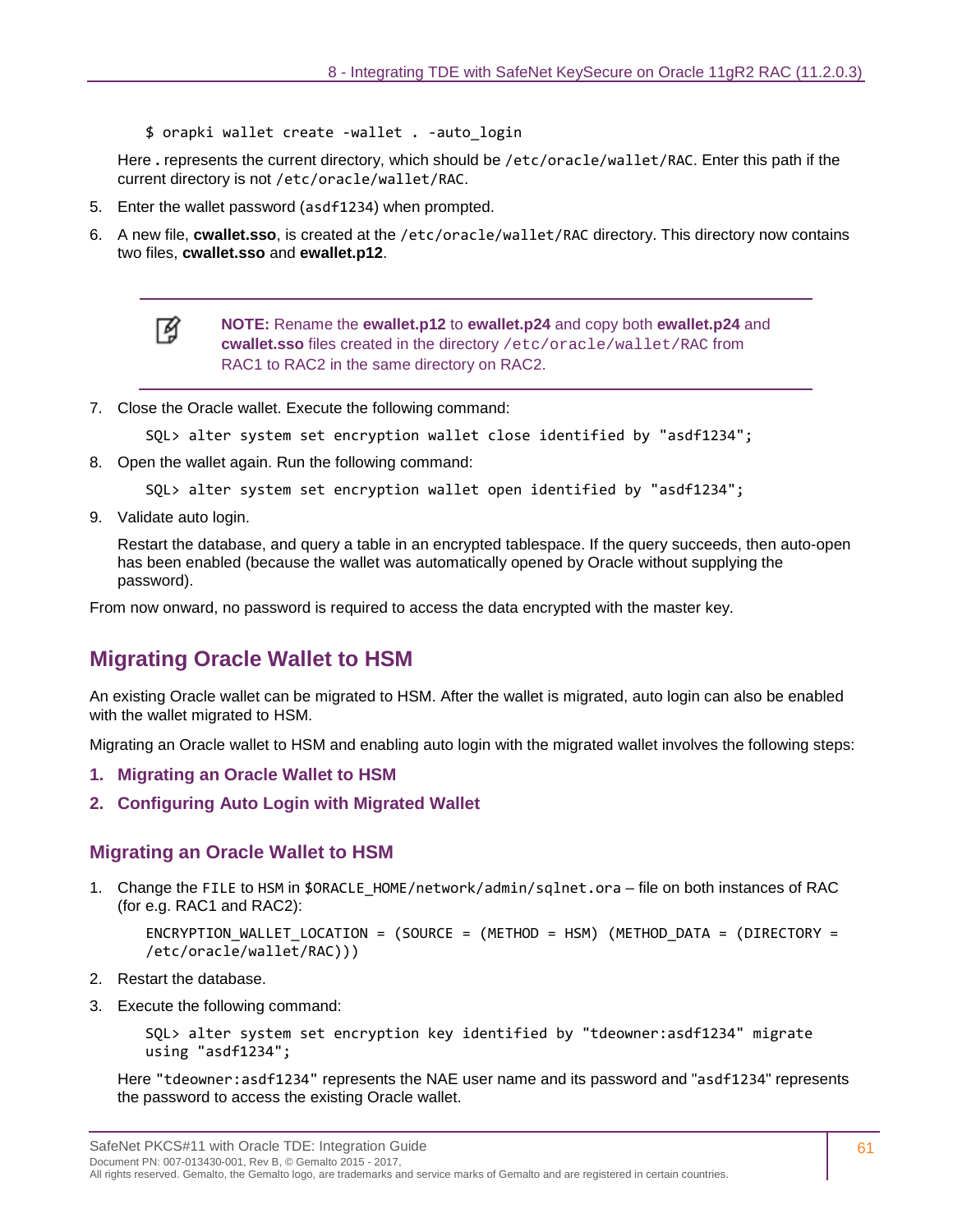The Oracle wallet is now successfully migrated to HSM and a master encryption key is generated on SafeNet KeySecure.

4. Check the wallet status by executing:

SQL> select \* from v\$encryption\_wallet;

The command output will display entries for file and HSM wallets each with the STATUS as OPEN.

5. Verify whether the data encrypted with Oracle wallet is accessible over HSM.

Execute the following command:

```
SQL> select * from <table owner>.<table name>;
```
For example:

SOL> select \* from appowner.credit cards;

6. Once the encryption key is migrated to SafeNet KeySecure, encryption requests similar to the following appear in the activity logs on SafeNet KeySecure every three seconds.

```
[2012-08-07 17:12:01] INFO 192.168.1.22 [-] tdeowner 100003 Crypto 
ORACLE.TDE.HSM.MK.06AF95FC1B8BFD4FA0BFFB6D9D68B36AE3 [op#1 ENCRYPT 
AES/CBC/PKCS5Padding] - [Success] [-]
```
These encryptions are a result of Oracle's heartbeat functionality related to TDE, specifically, related to external HSMs.

冏

**NOTE:** After migration of an auto login Oracle wallet to HSM, the auto login functionality is no longer available with the migrated wallet. Auto login needs to be reconfigured with the migrated wallet.

#### <span id="page-61-0"></span>**Configuring Auto Login with Migrated Wallet**

To configure auto login with wallet migrated to HSM (SafeNet KeySecure):

1. Make sure that the wallet location in the sqlnet.ora file –on both instances of RAC (for e.g. RAC1, RAC2) is:

ENCRYPTION\_WALLET\_LOCATION =

 $(SOURCE = (METHOD = HSM))$ 

```
(METHOD_DATA = (DIRECTORY =/etc/oracle/wallet/RAC)))
```
Restart the database, if needed.

- 2. Navigate to /etc/oracle/wallet/RAC directory.
- 3. Enable auto-open HSM. Add the following entry to the empty wallet by executing:

```
$ mkstore -wrl . -createEntry ORACLE.TDE.HSM.AUTOLOGIN any-non-empty-string
```
Enter the wallet password (asdf1234) when prompted.

4. Verify that an auto-open software wallet has been created in the oracle wallet directory you specified in the sqlnet.ora file: You will find two wallets in this directory: **"ewallet.p12"** and **"cwallet.sso"**; the latter is the auto-open wallet;



**NOTE:** Rename the **ewallet.p12** to **ewallet.p24** and copy both **ewallet.p24** and **cwallet.sso** files created in the directory /etc/oracle/wallet/RAC from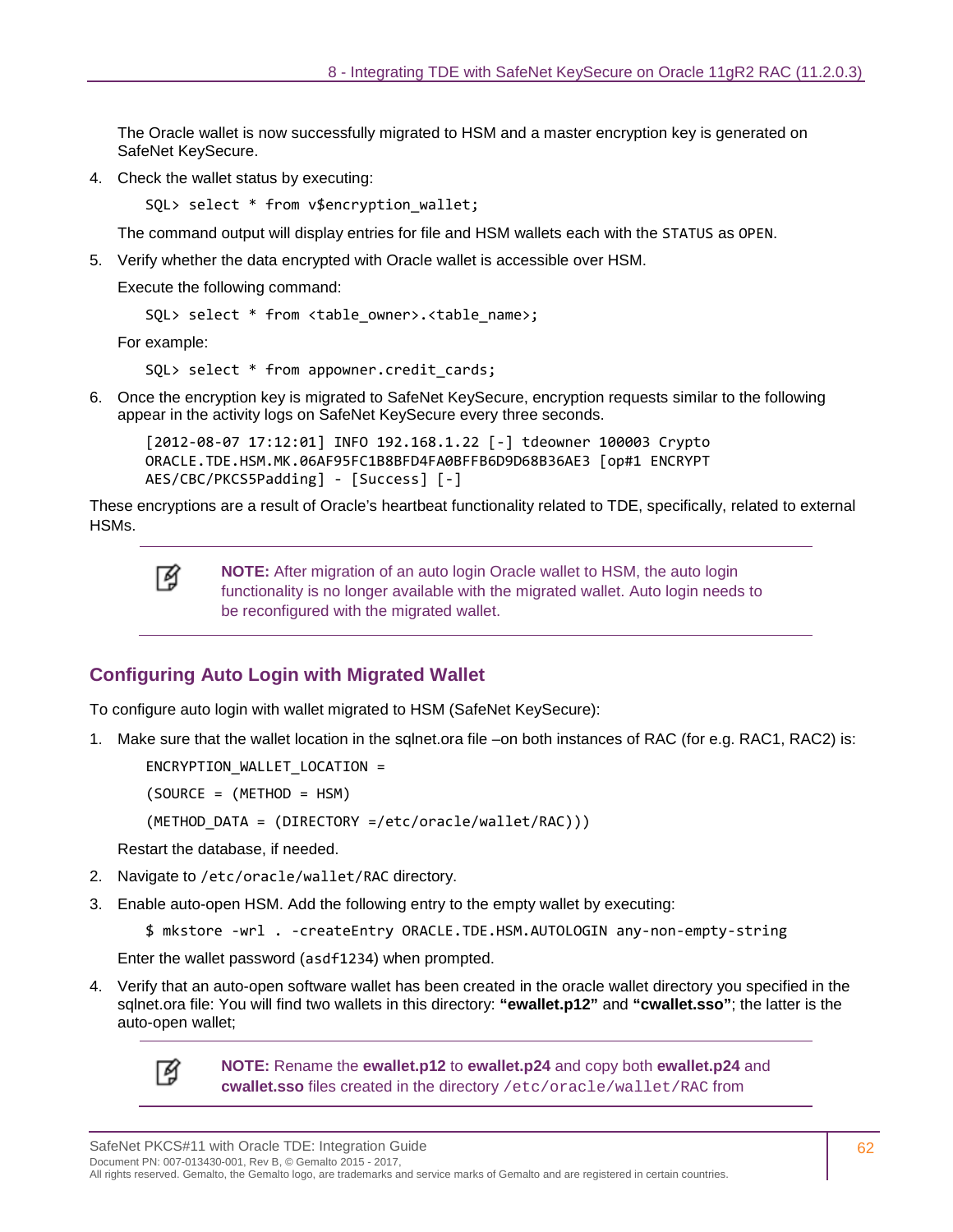RAC1 to RAC2 in the same directory on RAC2.

5. Close the wallet (connection to the HSM). Execute the following command:

SQL> alter system set encryption wallet close identified by "tdeowner:asdf1234";



**NOTE:** If the above command results in the error "ORA-28365: wallet is not open", it means the wallet is already closed.

6. Open the wallet again. Run the following command:

SQL> alter system set encryption wallet open identified by "tdeowner:asdf1234"; It will prevent the Transparent Data Encryption to open it.



**NOTE:** Rename the encryption wallet on both instances of RAC to make the local wallet to auto-login.

7. Validate auto login.

Restart the database, and query a table in an encrypted tablespace. If the query succeeds, then auto-open has been enabled (because the wallet was automatically opened by Oracle).

From now onward, no password is required to access the encrypted data with the master encryption key.

### **Managing HSM Wallets**

Encryption wallet can be of two types: HSM (SafeNet KeySecure) and Oracle (software) wallets. This section describes instructions to configure an HSM wallet.

#### **Configuring HSM Wallets**

In order to generate a Master Encryption Key for HSM-Based Encryption, perform the following instructions:



**NOTE:** It is assumed that no traditional wallet is generated and database is not using TDE.

Create or add the following to \$ORACLE\_HOME/network/admin/sqlnet.ora – file on both instances of RAC (for e.g. RAC1, RAC2):

```
ENCRYPTION_WALLET_LOCATION = (SOURCE = (METHOD = HSM))
```
Start the database:

\$ sqlplus / as sysdba

If the database is not yet started, you can start it using:

SQL> startup;

Connect to the database as 'system':

SQL> connect system/<password>

Create an encryption wallet. The master key would automatically be created onto the HSM.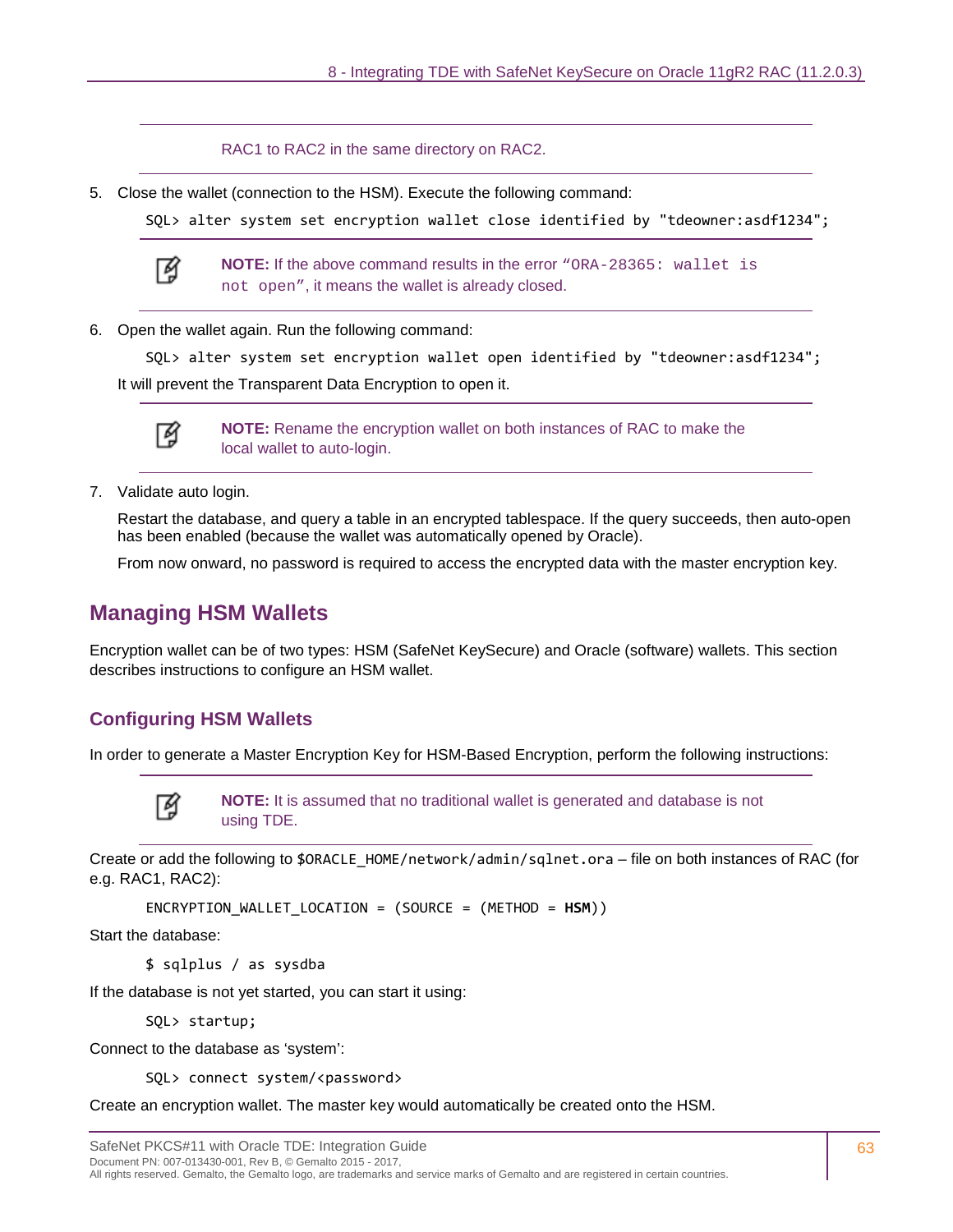SQL> alter system set encryption key identified by "tdeowner:asdf1234";

# 冏

**NOTE:** 

- In this sample command, "tdeowner: asdf1234" represents the NAE user name and its password. The NAE user name and password are case-sensitive. They must appear in double-quotes (") and be separated by a colon (:).
- The NAE user specified in the above command is the owner of the encryption key created and stored on SafeNet KeySecure.
- The Key and Policy Configuration page of SafeNet KeySecure Management Console displays the generated master encryption key.

#### **Encrypting a Column in a Table**

After the master encryption key is generated, it can be used to encrypt a column of a table or tablespace. To encrypt a column in a table, execute the following command:

SQL> alter table <table owner>.<table name> modify (<column name> encrypt);

Here <table\_owner> represents the name of the table owner and <table\_name> represents the name of the table containing the column <column name> to be encrypted.

For example:

```
SQL> alter table appowner.credit_cards modify (ccnum encrypt);
```
To verify whether the encrypted data is accessible, execute the following command:

SQL> select \* from <table owner>.<table name>;

For example:

```
SQL> select * from appowner.credit_cards;
```
冏

**NOTE:** On Windows platforms, while performing select operations on the encrypted table, the following error may occur: ORA-28353: failed to open wallet. This error occurs because the wallet gets automatically closed after exiting a SQL session. Therefore, the wallet must be opened manually before performing any operations on the encrypted table.

#### **Opening the Wallet Manually**

To open the wallet, execute:

alter system set wallet open identified by "tdeowner:asdf1234";

#### **Checking the Wallet Status**

To check the wallet status, execute: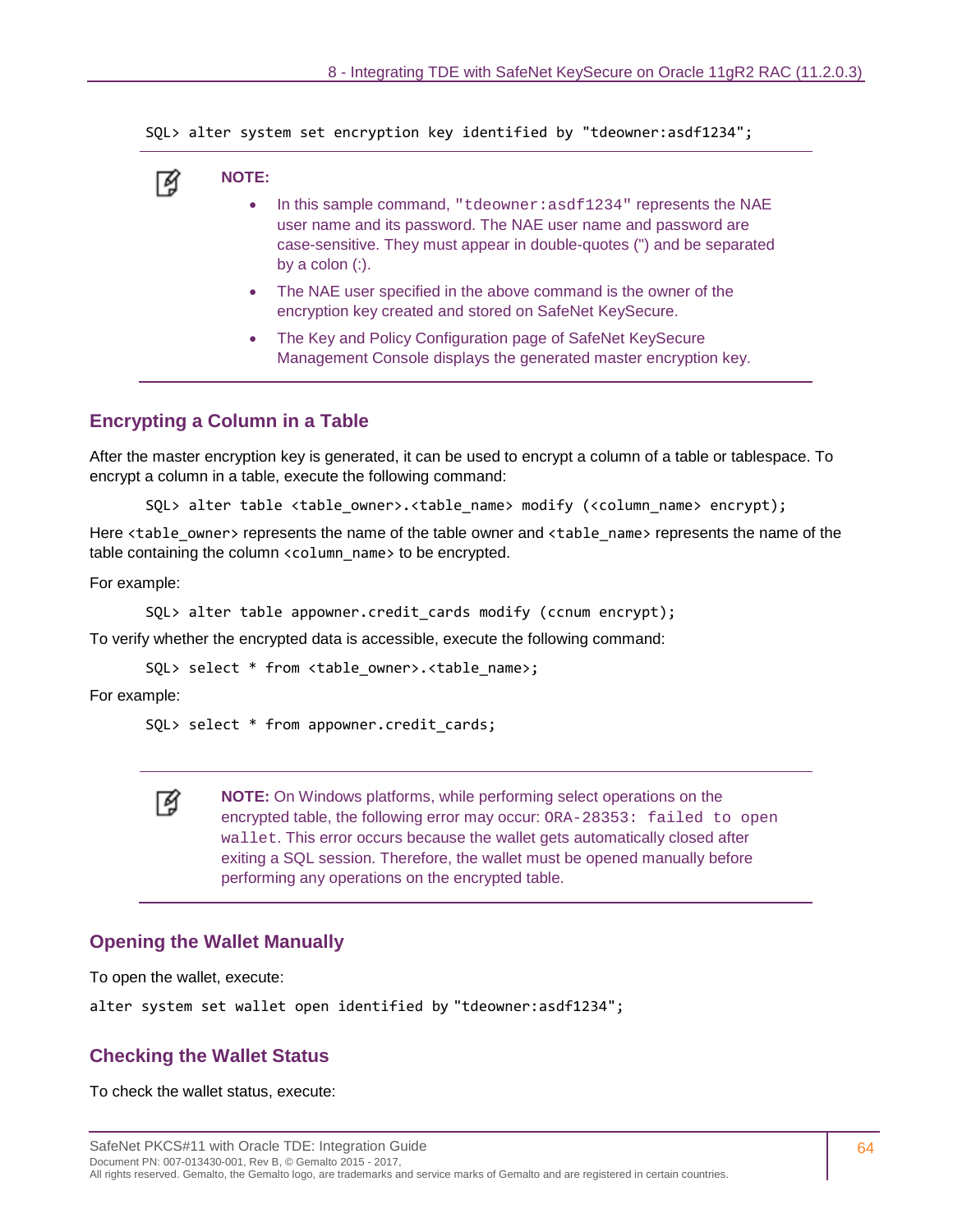select \* from v\$encryption wallet;

Oracle TDE/PKCS#11 can also be used to perform tablespace encryption.

### **Closing the Wallet**

After encrypting a column in a table, close the wallet by executing:

```
SQL> alter system set wallet close identified by "tdeowner:asdf1234";
```
SQL> exit;



**IMPORTANT:** Oracle TDE/PKCS#11 can also be used to enable auto login wallets and to perform tablespace encryption. For details, see ["Enabling Auto](#page-64-0)  [Login with HSM" below.](#page-64-0)

#### <span id="page-64-0"></span>**Enabling Auto Login with HSM**

When TDE is used in 'HSM only' mode (never migrated from an Oracle Wallet):

1. The current entry in sqlnet.ora – file on both instances of RAC (for e.g. RAC1, RAC2):

 $ENCRYPITION WALLET LOCATION = (SOURCE = (METHOD = HSM))$ 

needs to be changed to:

```
ENCRYPTION WALLET LOCATION = (SOURCE = (METHOD = HSM) (METHOD DATA = (DIRECTORY =
/etc/oracle/wallet/RAC)))
```
1. Create a (local) auto-open and encryption wallet in /etc/oracle/wallet/RAC:

# cd /etc/oracle/wallet/RAC

```
# orapki wallet create -wallet . -auto_login
```


**NOTE:** When prompt for password you need to provide the password of at least 8 characters. It will be your software wallet password.

2. Add the following entry to the empty wallets to enable an 'auto-open' HSM:

```
# mkstore -wrl . -createEntry ORACLE.TDE.HSM.AUTOLOGIN <any-non-empty-string>
```


**NOTE:** <any-non-empty-string> could be any string of alphanumeric characters and when asked for password, provide the software wallet password.

3. By default oracle choose the encryption wallet and if it is not available it will choose the auto wallet. Rename the encryption wallet (ewallet.p12) or move it out of the 'ENCRYPTION\_WALLET\_LOCATION' defined in 'sqlnet.ora' to a secure location; do not delete the encryption wallet and do not forget the wallet password.



**NOTE:** Rename the **ewallet.p12** to **ewallet.p24** and copy both **ewallet.p24** and **cwallet.sso** files created in the directory /etc/oracle/wallet/RAC from RAC1 to RAC2 in the same directory on RAC2.

#### 4. Close the connection to the HSM with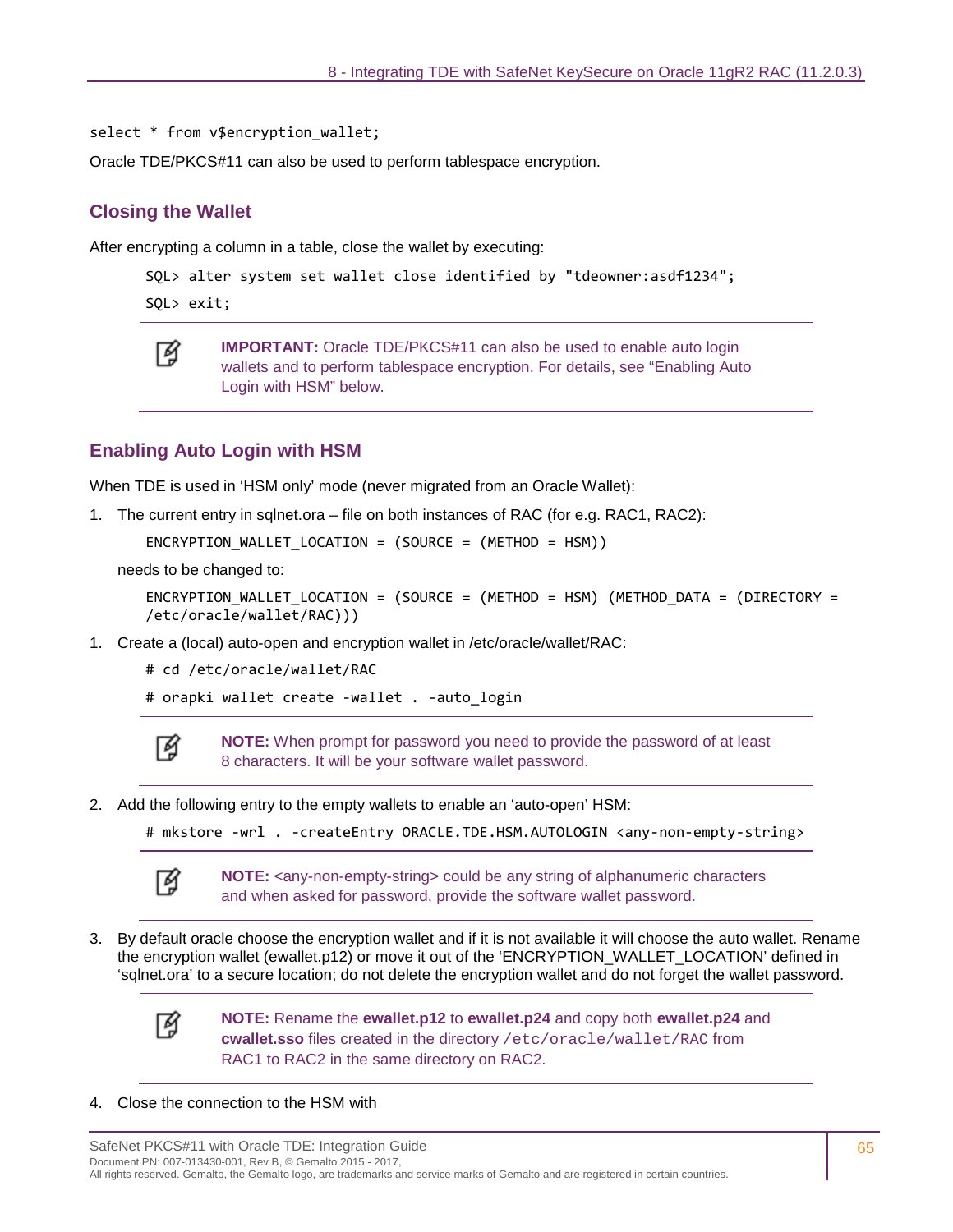SQL> alter system set encryption wallet close identified by "tdeowner:asdf1234";

And open it one last time with

SQL> alter system set encryption wallet open identified by "tdeowner:asdf1234";

5. Validate auto login.

Restart the database, and query a table in an encrypted tablespace. If the query succeeds, then auto-open has been enabled (because the wallet was automatically opened by Oracle without supplying the password).

From now onwards, no password is required to access the data encrypted with the master key.

#### **TDE Tablespace Encryption**

First, open the wallet on RAC1 machine.

```
SQL> alter system set encryption wallet open identified by "tdeowner:asdf1234";
```
Create an encrypted tablespace in the shared disk.

SQL> CREATE TABLESPACE mytablespace DATAFILE '+DATA' SIZE 150M ENCRYPTION DEFAULT STORAGE (ENCRYPT);

Create a table in the tablespace.

SQL>create table customer payment ( first name varchar2(11), last name varchar2(11)) TABLESPACE mytablespace;

Insert some values in customer\_payment table

SQL>insert into customer\_payment values('Test','Test');

SQL> commit;

Close the wallet

SQL> alter system set encryption wallet close identified by "tdeowner:asdf1234"; Now try to access the customer payment table.

SOL> select \* from customer payment;

You will get the following error as the wallet is not open:

ORA-28365: wallet is not open

**Now you can go on RAC 2 machine**. Firstly open the wallet on RAC2 machine

SQL> alter system set encryption wallet open identified by "tdeowner:asdf1234";

Now try to access the customer\_payment table

SQL> select \* from customer payment;

1 row will be listed as entered above in the table.

Now onwards when you start the database you need to open the HSM based wallet to view the encrypted data. You can set the HSM based wallet to Auto-Login that will automatically open when database starts.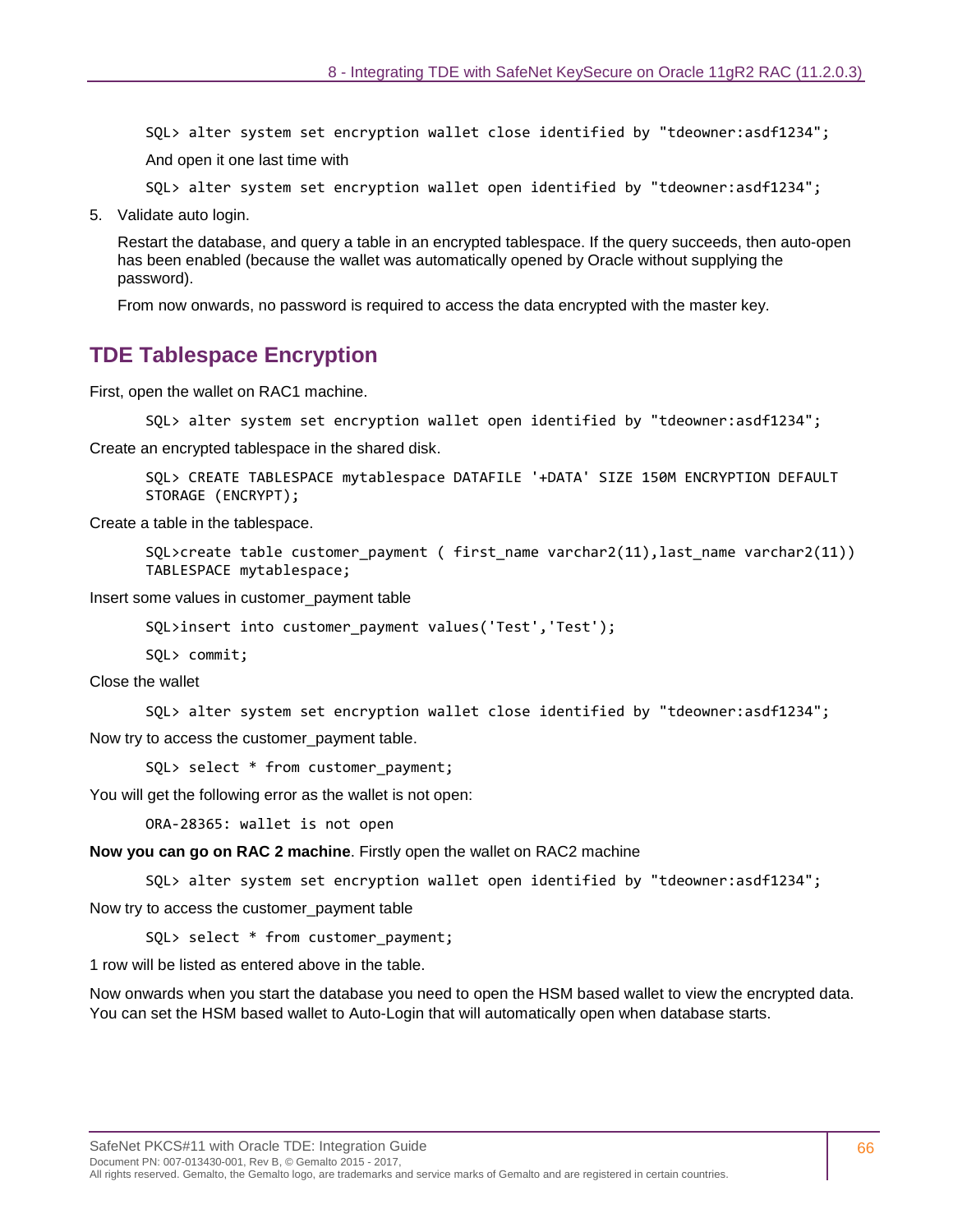# <span id="page-66-0"></span>**Managing Multiple Databases on RAC**

In case you need to have multiple databases on RAC, then simply create a RAC database using dbca utility and follow the same set of instructions as mentioned above. You need to make sure of the following while working with the new database:

- 1. *ORACLE\_SID's* on both RAC1 & RAC2 are set to new db instance SID respectively, for e.g. if we have two RAC databases *orcl* and *orclnew* then while working with *orclnew* the *ORACLE \_SID* must be set to *orclnew1* on RAC1 and *orclnew2* on RAC2. Similarly for *orcl, ORACLE\_SID* must be set to *orcl1* on RAC1 and *orcl2* on RAC2.
- 2. Create separate wallet locations for both the RAC databases, for e.g. for *orcl* database the wallet can be created at **/home/oracle/orcl/WALLET** and for *orclnew* database the wallet should be created at **/home/oracle/orclnew/WALLET**.
- 3. All the databases, e.g. *orcl* and *orclnew*, need to share the same properties file for configuration purpose.
- 4. Use of different NAE users is suggested for different databases. All the NAE users should be covered under one group that has privileges to use the TSE key. This is needed as oracle sends a keyinfo request for TSE key.
- 5. For any new database make sure to change the db name while running the *export* and *srvctl* commands.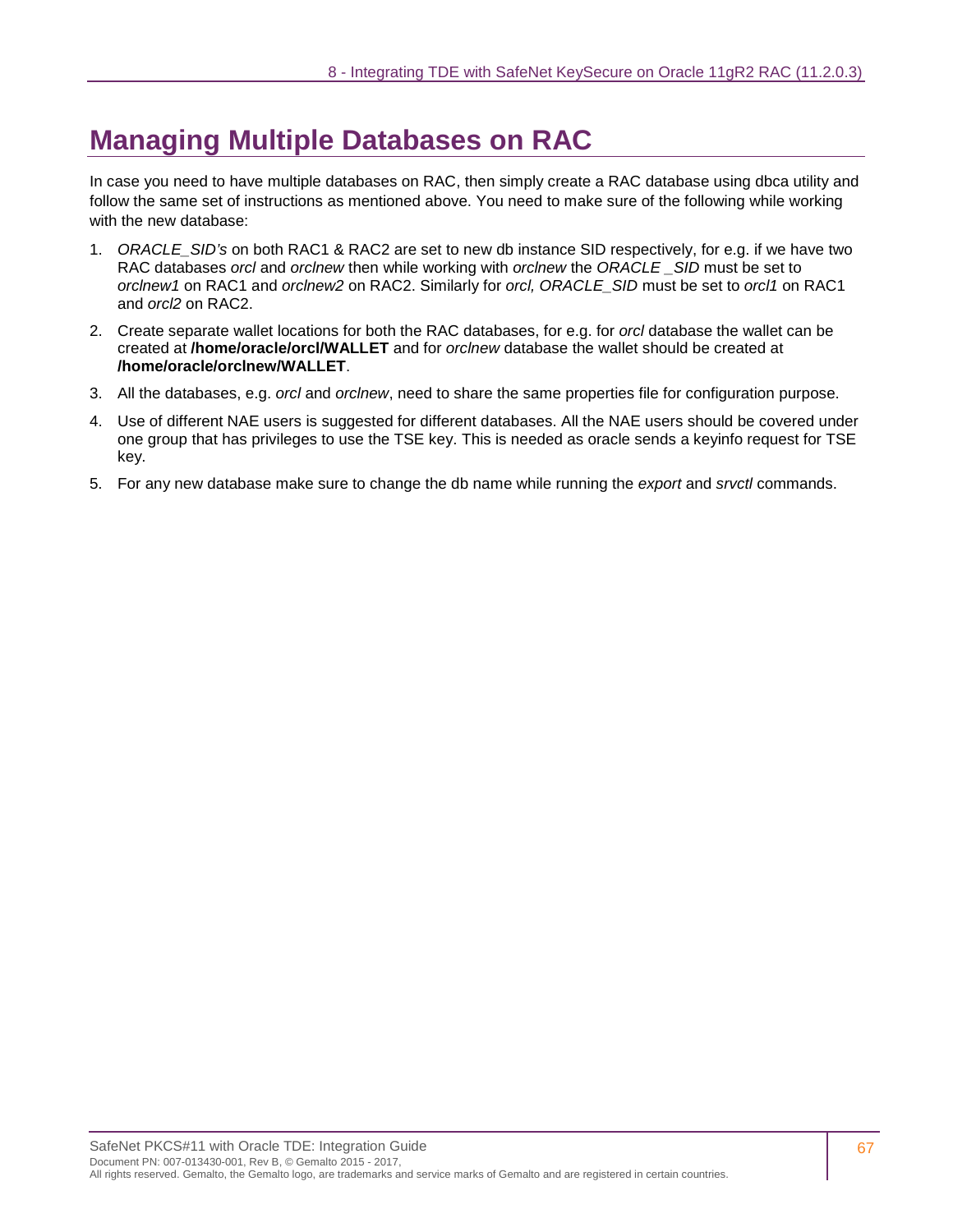# **9 Managing Multiple Databases on a Single Oracle Instance**

# **Prerequisites**

# **Oracle Database**

Multiple Oracle Database 11g (or higher) must be installed on the target machine with unique SID's to carry on with the integration process. Refer to the Oracle documentation for detailed installation instructions for the database and the Transparent Data Encryption feature.



#### **NOTE:**

- This document assumes orcl1 & orcl2 as the two database unique SID's.
- All the databases, e.g. orcl1 and orcl2, need to share the same properties file for configuration purpose.

# **Configuring Multiple Databases**

In order to work with multiple databases on a single oracle instance, follow the below mentioned steps:

- 1. Refer to Chapter [2](#page-11-0) & [3](#page-14-0) for configuring SafeNet PKCS#11 on Linux/UNIX and Windows.
- 2. Configuring HSM Wallets
- 3. Configuring Oracle Wallets

# **Configuring HSM Wallets**

After configuring SafeNet PKCS#11 with Oracle TDE, the master key for TDE can be generated and stored on HSM. Generation of the master key involves the following steps:

- a. Adding the Wallet Location to sqlnet.ora
- b. Restarting the Oracle Database
- c. Creating the Encryption Wallet
- d. Encrypting a Column in a Table
- e. Closing the Wallet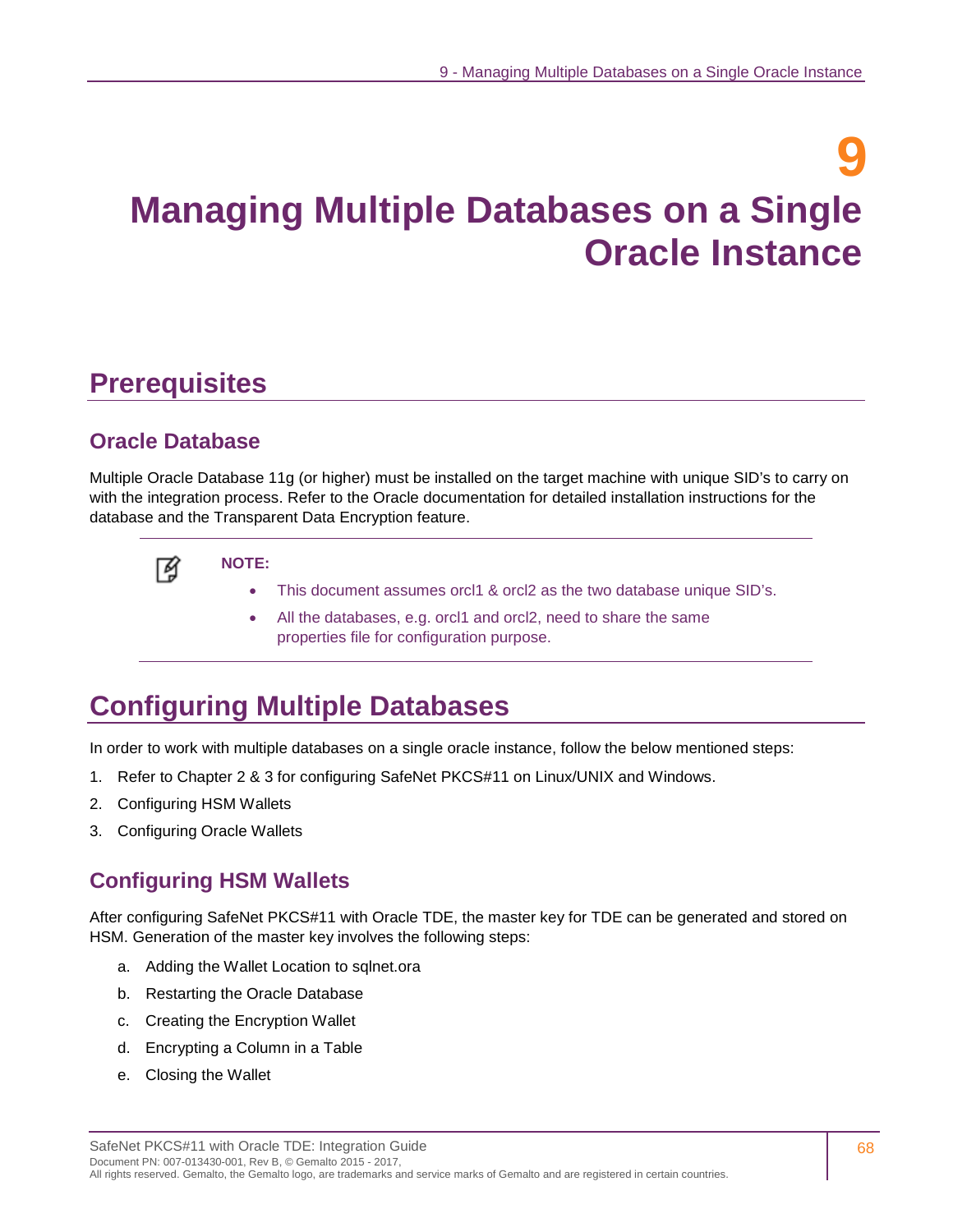冏

**NOTE:** For each of the two databases i.e. orcl1 & orcl2, run the below export command on two different consoles:

- Export ORACLE\_SID=orcl1
- Export ORACLE\_SID=orcl2

#### **Adding the Wallet Location to sqlnet.ora**

#### **On Linux/UNIX**

Add the following code to the \$ORACLE\_HOME/network/admin/sqlnet.ora file.

```
ENCRYPTION_WALLET_LOCATION = 
(SOURCE = 
(METHOD = HSM) 
(METHOD_DATA = (DIRECTORY = <desired_path>) 
)
```
#### **On Windows**

Add the following to \$ORACLE\_HOME\NETWORK\ADMIN\sqlnet.ora.

```
ENCRYPTION_WALLET_LOCATION =
```
 $(SOWRCE =$ 

ᢙ

(METHOD = HSM)

(METHOD\_DATA = (DIRECTORY = %SYSTEM\_DRIVE%\<desired\_path>))

#### **NOTE:**

- It is recommended to use an HSM rather than Oracle wallet. However, if an Oracle wallet is to be used, set (METHOD = FILE) instead of HSM. For details, see Chapter [6,](#page-44-0) ["Managing Oracle Wallets"](#page-44-1).
- In the above code, <desired\_path> specifies the location where the wallet will be stored. Make sure that <desired\_path> specified by the DIRECTORY parameter exists and the Oracle user has appropriate permissions on it. From this point onward, this document uses /home/oracle/\$ORACLE\_SID/WALLET as <desired\_path> (the wallet location).

#### **Restarting the Oracle Database**

After making any changes to the sqlnet.ora file, it is necessary to restart the database for the changes to be effective. To restart the database, execute the following commands:

\$ sqlplus /nolog SQL> connect / as sysdba Connected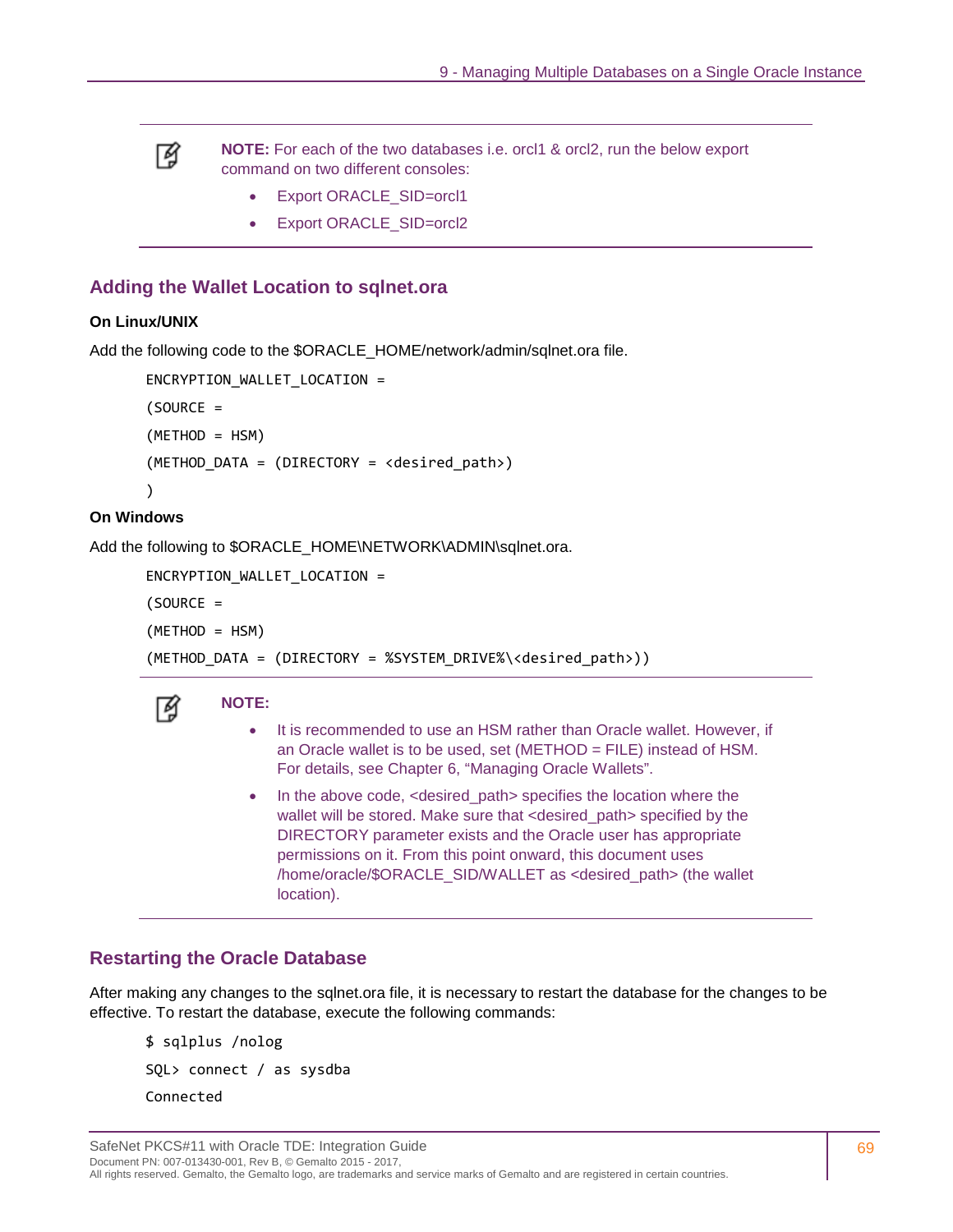SQL> shutdown immediate Database closed. Database dismounted. ORACLE instance shut down. SQL> startup ORACLE instance started. Total System Global Area 167772160 bytes Fixed Size ……………………………………… 1247900 bytes Variable Size ……………………………… 75498852 bytes Database Buffers ……………………… 88080384 bytes Redo Buffers …………………………………… 2945024 bytes Database mounted. Database opened. SQL> exit \$ lsnrctl stop \$ lsnrctl start

#### **Creating the Encryption Wallet**

After the database is restarted, the encryption wallet can be created to store the master encryption keys.

To create an encryption wallet (if it does not already exist at the location specified in the sqlnet.ora file.) and add a master encryption key to it, execute the following commands:

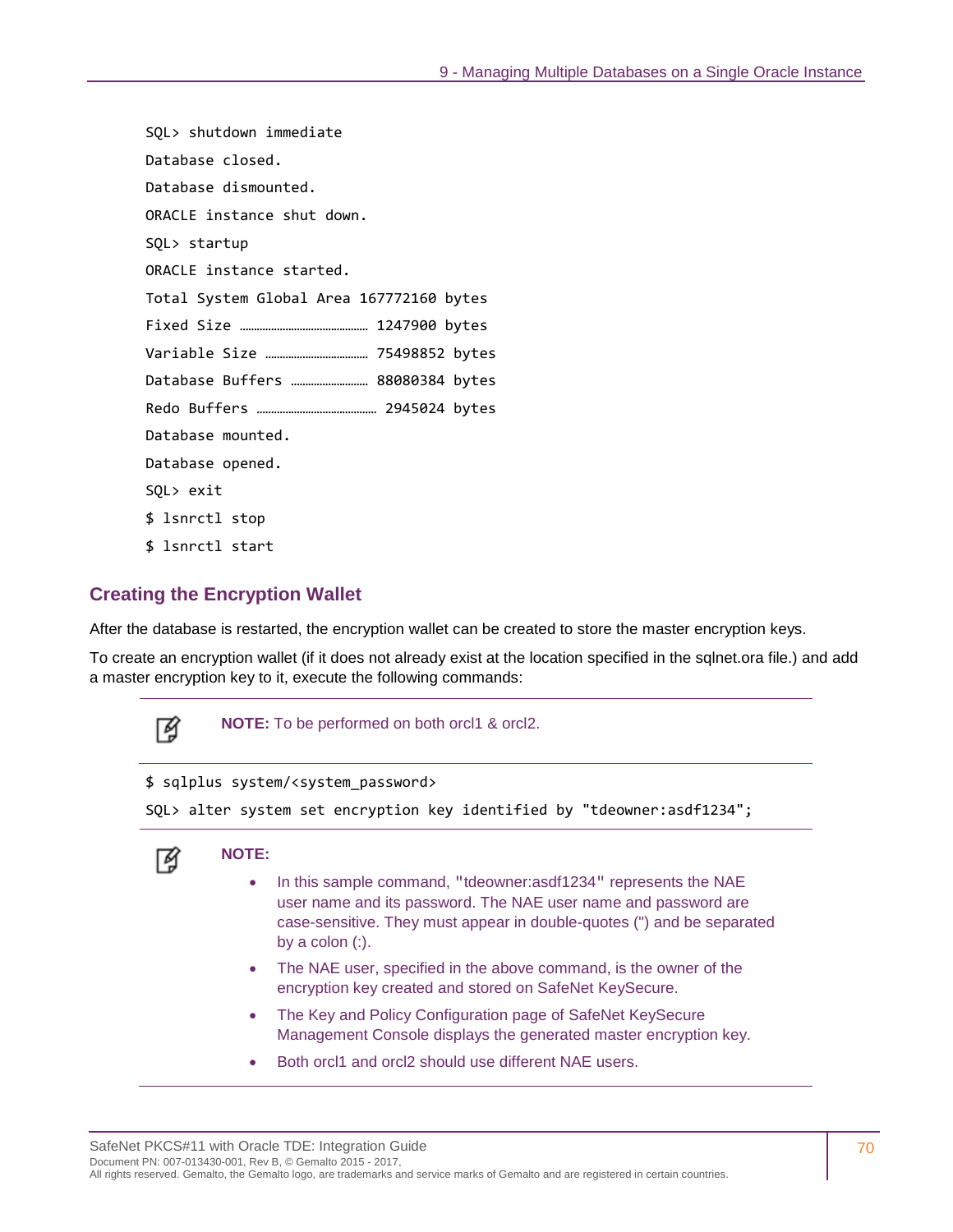**TIP:** Re-executing the command "alter system set encryption key identified by 放 **"tdeowner:asdf1234";**" rotates (re-keys) the master encryption key. Every time this command is executed, a new encryption key is generated and stored on SafeNet KeySecure, and the data is encrypted with the new encryption key.

**NOTE:** While creating wallet for two different databases, use two separate NAE users and those should be covered under one group that has privileges to use the TSE key for tablespace encryption.

#### **Encrypting a Column in a Table**



冏

**NOTE:** To be performed on both orcl1 & orcl2.

After the master encryption key is generated, it can be used to encrypt a column of a table or tablespace. To encrypt a column in a table, execute the following command:

SQL> alter table <table owner>.<table name> modify (<column name> encrypt);

Here <table owner> represents the name of the table owner and <table name> represents the name of the table containing the column <column\_name> to be encrypted.

For example:

```
SQL> alter table appowner.credit_cards modify (ccnum encrypt);
```
To verify whether the encrypted data is accessible, execute the following command:

SQL> select \* from <table\_owner>.<table\_name>;

For example:

```
SQL> select * from appowner.credit cards;
```


**NOTE:** On Windows platforms, while performing select operations on the encrypted table, the following error may occur: ORA-28353: failed to open wallet. This error occurs because the wallet gets automatically closed after exiting a SQL session. Therefore, the wallet must be opened manually before performing any operations on the encrypted table.

#### **Opening the Wallet Manually**

To open the wallet, execute:

```
alter system set wallet open identified by "tdeowner:asdf1234";
```
#### **Checking the Wallet Status**

To check the wallet status, execute:

```
select * from v$encryption_wallet;
```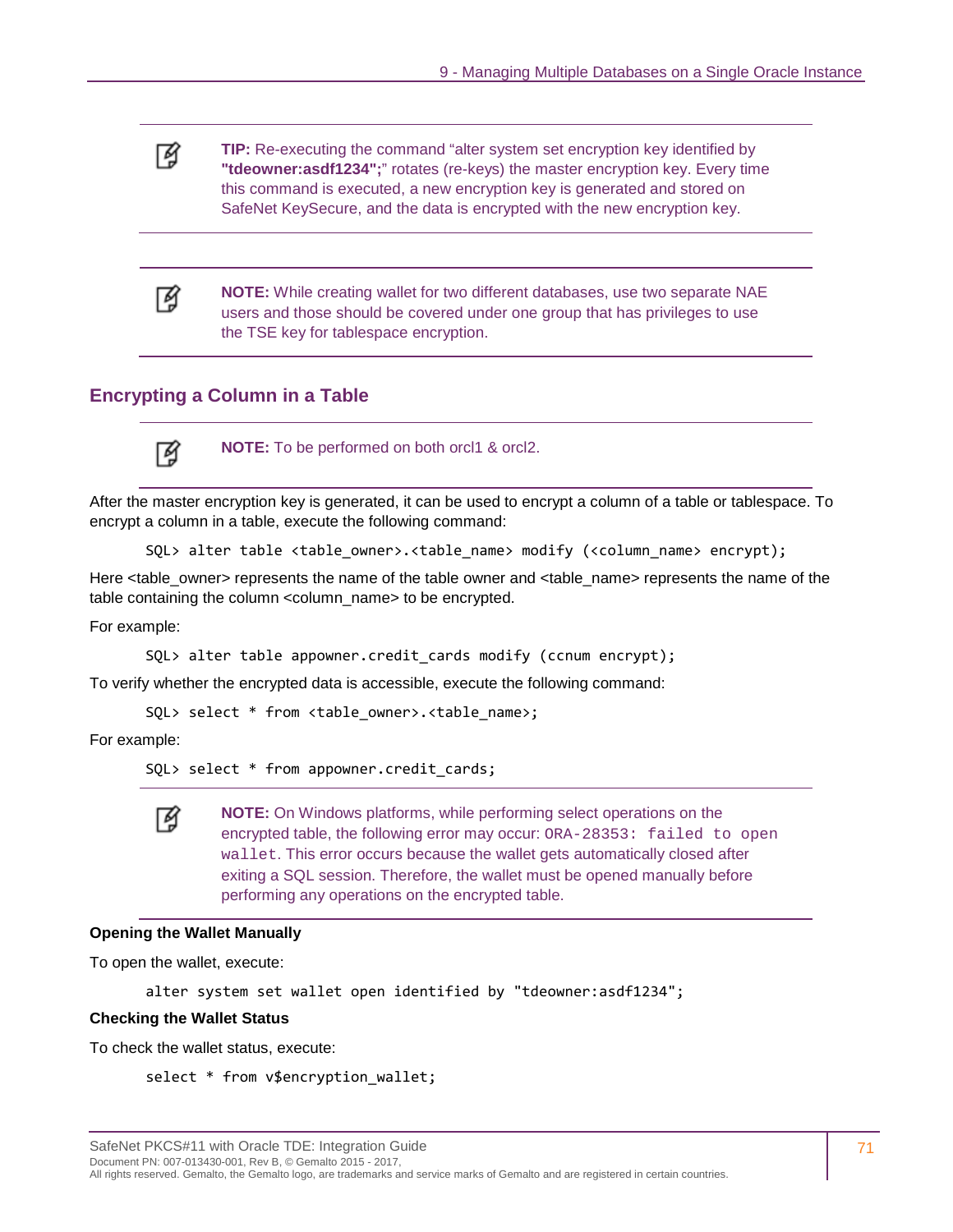#### **Closing the Wallet**

After encrypting a column in a table, close the wallet by executing:

```
SQL> alter system set wallet close identified by "tdeowner:asdf1234";
```
SQL> exit;



**IMPORTANT:** Oracle TDE/PKCS#11 can also be used to enable auto login wallets and to perform tablespace encryption. For details, see ["Enabling Auto](#page-71-0)  [Login Wallet" below.](#page-71-0)

# <span id="page-71-0"></span>**Enabling Auto Login Wallet**

∣¥

**NOTE:** To be performed on both databases i.e. orcl1 & orcl2.

When an encrypted wallet is password-protected, then a valid password is needed to open the wallet. After the wallet is opened, the authorized users and applications can perform operations on the encrypted data.

To eliminate the need for supplying password, auto-open (auto login) wallet can be created. With auto-open wallet, the encrypted wallet is automatically opened as soon as the database is started. Authorized users and applications can access the encrypted data without supplying password.

1 A

冏

**NOTE:** An auto-open wallet should be created from an existing encryption wallet. This ensures that the master key can be transferred to the new auto-open wallet.

**WARNING:** Do not delete the encryption wallet after creating an auto-open wallet. The encryption wallet is needed for rotation (or re-key) of the master encryption key.

# **Enabling Auto Login with HSM**

These steps assume that Oracle TDE is used only in "HSM" mode, i.e., it is never migrated from an Oracle wallet.

To enable auto login with HSM:

1. Make sure that the wallet is open.

To check the wallet status, execute:

select \* from v\$encryption wallet;

If the wallet is closed, open the wallet by executing:

alter system set wallet open identified by "tdeowner:asdf1234";

2. Modify the existing sqlnet.ora file. Add the following code, if needed:

(METHOD\_DATA = (DIRECTORY =/home/oracle/\$ORACLE\_SID/WALLET))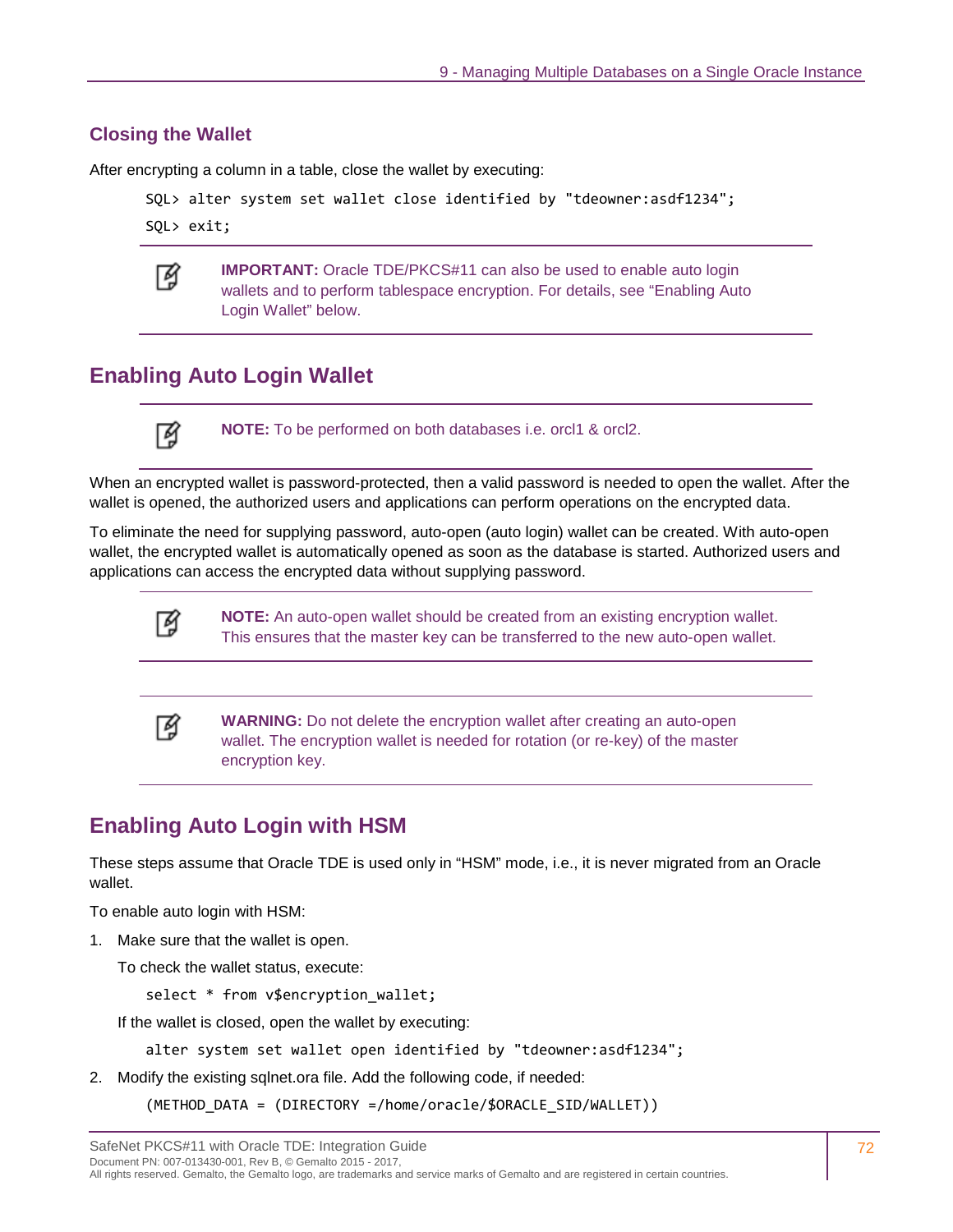Make sure that the path specified by the DIRECTORY parameter exists and the Oracle user has appropriate permissions on it.

The content in the updated sqlnet.ora file should look similar to the following:

ENCRYPTION\_WALLET\_LOCATION =

 $(SOURCE = (METHOD = HSM)$ 

(METHOD\_DATA = (DIRECTORY =/home/oracle/\$ORACLE\_SID/WALLET)))

- 3. Navigate to /home/oracle/\$ORACLE\_SID/WALLET directory.
- 4. Create a (local) auto-open encryption wallet at /home/oracle/\$ORACLE\_SID/WALLET. Execute the following command:

\$ orapki wallet create -wallet . -auto\_login

Here **.** represents the current directory, which should be /home/oracle/\$ORACLE\_SID/WALLET. Enter this path if the current directory is not /home/oracle/\$ORACLE\_SID/WALLET.

Enter and confirm a password for the wallet when prompted.

This directory now contains two files, cwallet.sso and ewallet.p12.

5. Enable auto-open HSM. Add the following entry to the empty wallet by executing:

\$ mkstore -wrl . -createEntry ORACLE.TDE.HSM.AUTOLOGIN any-non-empty-string

Enter the wallet password (created in the previous step) when prompted.

6. Close the wallet (connection to the HSM). Execute the following command:

SQL> alter system set encryption wallet close identified by "tdeowner:asdf1234";



**NOTE:** Do not delete the encryption wallet after creating an auto-open wallet. The encryption wallet is needed for rotation (or re-key) of the master encryption key.

7. Open the wallet again. Run the following command:

```
SQL> alter system set encryption wallet open identified by "tdeowner:asdf1234";
```
8. Validate auto login.

Restart the database, and query a table in an encrypted tablespace. If the query succeeds, then auto-open has been enabled (because the wallet was automatically opened by Oracle without supplying the password).

From now onward, no password is required to access the data encrypted with the master key.

# <span id="page-72-0"></span>**Configuring Oracle Wallets**



**NOTE:** Ensure that the **ORACLE\_SID** is set to orcl1 on one console and orcl2 on the other.

After configuring SafeNet PKCS#11 with Oracle TDE, the encryption key for TDE can be generated and stored in the Oracle wallet (i.e., in database). Generation of the encryption key involves the following steps:

- a. Adding the Wallet Location to sqlnet.ora
- b. Restarting the Oracle Database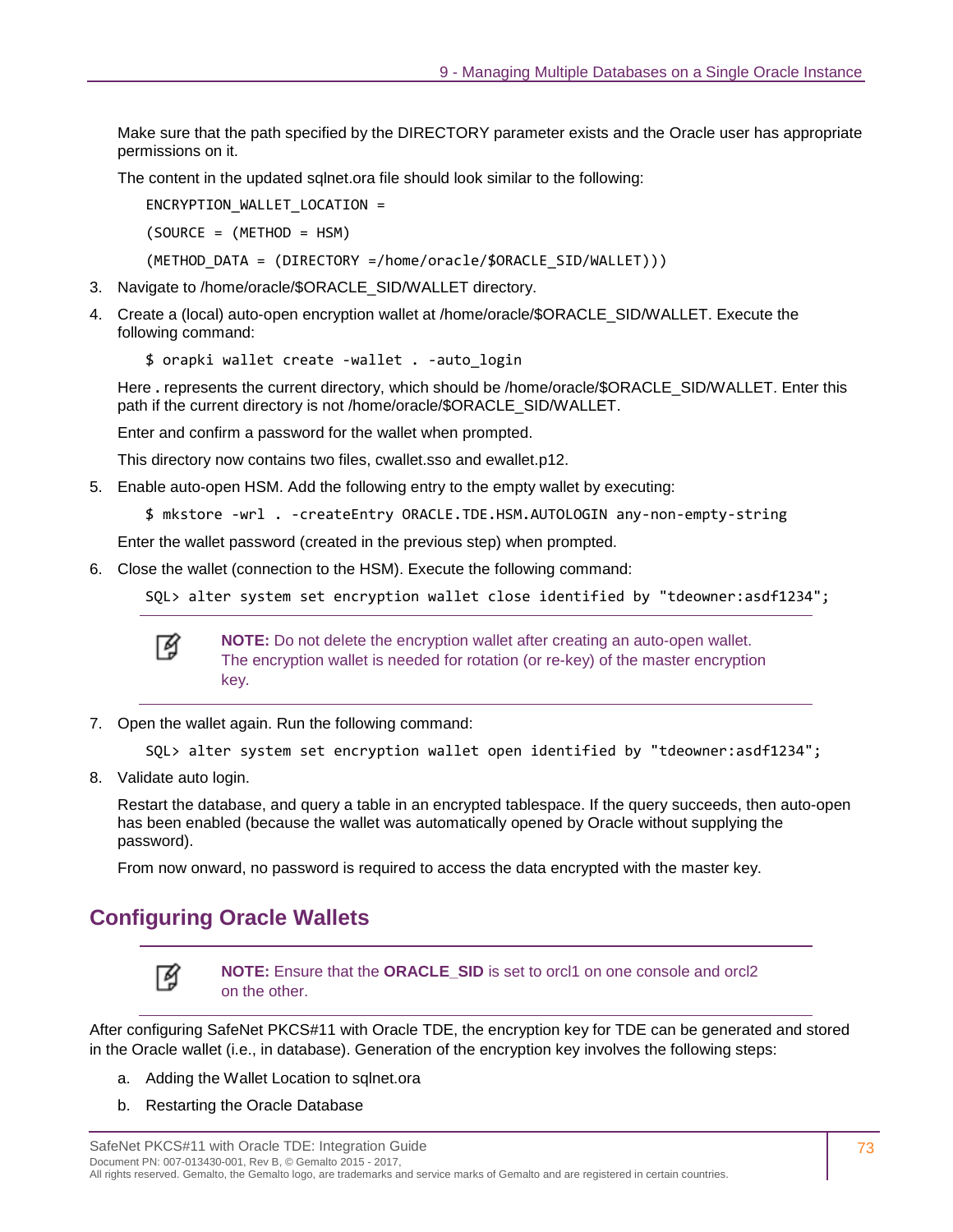- c. Creating the Encryption Wallet
- d. Encrypting a Column in a Table
- e. Closing the Wallet

#### **Adding the Wallet Location to sqlnet.ora**



**NOTE:** To be performed on both databases i.e. orcl1 & orcl2.

#### **On Linux/UNIX**

Add the following code to the \$ORACLE\_HOME/network/admin/sqlnet.ora file.

```
ENCRYPTION_WALLET_LOCATION = 
(SOWRCE =(METHOD = FILE) 
(METHOD DATA = (DIRECTORY = <desired path>)
)
```
#### **On Windows**

Add the following to \$ORACLE\_HOME\NETWORK\ADMIN\sqlnet.ora.

```
ENCRYPTION_WALLET_LOCATION = 
(SOWRCE =(METHOD = FILE) 
(METHOD DATA = (DIRECTORY = %SVSTEM DRIVE% \times desired path))
```


**NOTE:** In the above code, <desired\_path> specifies the location where the wallet will be stored. Make sure that <desired\_path> specified by the DIRECTORY parameter exists and the Oracle user has appropriate permissions on it. From this point onward, this document uses **/home/oracle/\$ORACLE\_SID/WALLET** as **<desired\_path>** (the wallet location).

#### **Restarting the Oracle Database**

After making any changes to the sqlnet.ora file, it is necessary to restart the database for the changes to be effective. To restart the database, execute the following commands:

```
$ sqlplus /nolog 
SQL> connect / as sysdba 
Connected 
SQL> shutdown immediate 
Database closed.
```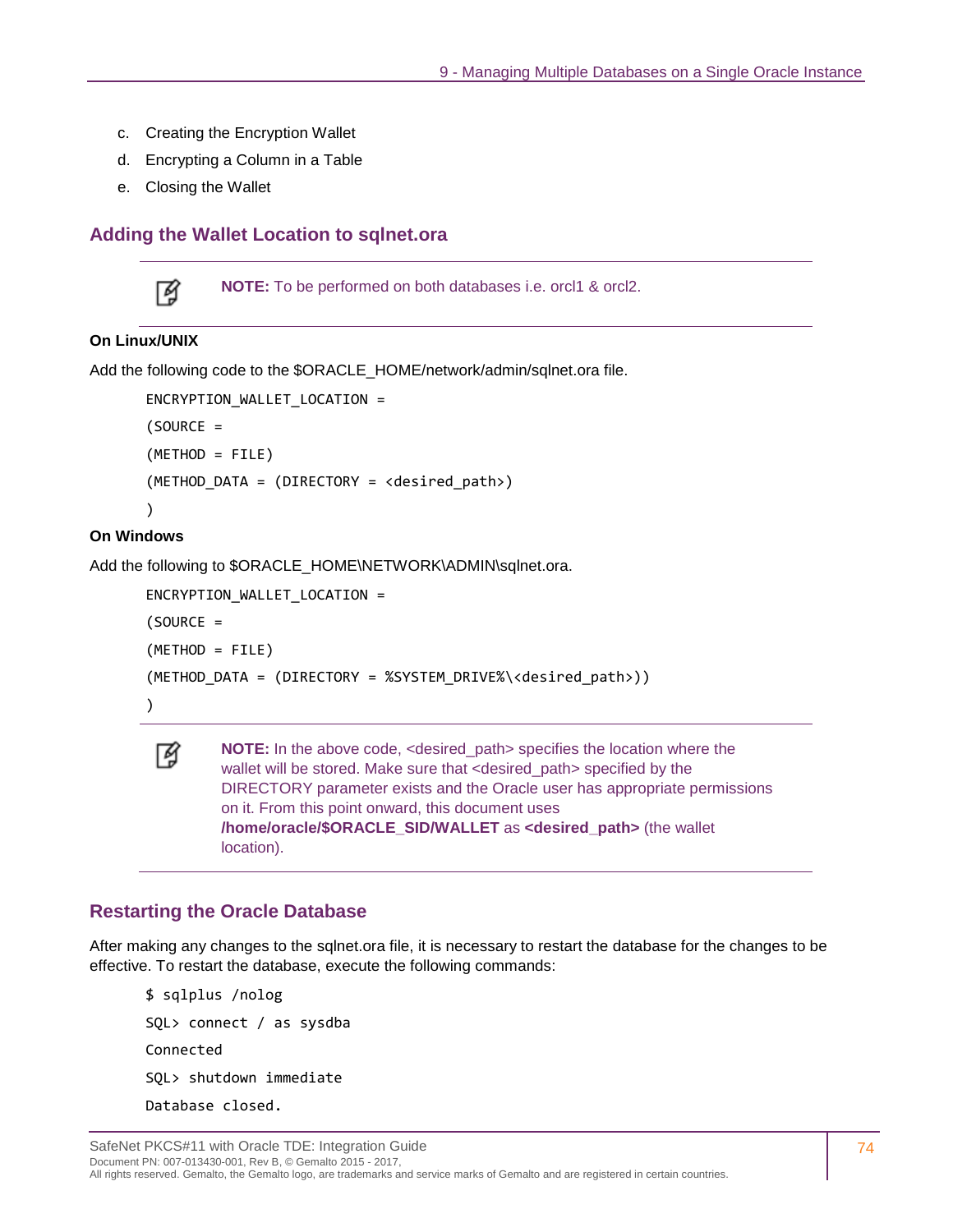Database dismounted. ORACLE instance shut down. SQL> startup ORACLE instance started. Total System Global Area 167772160 bytes Fixed Size ……………………………………… 1247900 bytes Variable Size ……………………………… 75498852 bytes Database Buffers ……………………… 88080384 bytes Redo Buffers …………………………………… 2945024 bytes Database mounted. Database opened. SQL> exit \$ lsnrctl stop \$ lsnrctl start

#### **Creating the Encryption Wallet**

放

**NOTE:** To be performed on both databases i.e. orcl1 & orcl2.

After restarting the database, the encryption wallet can be created to store the encryption keys.

To create an encryption wallet (at the location specified in the sqlnet.ora file) and add a master encryption key to it,

- 1. Execute the following command:
	- \$ sqlplus system/<system\_password>

At this point, no Oracle wallet exists. This can be confirmed by executing:

select \* from v\$encryption\_wallet;

The command output will display WRL\_TYPE (wallet type) as file and STATUS as CLOSED.

2. Execute the following command:

SQL> alter system set encryption key identified by "asdf1234";



#### **NOTE:**

- In this sample command, "asdf1234" represents the password to access the Oracle wallet. The password is case-sensitive and must appear in double-quotes (").
- As the encryption key is stored in Oracle wallet, the command requires only the password, not the NAE user name. However, in case of HSM wallet, where the encryption key is created and stored on HSM (SafeNet KeySecure), the command requires both the NAE user name (the key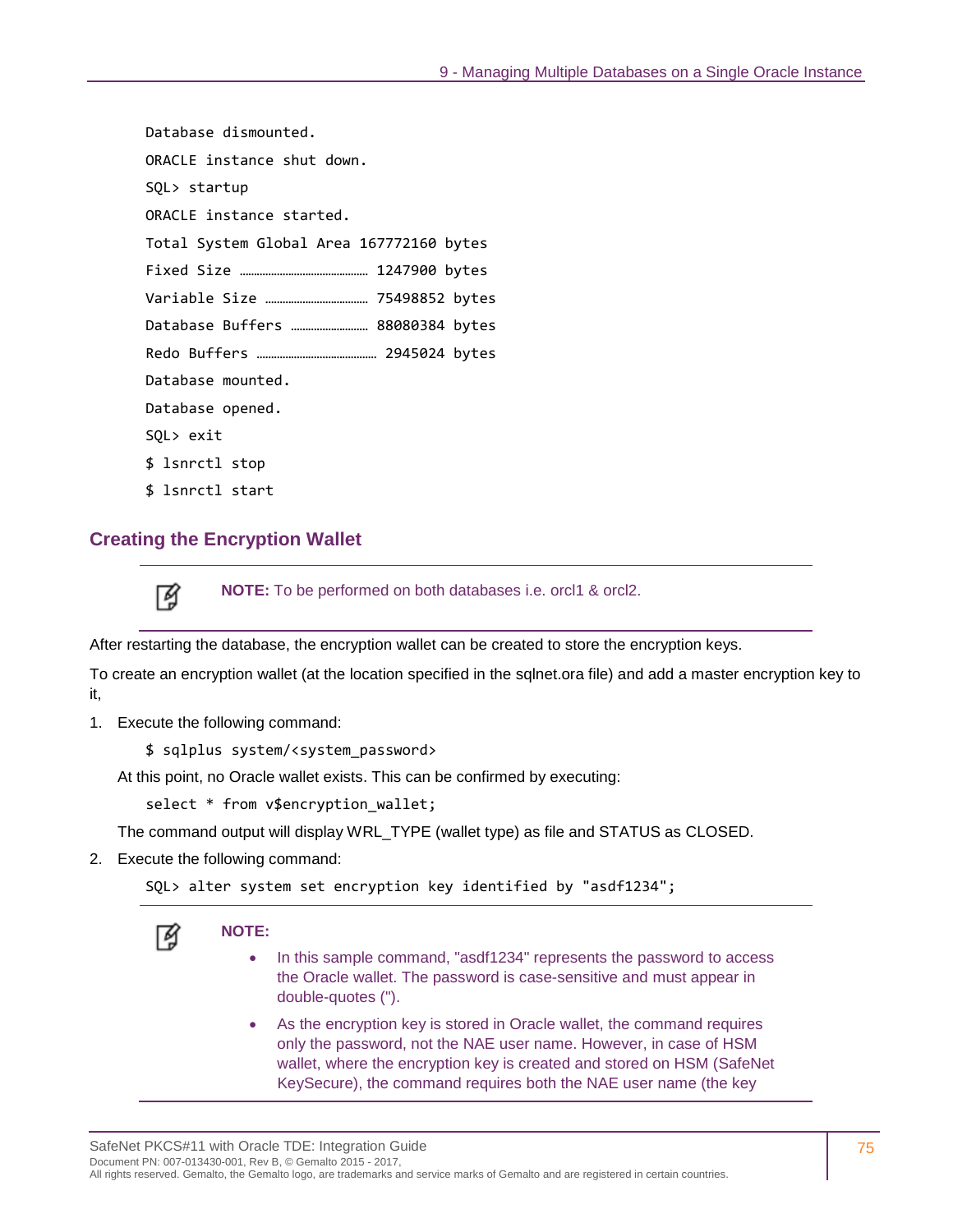owner) and its password.

- The above command creates the ewallet.p12 file at /home/oracle/\$ORACLE\_SID/WALLET.
- 3. Confirm the wallet status. Execute the following command:

select \* from v\$encryption wallet;

4. The command output will display WRL\_TYPE (wallet type) as file and STATUS as OPEN. This confirms that the Oracle wallet has been created.

```
放
```
**TIP:** Re-executing the command "alter system set encryption key identified by "asdf1234";" rotates (re-keys) the master encryption key. Every time this command is executed, a new encryption key is generated and stored in Oracle wallet, and the data is encrypted with the new encryption key.

#### **Encrypting a Column in a Table**

To encrypt a column in a table, execute the following command:

SQL> alter table <table\_owner>.<table\_name> modify (<column\_name> encrypt);

Here <table\_owner> represents the name of the table owner and <table\_name> represents the name of the table containing the column <column\_name> to be encrypted.

For example:

SQL> alter table appowner.credit\_cards modify (ccnum encrypt);

To verify whether the encrypted data is accessible, execute the following command:

SOL> select \* from <table owner>.<table name>;

For example:

SQL> select \* from appowner.credit\_cards;

**NOTE:** On Windows platforms, while performing select operations on the encrypted table, the following error may occur: **ORA-28353: failed to open wallet**. This error occurs because the wallet gets automatically closed after exiting a SQL session. Therefore, the wallet must be opened manually before performing any operations on the encrypted table.

#### **Opening the Wallet Manually**

To open the wallet, execute:

冏

alter system set wallet open identified by "asdf1234";

#### **Checking the Wallet Status**

To check the wallet status, execute:

select \* from v\$encryption\_wallet;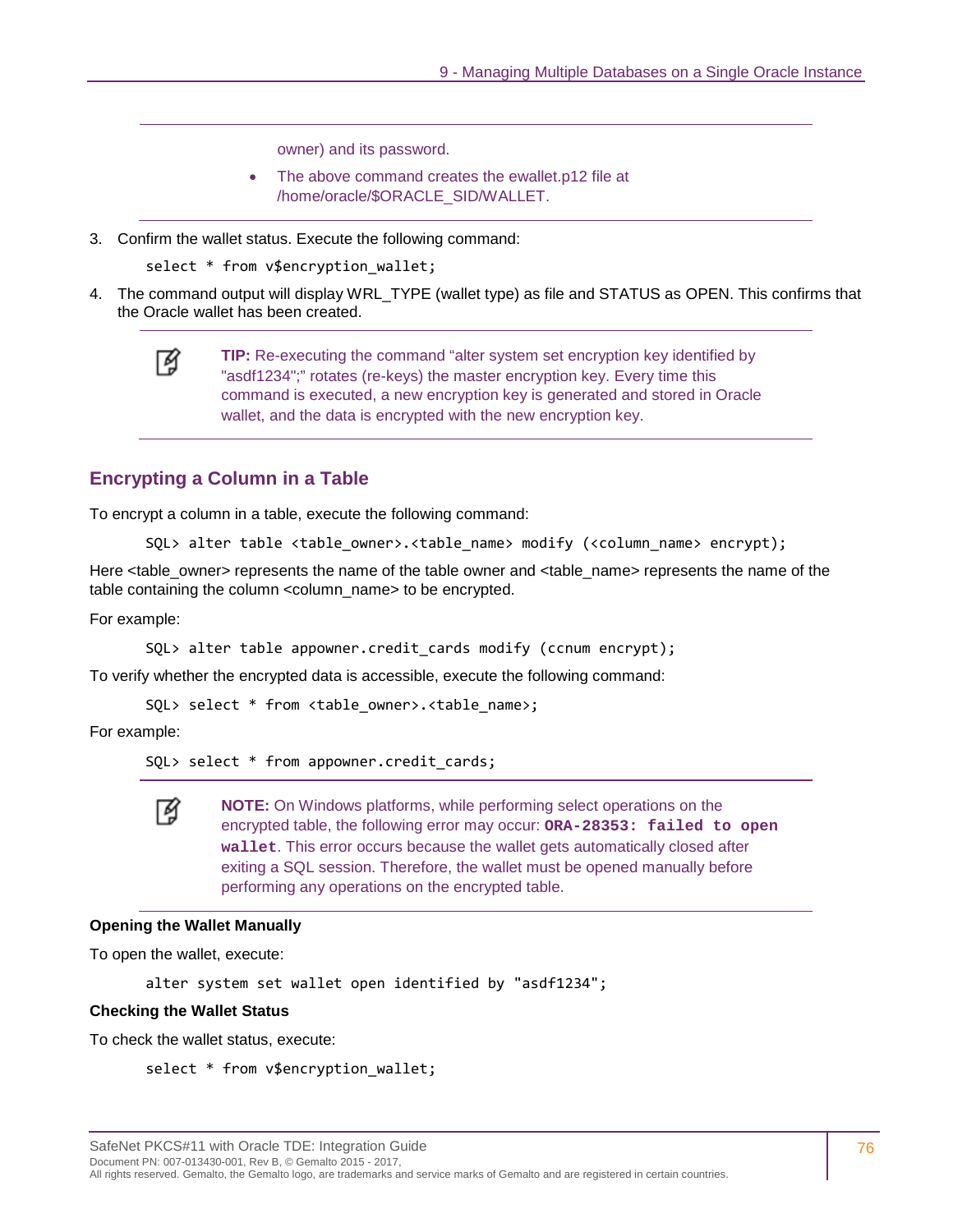#### **Closing the Wallet**

After encrypting a column in a table, close the wallet by executing:

```
SQL> alter system set wallet close identified by "asdf1234"; 
SQL> exit;
```
# <span id="page-76-0"></span>**Enabling Auto Login Wallet**

When an encrypted wallet is password-protected, then a valid password is needed to open the wallet. After the wallet is opened, the authorized users and applications can perform operations on the encrypted data.

To eliminate the need for supplying password, auto-open (Auto Login) wallet can be created. With auto-open wallet, the encrypted wallet is automatically opened as soon as the database is started. Authorized users and applications can access the encrypted data without supplying password.



**NOTE:** An auto-open wallet should be created from an existing encryption wallet. This ensures that the master key can be transferred to the new auto-open wallet.



**WARNING:** Do not delete the encryption wallet after creating an auto-open wallet. The encryption wallet is needed for rotation (or re-key) of the master encryption key.

#### **Enabling Auto Login with Oracle Wallet**

These steps assume that Oracle TDE is used only in "FILE" mode.

To enable auto login with Oracle wallet:

1. Make sure that the wallet is open.

To check the wallet status, execute:

select \* from v\$encryption\_wallet;

If the wallet is closed, open the wallet by executing:

alter system set wallet open identified by "asdf1234";

2. Modify the existing sqlnet.ora file. Add the following code, if needed:

(METHOD\_DATA = (DIRECTORY =/home/oracle/\$ORACLE\_SID/WALLET)))

Make sure that the path specified by the DIRECTORY parameter exists and the Oracle user has appropriate permissions on it.

The content in the updated sqlnet.ora file should look similar to the following:

ENCRYPTION\_WALLET\_LOCATION =

(SOURCE = (METHOD = FILE)

(METHOD\_DATA = (DIRECTORY =/home/oracle/\$ORACLE\_SID/WALLET)))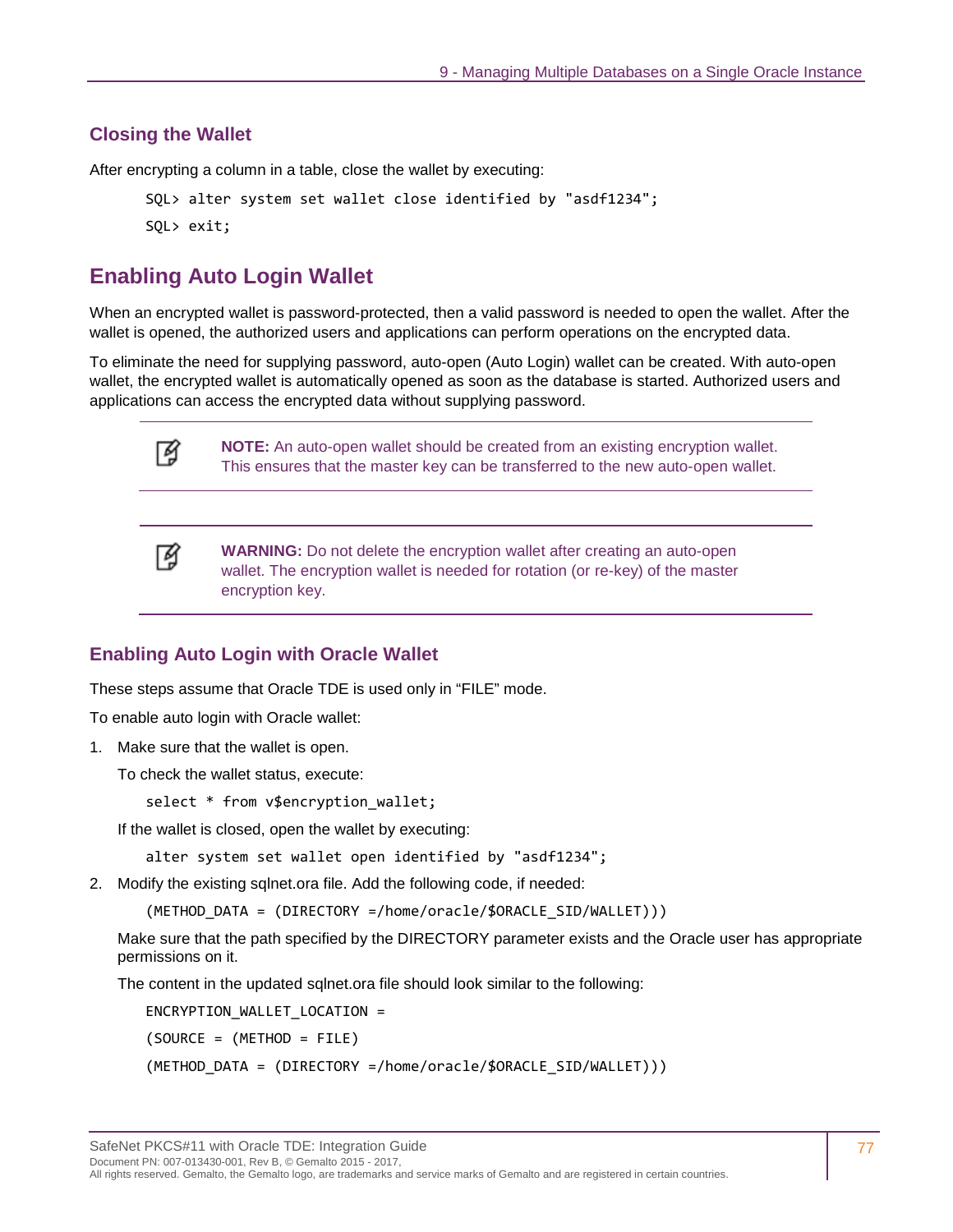- 3. Restart the database to make any changes in the sqlnet.ora file to be effective. This step is required only if the sqlnet.ora file is modified.
- 4. Navigate to /home/oracle/\$ORACLE\_SID/WALLET directory.
- 5. Create a (local) auto-open encryption wallet at /home/oracle/\$ORACLE\_SID /WALLET. Execute the following command:
	- \$ orapki wallet create -wallet . -auto\_login

Here . represents the current directory, which should be /home/oracle/\$ORACLE\_SID /WALLET.

Enter this path if the current directory is not /home/oracle/\$ORACLE\_SID WALLET.

Enter and confirm a password (asdf1234) for the wallet when prompted.

A new file, cwallet.sso, is created at the /home/oracle/\$ORACLE\_SID /WALLET directory. This directory now contains two files, cwallet.sso and ewallet.p12.

- 6. Close the wallet (connection to the HSM). Execute the following command:
	- SQL> alter system set encryption wallet close identified by "asdf1234";
- 7. Open the wallet again. Run the following command:
	- SQL> alter system set encryption wallet open identified by "asdf1234";
- 8. Validate auto login.

Restart the database, and query a table in an encrypted tablespace. If the query succeeds, then auto-open has been enabled (because the wallet was automatically opened by Oracle without supplying the password).

From now onward, no password is required to access the data encrypted with the master key.

# **Migrating Oracle Wallet to HSM**

An existing Oracle wallet can be migrated to HSM. After the wallet is migrated, auto login can also be enabled with the wallet migrated to HSM.

Migrating an Oracle wallet to HSM and enabling auto login with the migrated wallet involves the following steps:

- **1. [Migrating an Oracle Wallet to HSM](#page-77-0)**
- **2. [Configuring Auto Login with Migrated Wallet](#page-78-0)**

#### <span id="page-77-0"></span>**Migrating an Oracle Wallet to HSM**

The steps described below assume that an auto login Oracle wallet is already created as described in ["Configuring Oracle Wallets" on page 73](#page-72-0) and ["Enabling Auto Login Wallet" on page 77.](#page-76-0)

To migrate an Oracle wallet to HSM:

1. Modify the **sqlnet.ora** file, as follows:

Change (SOURCE = (METHOD = FILE) to (SOURCE = (METHOD = HSM).

The content in the updated sqlnet.ora file should look similar to the following:

ENCRYPTION\_WALLET\_LOCATION =

 $(SOURCE = (METHOD = HSM))$ 

(METHOD\_DATA = (DIRECTORY =/home/oracle/\$ORACLE\_SID/WALLET)))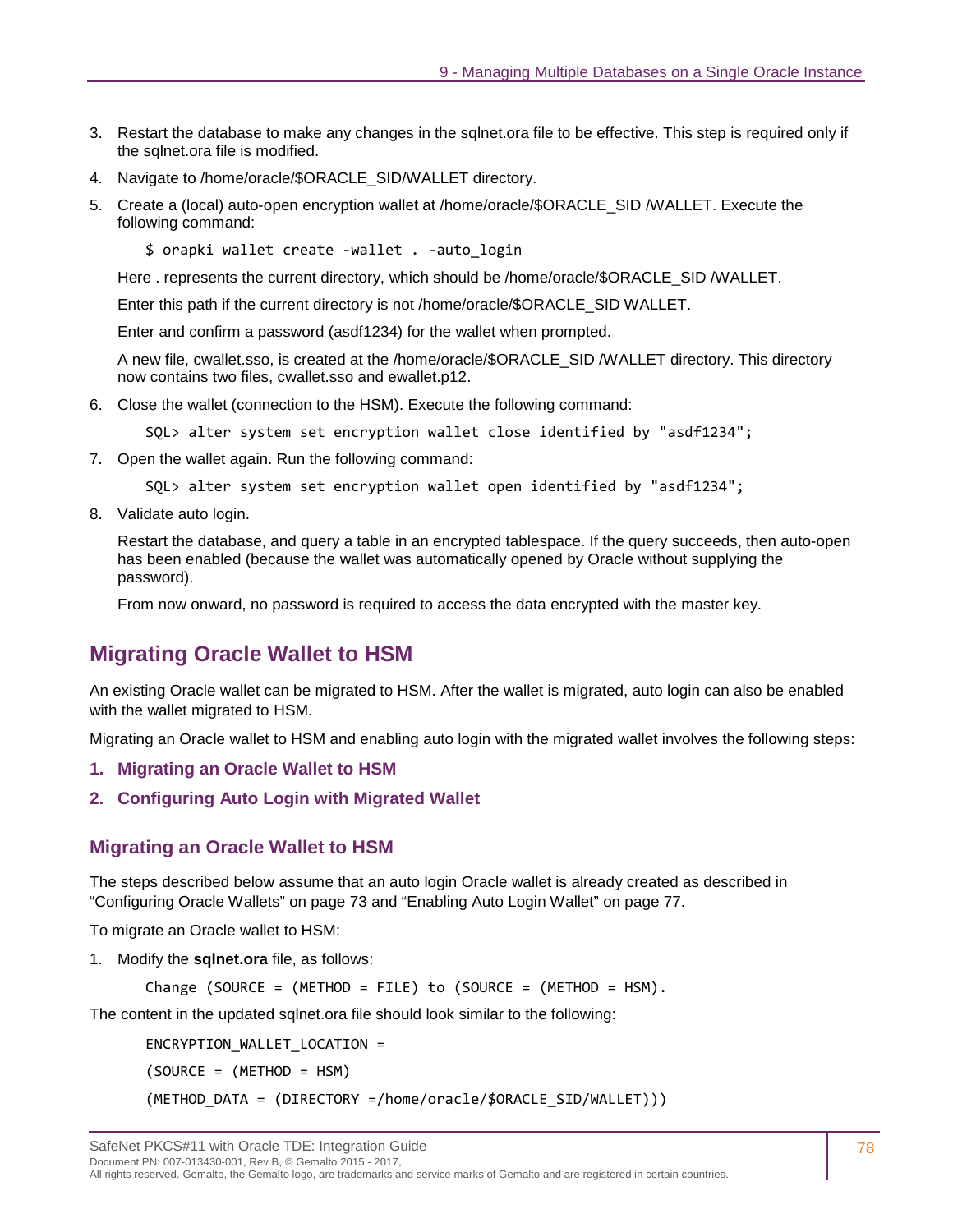- 2. Restart the database.
- 3. Execute the following command:

SQL> alter system set encryption key identified by "tdeowner:asdf1234" migrate using "asdf1234";

Here "**tdeowner:asdf1234**" represents the NAE user name and its password and "**asdf1234**" represents the password to access the existing Oracle wallet.

The Oracle wallet is now successfully migrated to HSM and a master encryption key is generated on SafeNet KeySecure.

4. Check the wallet status by executing:

SQL> select \* from v\$encryption\_wallet;

The command output will display entries for file and HSM wallets each with the STATUS as OPEN.

5. Verify whether the data encrypted with Oracle wallet is accessible over HSM. Execute the following command:

SQL> select \* from <table owner>.<table name>;

For example:

SQL> select \* from appowner.credit cards;

Once the encryption key is migrated to SafeNet KeySecure, encryption requests similar to the following appear in the activity logs on SafeNet KeySecure every three seconds.

```
[2012-08-07 17:12:01] INFO 192.168.1.22 [-] tdeowner 100003 Crypto 
ORACLE.TDE.HSM.MK.06AF95FC1B8BFD4FA0BFFB6D9D68B36AE3 [op#1 ENCRYPT 
AES/CBC/PKCS5Padding] - [Success] [-]
```
These encryptions are a result of Oracle's heartbeat functionality related to TDE, specifically, related to external HSMs.



**NOTE:** After migration of an auto login Oracle wallet to HSM, the auto login functionality is no longer available with the migrated wallet. Auto login needs to be reconfigured with the migrated wallet.

For instructions, see the next topic.

#### <span id="page-78-0"></span>**Configuring Auto Login with Migrated Wallet**

To configure auto login with wallet migrated to HSM (SafeNet KeySecure):

1. Make sure that the wallet location in the sqlnet.ora file is:

ENCRYPTION\_WALLET\_LOCATION =

(SOURCE = (METHOD = HSM)

(METHOD\_DATA = (DIRECTORY =/home/oracle/\$ORACLE\_SID/WALLET)))

Restart the database, if needed.

- 2. Navigate to **/home/oracle/\$ORACLE\_SID/WALLET** directory.
- 3. Enable auto-open HSM. Add the following entry to the empty wallet by executing:

\$ mkstore -wrl . -createEntry ORACLE.TDE.HSM.AUTOLOGIN any-non-empty-string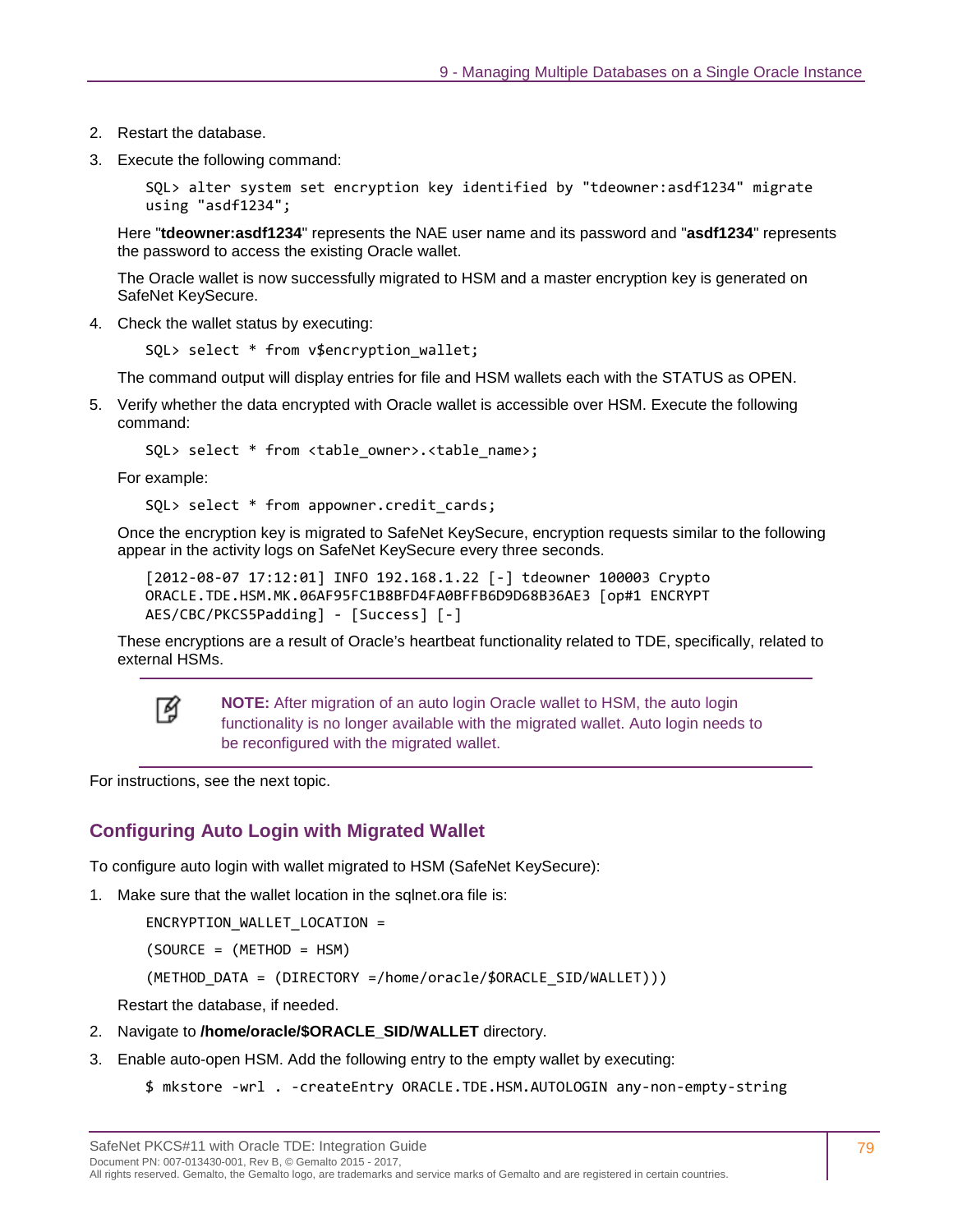Enter the wallet password (asdf1234) when prompted.

4. Close the wallet (connection to the HSM). Execute the following command:

SQL> alter system set encryption wallet close identified by "tdeowner:asdf1234";



**NOTE:** If the above command results in the error "**ORA-28365: wallet is not open**", it means the wallet is already closed.

5. Open the wallet again. Run the following command:

SQL> alter system set encryption wallet open identified by "tdeowner:asdf1234";

6. Validate auto login.

Restart the database, and query a table in an encrypted tablespace. If the query succeeds, then auto-open has been enabled (because the wallet was automatically opened by Oracle).

From now onward, no password is required to access the encrypted data with the master encryption key.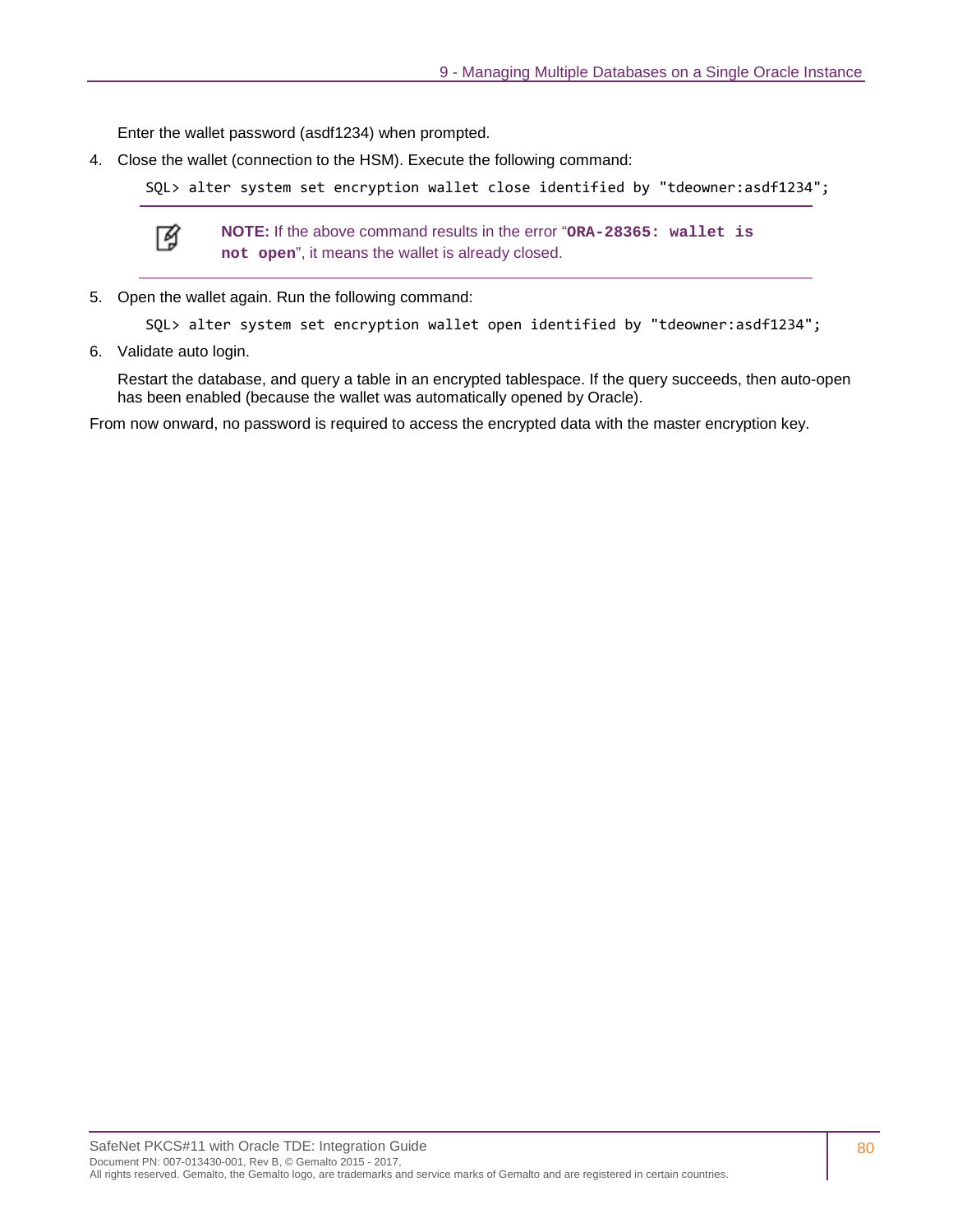# **10 Integrating TDE with SafeNet KeySecure on Oracle 12c (12.1.0.2 – 64 bit)**

This chapter contains the following information:

[Setting up SafeNet KeySecure for Transparent Data Encryption \(TDE\)](#page-80-0) with Oracle 12c

[Working with Pluggable Databases](#page-93-0) (PDB)

# <span id="page-80-0"></span>**Setting up SafeNet KeySecure for Transparent Data Encryption (TDE) with Oracle 12c**



**NOTE:** Please refer Chapter [2](#page-11-0) for [Configuring SafeNet PKCS#11 on](#page-11-1)  [Linux/UNIX.](#page-11-1)

# <span id="page-80-1"></span>**Managing HSM Wallets**

Encryption wallet can be of two types: HSM (SafeNet KeySecure) and Oracle (software) wallets. It is recommended to use an HSM rather than Oracle wallet.



**NOTE:** This section describes steps to perform fresh configuration of an HSM wallet. The steps described assume that no HSM or Oracle wallet already exists. For information on configuring Oracle wallets, see ["Managing Oracle Wallets"](#page-85-0).

#### **Configuring HSM Wallets**

- **1. [Set the Hardware Keystore Type in the sqlnet.ora File](#page-81-0)**
- **2. [Open the Hardware Keystore](#page-81-1)**
- **3. [Set the Hardware Keystore TDE Master Encryption Key](#page-81-2)**
- **4. [Encrypt Your Data](#page-82-0)**
- **5. [Close the Hardware Keystore](#page-83-0)**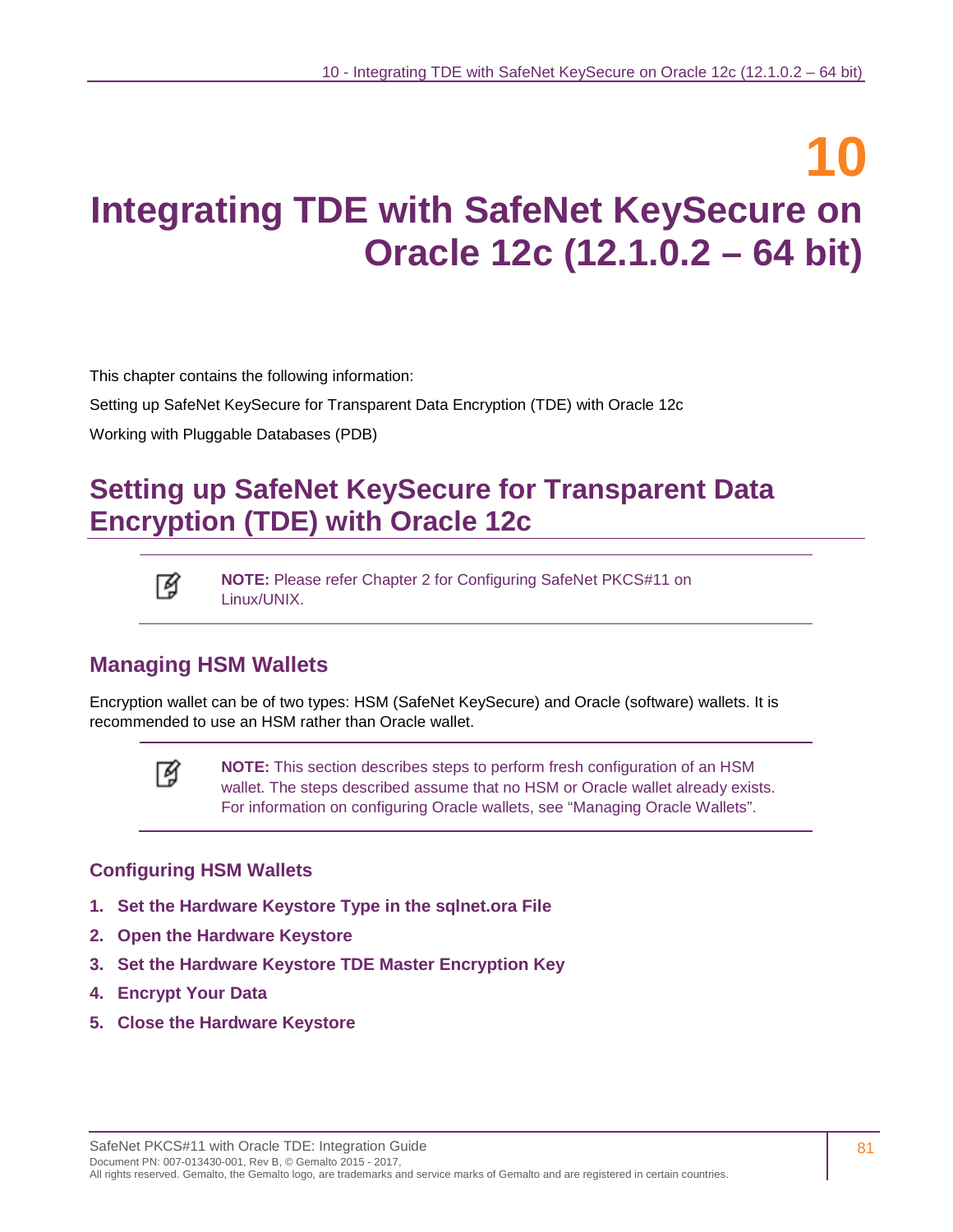#### <span id="page-81-0"></span>**Set the Hardware Keystore Type in the sqlnet.ora File**

Before you can configure a hardware keystore, you must enable the database to recognize that it is a hardware security module by editing the sqlnet.ora file. By default, this file is located in the ORACLE\_HOME/network/admin directory or in the location set by the TNS\_ADMIN environment variable.

Use the following setting in the sqlnet.ora file to define the hardware keystore type, which is HSM.

ENCRYPTION\_WALLET\_LOCATION= (SOURCE=

(METHOD=HSM))

#### <span id="page-81-1"></span>**Open the Hardware Keystore**

1. Log in to the database instance as a user who has been granted the ADMINISTER KEY MANAGEMENT or SYSKM privilege.

For example, to log in to the root:

sqlplus / as sysdba connected to: Oracle Database 12c SQL> GRANT ADMINISTER KEY MANAGEMENT to system; Grant succeeded. SQL> commit; Commit complete. SQL> Connect system/<system password> Connected.

2. Run the ADMINISTER KEY MANAGEMENT SQL statement using the following syntax:

ADMINISTER KEY MANAGEMENT SET KEYSTORE OPEN IDENTIFIED BY "user\_id:password";

For example:

```
ADMINISTER KEY MANAGEMENT SET KEYSTORE OPEN IDENTIFIED BY "tdeowner:asdf1234";
keystore altered.
```


#### **NOTE:**

- In this sample command, "tdeowner: asdf1234" represents the NAE user name and its password. The NAE user name and password are case-sensitive. They must appear in double-quotes (") and be separated by a colon (:).
- The Key and Policy Configuration page of SafeNet KeySecure Management Console displays the generated master encryption key.
- 3. Repeat this procedure each time you restart the database instance.

#### <span id="page-81-2"></span>**Set the Hardware Keystore TDE Master Encryption Key**

1. Run the following SQL statement:

ADMINISTER KEY MANAGEMENT SET KEY IDENTIFIED BY "user\_id:password";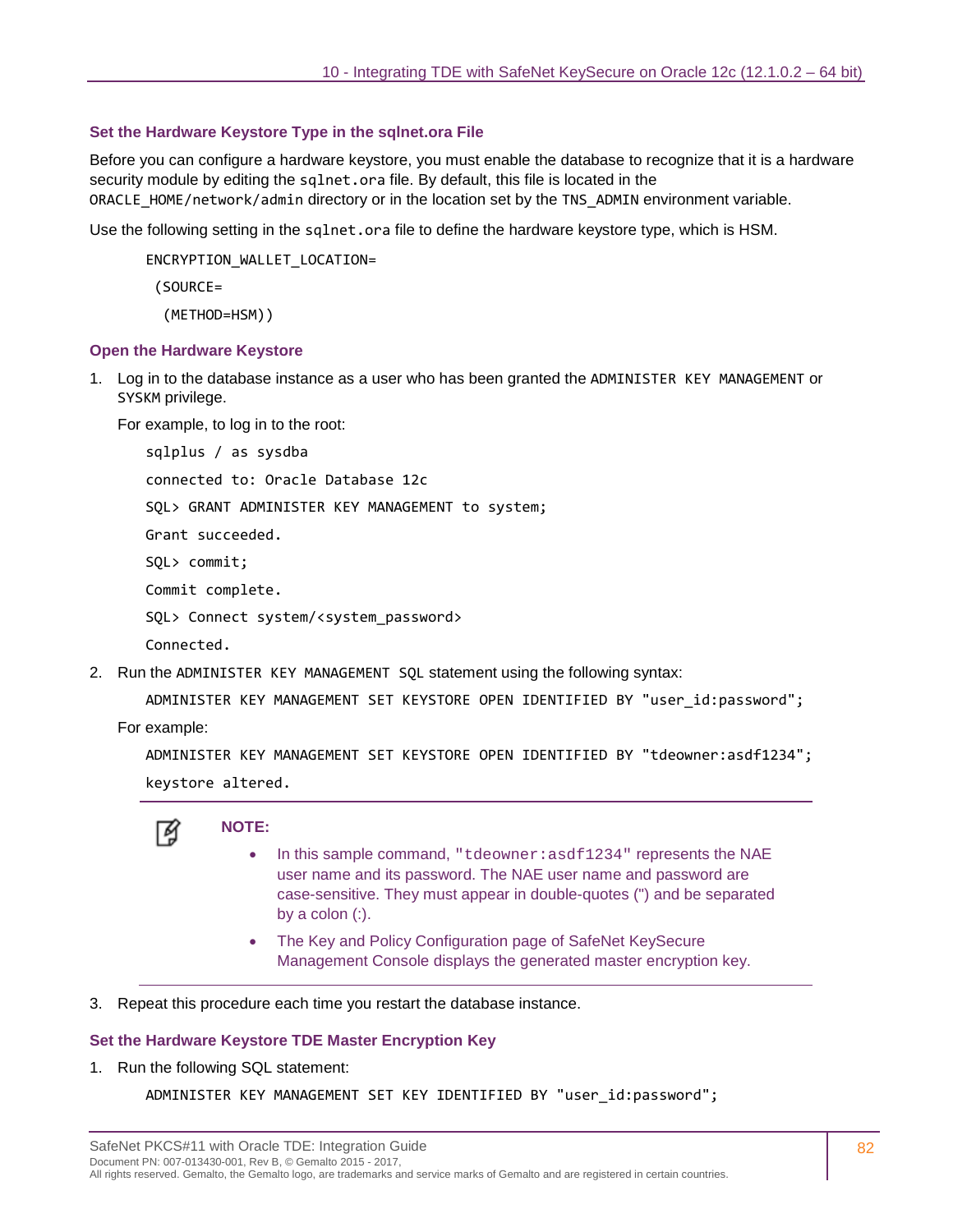For example:

```
ADMINISTER KEY MANAGEMENT SET KEY IDENTIFIED BY "tdeowner:asdf1234";
keystore altered.
```


#### **NOTE:**

- In this sample command, "tdeowner: asdf1234" represents the NAE user name and its password. The NAE user name and password are case-sensitive. They must appear in double-quotes (") and be separated by a colon  $(:).$
- The NAE user specified in the above command is the owner of the encryption key created and stored on SafeNet KeySecure.
- The Key and Policy Configuration page of SafeNet KeySecure Management Console displays the generated master encryption key.



**TIP:** Re-executing the command "ADMINISTER KEY MANAGEMENT SET KEY IDENTIFIED BY "tdeowner:asdf1234";" rotates (re-keys) the master encryption key. Every time this command is executed, a new encryption key is generated and stored on SafeNet KeySecure, and the data is encrypted with the new encryption key.

#### <span id="page-82-0"></span>**Encrypt Your Data**

At this stage, the keystore configuration is complete and you can begin to encrypt data.

#### Encrypting a Column in a Table

After the master encryption key is generated, it can be used to encrypt a column of a table or tablespace. To encrypt a column in a table, execute the following command:

```
SQL> alter table <table_owner>.<table_name> modify (<column_name> encrypt);
```
Here <table\_owner> represents the name of the table owner and <table\_name> represents the name of the table containing the column <column\_name> to be encrypted.

For example:

SQL> alter table appowner.credit\_cards modify (ccnum encrypt);

To verify whether the encrypted data is accessible, execute the following command:

SQL> select \* from <table\_owner>.<table\_name>;

For example:

SQL> select \* from appowner.credit cards;

Creating an Encrypted Tablespace

Run the CREATE TABLESPACE statement, using its encryption clauses.

For example:

CREATE TABLESPACE encrypt\_ts DATAFILE '\$ORACLE\_HOME/dbs/encrypt\_df.dbf' SIZE 1M ENCRYPTION USING 'AES256' DEFAULT STORAGE (ENCRYPT);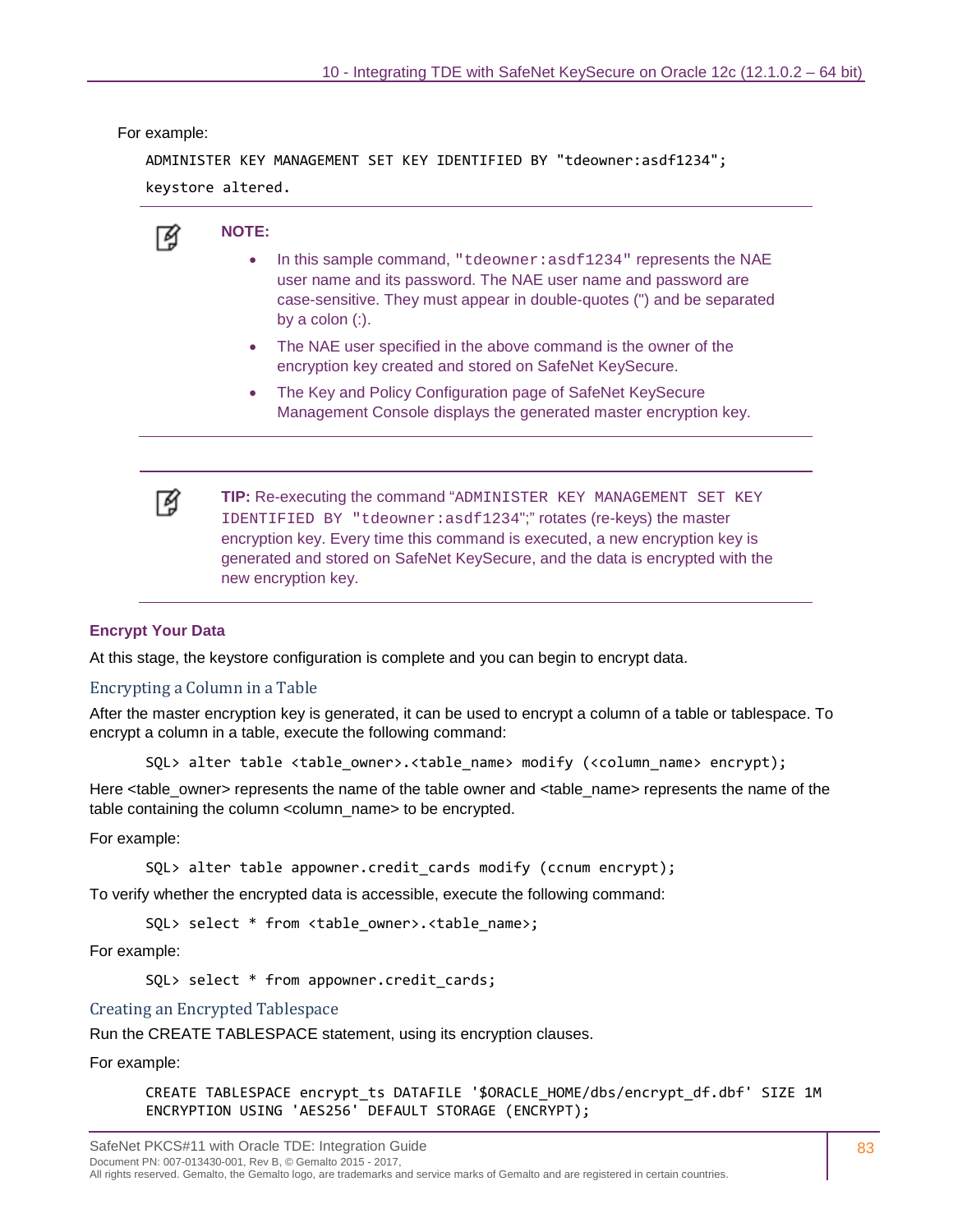In this specification:

- ENCRYPTION USING 'AES256' specifies the encryption algorithm and the key length for the encryption. Enclose this setting in single quotation marks (' '). The key lengths are included in the names of the algorithms. If you do not specify an encryption algorithm, then the default encryption algorithm, AES128, is used. Choose from the following algorithms:
- 3DES168
- AES128
- AES192
- AES256
- ENCRYPT in the DEFAULT STORAGE clause encrypts the tablespace.

#### <span id="page-83-0"></span>**Close the Hardware Keystore**

After encrypting a column in a table or a tablespace, close the wallet by executing:

```
SQL> ADMINISTER KEY MANAGEMENT SET KEYSTORE CLOSE IDENTIFIED BY 
"tdeowner:asdf1234";
```
SQL> exit;

## **Enabling Auto Login with HSM**

- 1. Ensure that you configured the TDE hardware keystore.
- 2. Close the hardware security module if it is open. (You can check the status of whether a keystore is open or closed by querying the STATUS column of the V\$ENCRYPTION\_WALLET view.)

For example:

```
ADMINISTER KEY MANAGEMENT SET KEYSTORE CLOSE IDENTIFIED BY "tdeowner:password";
```
3. Reconfigure the sqlnet.ora file and add the keystore location of the software keystore created in Step 3 to the DIRECTORY setting of the ENCRYPTION\_WALLET\_LOCATION setting.

For example:

ENCRYPTION\_WALLET\_LOCATION=

(SOURCE=(METHOD=FILE)(METHOD\_DATA=

```
 (DIRECTORY=/etc/ORACLE/WALLETS/orcl)))
```
- 4. Restart the sqlplus session.
- 5. If you have not migrated from a software keystore, then create the software keystore with the hardware keystore password in the appropriate location (for example, /etc/ORACLE/WALLETS/orcl).

For example:

```
ADMINISTER KEY MANAGEMENT CREATE KEYSTORE '/etc/ORACLE/WALLETS/orcl' IDENTIFIED BY 
"tdeowner:password";
```
6. Open the software keystore.

```
ADMINISTER KEY MANAGEMENT SET KEYSTORE OPEN IDENTIFIED BY 
software_keystore_password;
```
For example: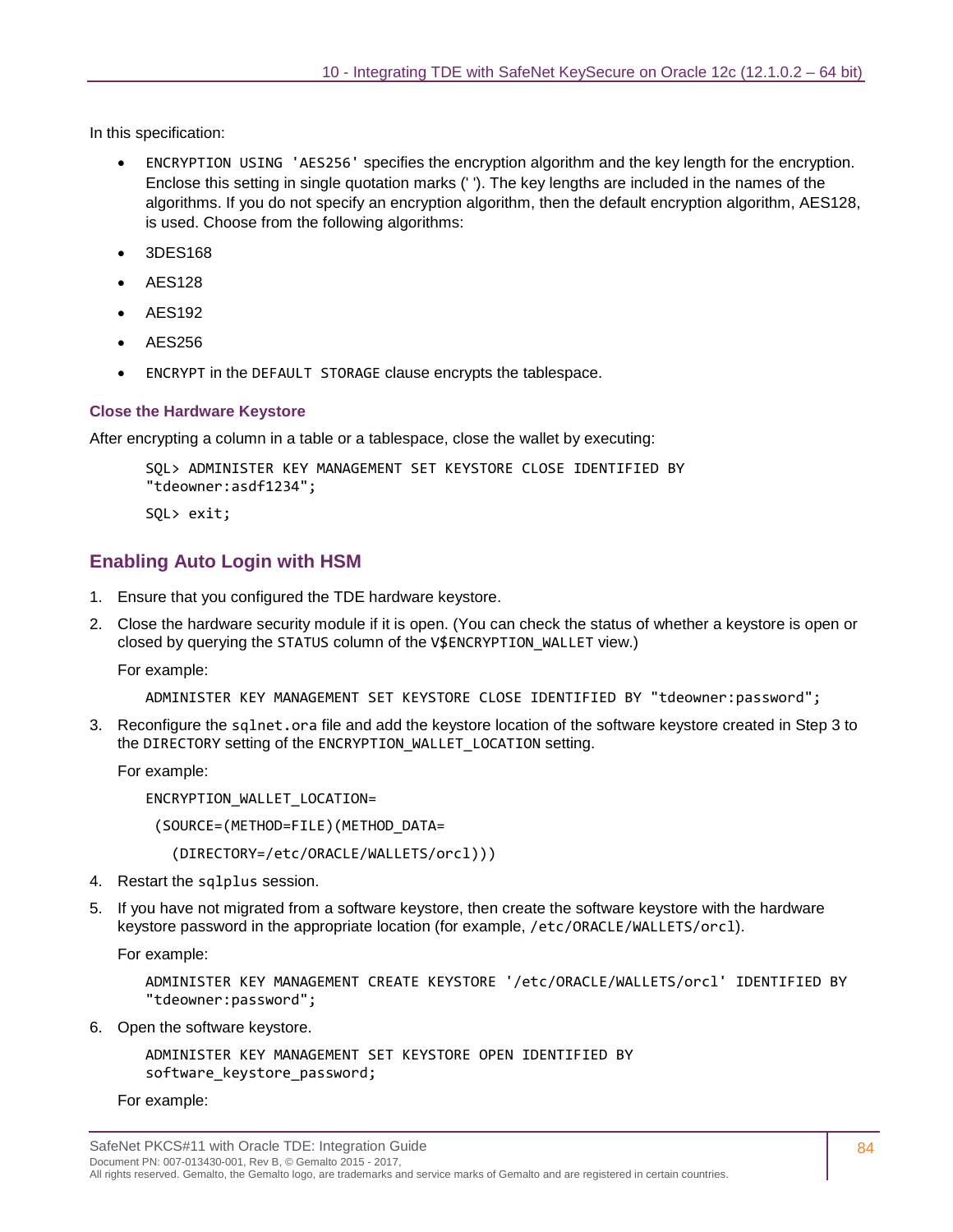ADMINISTER KEY MANAGEMENT SET KEYSTORE OPEN IDENTIFIED BY "tdeowner:asdf1234";

7. Add the secret in the software keystore.

The secret is the hardware security module password and the client is the HSM\_PASSWORD. HSM\_PASSWORD is an Oracle-defined client name that is used to represent the HSM password as a secret in the software keystore.

ADMINISTER KEY MANAGEMENT ADD SECRET "user\_id:password" FOR CLIENT "HSM\_PASSWORD" IDENTIFIED BY software keystore password WITH BACKUP;

For example:

ADMINISTER KEY MANAGEMENT ADD SECRET 'tdeowner:asdf1234' FOR CLIENT 'HSM\_PASSWORD' IDENTIFIED BY "tdeowner:asdf1234" WITH BACKUP;

8. Close the software keystore.

ADMINISTER KEY MANAGEMENT SET KEYSTORE CLOSE IDENTIFIED BY software keystore password;

For example:

```
ADMINISTER KEY MANAGEMENT SET KEYSTORE CLOSE IDENTIFIED BY "tdeowner:asdf1234";
```
9. Create (or re-create) the auto-login keystore.

ADMINISTER KEY MANAGEMENT CREATE AUTO\_LOGIN KEYSTORE FROM KEYSTORE '/etc/ORACLE/WALLETS/orcl' IDENTIFIED BY "tdeowner:asdf1234";

10. A new file, **cwallet.sso**, is created at the /etc/ORACLE/WALLETS/orcl directory. This directory now contains two files, **cwallet.sso** and **ewallet.p12**.



**NOTE:** Rename the **ewallet.p12** to **ewallet.p24.**

11. Update the sqlnet.ora file to use the hardware security module location.

For example:

ENCRYPTION\_WALLET\_LOCATION=

(SOURCE=(METHOD=HSM)(METHOD\_DATA=

```
 (DIRECTORY=/etc/ORACLE/WALLETS/orcl)))
```
At this stage, the next time that a TDE operation executes, the hardware security module auto-login keystore opens automatically.

#### **Update the secret in the HSM Wallet**

The user may require change of password for HSM wallet on regular basis to enhance wallet security. To update the password follow the steps below:

1. Change the sqlnet.ora file to FILE.

For example:

ENCRYPTION\_WALLET\_LOCATION=

(SOURCE=(METHOD=FILE)(METHOD\_DATA=

(DIRECTORY=/etc/ORACLE/WALLETS/orcl)))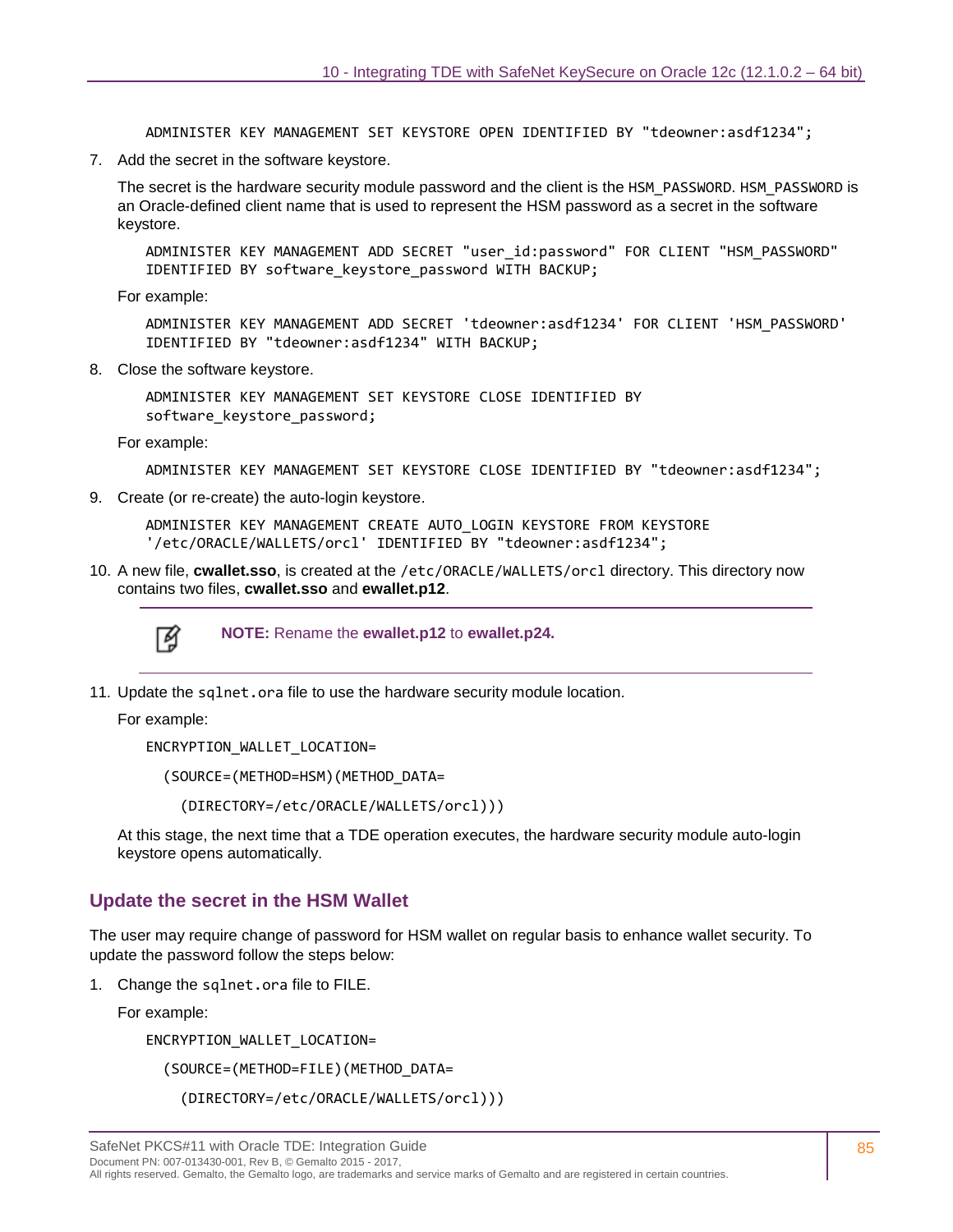- 2. Restart sqlplus session.
- 3. Open the wallet using old credentials.

ADMINISTER KEY MANAGEMENT SET KEYSTORE OPEN IDENTIFIED BY "tdeowner:asdf1234";

4. Now use the update command to update the secret.

ADMINISTER KEY MANAGEMENT UPDATE SECRET 'tdewoner:asdf12345' FOR CLIENT 'HSM\_PASSWORD' IDENTIFIED BY "tdewoner:asdf1234" WITH BACKUP;

5. Change the sqlnet.ora file to HSM.

For example:

ENCRYPTION\_WALLET\_LOCATION=

(SOURCE=(METHOD=HSM)(METHOD\_DATA=

(DIRECTORY=/etc/ORACLE/WALLETS/orcl)))

6. Restart sqlplus session.

# <span id="page-85-0"></span>**Managing Oracle Wallets**

Encryption wallet can be of two types: HSM (SafeNet KeySecure) and Oracle (software) wallets. This chapter describes instructions to configure an Oracle wallet. The chapter contains detailed steps to enable auto login with an Oracle wallet and steps to migrate keys from an existing Oracle wallet to HSM.



**NOTE:** The steps described in this chapter assume that no HSM or Oracle wallet already exists. For information on configuring HSM wallets, see ["Managing HSM](#page-80-1)  [Wallets"](#page-80-1).

#### **Configuring Oracle Wallets**

- **1. [Set the Software Keystore Location in the sqlnet.ora File](#page-85-1)**
- **2. [Create the Software Keystore](#page-86-0)**
- **3. [Open the Software Keystore](#page-87-0)**
- **4. [Set the Software TDE Master Encryption Key](#page-87-1)**
- **5. [Encrypt Your Data](#page-87-2)**
- **6. [Close the Software Keystore](#page-88-0)**

#### <span id="page-85-1"></span>**Set the Software Keystore Location in the sqlnet.ora File**

Oracle Database checks the sqlnet.ora file for the directory location of the keystore, whether it is a software keystore or a hardware module security (HSM) keystore. Your first step is to edit the sqlnet.ora file to define a directory location for the keystore that you plan to create. Ensure that this directory exists beforehand. Preferably, this directory should be empty.

In a multitenant environment, the keystore location is set for the entire multitenant container database (CDB), not for individual pluggable databases (PDBs).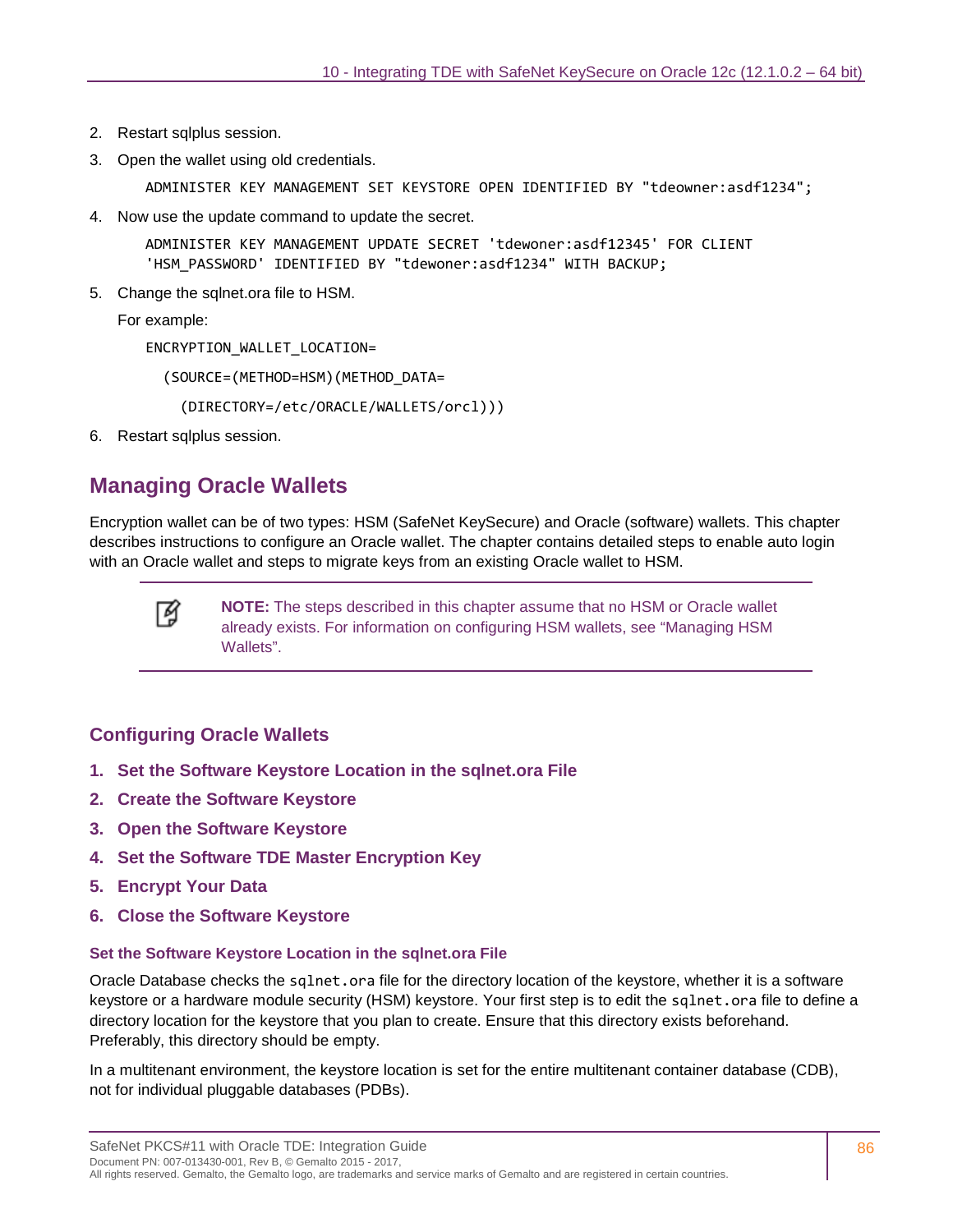By default, the sqlnet.ora file is located in the ORACLE\_HOME/network/admin directory or in the location set by the TNS\_ADMIN environment variable. Ensure that you have properly set the TNS\_ADMIN environment variable to point to the correct sqlnet.ora file.

To create a software keystore on a regular file system, use the following format when you edit the sqlnet.ora file:

```
ENCRYPTION_WALLET_LOCATION=
 (SOURCE=
   (METHOD=FILE)
    (METHOD_DATA=
     (DIRECTORY=path_to_keystore)))
```
For Example:

ENCRYPTION\_WALLET\_LOCATION=

```
 (SOURCE=
```

```
 (METHOD=FILE)
  (METHOD_DATA=
   (DIRECTORY=/etc/ORACLE/WALLETS/orcl)))
```
#### <span id="page-86-0"></span>**Create the Software Keystore**

After you have specified a directory location for the software keystore, you can create the keystore.

1. Log in to the database instance as a user who has been granted the ADMINISTER KEY MANAGEMENT or SYSKM privilege.

For example, to log in to the root:

sqlplus / as sysdba connected to: Oracle Database 12c SQL> GRANT ADMINISTER KEY MANAGEMENT to system; Grant succeeded. SQL> commit; Commit complete. SQL> Connect system/<system password> Connected.

2. Run the ADMINISTER KEY MANAGEMENT SQL statement to create the keystore.

The syntax is as follows:

```
ADMINISTER KEY MANAGEMENT CREATE KEYSTORE 'keystore_location' IDENTIFIED BY 
software_keystore_password;
```
In this specification:

• keystore\_location is the path to the keystore directory location of the password-based keystore for which you want to create the auto-login keystore (for example, /etc/ORACLE/WALLETS/orcl). Enclose the keystore\_location setting in single quotation marks (' '). To find this location, you can query the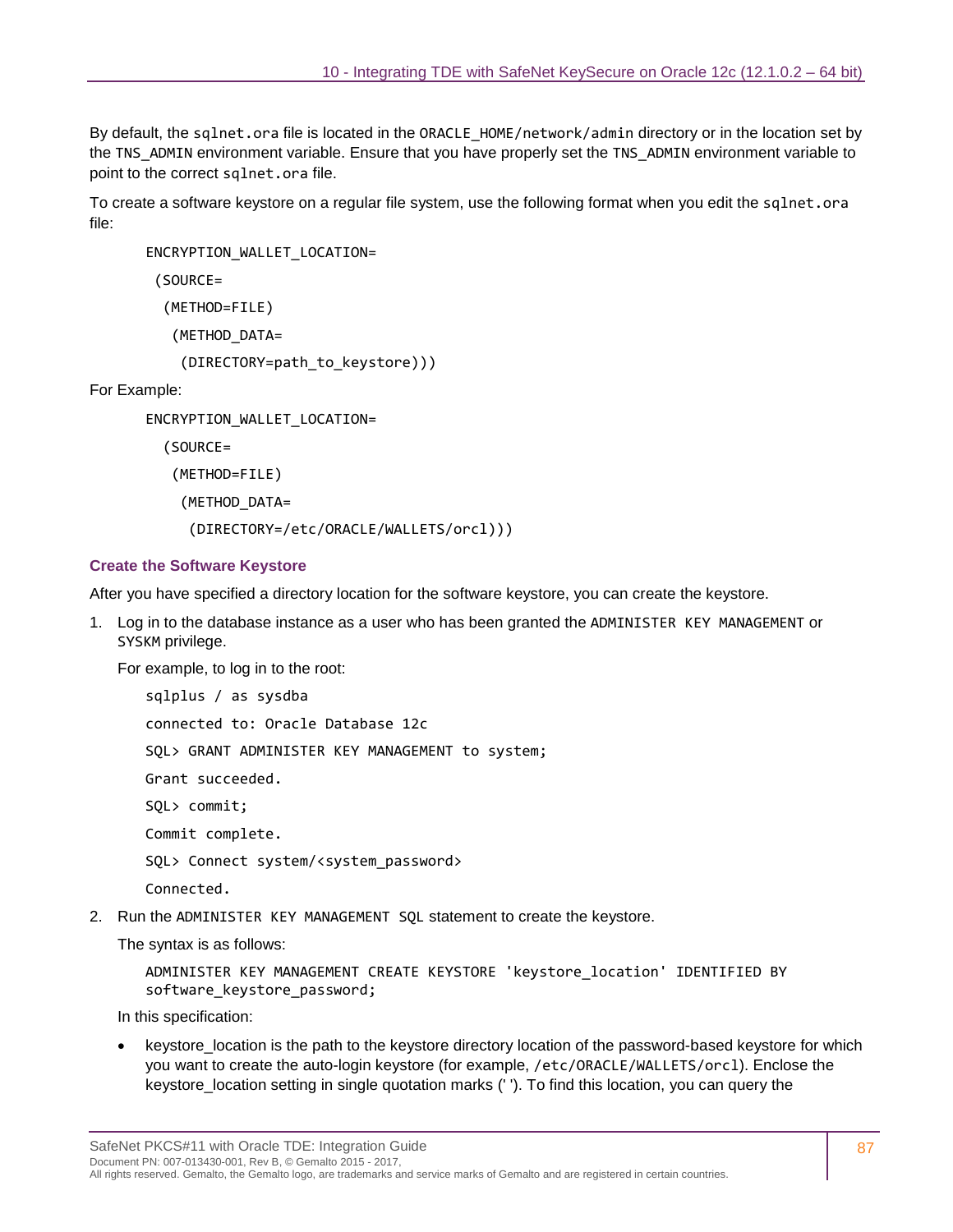WRL\_PARAMETER column of the V\$ENCRYPTION\_WALLET view. (If the keystore was not created in the default location, then the STATUS column of the V\$ENCRYPTION\_WALLET view is NOT\_AVAILABLE.)

• software keystore password is the password of the keystore that you, the security administrator, creates.

For example, to create the keystore in the /etc/ORACLE/WALLETS/orcl directory:

ADMINISTER KEY MANAGEMENT CREATE KEYSTORE '/etc/ORACLE/WALLETS/orcl' IDENTIFIED BY "asdf1234";

keystore altered.

After you run this statement, the **ewallet.p12** file, which is the keystore, appears in the keystore location.

#### <span id="page-87-0"></span>**Open the Software Keystore**

1. Log in to the database instance as a user who has been granted the ADMINISTER KEY MANAGEMENT or SYSKM privilege.

For example, to log in to the root:

sqlplus / as sysdba connected to: Oracle Database 12c SQL> GRANT ADMINISTER KEY MANAGEMENT to system; Grant succeeded. SQL> commit; Commit complete. SQL> Connect system/<system password> Connected.

2. Run the ADMINISTER KEY MANAGEMENT SQL statement using the following syntax:

ADMINISTER KEY MANAGEMENT SET KEYSTORE OPEN IDENTIFIED BY "software keystore password";

For example:

ADMINISTER KEY MANAGEMENT SET KEYSTORE OPEN IDENTIFIED BY "asdf1234";

keystore altered.

#### <span id="page-87-1"></span>**Set the Software TDE Master Encryption Key**

1. Run the following SQL statement:

ADMINISTER KEY MANAGEMENT SET KEY IDENTIFIED BY "password" WITH BACKUP USING 'backup\_identifier';

For example:

ADMINISTER KEY MANAGEMENT SET KEY IDENTIFIED BY "asdf1234" WITH BACKUP USING 'enc\_key\_backup';

keystore altered.

#### <span id="page-87-2"></span>**Encrypt Your Data**

At this stage, the keystore configuration is complete and you can begin to encrypt data.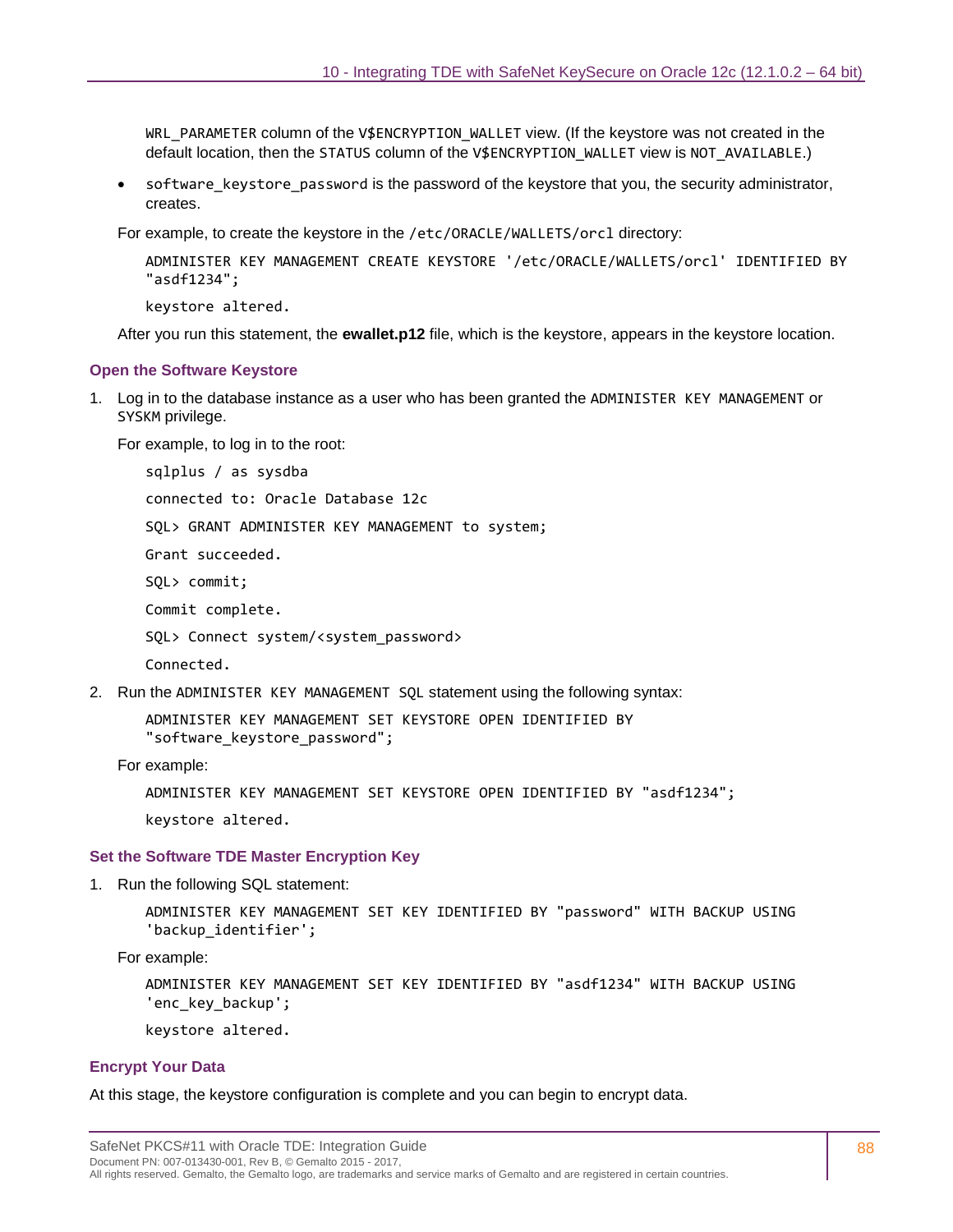#### Encrypting a Column in a Table

After the master encryption key is generated, it can be used to encrypt a column of a table or tablespace. To encrypt a column in a table, execute the following command:

SQL> alter table <table owner>.<table name> modify (<column name> encrypt);

Here <table\_owner> represents the name of the table owner and <table\_name> represents the name of the table containing the column <column\_name> to be encrypted.

For example:

SQL> alter table appowner.credit\_cards modify (ccnum encrypt);

To verify whether the encrypted data is accessible, execute the following command:

SQL> select \* from <table\_owner>.<table\_name>;

For example:

SQL> select \* from appowner.credit\_cards;

Creating an Encrypted Tablespace

Run the CREATE TABLESPACE statement, using its encryption clauses.

For example:

```
CREATE TABLESPACE encrypt_ts DATAFILE '$ORACLE_HOME/dbs/encrypt_df.dbf' SIZE 1M 
ENCRYPTION USING 'AES256' DEFAULT STORAGE (ENCRYPT);
```
In this specification:

- ENCRYPTION USING 'AES256' specifies the encryption algorithm and the key length for the encryption. Enclose this setting in single quotation marks (' '). The key lengths are included in the names of the algorithms. If you do not specify an encryption algorithm, then the default encryption algorithm, AES128, is used. Choose from the following algorithms:
- 3DES168
- AES128
- AES192
- AES256
- ENCRYPT in the DEFAULT STORAGE clause encrypts the tablespace.

#### <span id="page-88-0"></span>**Close the Software Keystore**

After encrypting a column in a table or a tablespace, close the wallet by executing:

```
ADMINISTER KEY MANAGEMENT SET KEYSTORE CLOSE IDENTIFIED BY 
software_keystore_password;
```
For example:

ADMINISTER KEY MANAGEMENT SET KEYSTORE CLOSE IDENTIFIED BY "asdf1234";

#### **Enabling Auto Login with Oracle Wallet**

When an encrypted wallet is password-protected, then a valid password is needed to open the wallet. After the wallet is opened, the authorized users and applications can perform operations on the encrypted data.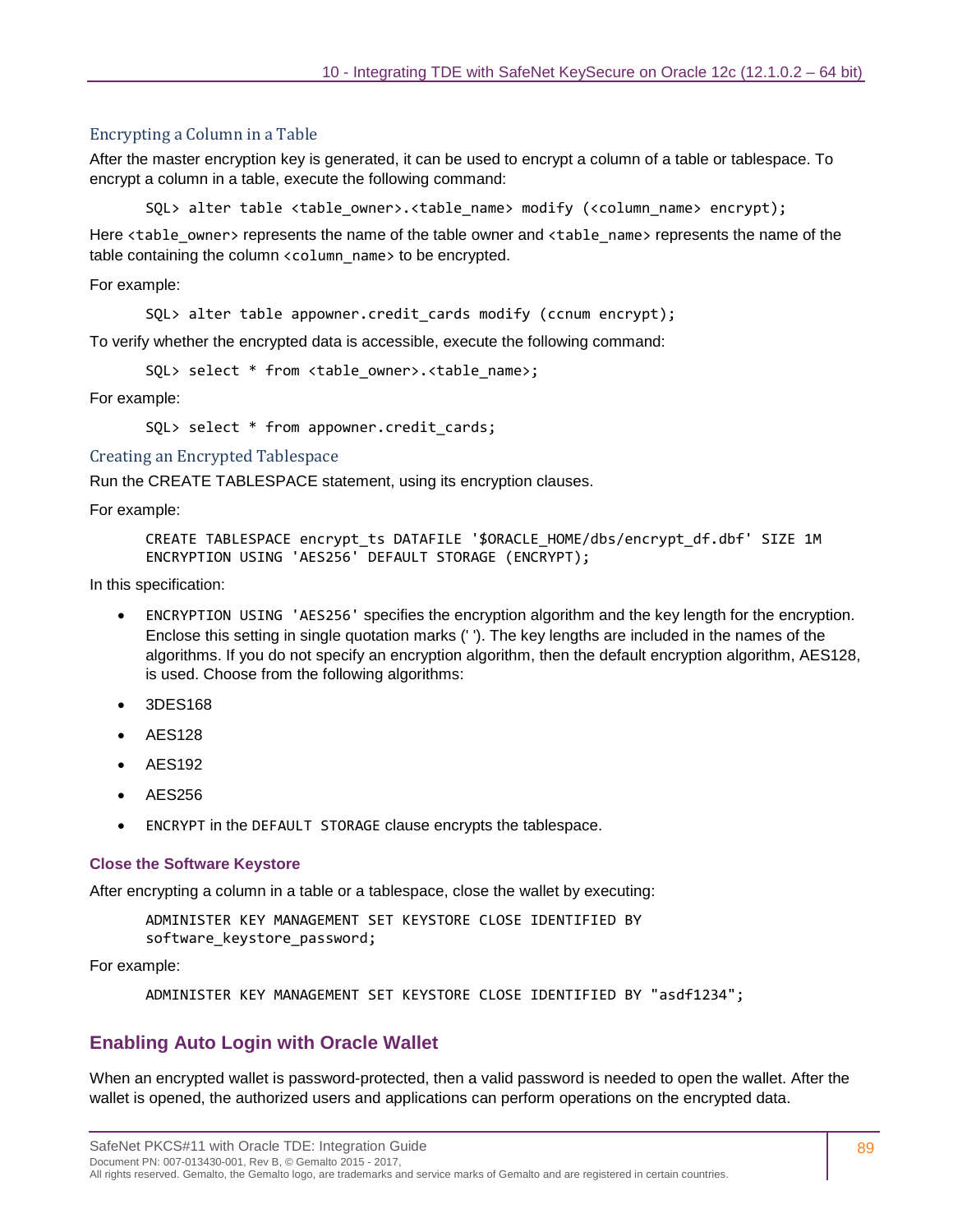To eliminate the need for supplying password, auto-open (Auto Login) wallet can be created. With auto-open wallet, the encrypted wallet is automatically opened as soon as the database is started. Authorized users and applications can access the encrypted data without supplying password.

冏

**NOTE:** An auto-open wallet should be created from an existing encryption wallet. This ensures that the master key can be transferred to the new auto-open wallet.

冏

**WARNING:** Do not delete the encryption wallet after creating an auto-open wallet. The encryption wallet is needed for rotation (or re-key) of the master encryption key.

The below steps assume that Oracle TDE is used only in "FILE" mode. To enable auto login with Oracle wallet:

1. Open the password-based software keystore

ADMINISTER KEY MANAGEMENT SET KEYSTORE OPEN IDENTIFIED BY software keystore password;

For example:

ADMINISTER KEY MANAGEMENT SET KEYSTORE OPEN IDENTIFIED BY "asdf1234";

2. Run the ADMINISTER KEY MANAGEMENT SQL statement to create the auto-login keystore.

The syntax is as follows:

ADMINISTER KEY MANAGEMENT CREATE LOCAL AUTO\_LOGIN KEYSTORE FROM KEYSTORE 'keystore\_location' IDENTIFIED BY software\_keystore\_password;

In this specification:

- LOCAL enables you to create a local auto-login software keystore.
- keystore\_location is the path to the directory location of the password-based keystore for which you want to create the auto-login keystore (for example, /etc/ORACLE/WALLETS/orcl). Enclose this setting in single quotation marks (' '). To find this location, query the WRL PARAMETER column of the V\$ENCRYPTION\_WALLET view.
- software keystore password is the password-based keystore for which you want to create the autologin keystore.

For Example:

ADMINISTER KEY MANAGEMENT CREATE LOCAL AUTO\_LOGIN KEYSTORE FROM KEYSTORE '/etc/ORACLE/WALLETS/orcl' IDENTIFIED BY "asdf1234";

After you run this statement, the **cwallet.sso** file appears in the keystore location. The **ewallet.p12** file is the password-based wallet.



**NOTE:** Rename the **ewallet.p12** to **ewallet.p24**.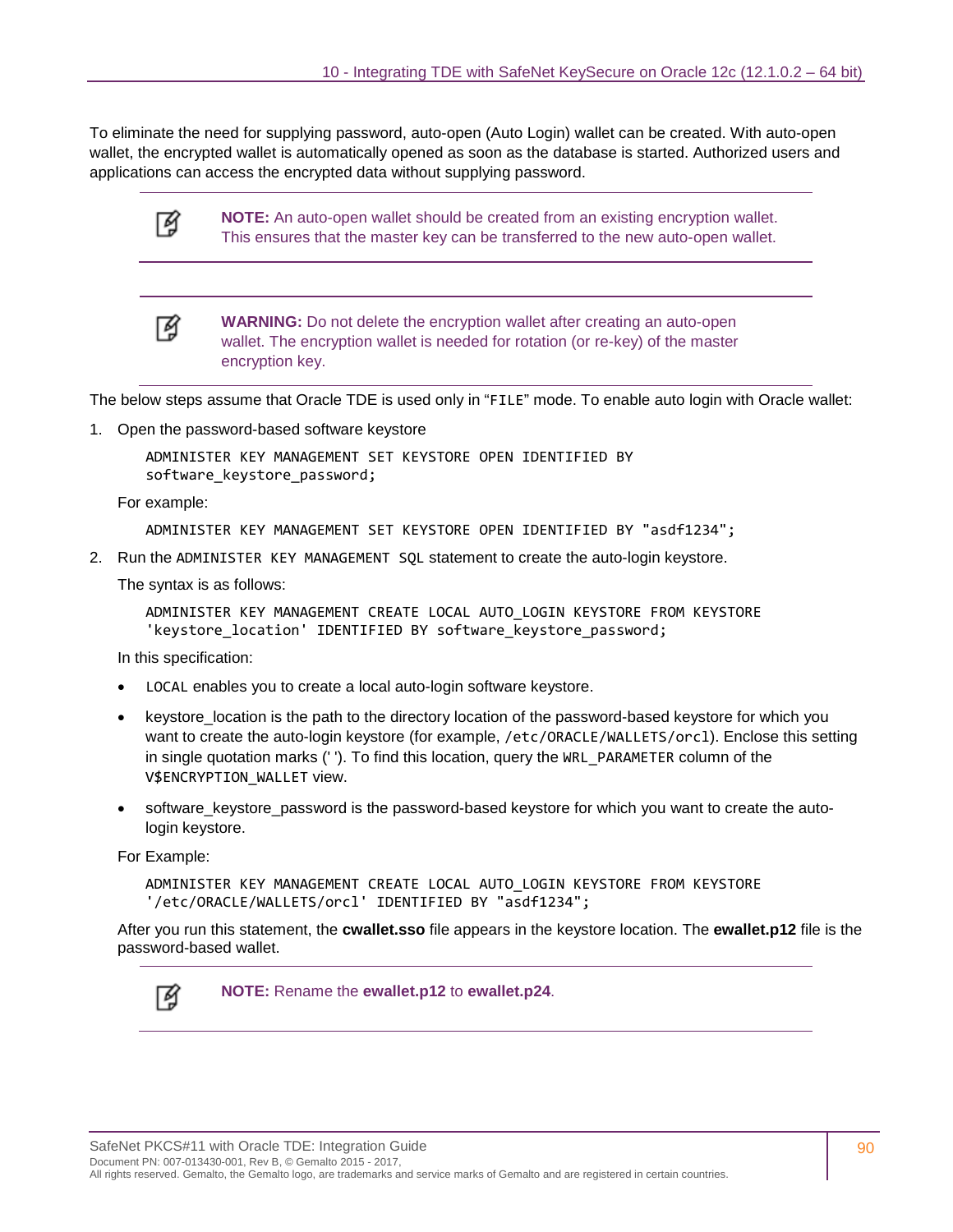冏 **NOTE:** Do not remove the PKCS#12 wallet (**ewallet.p12** file) after you create the auto login keystore (**.sso file**). You must have the PKCS#12 wallet to regenerate or rekey the TDE master encryption key in the future.

#### **Migrating Oracle Wallet to HSM**

#### **Migrating from a Password-Based Software Wallet to a HSM Wallet**

Convert the Software Wallet to Open with the HSM wallet

For the software keystore to open with the hardware keystore, follow the steps below:

- The software keystore must have the same password as the hardware keystore.
- Create an auto-login keystore for the software keystore.

Use the following syntax to set the software keystore password as that of the hardware keystore:

ADMINISTER KEY MANAGEMENT ALTER KEYSTORE PASSWORD IDENTIFIED BY software keystore password SET "user id:password" WITH BACKUP [USING 'backup\_identifier'];

For Example:

```
ADMINISTER KEY MANAGEMENT ALTER KEYSTORE PASSWORD IDENTIFIED BY "asdf1234" SET 
"tdeowner:asdf1234" WITH BACKUP USING 'password_backup';
```
In this specification:

- software keystore password is the same password that you used when creating the software keystore.
- user\_id:password is the new software keystore password which is the same as the password of the HSM.
- WITH BACKUP creates a backup of the software keystore. Optionally, you can use the USING clause to add a brief description of the backup. Enclose this description in single quotation marks (' '). This identifier is appended to the named keystore file (for example, **ewallet\_timestamp\_enc\_key\_backup.p12**, with **enc\_key\_backup** being the backup identifier). Follow the file naming conventions that your operating system uses.

Use the following syntax to create an auto-login keystore for a software keystore:

ADMINISTER KEY MANAGEMENT CREATE LOCAL AUTO\_LOGIN KEYSTORE FROM KEYSTORE 'keystore\_location' IDENTIFIED BY software\_keystore\_password;

For Example:

```
ADMINISTER KEY MANAGEMENT CREATE LOCAL AUTO_LOGIN KEYSTORE FROM KEYSTORE 
'/etc/ORACLE/WALLETS/orcl' IDENTIFIED BY "tdeowner:asdf1234";
```
In this specification:

- LOCAL enables you to create a local auto-login software keystore.
- keystore location is the path to the keystore directory location of the keystore that is configured in the sqlnet.ora file.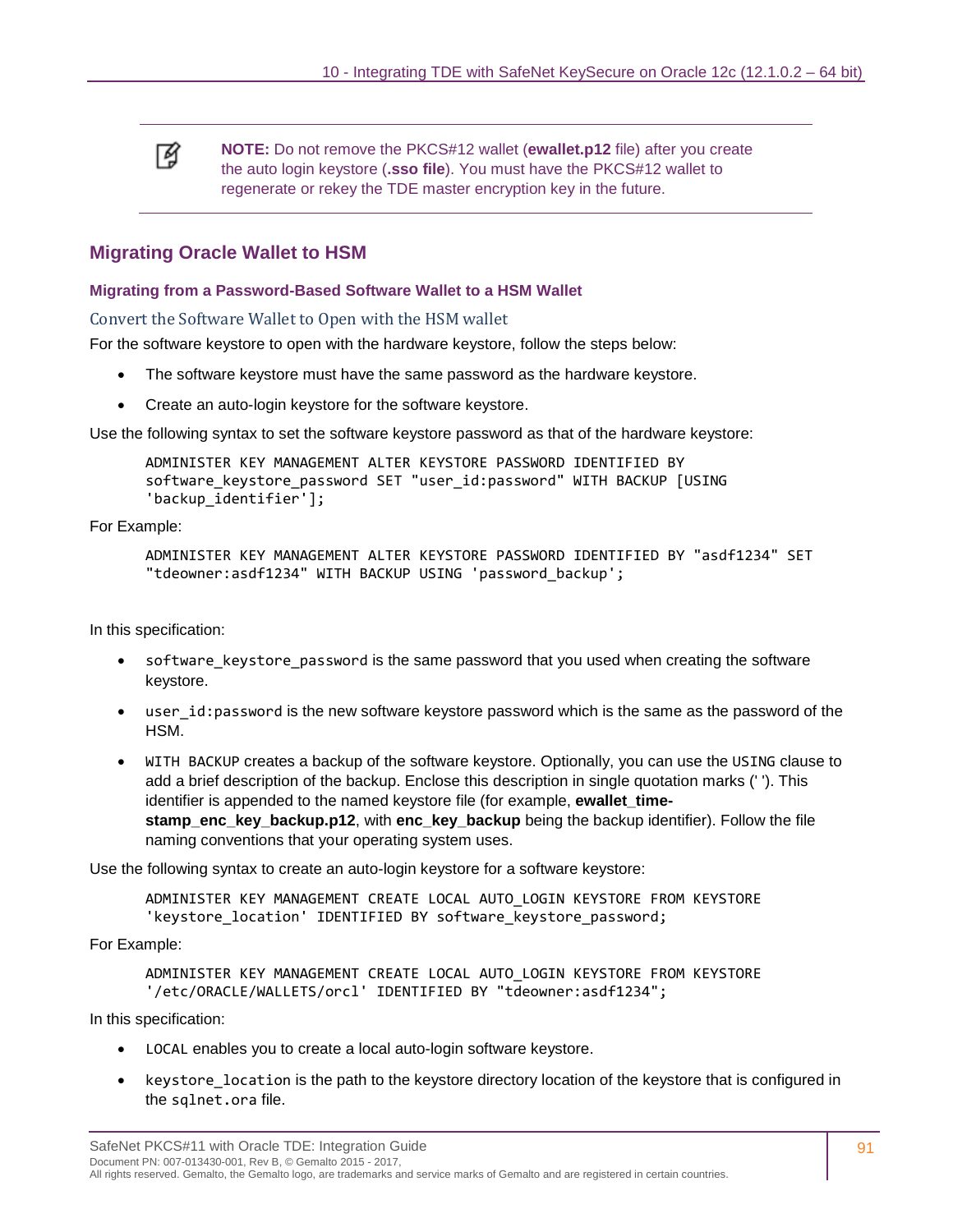• software keystore password is the existing password of the configured software keystore.

#### Configure sqlnet.ora for the Migration of the Password-Based Software Wallet

If you are migrating from a software keystore to a hardware keystore, then use the following format in the sglnet.ora file:

ENCRYPTION\_WALLET\_LOCATION=

(SOURCE=(METHOD=HSM)(METHOD\_DATA=

```
 (DIRECTORY=path_to_keystore)))
```
path to software keystore is the path to the previously configured software keystore.

For Example:

ENCRYPTION\_WALLET\_LOCATION=

(SOURCE=(METHOD=HSM)(METHOD\_DATA=

(DIRECTORY=/etc/ORACLE/WALLETS/orcl)))

#### Perform the HSM wallet Migration

After you complete the migration, you do not need to restart the database, nor do you need to manually re-open the hardware keystore. The migration process automatically reloads the keystore keys in memory.

Use the following syntax when you run the ADMINISTER KEY MANAGEMENT SQL statement for migration:

ADMINISTER KEY MANAGEMENT SET ENCRYPTION KEY IDENTIFIED BY "user\_id:password" MIGRATE USING software\_keystore\_password [WITH BACKUP [USING 'backup\_identifier']];

For Example:

ADMINISTER KEY MANAGEMENT SET ENCRYPTION KEY IDENTIFIED BY "tdeowner:asdf1234" MIGRATE USING "tdeowner:asdf1234" WITH BACKUP USING 'migration\_backup';

In this specification:

- user id:password is the user ID and password that was created on SafeNet KeySecure. Enclose this setting in double quotation marks (" ") and separate user\_id and password with a colon (:).
- software\_keystore\_password is the same password that you have changed to in **"Step 1: Convert the Software Keystore to Open with the Hardware Keystore"**.
- USING enables you to add a brief description of the backup. Enclose this description in single quotation marks ('). This identifier is appended to the named keystore file (for example, **ewallet timestamp\_enc\_key\_backup.p12**, with **enc\_key\_backup** being the backup identifier). Follow the file naming conventions that your operating system uses.

#### **Migrating from an Auto-login Software Wallet to an Auto-login HSM Wallet**

1. Configure sqlnet.ora for the Migration of the Auto-login Software Wallet.

If you are migrating from a software keystore to a hardware keystore, then use the following format in the sqlnet.ora file:

ENCRYPTION\_WALLET\_LOCATION=

(SOURCE=(METHOD=HSM)(METHOD\_DATA=

(DIRECTORY=path\_to\_keystore)))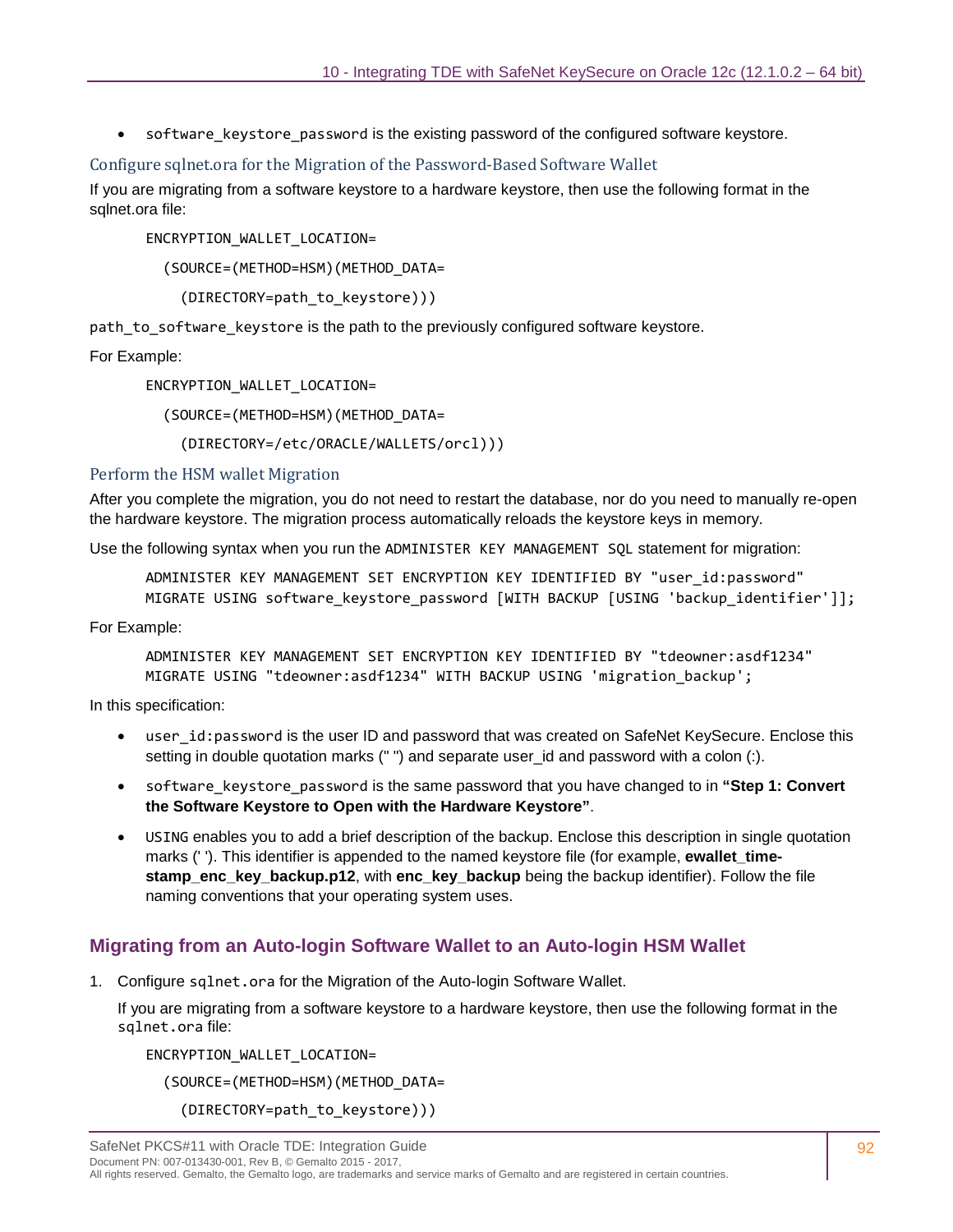path to software keystore is the path to the previously configured software keystore.

For Example:

ENCRYPTION\_WALLET\_LOCATION=

(SOURCE=(METHOD=HSM)(METHOD\_DATA=

(DIRECTORY=/etc/ORACLE/WALLETS/orcl)))

2. Perform the HSM wallet Migration

After you complete the migration, you do not need to restart the database, nor do you need to manually reopen the hardware keystore. The migration process automatically reloads the keystore keys in memory.

Use the following syntax when you run the ADMINISTER KEY MANAGEMENT SQL statement for migration:

ADMINISTER KEY MANAGEMENT SET ENCRYPTION KEY IDENTIFIED BY "user\_id:password" MIGRATE USING software keystore password [WITH BACKUP [USING 'backup identifier']];

For Example:

ADMINISTER KEY MANAGEMENT SET ENCRYPTION KEY IDENTIFIED BY "tdeowner:asdf1234" MIGRATE USING "tdeowner:asdf1234" WITH BACKUP USING 'migration\_backup';

3. If you have migrated and are using an auto-login software keystore in a specific location (for example, /etc/ORACLE/WALLETS/orcl), then create the software password keystore with the hardware keystore password from the auto-login keystore.

ADMINISTER KEY MANAGEMENT CREATE KEYSTORE '/etc/ORACLE/WALLETS/HSM' IDENTIFIED BY "tdeowner:password";

ADMINISTER KEY MANAGEMENT MERGE KEYSTORE '/etc/ORACLE/WALLETS/orcl' INTO EXISTING KEYSTORE '/etc/ORACLE/WALLETS/HSM' IDENTIFIED BY "cdbuser:asdf1234" WITH BACKUP;

The location of the keystore for the ADMINISTER KEY MANAGEMENT merge statement does not need to be the location of the keystore in use.

4. Reconfigure the sqlnet.ora file and add the keystore location of the software keystore created in Step 3 to the DIRECTORY setting of the ENCRYPTION\_WALLET\_LOCATION setting.

For example:

ENCRYPTION\_WALLET\_LOCATION=

(SOURCE=(METHOD=FILE)(METHOD\_DATA=

(DIRECTORY=/etc/ORACLE/WALLETS/HSM)))

- 5. Restart the database and create a new sqlplus session.
- 6. Open the software keystore.

ADMINISTER KEY MANAGEMENT SET KEYSTORE OPEN IDENTIFIED BY software keystore password;

For example:

ADMINISTER KEY MANAGEMENT SET KEYSTORE OPEN IDENTIFIED BY "tdeowner:asdf1234";

7. Add or update the secret in the software keystore.

The secret is the hardware security module password and the client is the HSM\_PASSWORD. HSM\_PASSWORD is an Oracle-defined client name that is used to represent the HSM password as a secret in the software keystore.

ADMINISTER KEY MANAGEMENT ADD SECRET "user\_id:password"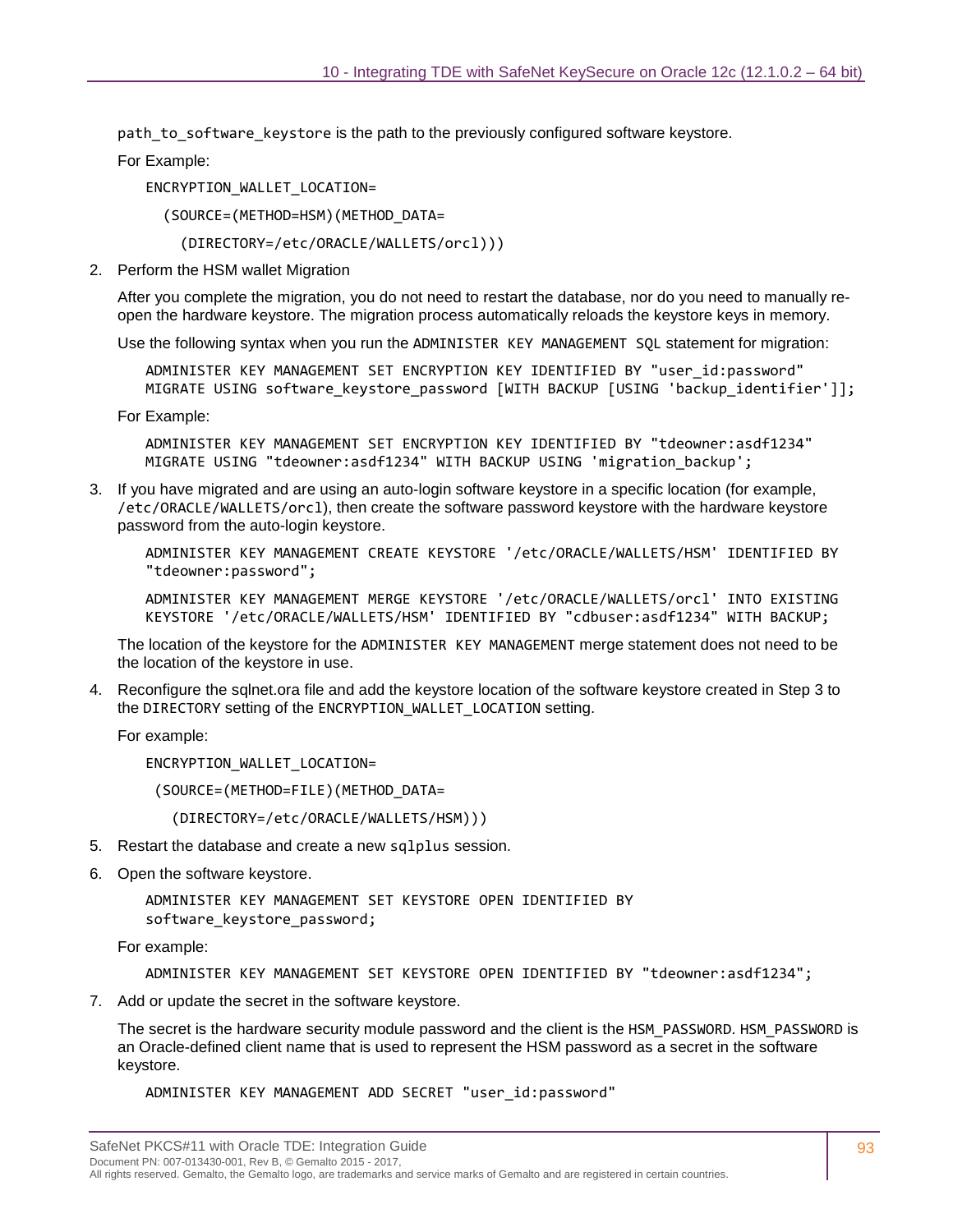FOR CLIENT "HSM\_PASSWORD" IDENTIFIED BY software\_keystore\_password WITH BACKUP;

For example:

ADMINISTER KEY MANAGEMENT ADD SECRET 'tdeowner:asdf1234' FOR CLIENT 'HSM\_PASSWORD' IDENTIFIED BY "tdeowner:asdf1234" WITH BACKUP;

8. Close the software keystore.

ADMINISTER KEY MANAGEMENT SET KEYSTORE CLOSE IDENTIFIED BY software keystore password;

For example:

ADMINISTER KEY MANAGEMENT SET KEYSTORE CLOSE IDENTIFIED BY "tdeowner:asdf1234";

9. Create (or re-create) the auto-login keystore.

ADMINISTER KEY MANAGEMENT CREATE AUTO\_LOGIN KEYSTORE FROM KEYSTORE '/etc/ORACLE/WALLETS/HSM' IDENTIFIED BY "tdeowner:asdf1234";

10. A new file, **cwallet.sso**, is created at the /etc/ORACLE/WALLETS/HSM directory. This directory now contains two files, **cwallet.sso** and **ewallet.p12**.



**NOTE:** Rename the **ewallet.p12** to **ewallet.p24**.

11. Update the sqlnet.ora file to use the hardware security module location.

For example:

ENCRYPTION\_WALLET\_LOCATION=

(SOURCE=(METHOD=HSM)(METHOD\_DATA=

(DIRECTORY=/etc/ORACLE/WALLETS/hsm)))

At this stage, the next time that a TDE operation executes, the hardware security module auto-login keystore opens automatically.

# <span id="page-93-0"></span>**About Migrating Back from a Hardware Keystore**

If you want to switch from using a hardware keystore solution to a software keystore, then you can use reverse migration of the keystore.

After you complete the switch, keep the hardware security module, in case earlier backup files rely on the TDE master encryption keys in the hardware security module.

#### <span id="page-93-1"></span>**Migrating back from a Password based Hardware Keystore to a Password based Or Auto login Software Keystore**

1. Configure sqlnet.ora for the Reverse Migration.

First edit the sqlnet.ora file.

Set the following configuration in the sqlnet.ora file:

ENCRYPTION\_WALLET\_LOCATION= (SOURCE= (METHOD=FILE) (METHOD\_DATA= (DIRECTORY=path\_to\_keystore)))

Replace path\_to\_keystore with the directory location of the destination keystore.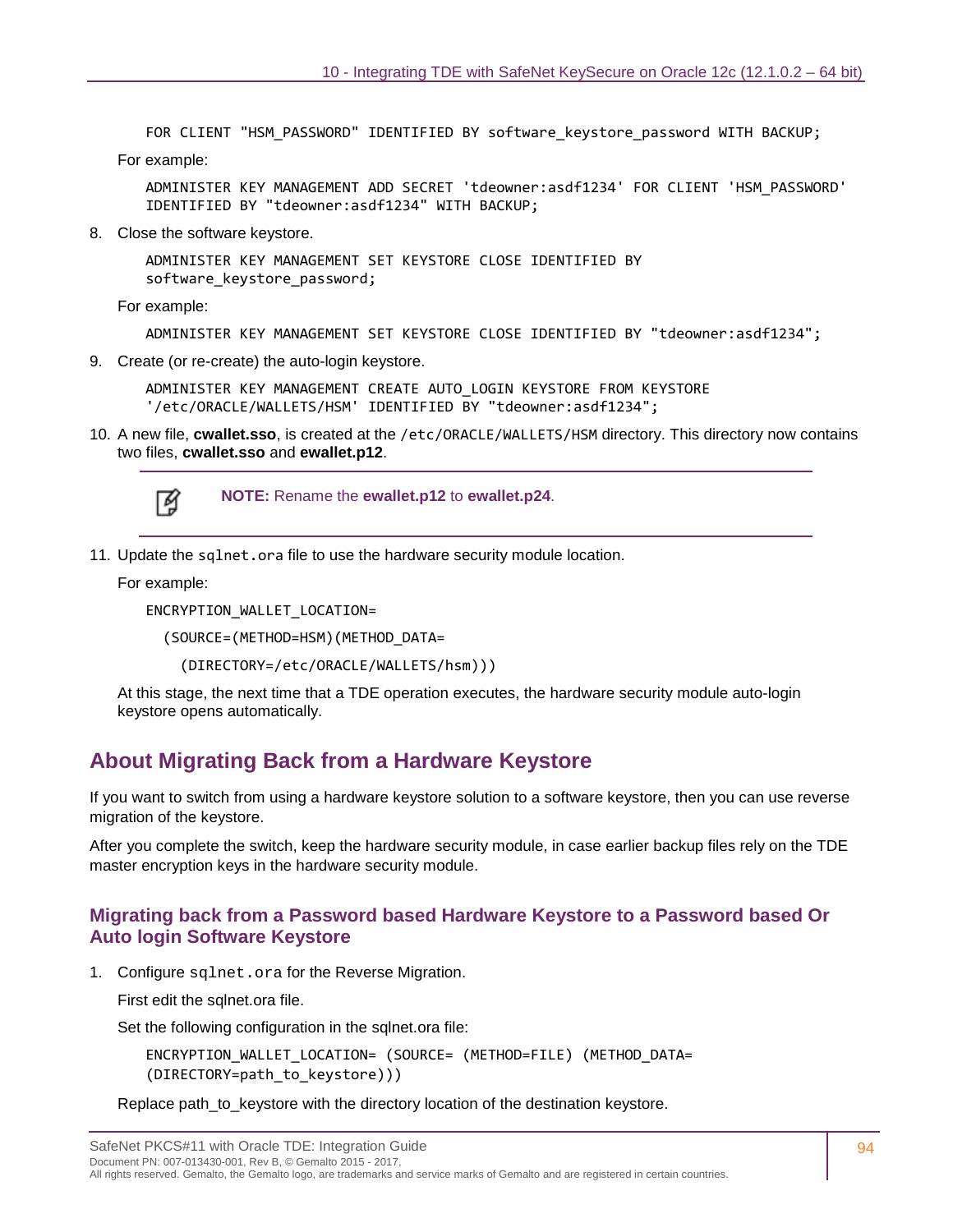2. Configuring the Keystore for the Reverse Migration

To perform a reverse migration on a keystore, you can use the ADMINISTER KEY MANAGEMENT statement with the SET ENCRYPTION KEY and REVERSE MIGRATE clauses.

a. Log in to the database instance as a user who has been granted the ADMINISTER KEY MANAGEMENT or SYSKM privilege.

For example, to log in to the root: sqlplus / as sysdba connected to: Oracle Database 12c SQL> GRANT ADMINISTER KEY MANAGEMENT to system; SQL> commit; Commit complete. SOL> Connect system/<system password> Connected.

b. Run the following SQL statement:

ADMINISTER KEY MANAGEMENT SET ENCRYPTION KEY IDENTIFIED BY software keystore password REVERSE MIGRATE USING "user id: password" [WITH BACKUP [USING 'backup\_identifier']];

In this specification:

- software\_keystore\_password is the password for the existing keystore or the new keystore.
- user $_id$ : password is the software keystore password which is the same as the password of the HSM
- WITH BACKUP creates a backup of the software keystore. Optionally, you can include the USING clause to add a brief description of the backup. Enclose this description in single quotation marks (' '). This identifier is appended to the named keystore file (for example, *ewallet\_timestamp\_emp\_key\_backup.p12,* with *emp\_key\_backup* being the backup identifier). Follow the file naming conventions that your operating system uses.

For example:

ADMINISTER KEY MANAGEMENT SET ENCRYPTION KEY IDENTIFIED BY "tdeowner: asdf1234" REVERSE MIGRATE USING "tdeowner: asdf1234" WITH BACKUP;

Keystore altered.

c. Optionally, change the keystore password using the following syntax

ADMINISTER KEY MANAGEMENT ALTER KEYSTORE PASSWORD IDENTIFIED BY software\_keystore\_password SET "user\_id: password" WITH BACKUP [USING 'backup\_identifier'];

For Example:

ADMINISTER KEY MANAGEMENT ALTER KEYSTORE PASSWORD IDENTIFIED BY "tdeowner:asdf1234" SET "asdf1234" WITH BACKUP USING 'password\_backup';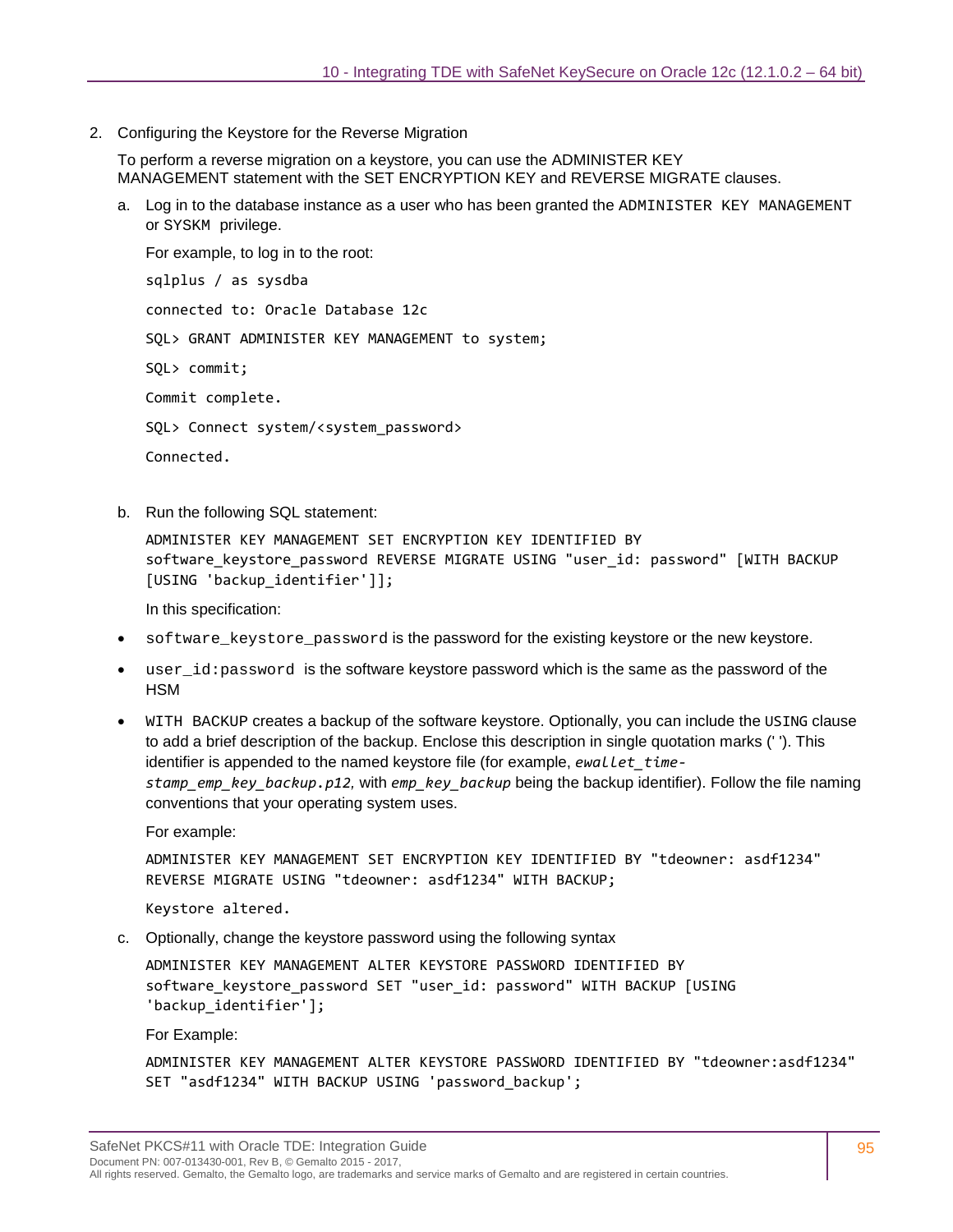In this specification:

- software\_keystore\_password is the password for the existing keystore or the new keystore.
- user  $id:$  password is the software keystore password.
- WITH BACKUP creates a backup of the software keystore. Optionally, you can include the USING clause to add a brief description of the backup. Enclose this description in single quotation marks (' '). This identifier is appended to the named keystore file (for example, *ewallet\_timestamp\_emp\_key\_backup.p12*, with *emp\_key\_backup* being the backup identifier). Follow the file naming conventions that your operating system uses.
- 3. Configuring the Hardware Keystore to Open with the Software Keystore

After you complete the migration, you do not need to restart the database, nor do you need to manually reopen the software keystore. The migration process automatically reloads the keystore keys in memory.

The hardware keystore may still be required after reverse migration because the old keys are likely to have been used for encrypted backups or by tools such as Oracle Data Pump and Oracle Recovery Manager. You should cache the hardware keystore credentials in the keystore so that the HSM can be opened with the software keystore.

#### **Reverse Migration of Password based HSM wallet to Password based oracle wallet**

- 1. Ensure that you configured the TDE hardware keystore.
- 2. Close the hardware security module if it is open. (You can check the status of whether a keystore is open or closed by querying the STATUS column of the V\$ENCRYPTION\_WALLET view.)

For example:

ADMINISTER KEY MANAGEMENT SET KEYSTORE CLOSE IDENTIFIED BY "tdeowner: asdf1234";

3. If you have not migrated from a software keystore, then create the software keystore with the hardware keystore password in the appropriate location (for example, /etc/ORACLE/WALLETS/orcl).

For example:

```
ADMINISTER KEY MANAGEMENT CREATE KEYSTORE '/etc/ORACLE/WALLETS/orcl' IDENTIFIED BY 
"tdeowner:asdf1234";
```
4. If you have migrated and are using an auto-login software keystore in a specific location (for example, /etc/ORACLE/WALLETS/HSM), then create the software password keystore with the hardware keystore password from the existing keystore.

For example:

ADMINISTER KEY MANAGEMENT CREATE KEYSTORE '/etc/ORACLE/WALLETS/orcl' IDENTIFIED BY "tdeowner: asdf1234";

ADMINISTER KEY MANAGEMENT MERGE KEYSTORE '/etc/ORACLE/WALLETS/HSM' INTO EXISTING KEYSTORE '/etc/ORACLE/WALLETS/orcl' IDENTIFIED BY "tdeowner:asdf1234" WITH BACKUP;

- 5. The location of the keystore for the ADMINISTER KEY MANAGEMENT merge statement does not need to be the location of the keystore in use.
- 6. Reconfigure the sqlnet.ora file and add the keystore location of the software keystore created in Step [3](https://docs.oracle.com/database/121/ASOAG/asotrans_mgr.htm#GUID-1E8CD504-A87D-4690-8076-B2F1BA8EC645__BGBDIAAD) or Step [4](https://docs.oracle.com/database/121/ASOAG/asotrans_mgr.htm#GUID-1E8CD504-A87D-4690-8076-B2F1BA8EC645__BGBEECCF) to the DIRECTORY setting of the ENCRYPTION\_WALLET\_LOCATION setting.

For example:

```
ENCRYPTION_WALLET_LOCATION= (SOURCE= (METHOD=FILE) (METHOD_DATA=
DIRECTORY=/etc/ORACLE/WALLETS/orcl)))
```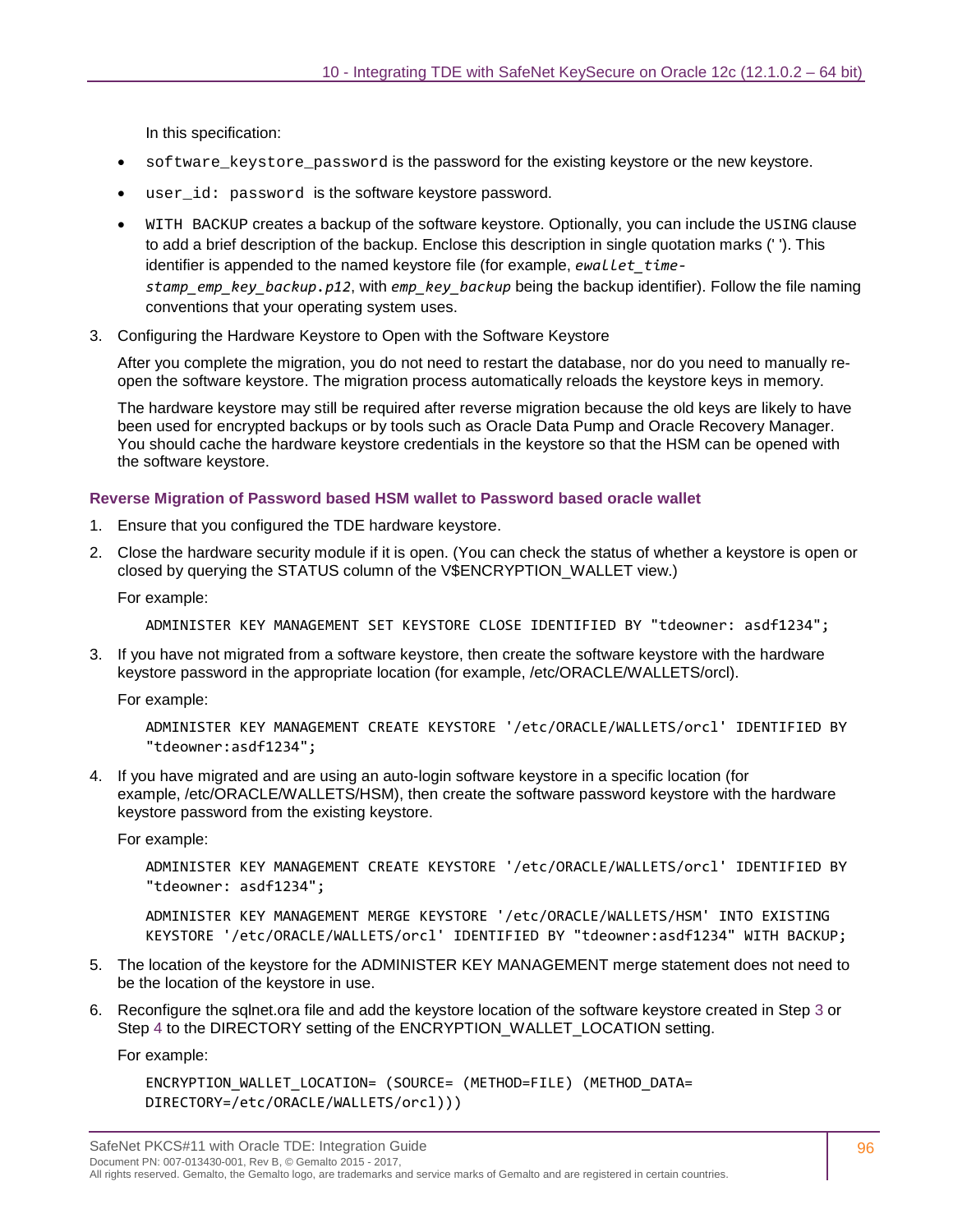7. Reconnect to the database, or log out and then log back in again, so that the change that you made in the previous step takes effect.

For example:

SQL> shutdown immediate; Database closed. SQL> startup ORACLE instance started.

sqlplus / as sysdba

connected to: Oracle Database 12c

8. Open the software keystore.

ADMINISTER KEY MANAGEMENT SET KEYSTORE OPEN IDENTIFIED BY software\_keystore\_password;

For example:

ADMINISTER KEY MANAGEMENT SET KEYSTORE OPEN IDENTIFIED BY "asdf1234";

9. Add or update the secret in the software keystore.

The secret is the hardware security module password and the client is the HSM\_PASSWORD. HSM PASSWORD is an Oracle-defined client name that is used to represent the HSM password as a secret in the software keystore.

For example:

ADMINISTER KEY MANAGEMENT ADD SECRET "tdeowner:asdf1234" FOR CLIENT "HSM\_PASSWORD" IDENTIFIED BY "asdf1234" WITH BACKUP;

10. Re-open the software keystore.

#### **Reverse Migration of Password Based HSM wallet to Auto login oracle wallet**

1. Create (or re-create) the auto-login keystore.

For example:

ADMINISTER KEY MANAGEMENT CREATE AUTO\_LOGIN KEYSTORE FROM KEYSTORE '/etc/ORACLE/WALLETS/orcl/hsm' IDENTIFIED BY "asdf1234";

2. Restart the database and SQL session.

#### **Migrating back from an Auto Login Hardware Keystore to a Password based Or Auto login Software Keystore**

#### **Reverse Migration of Auto login HSM wallet to Auto login oracle wallet**

Perform Step 1 and 2 of [Migrating back from a Password based Hardware Keystore to a Password based Or](#page-93-1)  [Auto login Software Keystore.](#page-93-1)

#### **Reverse Migration of Auto login HSM wallet to Password based oracle wallet**

1. Perform the Step 1 and 2 of [Migrating back from a Password based Hardware Keystore to a Password](#page-93-1)  [based Or Auto login Software Keystore.](#page-93-1)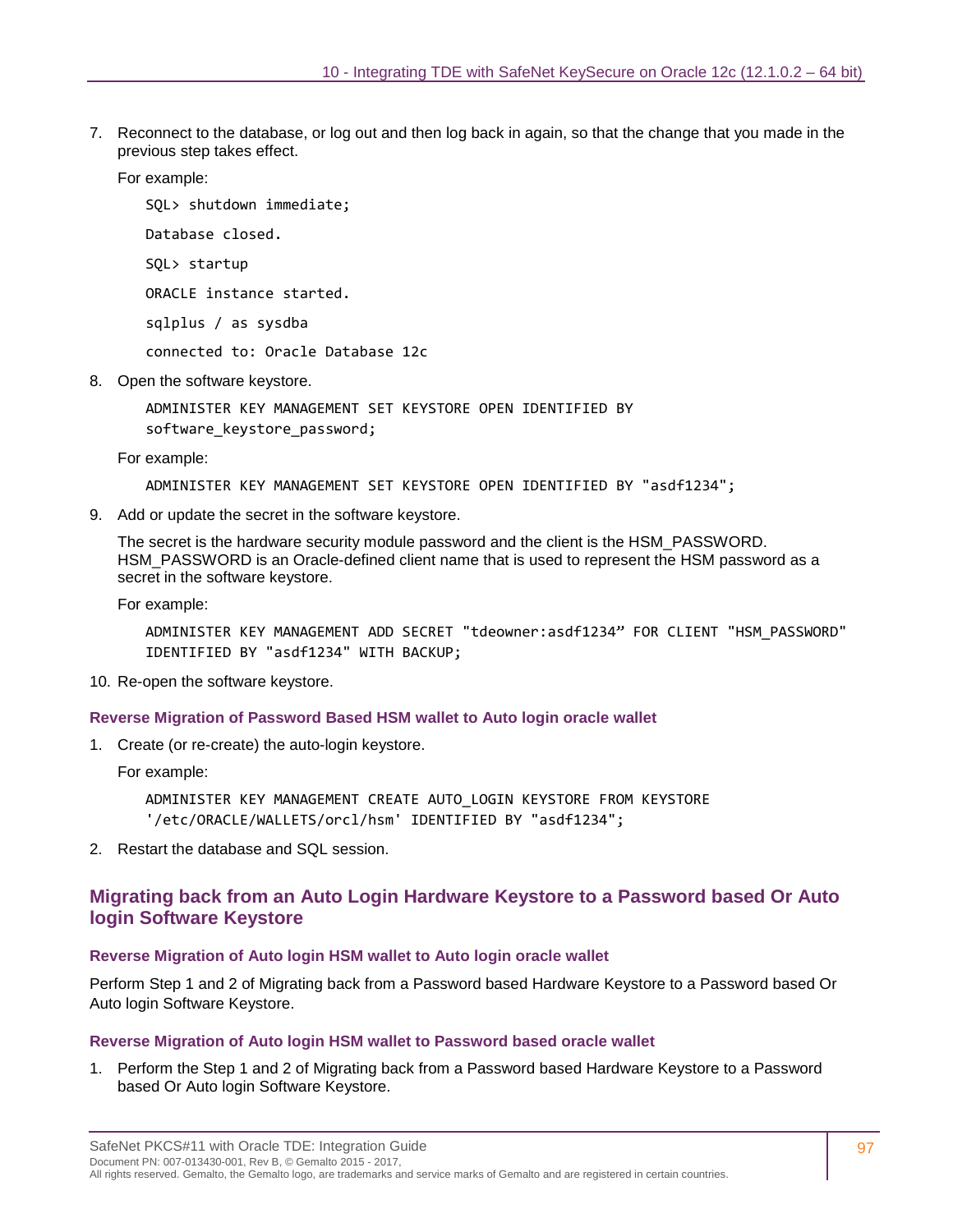- 2. Rename the cwallet.sso file to cwallet.back
- 3. Reopen the software keystore.

# **Working with Pluggable Databases (PDB)**

A new option for Oracle Database 12c, Oracle Multitenant delivers a new architecture that allows a multitenant container database to hold many pluggable databases. The multitenant architecture enables an Oracle database to function as a multitenant container database (CDB) that includes zero, one, or many customercreated pluggable databases (PDBs). A PDB is a portable collection of schemas, schema objects, and nonschema objects that appears to an Oracle Net client as a non-CDB. All Oracle databases before Oracle Database 12c were non-CDBs.

# **About Containers in a CDB**

A container is either a PDB or the root container (also called the root). The root is a collection of schemas, schema objects, and non-schema objects to which all PDBs belong.

Every CDB has the following containers:

- **Exactly one root**: The root stores Oracle-supplied metadata and common users. A common user is a database user known in every container. The root container is named CDB\$ROOT.
- **Exactly one seed PDB**: The seed PDB is a system-supplied template that the CDB can use to create new PDBs. The seed PDB is named PDB\$SEED. You cannot add or modify objects in PDB\$SEED.
- **Zero or more user-created PDBs**: A PDB is a user-created entity that contains the data and code required for a specific set of features. For example, a PDB can support a specific application, such as a human resources or sales application. No PDBs exist at creation of the CDB. You add PDBs based on your business requirements.

## **Managing Pluggable Databases**

Once you are done with creating a pluggable database using the DBCA utility, follow the below steps to start working with the newly created PDB:

1. Edit the tnsnames.ora file to add a new service for the newly created PDB. By default, the tnsnames.ora file is located in the ORACLE\_HOME/network/admin directory or in the location set by the TNS\_ADMIN environment variable. Ensure that you have properly set the TNS\_ADMIN environment variable to point to the correct sqlnet.ora file.

For Example:

```
PDB1 = (DESCRIPTION =
     (ADDRESS = (PROTOCOL = TCP)(HOST = oracle.localdomain)(PORT = 1521))
     (CONNECT_DATA =
       (SERVER = DEDICATED)
       (SERVICE_NAME = pdb1.localdomain)
```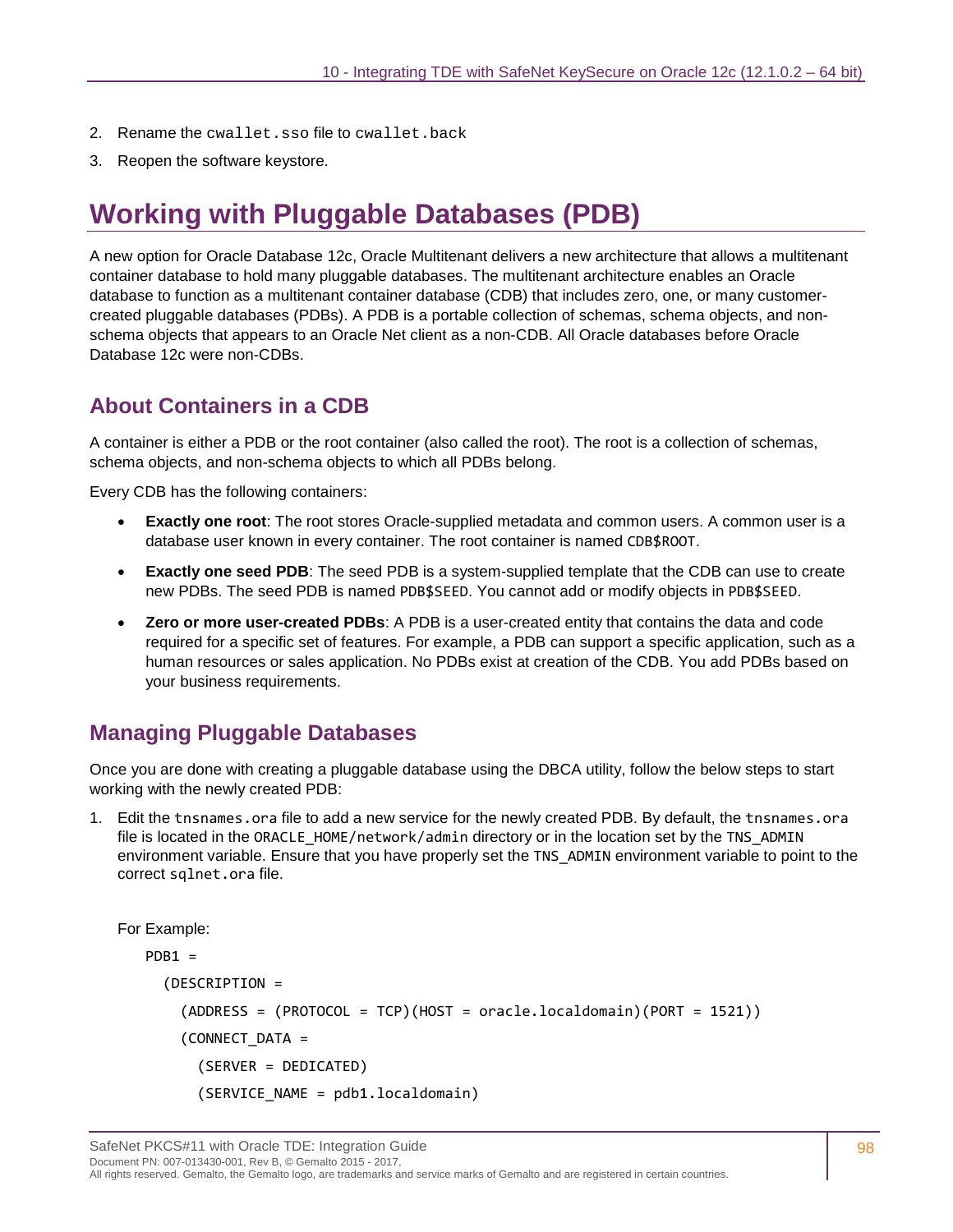Where, **PDB1** is the new Pluggable database name.

2. Restart the Listener Service.

lsnrctl stop lsnrctl start

3. Start the **sqlplus** session to connect to PDB.

```
sqlplus / as sysdba
```
connected to: Oracle Database 12c

SQL> alter pluggable database all open read write;

放

**NOTE:** After every Database restart it is required to run the alter pluggable command (alter pluggable database all open read write;).

SQL> Connect system/<system\_password>@Pluggable Database Service name

Connected

For Example:

SQL> connect system/temp123#@pdb1

Connected.

4. Run the below grant commands:

SQL> GRANT ADMINISTER KEY MANAGEMENT TO PDB1USER;

SQL> GRANT CREATE SESSION TO PDB1USER;

SQL> GRANT CONNECT TO PDB1USER;

SQL> COMMIT;

Where, **pdb1user** is the administrative user name created at the time of creating PDB.

5. Try connecting to PDB with PDB username and you should be able to connect it:

SQL> Connect pdbuser/<system\_password>@Pluggable Database Service name

Connected

SQL> connect pdb1user/temp123#@pdb1

Connected.

### **Managing HSM Wallets: PDB**

Encryption wallet can be of two types: HSM (SafeNet KeySecure) and Oracle (software) wallets. It is recommended to use an HSM rather than Oracle wallet.



**NOTE:** This section describes steps to perform fresh configuration of an HSM wallet. The steps described assume that no HSM or Oracle wallet already exists. For information on configuring Oracle wallets, see ["Managing Oracle Wallets"](#page-100-0).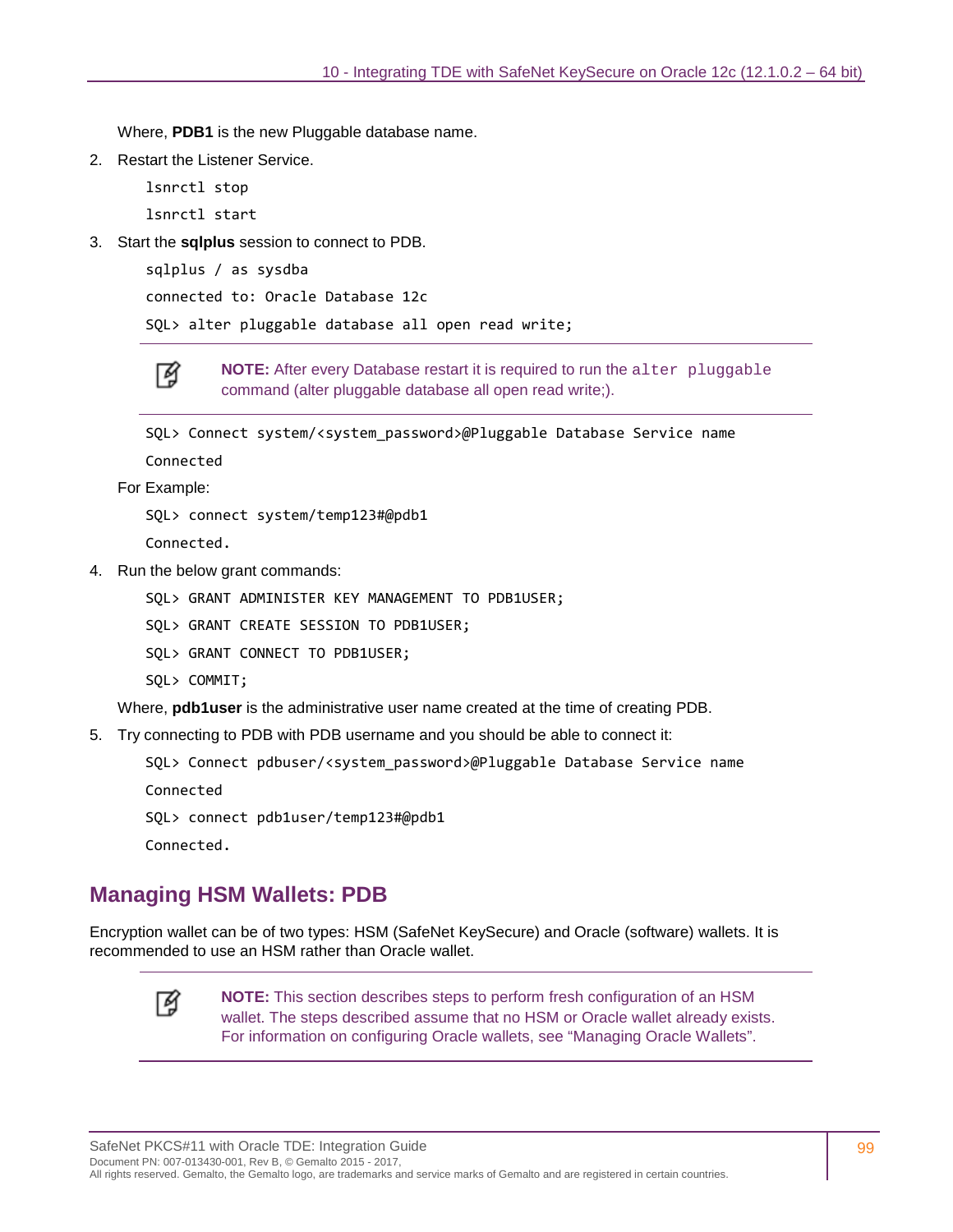# **Configuring HSM Wallets**

- **1. [Set the Hardware Keystore Type in the sqlnet.ora File](#page-99-0)**
- **2. [Open the Hardware Keystore in CDB \(Container database\)](#page-99-1)**
- **3. [Set the Hardware Keystore TDE Master Encryption Key in CDB](#page-100-1)**
- **4. [Open the Hardware Keystore in PDB \(Pluggable database\)](#page-100-2)**
- **5. Set the Hardware Keystore TDE Master Encryption Key in PDB**
- **6. Encrypt Your Data**
- **7. Close the Hardware Keystore**

#### <span id="page-99-0"></span>**Set the Hardware Keystore Type in the sqlnet.ora File**

Before you can configure a hardware keystore, you must enable the database to recognize that it is a hardware security module by editing the sqlnet.ora file. By default, this file is located in the ORACLE\_HOME/network/admin directory or in the location set by the TNS\_ADMIN environment variable.

Use the following setting in the sqlnet.ora file to define the hardware keystore type, which is HSM.

ENCRYPTION\_WALLET\_LOCATION=

(SOURCE=

(METHOD=HSM))

#### <span id="page-99-1"></span>**Open the Hardware Keystore in CDB (Container database)**

1. Log in to the database instance as a user who has been granted the ADMINISTER KEY MANAGEMENT or SYSKM privilege.

For example, to log in to the root:

sqlplus / as sysdba connected to: Oracle Database 12c SQL> GRANT ADMINISTER KEY MANAGEMENT to system; Grant succeeded. SQL> commit; Commit complete. SQL> Connect system/<system\_password>@cdbDatabase Connected.

2. Run the ADMINISTER KEY MANAGEMENT SQL statement using the following syntax:

ADMINISTER KEY MANAGEMENT SET KEYSTORE OPEN IDENTIFIED BY "user\_id:password";

For example:

ADMINISTER KEY MANAGEMENT SET KEYSTORE OPEN IDENTIFIED BY "tdeowner:asdf1234"; keystore altered.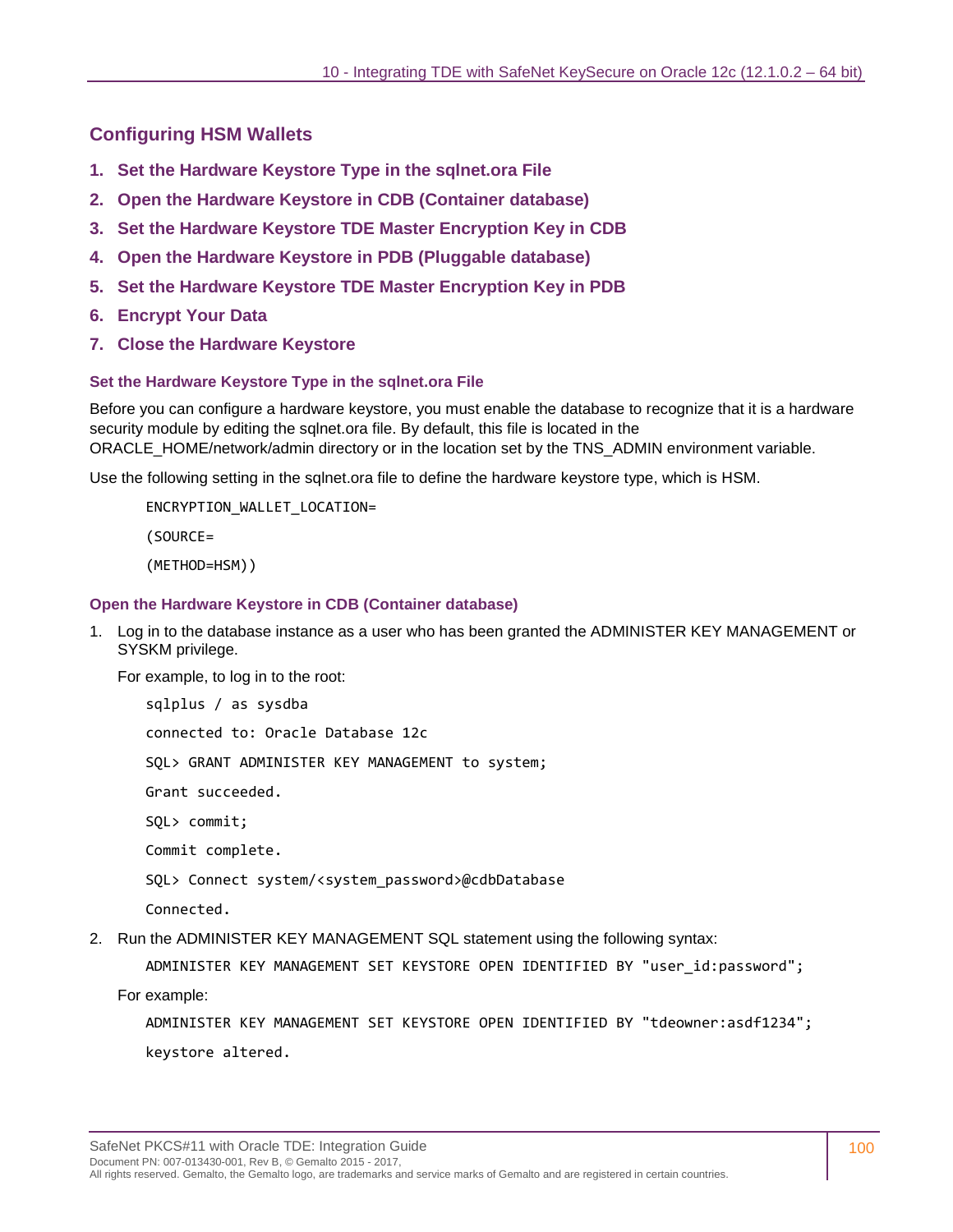#### <span id="page-100-1"></span>**Set the Hardware Keystore TDE Master Encryption Key in CDB**

1. Run the following SQL statement:

ADMINISTER KEY MANAGEMENT SET KEY IDENTIFIED BY "user\_id:password";

For example:

ADMINISTER KEY MANAGEMENT SET KEY IDENTIFIED BY "tdeowner:asdf1234";

keystore altered.

#### <span id="page-100-2"></span>**Open the Hardware Keystore in PDB (Pluggable database)**

Connect pdbuser/<system\_password>@pdbDatabase

1. Run the ADMINISTER KEY MANAGEMENT SQL statement using the following syntax:

ADMINISTER KEY MANAGEMENT SET KEYSTORE OPEN IDENTIFIED BY "user\_id:password";

For example:

ADMINISTER KEY MANAGEMENT SET KEYSTORE OPEN IDENTIFIED BY "tdeowner:asdf1234"; keystore altered.

2. Run the following SQL statement:

ADMINISTER KEY MANAGEMENT SET KEY IDENTIFIED BY "user\_id:password";

For example:

ADMINISTER KEY MANAGEMENT SET KEY IDENTIFIED BY "tdeowner:asdf1234";

keystore altered.

This will generate a new master key and from now onwards any operations performed within this pdb will use the same key.

# <span id="page-100-0"></span>**Managing Oracle Wallets: PDB**

#### **Configuring Oracle Wallets**

#### **Set the Hardware Keystore Type in the sqlnet.ora File**

Before you can configure a hardware keystore, you must enable the database to recognize that it is a hardware security module by editing the sqlnet.ora file. By default, this file is located in the *ORACLE\_HOME/network/admin* directory or in the location set by the TNS\_ADMIN environment variable.

Use the following setting in the sqlnet.ora file to define the software keystore type, which is FILE.

ENCRYPTION\_WALLET\_LOCATION=

(SOURCE=(METHOD=FILE)(METHOD\_DATA=

(DIRECTORY=path\_to\_keystore)))

#### **Open the Hardware Keystore in CDB (Container database)**

1. Log in to the database instance as a user who has been granted the ADMINISTER KEY MANAGEMENT or SYSKM privilege.

For example, to log in to the root: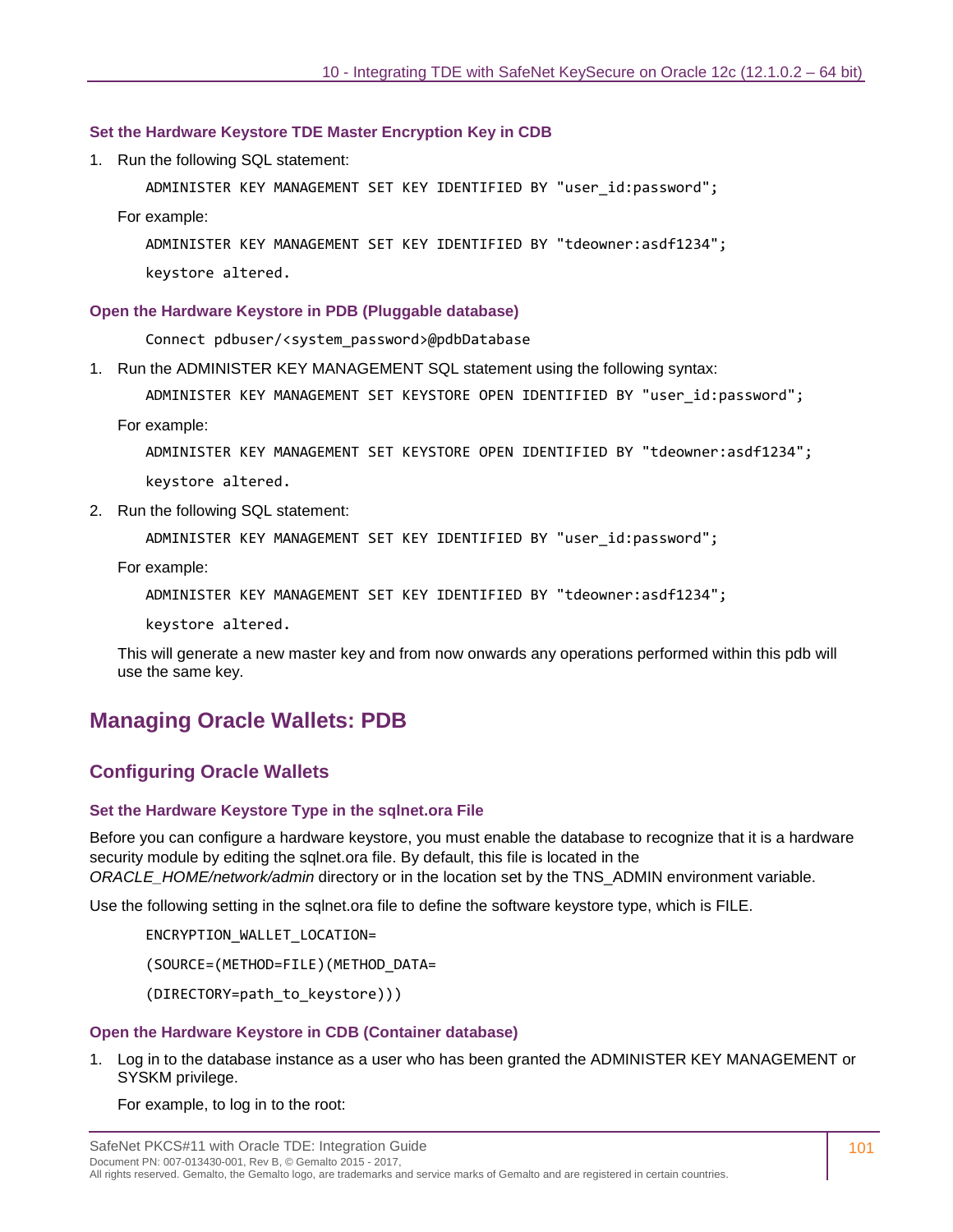sqlplus / as sysdba connected to: Oracle Database 12c SQL> GRANT ADMINISTER KEY MANAGEMENT to system; Grant succeeded. SQL> commit; Commit complete. SQL> Connect system/<system\_password>@cdbDatabase Connected.

2. Run the ADMINISTER KEY MANAGEMENT SQL statement using the following syntax:

ADMINISTER KEY MANAGEMENT SET KEYSTORE OPEN IDENTIFIED BY "password"; For example:

ADMINISTER KEY MANAGEMENT SET KEYSTORE OPEN IDENTIFIED BY "asdf1234"; keystore altered.

#### **Set the Hardware Keystore TDE Master Encryption Key in CDB**

1. Run the following SQL statement:

ADMINISTER KEY MANAGEMENT SET KEY IDENTIFIED BY "password";

For example:

ADMINISTER KEY MANAGEMENT SET KEY IDENTIFIED BY "asdf1234";

keystore altered.

#### **Open the Hardware Keystore in PDB (Pluggable database)**

Connect pdbuser/<system\_password>@pdbDatabase

1. Run the ADMINISTER KEY MANAGEMENT SQL statement using the following syntax:

ADMINISTER KEY MANAGEMENT SET KEYSTORE OPEN IDENTIFIED BY "password";

For example:

ADMINISTER KEY MANAGEMENT SET KEYSTORE OPEN IDENTIFIED BY "asdf1234";

keystore altered.

2. Run the following SQL statement:

ADMINISTER KEY MANAGEMENT SET KEY IDENTIFIED BY "password";

For example:

ADMINISTER KEY MANAGEMENT SET KEY IDENTIFIED BY "asdf1234";

keystore altered.

This will generate a new master key and from now onwards any operations performed within this pdb will use the same key.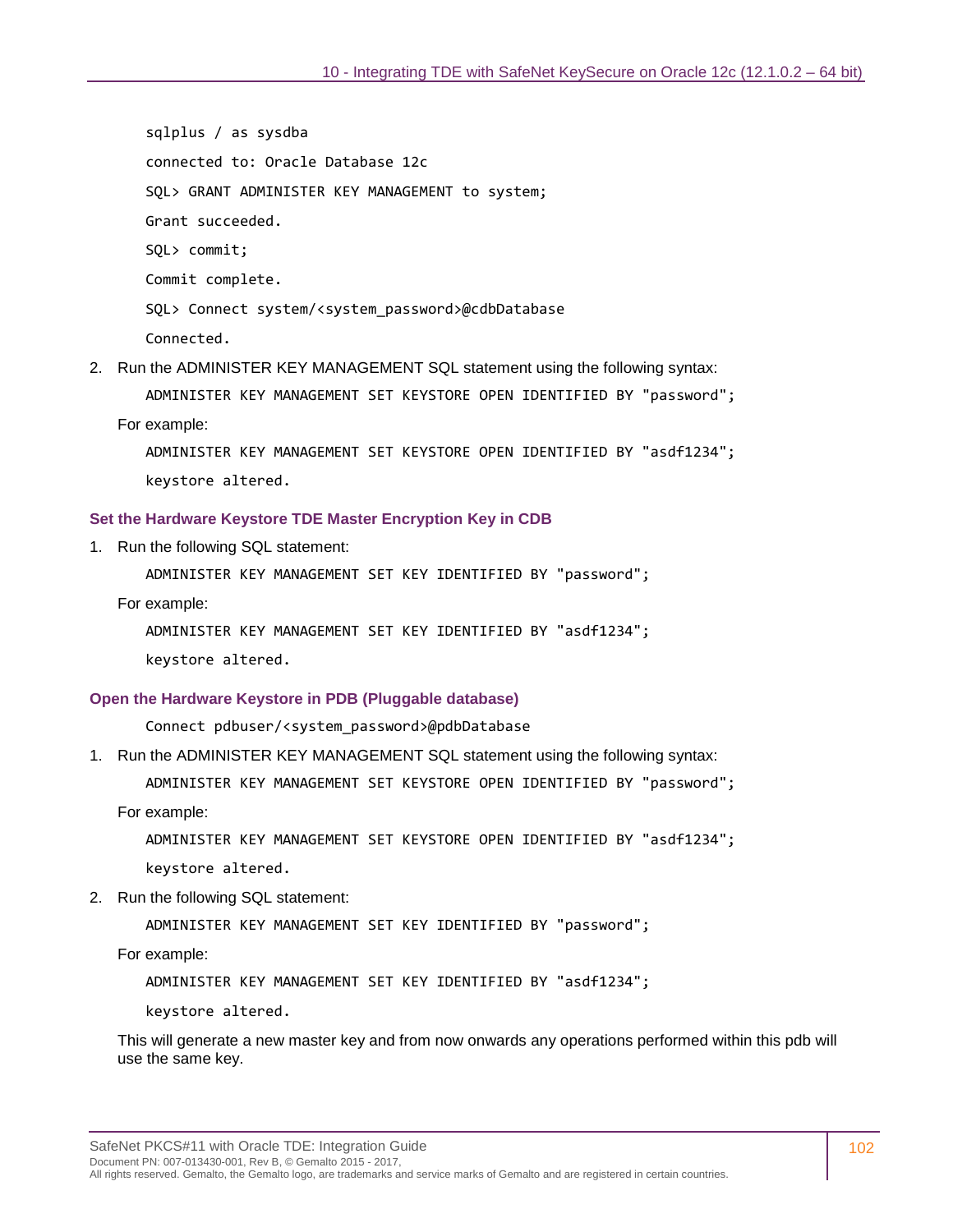冏 **NOTE:** To enable the auto login in PDB, we first need to create the auto login wallet in container database and this will work for pluggable database as well. We do not require further steps to perform in PDB.

# **Migrating Oracle Wallets to HSM: PDB**

To migrate Oracle Wallets to HSM, follow the steps below:

1. Perform migration to HSM.

Change the wallet password same as HSM.

```
ADMINISTER KEY MANAGEMENT ALTER KEYSTORE PASSWORD IDENTIFIED BY 
software_keystore_password SET "user_id:password" WITH BACKUP [USING 
'backup_identifier'];
```
For Example:

```
ADMINISTER KEY MANAGEMENT ALTER KEYSTORE PASSWORD IDENTIFIED BY "asdf1234" SET 
"tdeowner:asdf1234" WITH BACKUP USING 'password_backup';
```
In this specification:

- software keystore password is the same password that you used when creating the software keystore.
- user id:password is the new software keystore password which is the same as the password of the HSM.

WITH BACKUP creates a backup of the software keystore. Optionally, you can use the USING clause to add a brief description of the backup. Enclose this description in single quotation marks (' '). This identifier is appended to the named keystore file (for example, **ewallet time-stamp enc key backup.p12**, with **enc\_key\_backup** being the backup identifier). Follow the file naming conventions that your operating system uses.

2. Change the method to HSM in sqlnet.ora file and then perform migration.

```
ENCRYPTION_WALLET_LOCATION = (SOURCE = (METHOD = HSM) (METHOD_DATA = (DIRECTORY = 
'wallet location')))
```
For Example:

ENCRYPTION\_WALLET\_LOCATION=

(SOURCE=(METHOD=HSM)(METHOD\_DATA=

(DIRECTORY=/etc/ORACLE/WALLETS/orcl)))

3. Set the encryption key.

ADMINISTER KEY MANAGEMENT SET ENCRYPTION KEY IDENTIFIED BY "user\_id:password" MIGRATE USING software keystore password [WITH BACKUP [USING 'backup identifier']];

For Example:

ADMINISTER KEY MANAGEMENT SET ENCRYPTION KEY IDENTIFIED BY "tdeowner:asdf1234" MIGRATE USING "tdeowner:asdf1234" WITH BACKUP USING 'migration\_backup';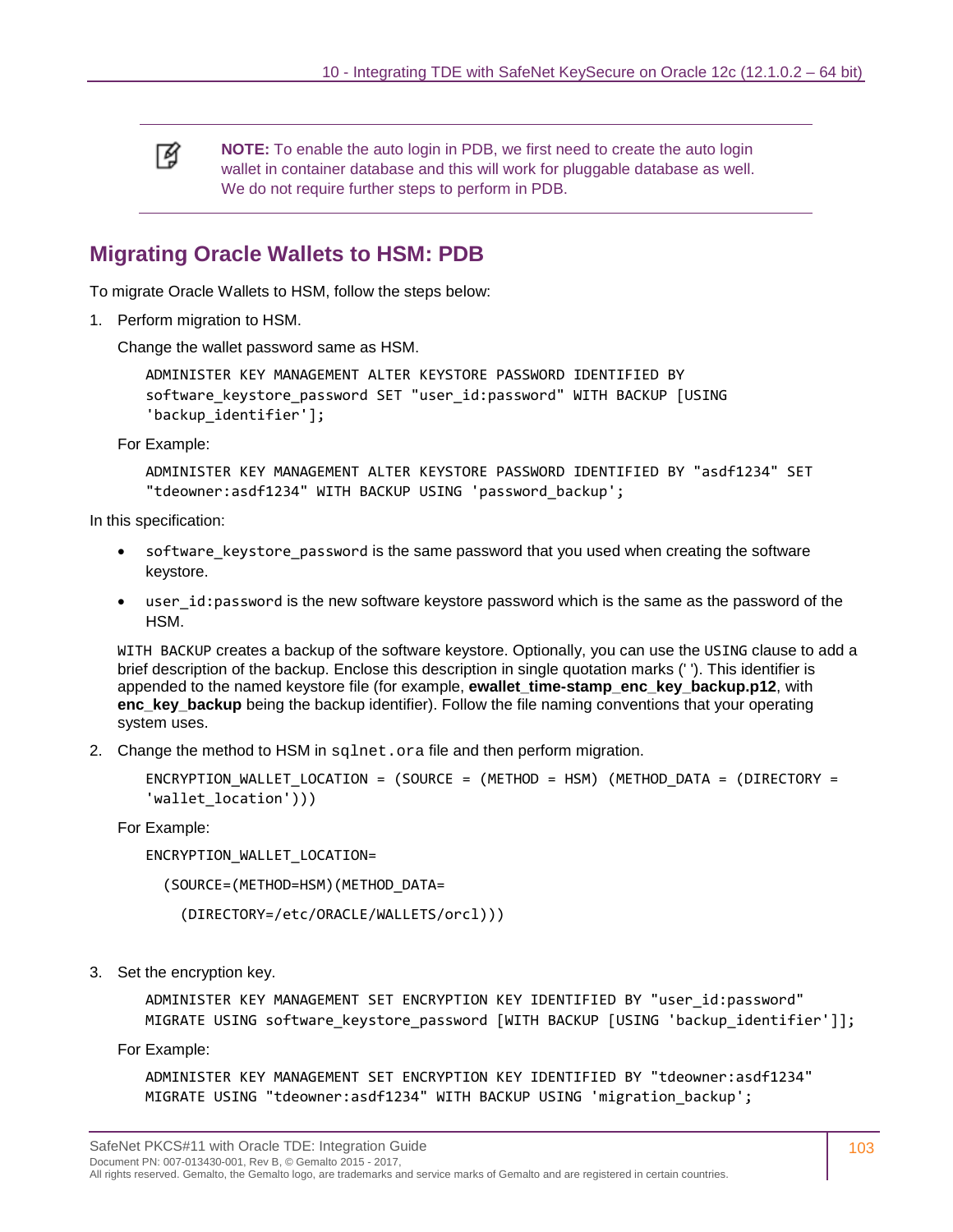- 4. Now restart the database, login with CDB and open the wallet.
- 5. Login in Pluggable database and open the wallet. HSM wallet will open and retrieve data from encrypted tables.

# **Plugging an Unplugged Pluggable Database**

The CDBs keystore is used to store encryption keys for all the associated PDBs. The master encryption key for the PDB must be exported before an unplug operation, so it can be imported after a subsequent plugin operation.

You can disassociate or unplug a PDB from a CDB and re-associate or plug the PDB into the same CDB or into another CDB.

This section describes the process of unplugging PDB1 from the CDB1 instance and plugging into the CDB2 instance on the same machine with a name of PDB1.

- **1. [Export the key information from PDB](#page-103-0)**
- **2. [Unplug the PDB](#page-104-0)**
- **3. [Plugin the PDB](#page-105-0)**
- **4. [Import the key information of PDB](#page-107-0)**

#### **Preparations:**

- a. Two CDB's (CDB1 and CDB2) are configured
- b. PDB1 is attached to CDB1.
- c. Master encryption key for CDB1, CDB2 and PDB1 is set.

#### **Switch to the CDB1 instance**

- ORAENV\_ASK=NO
- export ORACLE\_SID=cdb1
- . oraenv
- ORAENV\_ASK=YES

#### <span id="page-103-0"></span>**Export the key information from PDB**

- 1. Restart the Listener Service
	- lsnrctl stop
	- lsnrctl start
- 2. Start the sqlplus session to connect to PDB.

sqlplus / as sysdba

connected to: Oracle Database 12c

```
SQL> alter pluggable database all open read write;
```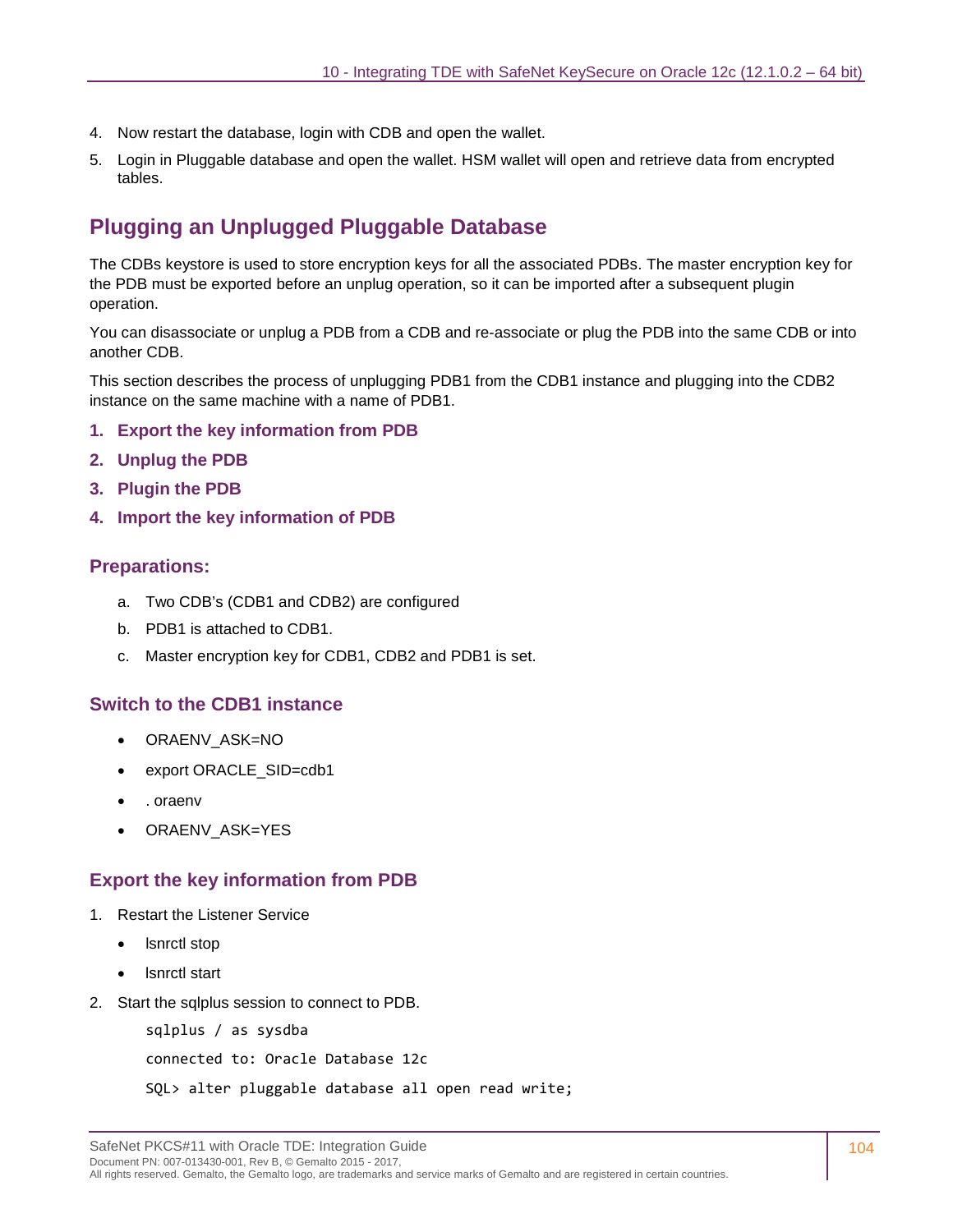

**NOTE:** After every DB restart it is required to run the alter pluggable command (alter pluggable database all open read write;).

#### 3. Connect to the PDB

SQL> Connect system/<system\_password>@Pluggable Database Service name

Connected

For Example:

SQL> connect system/temp123#@pdb1

Connected.

#### 4. Export the PDB keys

ADMINISTER KEY MANAGEMENT EXPORT ENCRYPTION KEYS WITH

SECRET "secret" TO 'key\_file' IDENTIFIED BY software keystore password;

where,

- software\_keystore\_password is the keystore password.
- secret is the password used to encrypt the exported key.
- Key file is the file to which encrypted key information is stored.

Example:

```
ADMINISTER KEY MANAGEMENT EXPORT ENCRYPTION KEYS WITH 
SECRET "secret" TO '/tmp/export.p12' IDENTIFIED BY 
"asdf1234";
```
#### <span id="page-104-0"></span>**Unplug the PDB**

To unplug a PDB, you first close it and then generate an XML manifest file. The XML file contains information about the names and the full paths of the tablespaces, as well as data files of the unplugged PDB. The information will be used by the plugging operation.

1. Start the sqlplus session to connect to PDB.

sqlplus / as sysdba;

connected to: Oracle Database 12c

2. Close the PDB

alter pluggable database <PDB NAME> close immediate;

Example:

alter pluggable database pdb1 close immediate;

3. Unplug the closed PDB and then specify the path and name of the XML file.

alter pluggable database <PDB NAME> unplug into 'XML\_FILE\_PATH';

<XML\_FILE\_PAHT> is the manifest file that contains information about the names and the full paths of the tablespaces, as well as data files of the unplugged PDB.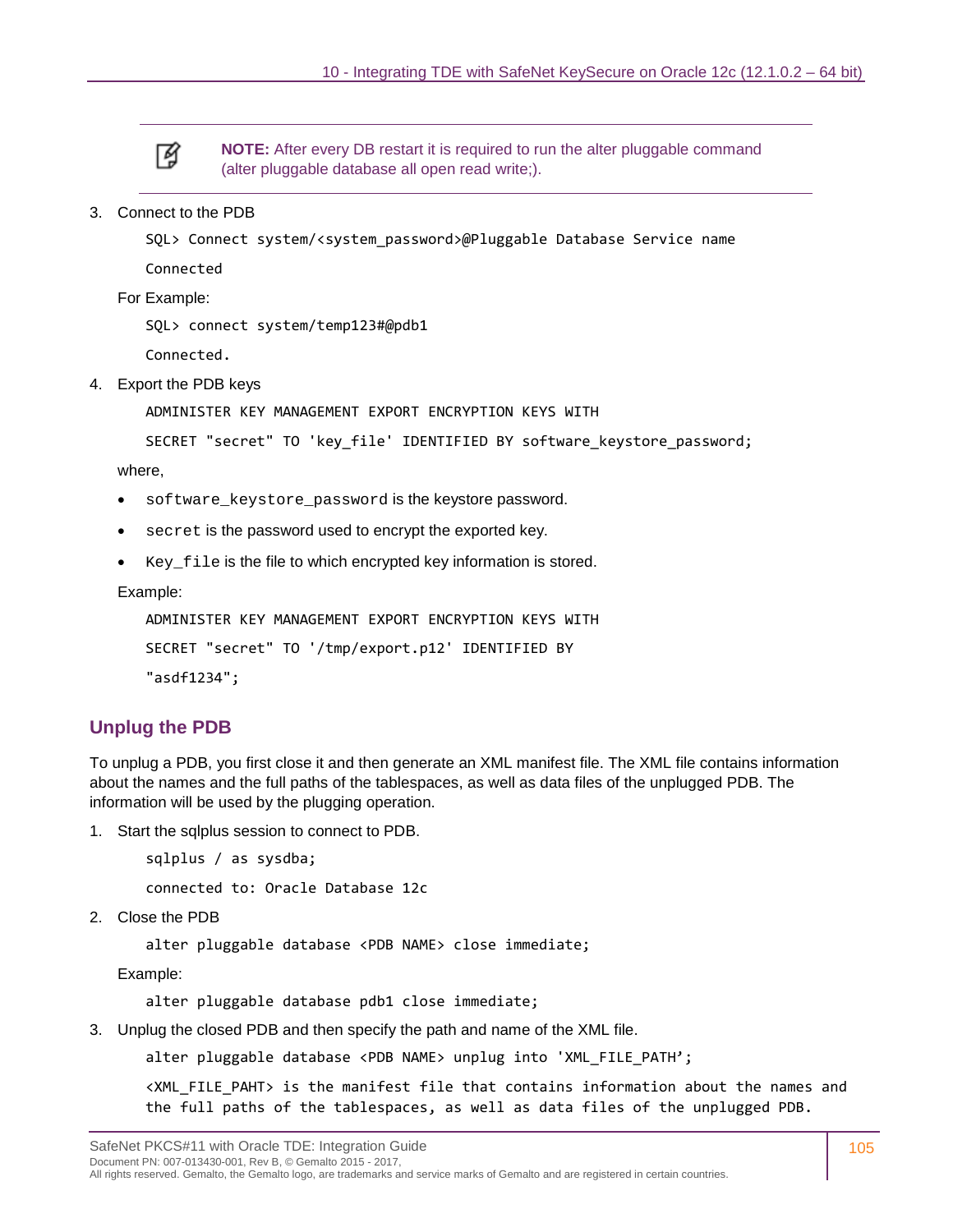Example:

```
alter pluggable database pdb1 unplug into '/home/oracle/pdb1.xml';
```
4. Drop the closed PDB and keep the data files.

```
drop pluggable database <PDB_NAME> keep datafiles;
```
Example:

drop pluggable database pdb1 keep datafiles;

5. Verify the status of the unplugged PDB.

select pdb\_name, status from cdb\_pdbs where pdb\_name in ('PDB1');

No rows are seen.

The unplugging operation makes changes in the PDB data files to record that the PDB was properly and successfully unplugged.



**NOTE:** Unplug procedures can also be done through Database Configuration Assistant.

#### **Procedure:**

- 1. Set the container database on oracle environment.
- 2. If pdb has to be removed from CDB1, give CDB1.

Example:

. oraenv

ORACLE\_SID = [cdb2]? cdb1

- 3. Go to the path shown by echo \$ORACLE\_HOME
- 4. Enter dbca and follow the options.

#### <span id="page-105-0"></span>**Plugin the PDB**

1. Checking the Compatibility of the Unplugged PDB with the Host CDB

Before starting the plugging operation, make sure that the to-be-plugged-in PDB is compatible with the new host CDB. Execution of the PL/SQL block raises an error if it is not compatible.

Execute the following PL/SQL block:

```
. oraenv
[enter cdb2 at the prompt]
sqlplus / as sysdba
[if cdb2 is not started up, start it up now.]
set serveroutput on
DECLARE
    compatible BOOLEAN := FALSE;
BEGIN 
    compatible := DBMS_PDB.CHECK_PLUG_COMPATIBILITY(
```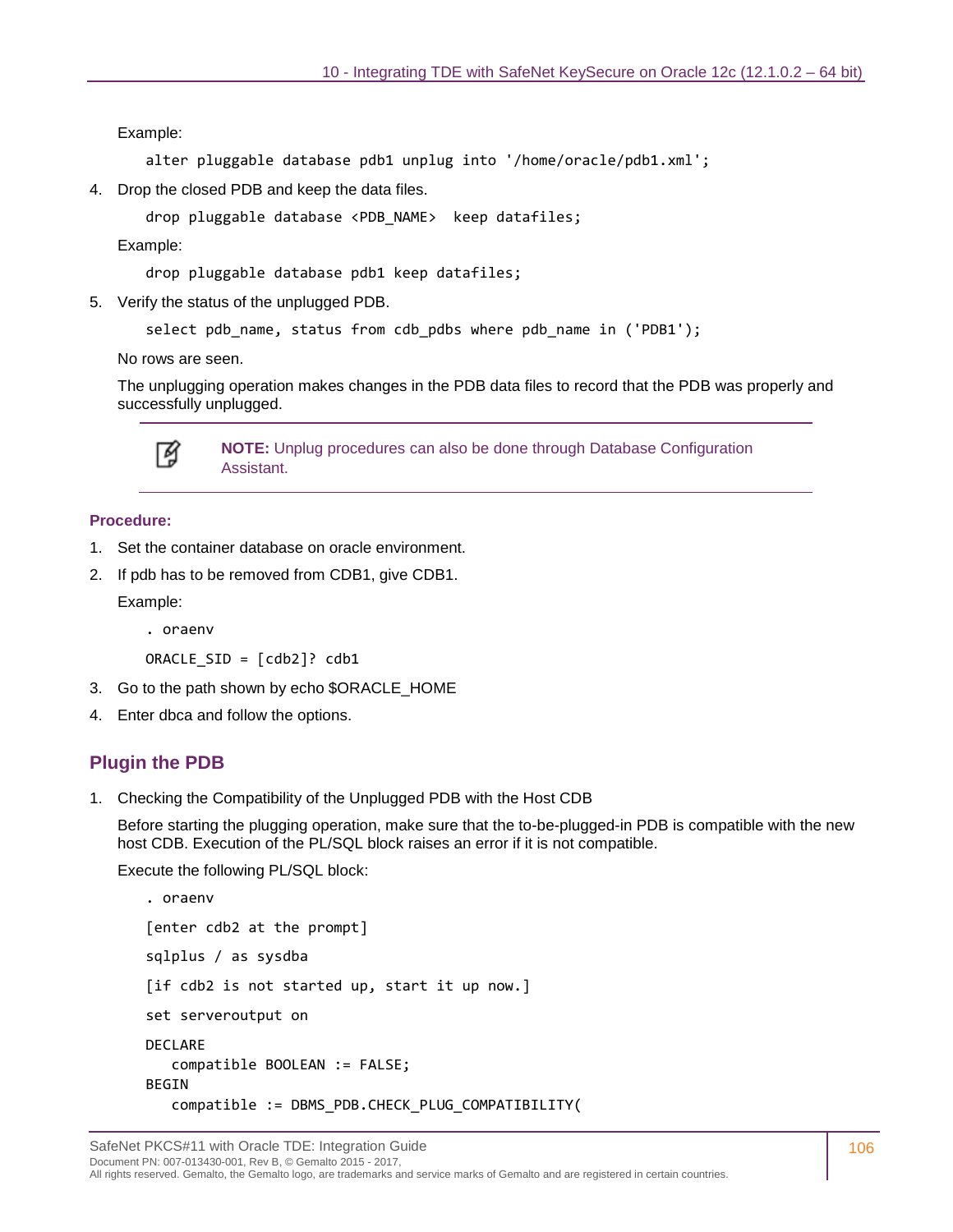```
 pdb_descr_file => '<XML_FILE_PATH>');
       if compatible then
         DBMS OUTPUT.PUT LINE('Is pluggable PDB1 compatible? YES');
     else DBMS OUTPUT.PUT LINE('Is pluggable PDB1 compatible? NO');
       end if;
   END;
   /
For example:
   SQL> set serveroutput on
   DECLARE
       compatible BOOLEAN := FALSE;
   BEGTN
       compatible := DBMS_PDB.CHECK_PLUG_COMPATIBILITY(
            pdb_descr_file => '/home/oracle/pdb1.xml');
       if compatible then
         DBMS OUTPUT.PUT LINE('Is pluggable PDB1 compatible? YES');
       else DBMS_OUTPUT.PUT_LINE('Is pluggable PDB1 compatible? NO');
       end if;
   END;
   /
   Is pluggable PDB1 compatible? YES
   PL/SQL procedure successfully completed.
```
<XML\_FILE\_PAHT> is the manifest file that contains information about the names and the full paths of the tablespaces, as well as data files of the unplugged PDB.

2. Plugging the Unplugged PDB: NOCOPY Method

create pluggable database <PDB NAME> using 'XML\_FILE\_PATH' NOCOPY TEMPFILE REUSE;

<XML\_FILE\_PAHT> is the manifest file that contains information about the names and the full paths of the tablespaces, as well as data files of the unplugged PDB.

Example:

create pluggable database pdb1 using '/home/oracle/pdb1.xml' NOCOPY TEMPFILE REUSE;

```
放
```
- **NOTE:** 
	- There are two more methods which can be used for plugging the PDB. Please refer the [http://www.oracle.com/webfolder/technetwork/tutorials/obe/db/12c/r1/pdb/pdb\\_unplug\\_plug/](http://www.oracle.com/webfolder/technetwork/tutorials/obe/db/12c/r1/pdb/pdb_unplug_plug/pdb_unplug_plug.html) [pdb\\_unplug\\_plug.html](http://www.oracle.com/webfolder/technetwork/tutorials/obe/db/12c/r1/pdb/pdb_unplug_plug/pdb_unplug_plug.html)

OR

• You can use dbca utility to do this. Please refer https://oraclebase.com/articles/12c/multitenant-create-and-configure-pluggable-database-12cr1.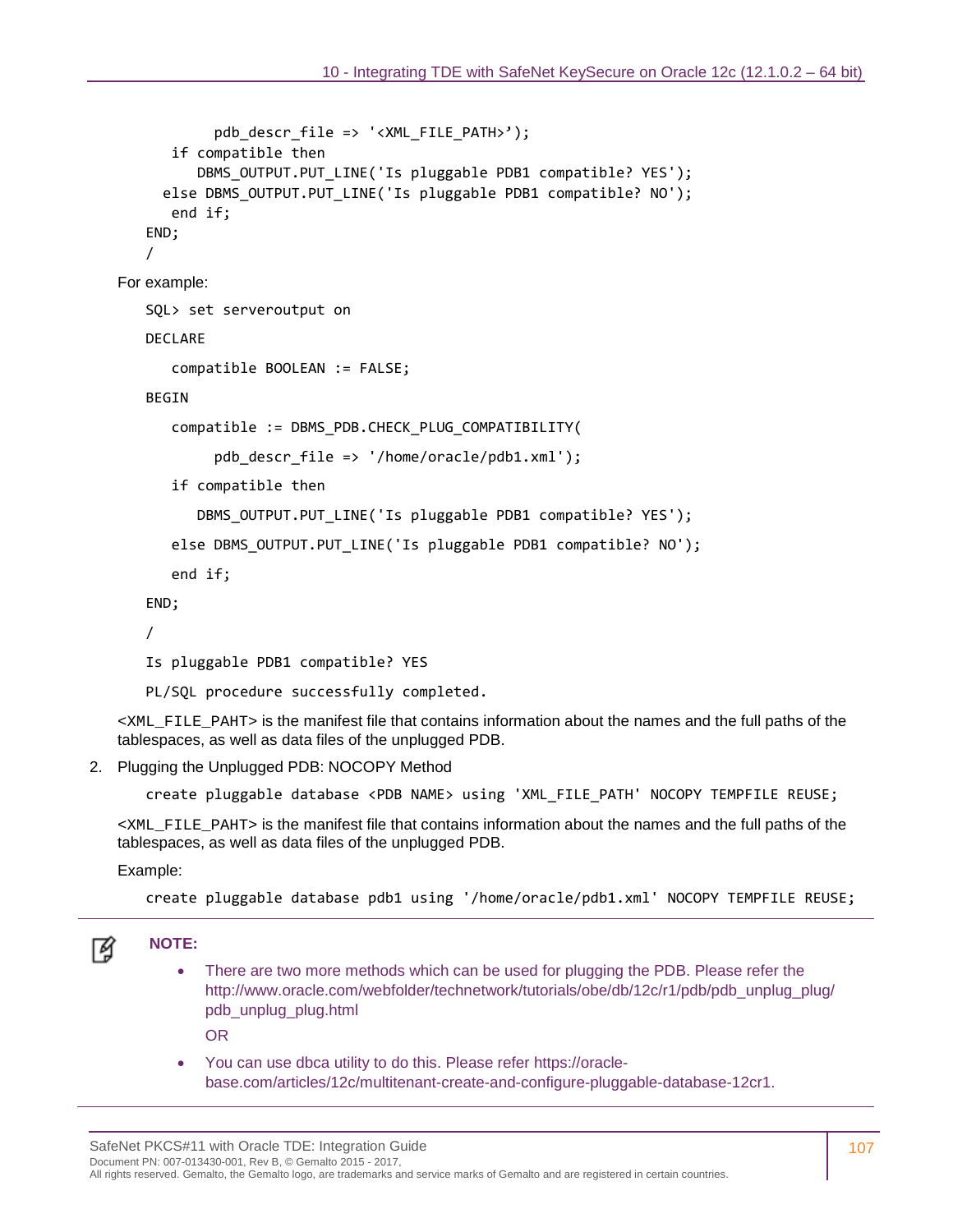#### <span id="page-107-0"></span>**Import the key information of PDB**

1. Import the PDB keys

ADMINISTER KEY MANAGEMENT IMPORT ENCRYPTION KEYS WITH SECRET "secret" FROM 'key\_file' IDENTIFIED BY "software\_keystore\_password" WITH BACKUP;

Example:

ADMINISTER KEY MANAGEMENT IMPORT ENCRYPTION KEYS WITH SECRET "secret" FROM '/tmp/export.p12' IDENTIFIED BY "asdf1234" WITH BACKUP;

2. Restart the Database and access the PDB.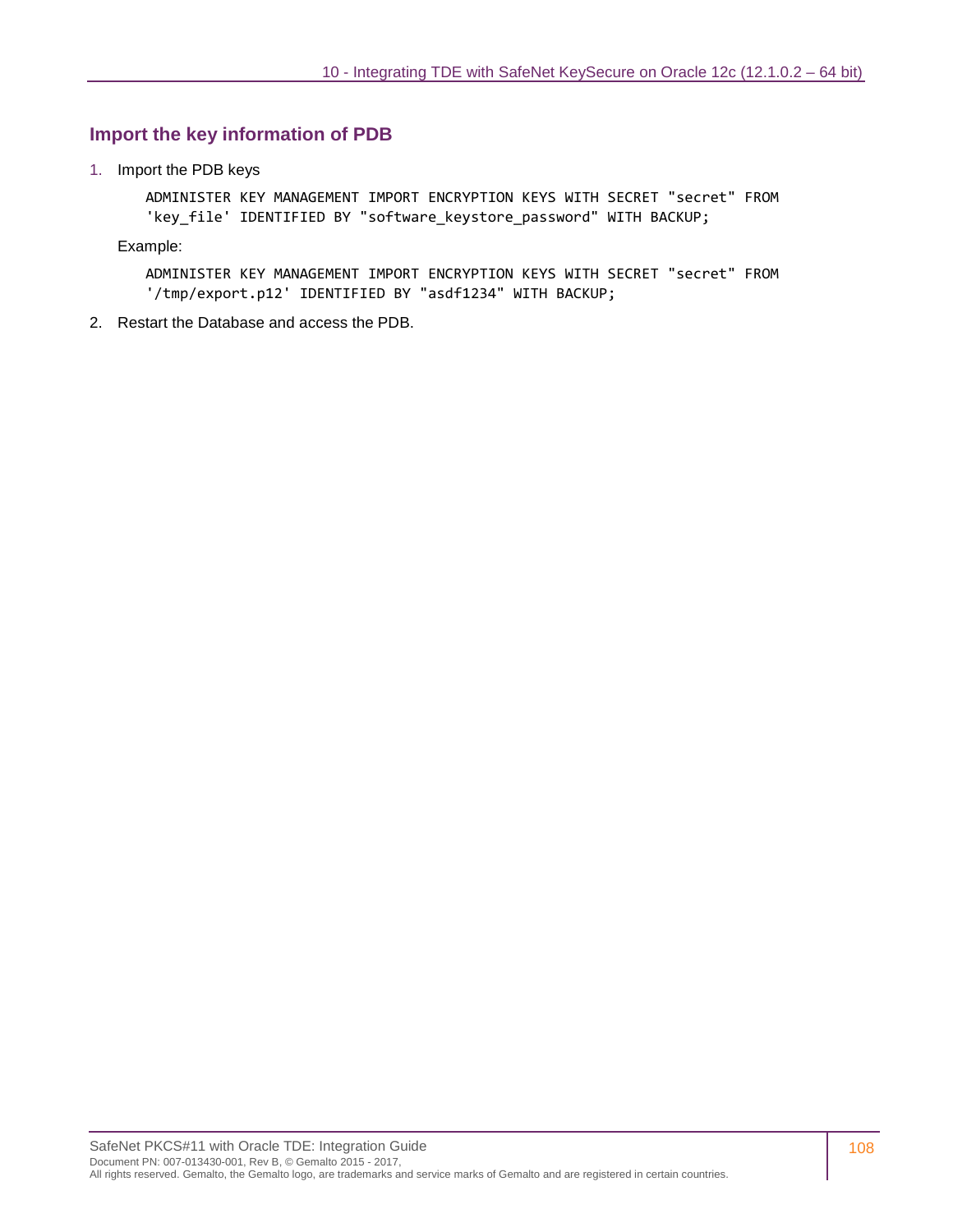# **11 Integrating TDE with SafeNet KeySecure on Oracle 12c RAC (12.1.0.2 – 64 bit)**

This chapter contains the following information:

[Setting up SafeNet KeySecure for Transparent Data Encryption \(TDE\)](#page-52-0) with Oracle RAC

[Managing Multiple Databases on RAC](#page-66-0)

# **Setting up SafeNet KeySecure for Transparent Data Encryption (TDE) with Oracle RAC**

## **Verifying Oracle RAC Installation**

Before proceeding for HSM based wallet management, it is assumed that Oracle RAC is setup properly and running at this point. There are several ways to check the status of the RAC. The *srvctl* utility shows the current configuration and status of the RAC database.

\$ . oraenv ORACLE\_SID = [ORCL] ? ORCL The Oracle base remains unchanged with value /u01/app/oracle [oracle@rac1 ~]\$ srvctl config database -d ORCL Database unique name: ORCL Database name: ORCL Oracle home: /u01/app/oracle/product/12.1.0.2/db\_1 Oracle user: oracle Sp\_file: +DATA/ORCL/PARAMETERFILE/spfile.369.912725063 Password file: +DATA/ORCL/PASSWORD/pwdORCL.347.912724045 Domain: Start options: open Stop options: immediate Database role: PRIMARY Management policy: AUTOMATIC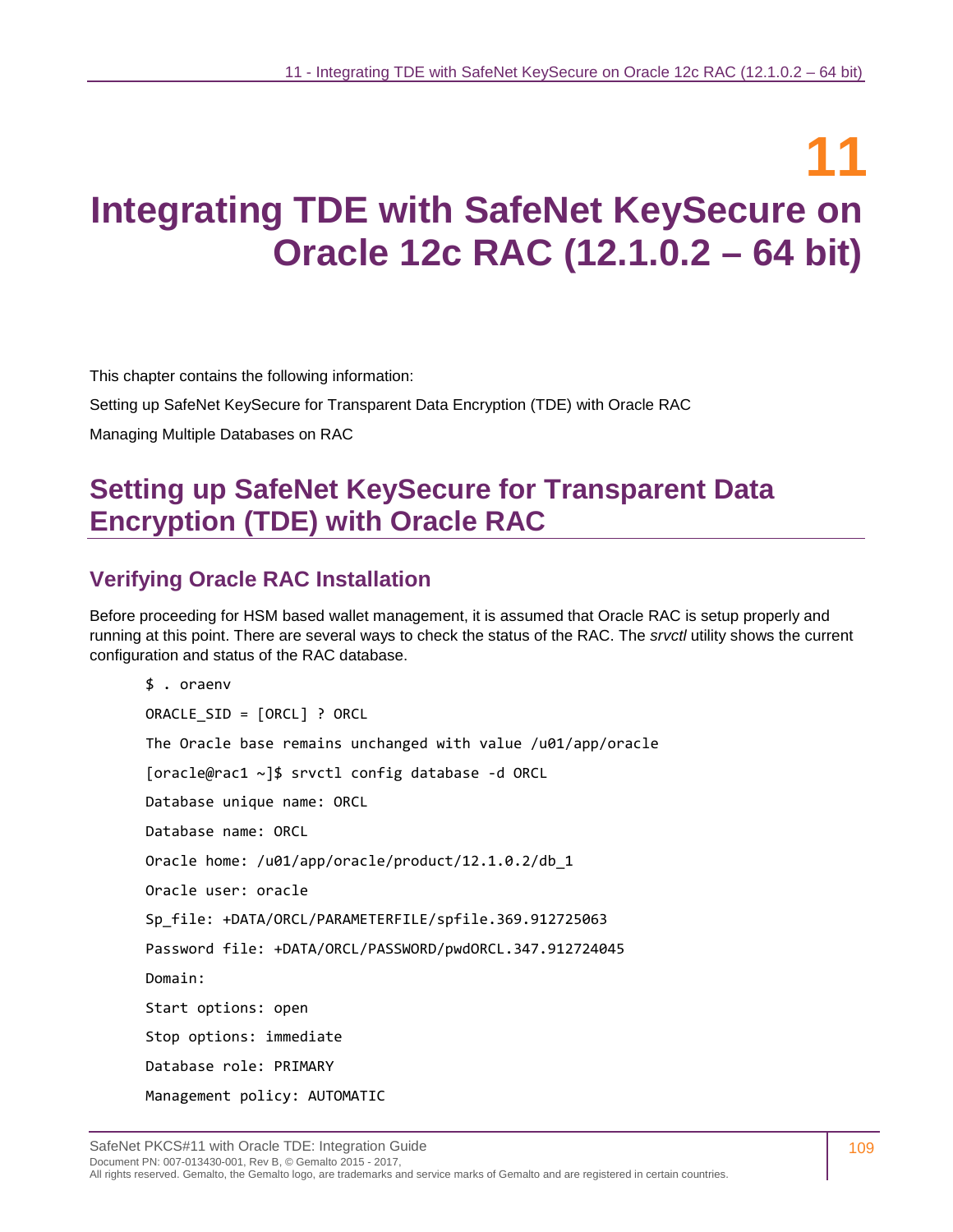Server pools: Disk Groups: DATA Mount point paths: Services: Type: RAC Start concurrency: Stop concurrency: OSDBA group: dba OSOPER group: Database instances: ORCL1,ORCL2 Configured nodes: rac1,rac2 Database is administrator managed \$ srvctl status database -d ORCL Instance ORCL1 is running on node rac1 Instance ORCL2 is running on node rac2

The V\$ACTIVE\_INSTANCES view can also display the current status of the instances. \$ export ORACLE\_SID=ORCL1 [oracle@rac1 Desktop]\$ sqlplus / as sysdba SELECT inst\_name FROM v\$active\_instances; INST\_NAME

--------------------------------------------------------------------------

rac1.localdomain:ORCL1

rac2.localdomain:ORCL2

exit

冏

\$

**NOTE:** The above example shows 2x1 architecture, where 2 is the number of nodes (rac1 and rac2) and 1 is the number of databases (orcl).

However; our library supports more complex architecture where, the number of nodes and databases may be higher, for example 3x3 i.e. 3 nodes (rac1, rac2 and rac3) and 3 databases (orclA, orclB and orclC).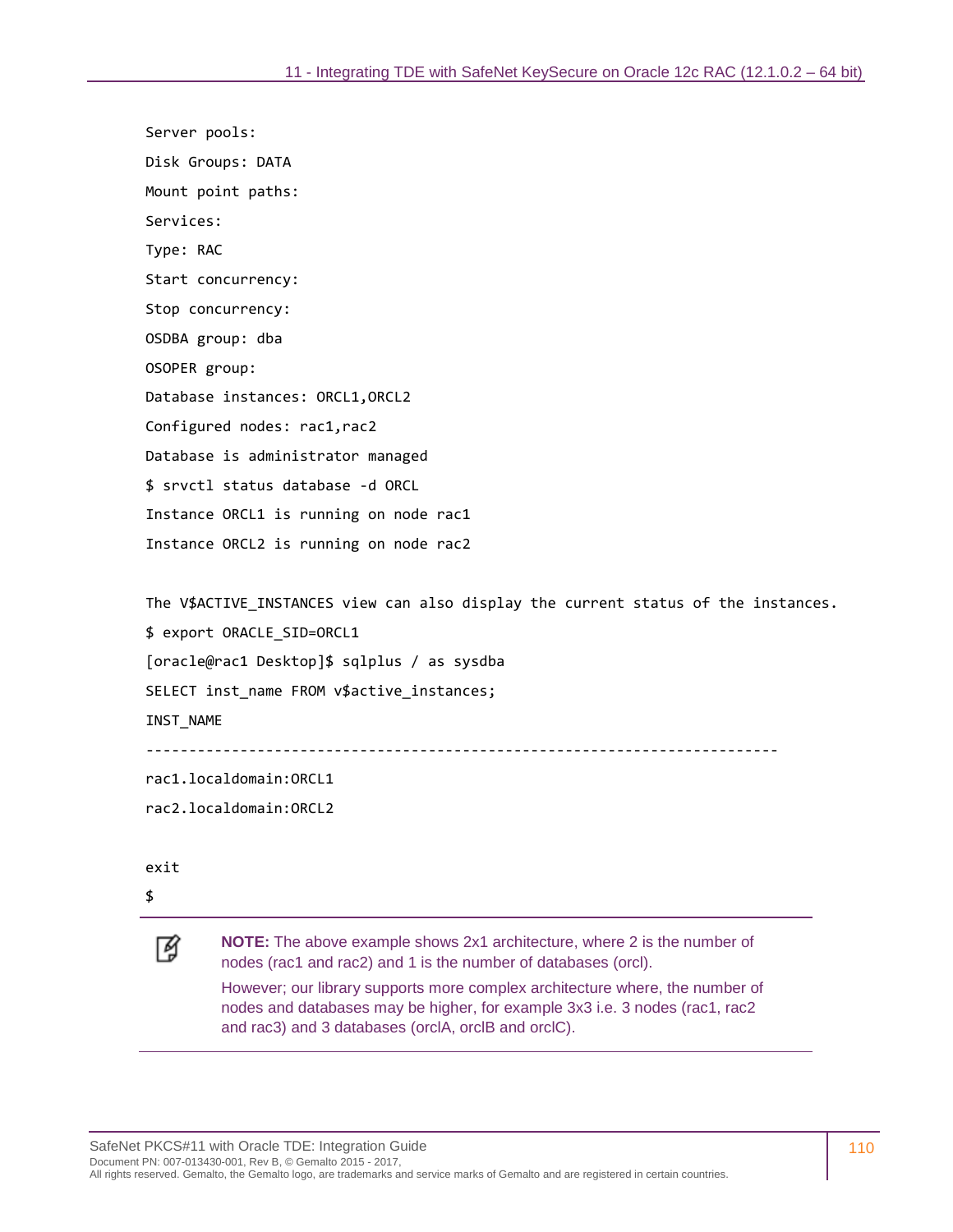## **Configuring the PKCS11 Provider on Oracle RAC Instances**

Configuration of SafeNet PKCS#11 with Oracle TDE on RAC involves the following steps:

- **1. [Installing the Application Server License on SafeNet](#page-54-0) KeySecure**
- **2. [Creating Oracle TDE Authentication Credentials](#page-54-1)**
- **3. [Installing SafeNet PKCS#11 Library on Linux \(to be performed on both RAC1 and RAC2\)](#page-54-2)**
- **4. Configuring Connection to SafeNet [KeySecure \(to be performed on both RAC1 and RAC2\)](#page-55-0)**

## **Installing the Application Server License on SafeNet KeySecure**

To install the Application Server License on SafeNet KeySecure:

- 1. Obtain an Application Server License file from SafeNet.
- 2. Install the license file on the SafeNet KeySecure.

To install the license file:

- a. Log on to the **Management Console** as an administrator.
- b. Navigate to the System Information page (**Device >> System Information & Upgrade**).
- c. Select the method of installation and click **Upgrade/Install**. The machine will reboot.

## **Creating Oracle TDE Authentication Credentials**

The Oracle database needs a user to authenticate to the SafeNet KeySecure. This user will own the keys generated by Oracle TDE.

To create Oracle TDE authentication credentials on SafeNet KeySecure:

- 1. Log on to the Management Console as an administrator with Users and Groups access control. (The admin account created during the SafeNet KeySecure installation has this access control.)
- 2. Navigate to the Local Users section of the User & Group Configuration page (**Security >> Local Authentication >> Local Users & Groups**).
- 3. Click **Add**.
- 4. Enter a user name in the **Username** field and password in the **Password** field. (This document assumes **tdeowner** as the user name and **asdf1234** as password.)s
- 5. Select the **User Administration Permission** and **Change Password Permission** check boxes.
- 6. Click **Save**.

## **Installing SafeNet PKCS#11 Library on Linux (to be performed on RAC1 and RAC2)**

To install SafeNet PKCS#11 library:

1. Download SafeNet PKCS#11 from SafeNet customer support site: [https://serviceportal.safenet-inc.com.](https://serviceportal.safenet-inc.com/) The software adheres to the following naming convention:

```
SafeNet Part Number - Product Name - Product Version - File Format
```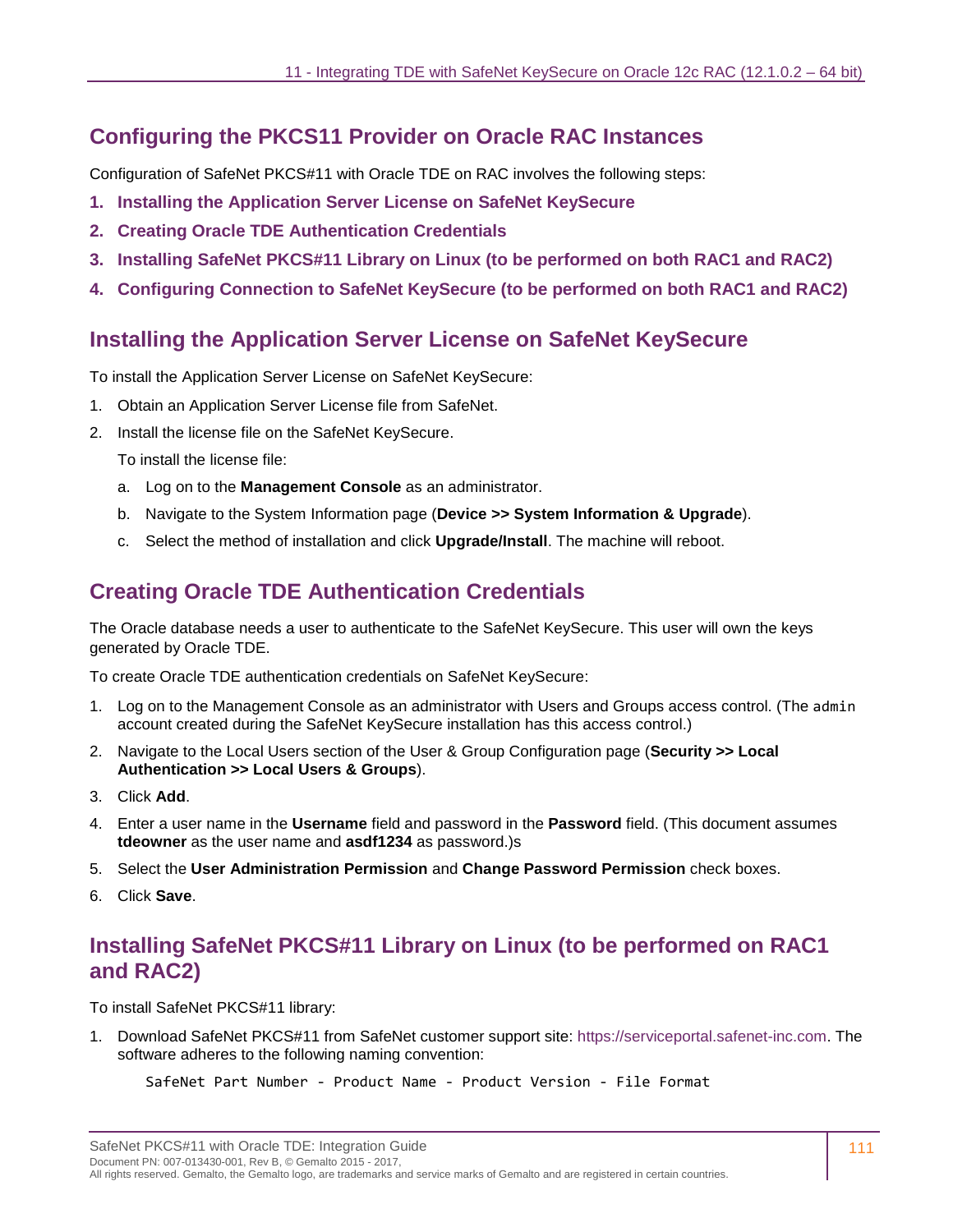#### For example:

610-013046-001\_pkcs11\_tde\_linux\_64b\_v8.3.0.000-0xx.tar.gz

- 2. Log on to the Linux/UNIX client as Oracle user.
- 3. Extract the file using any standard archive utility.

For example, execute:

```
tar -xzf <source_directory/tar_file_name> -C <destination_directory>
```
4. Create the /opt/oracle/extapi/<ARCH>/hsm/safenet/<VERSION> directory. The Oracle user must have appropriate access permissions on /opt/.

Where <ARCH> is the system architecture (either 32 or 64), and <VERSION> is the SafeNet software version number (e.g., 8.3.0).

From this point onward, this document uses <ARCH> as **64** and <VERSION> as 8.3.0. If the system architecture and version is different, adjust these values accordingly.

5. Copy the library file libIngPKCS11.so-8.3.0.000 from extracted /SafeNet/PKCS11/lib directory to /opt/oracle/extapi/64/hsm/safenet/8.3.0.

For example:

```
$ cp libIngPKCS11.so-8.3.0.000 /opt/oracle/extapi/64/hsm/safenet/8.3.0
```


**NOTE:** The receiving directory is a fixed location. Oracle searches this directory. It cannot be changed. Changing the directory name results in a "cannot find" PKCS11 library" error.

6. Copy the properties file IngrianNAE.properties from extracted /SafeNet/PKCS11 directory to /opt/oracle/extapi/64/hsm/safenet/8.3.0.

For example:

- \$ cp IngrianNAE.properties /opt/oracle/extapi/64/hsm/safenet/8.3.0
- 7. Rename **libIngPKCS11.so-8.3.0.000** as **libIngPKCS11.so**.

For example:

\$ mv libIngPKCS11.so-8.3.0.000 libIngPKCS11.so

## **Configuring Connection to SafeNet KeySecure (to be performed on RAC1 and RAC2)**

To configure connection to SafeNet KeySecure:

1. Configure the connection to SafeNet KeySecure.

Enter the following values in the IngrianNAE.properties file (placed at /opt/oracle/extapi/64/hsm/safenet/8.3.0).

- **NAE\_IP** IP address of the SafeNet KeySecure.
- **NAE** Port 9000 (This is the default value).
- **Log\_Level** MEDIUM (This is the default, but it can be set to HIGH for troubleshooting).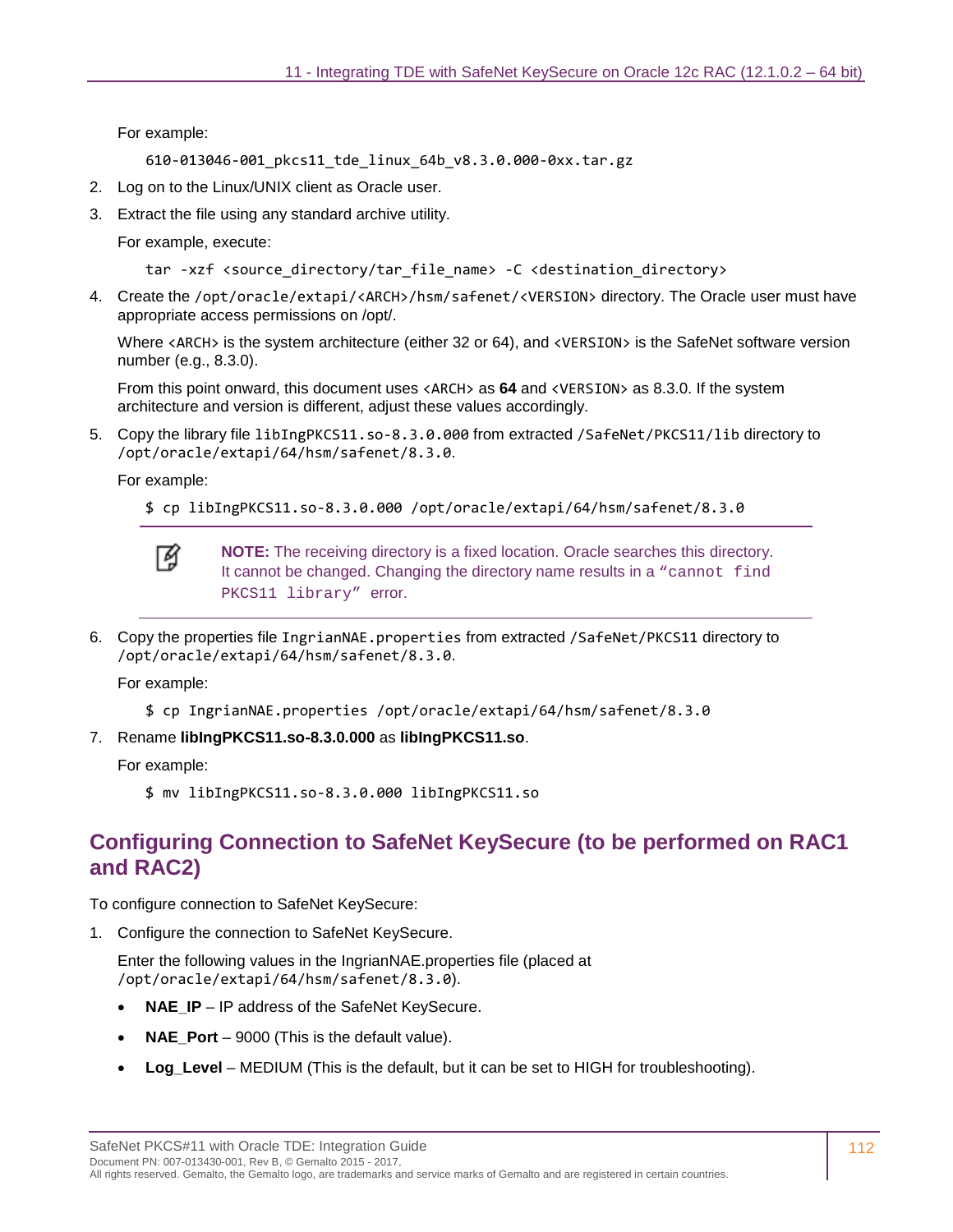- Log File Full path and file name. The Oracle user must have write permissions for the path and file. A public location such as /tmp is recommended.
- 2. Modify environment variables for the Oracle user.

Make sure that the following environment variables are exported so that they are inherited by new Oracle server processes. Edit the shell profile (in many shells, the file is called **.profile** and is located in the home directory of the Oracle user.)

```
export SFNT_HSMAPI_BASE=/opt/oracle/extapi/<32|64>/hsm/safenet/8.3.0
export NAE Properties Conf Filename=$SFNT HSMAPI BASE/IngrianNAE.properties
export IngrianNAE_Properties_Conf_Slot_ID_Max=100
export IngrianNAE Properties Conf SessionID Max=100
```
and run the following commands:

```
srvctl setenv database –d ORCL -T 
"NAE_Properties_Conf_Filename=/opt/oracle/extapi/64/hsm/safenet/8.3.0/IngrianNAE.pr
operties"
srvctl setenv database -d ORCL -T "IngrianNAE Properties Conf SessionID Max=100"
srvctl setenv database –d ORCL –T
```
"IngrianNAE\_Properties\_Conf\_Slot\_ID\_Max=100"

```
srvctl setenv database -d ORCL -T "ORACLE UNQNAME=ORCL"
```
where,

ORCL is the name of the database.



**NOTE:** If user wants to use multiple properties file for multiple Oracle homes, then environment variables need to be modified as per each Oracle home by using above commands.

- 3. Add the environment variable (AIX and Solaris).
	- **AIX** Add the environment variable, LIBPATH, as follows:

export LIBPATH=/opt/oracle/extapi/64/hsm/safenet/8.3.0: /home/oracle/SafeNet/PKCS11/samplelibs

• **Solaris** – Add the environment variable, LD\_LIBRARY\_PATH, as follows:

export LD\_LIBRARY\_PATH=/opt/oracle/extapi/64/hsm/safenet/8.3.0: /home/oracle/SafeNet/PKCS11/samplelibs

Here, samplelibs is provided in the SafeNet PKCS#11 TDE package.

## **Managing Oracle Wallets**

Encryption wallet can be of two types: HSM (SafeNet KeySecure) and Oracle (software) wallets. This section describes instructions to configure an Oracle wallet.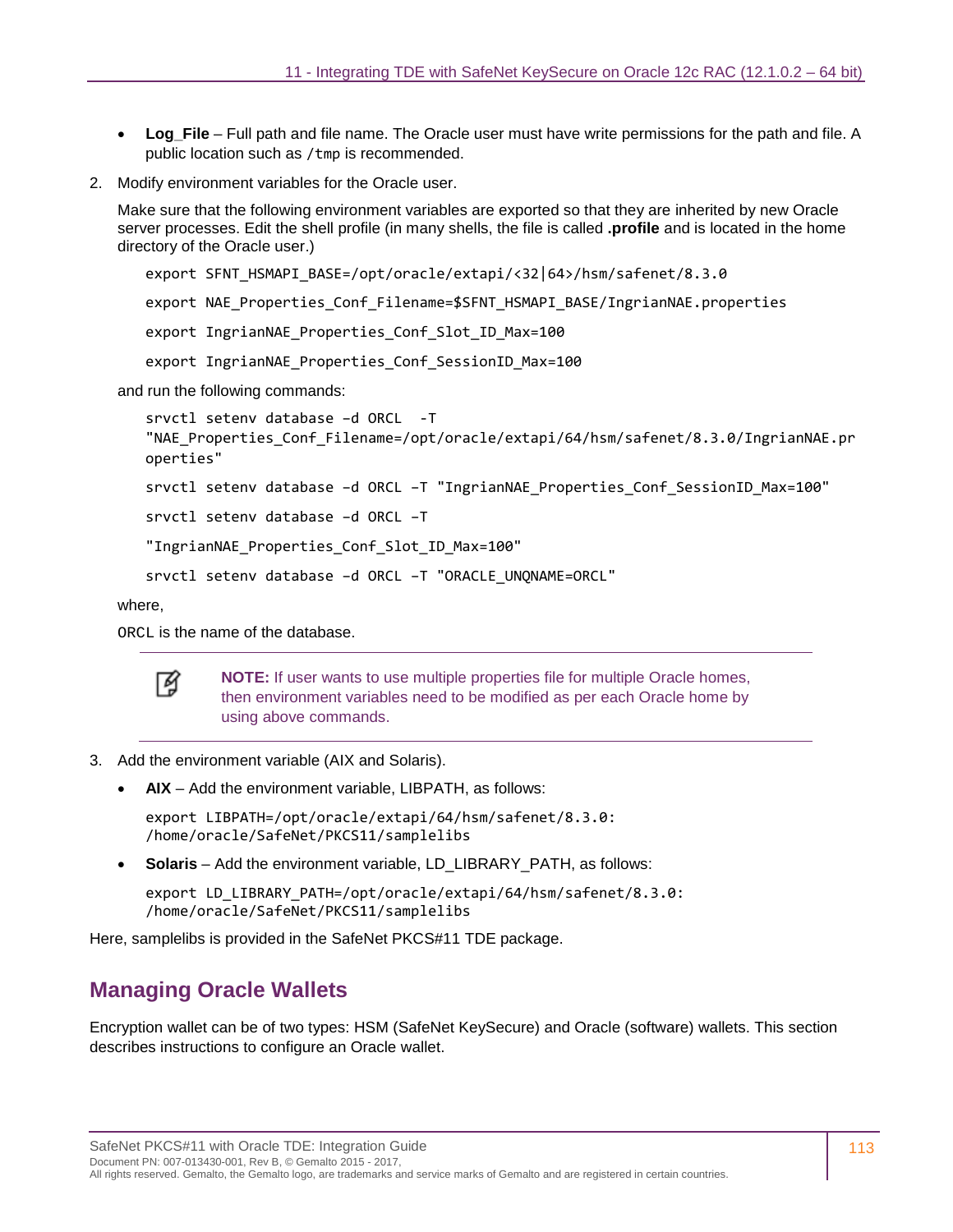## **Configuring an Oracle Wallet**

After configuring SafeNet PKCS#11 with Oracle TDE, the encryption key for TDE can be generated and stored in the Oracle wallet (i.e., in database). Generation of the encryption key involves the following steps:

- **1. [Adding the Wallet Location to sqlnet.ora](#page-56-0)**
- **2. [Restarting the Oracle Database](#page-57-0)**
- **3. [Creating the Encryption Wallet](#page-58-0)**
- **4. [Encrypting a Column in a Table](#page-58-1)**
- **5. [Opening the Wallet Manually](#page-59-0)**
- **6. [Checking the Wallet Status](#page-59-1)**
- **7. [Closing the Wallet](#page-59-2)**

#### **Adding the Wallet Location to sqlnet.ora**

- a. Create the directory /etc/oracle/wallet/RAC and permit the oracle user to access this directory on both RAC1 and RAC2:
	- # mkdir -pv /etc/oracle/wallet/RAC
	- # cd /etc
	- # chown -R oracle:oinstall oracle/wallet/
	- # chmod -R 700 oracle/wallet/



**NOTE:** Create the identical directory for storing wallet on both RAC instances or use the shared disk for storing the wallet. If shared disk is used you will not have to copy the wallet manually on all instances. You can use the ASMCA utility to create the ACFS (ASM Cluster File Systems) file and mount this file on disk that will be used by all instances. You can follow the oracle documentation for creating the ACFS file for storing wallet on clustered system.

b. Create or add the following to \$0RACLE HOME/network/admin/sqlnet.ora – file on both instances of RAC (for e.g. RAC1 and RAC2):

```
ENCRYPTION_WALLET_LOCATION = 
(SOURCE = (METHOD = FILE) 
(METHOD_DATA = (DIRECTORY = /etc/oracle/wallet/RAC)))
```
## **Restarting the Oracle Database**

After making any changes to the **sqlnet.ora** file, it is necessary to restart the database for the changes to be effective. To restart the database, execute the following commands:

\$ sqlplus / as sysdba SQL> connect / as sysdba Connected SQL> shutdown immediate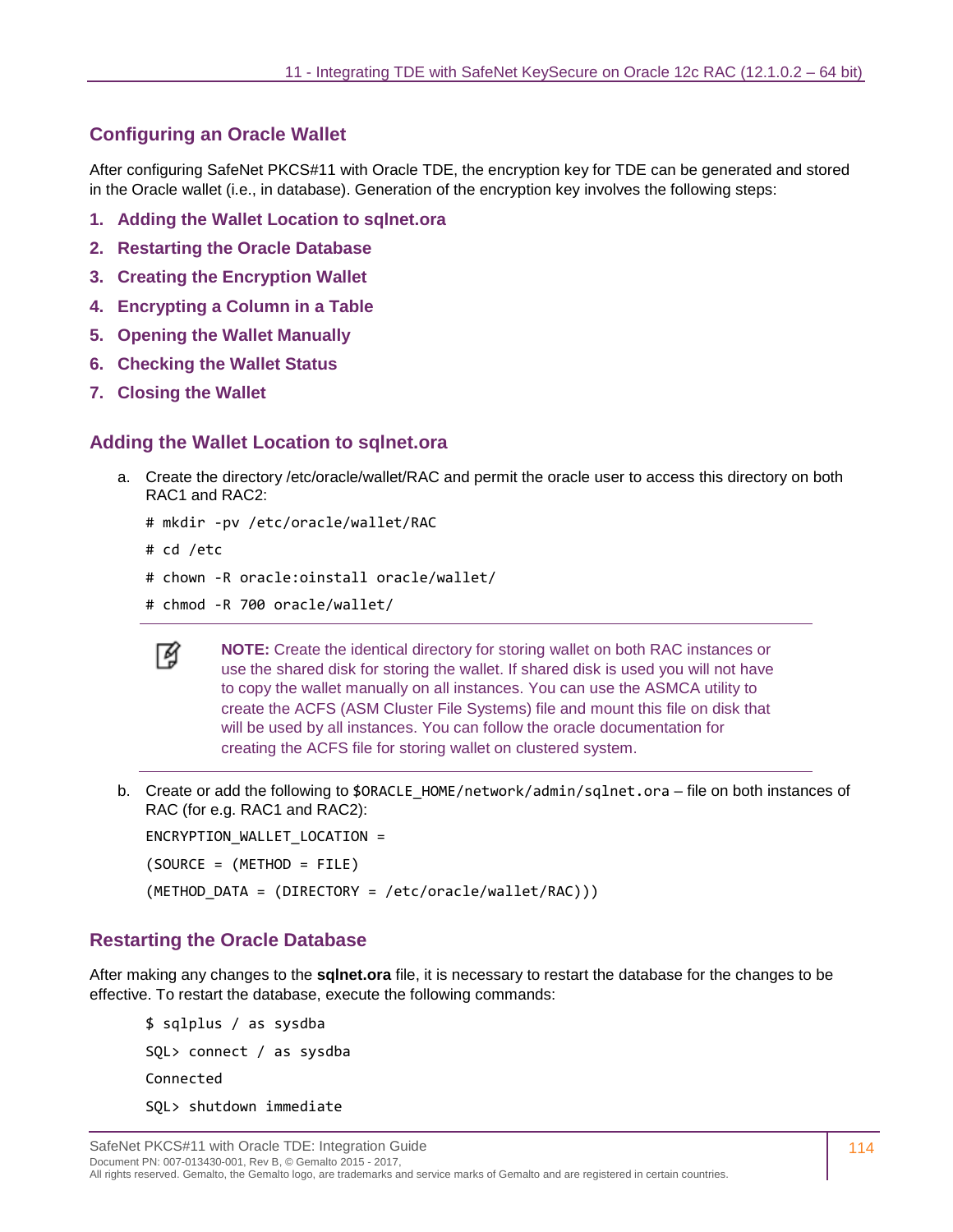Database closed. Database dismounted. ORACLE instance shut down. SQL> startup ORACLE instance started. Total System Global Area 167772160 bytes Fixed Size 1247900 bytes Variable Size 75498852 bytes Database Buffers 88080384 bytes Redo Buffers 2945024 bytes Database mounted. Database opened. SQL> exit \$ lsnrctl stop \$ lsnrctl start

## **Creating the Encryption Wallet**

After restarting the database, the encryption wallet can be created to store the encryption keys.

In Oracle 12c, a unified master encryption key is created. This key can be used for both TDE column and TDE tablespace encryption. The master encryption key can be created, stored, and rotated in the Oracle wallet.

To create an encryption wallet (at the location specified in the sqlnet.ora file) and add a master encryption key to it, execute the following commands:

1. \$ sqlplus system/<system\_password>

At this point, no Oracle wallet exists. This can be confirmed by executing:

select \* from v\$encryption\_wallet;

The command output will display WRL\_TYPE (wallet type) as file and STATUS as CLOSED.

2. Create a wallet at the location specified in the sqlnet.ora file

SQL> ADMINISTER KEY MANAGEMENT CREATE KEYSTORE '/etc/oracle/wallet/RAC' IDENTIFIED BY "asdf1234";

3. After creating the wallet, open the wallet:

SQL> ADMINISTER KEY MANAGEMENT SET KEYSTORE OPEN IDENTIFIED BY "asdf1234"

4. SQL> ADMINISTER KEY MANAGEMENT SET KEY identified by "asdf1234" WITH BACKUP USING 'backup\_identifier';

Copy the **ewallet.p12** file created in the directory /etc/oracle/wallet/RAC from RAC1 to RAC2 in the same directory on RAC2.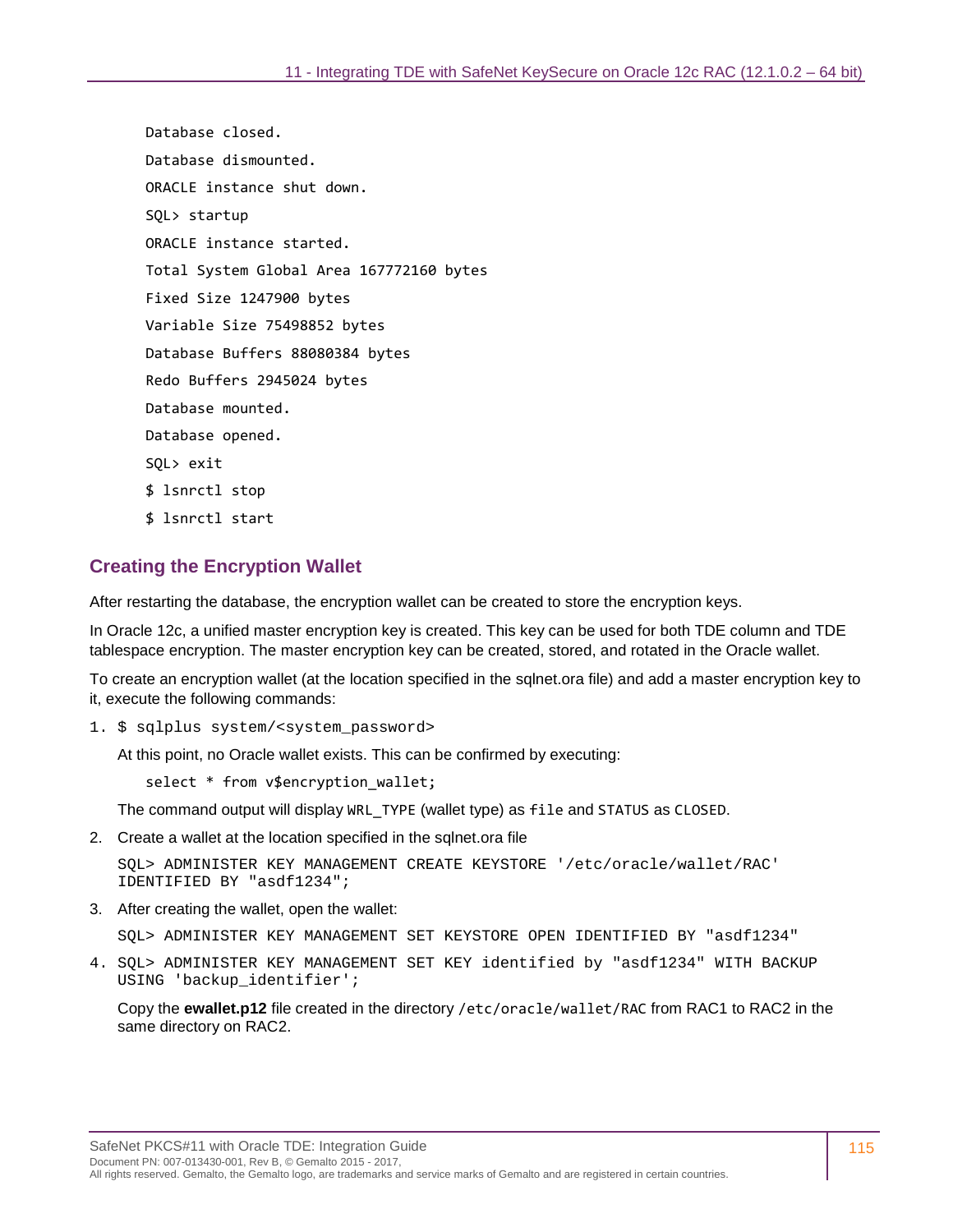

#### **NOTE:**

- In this sample command, "asdf1234" represents the password to access the Oracle wallet. The password is case-sensitive and must appear in double-quotes (**"**).
- As the encryption key is stored in Oracle wallet, the command requires only the password, not the NAE user name. However, in case of HSM wallet, where the encryption key is created and stored on HSM (SafeNet KeySecure), the command requires both the NAE user name (the key owner) and its password.
- The above command creates the ewallet.p12 file at /etc/oracle/wallet/RAC.
- 5. Confirm the wallet status. Execute the following command:

```
select * from v$encryption_wallet;
```
The command output will display WRL\_TYPE (wallet type) as file and STATUS as OPEN. This confirms that the Oracle wallet has been created.

```
放
```
**NOTE:** Re-executing the command "ADMINISTER KEY MANAGEMENT SET KEY identified by "asdf1234";" rotates (re-keys) the master encryption key. Every time this command is executed, a new encryption key is generated and stored in Oracle wallet, and the data is encrypted with the new encryption key.

#### **Encrypting a Column in a Table**

To encrypt a column in a table, execute the following command:

SQL> alter table <table\_owner>.<table\_name> modify (<column\_name> encrypt);

Here <table\_owner> represents the name of the table owner and <table\_name> represents the name of the table containing the column <column\_name> to be encrypted.

For example:

SQL> alter table appowner.credit cards modify (ccnum encrypt);

To verify whether the encrypted data is accessible, execute the following command:

SQL> select \* from <table\_owner>.<table\_name>;

For example:

SQL> select \* from appowner.credit\_cards;

#### **Opening the Wallet Manually**

To open the wallet, execute:

```
SQL> ADMINISTER KEY MANAGEMENT SET KEYSTORE open identified by "asdf1234";
```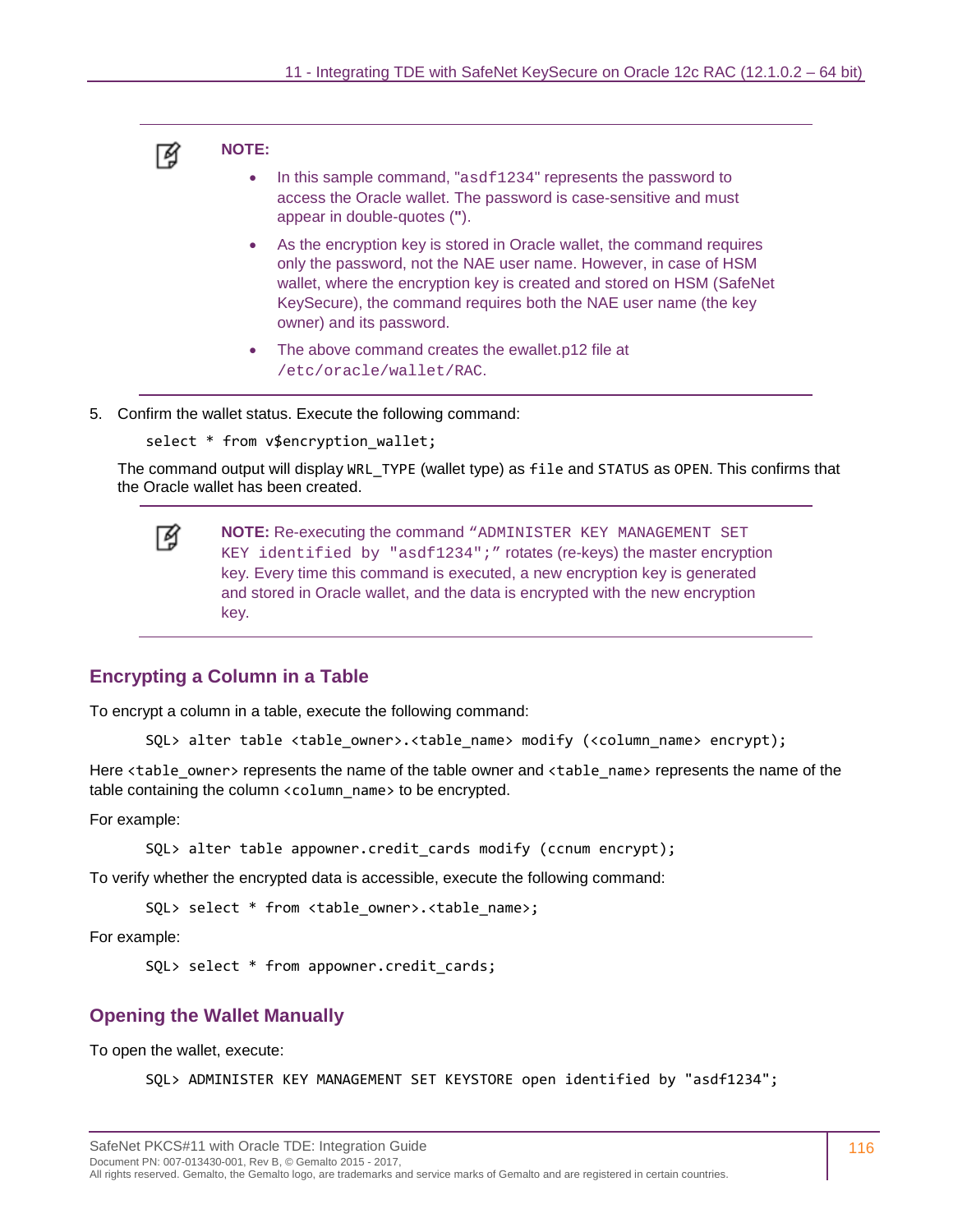#### **Checking the Wallet Status**

To check the wallet status, execute:

select \* from v\$encryption wallet;

#### **Closing the Wallet**

After encrypting the column, close the wallet by executing:

SQL> ADMINISTER KEY MANAGEMENT SET KEYSTORE CLOSE identified by "asdf1234";

SQL> exit;

Above commands work for both RAC1 and RAC2, after copying the wallet on both instances.

#### **Enabling Auto Login with Oracle Wallet**

These steps assume that Oracle TDE is used only in "**FILE**" mode. To enable auto login with Oracle wallet:

1. Make sure that the wallet location in the sqlnet.ora file –on both instances of RAC (for e.g. RAC1, RAC2) is:

ENCRYPTION\_WALLET\_LOCATION =

(SOURCE = (METHOD = **FILE**)

(METHOD\_DATA = (DIRECTORY =/etc/oracle/wallet/RAC)))

Restart the database, if needed

2. Make sure that the wallet is open.

To check the wallet status, execute:

```
select * from v$encryption wallet;
```
If the wallet is closed, open the wallet by executing: alter system set wallet open identified by "asdf1234";

- 3. Navigate to /etc/oracle/wallet/RAC directory.
- 4. Create a (local) auto-open encryption wallet at /etc/oracle/wallet/RAC. Execute the following command:

\$ orapki wallet create -wallet . -auto\_login

Here **.** represents the current directory, which should be /etc/oracle/wallet/RAC. Enter this path if the current directory is not /etc/oracle/wallet/RAC.

- 5. Enter the wallet password (asdf1234) when prompted.
- 6. A new file, **cwallet.sso**, is created at the /etc/oracle/wallet/RAC directory. This directory now contains two files, **cwallet.sso** and **ewallet.p12**.

放

**NOTE:** Rename the **ewallet.p12** to **ewallet.p24** and copy both **ewallet.p24** and **cwallet.sso** files created in the directory /etc/oracle/wallet/RAC from RAC1 to RAC2 in the same directory on RAC2.

#### 7. Close the Oracle wallet. Execute the following command:

SQL> ADMINISTER KEY MANAGEMENT SET KEYSTORE close identified by "asdf1234";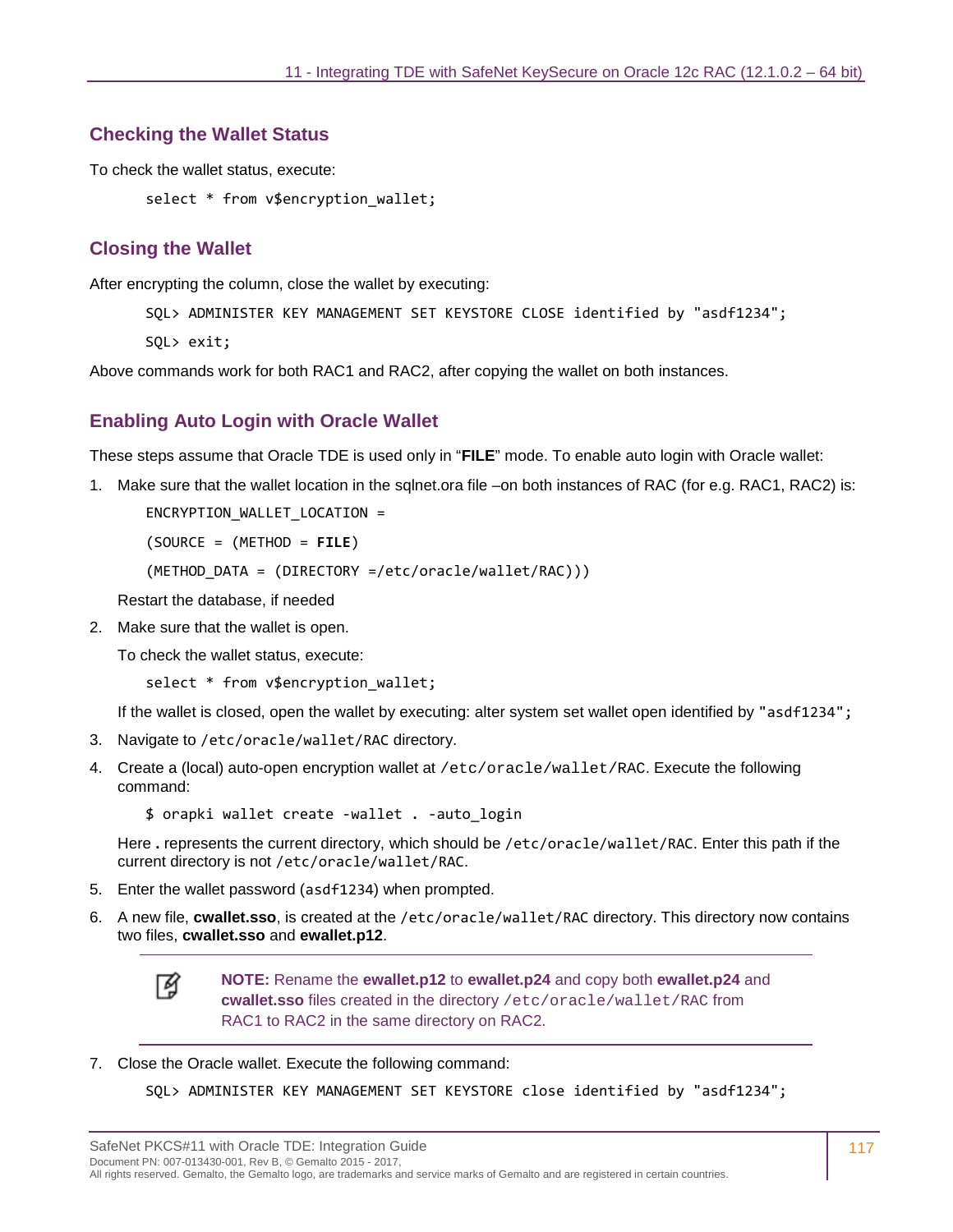8. Open the wallet again. Run the following command:

```
SQL> ADMINISTER KEY MANAGEMENT SET KEYSTORE open identified by "asdf1234";
```
9. Validate auto login.

Restart the database, and query a table in an encrypted tablespace. If the query succeeds, then auto-open has been enabled (because the wallet was automatically opened by Oracle without supplying the password).

From now onward, no password is required to access the data encrypted with the master key.

## **Migrating Oracle Wallet to HSM**

An existing Oracle wallet can be migrated to HSM. After the wallet is migrated, auto login can also be enabled with the wallet migrated to HSM.

Migrating an Oracle wallet to HSM and enabling auto login with the migrated wallet involves the following steps:

- **1. [Migrating an Oracle Wallet to HSM](#page-60-0)**
- **2. [Configuring Auto Login with Migrated Wallet](#page-61-0)**

#### **Migrating an Oracle Wallet to HSM**

1. Use the following syntax to set the software keystore password as that of the hardware keystore:

```
ADMINISTER KEY MANAGEMENT ALTER KEYSTORE PASSWORD IDENTIFIED BY 
software keystore password SET "user id:password" WITH BACKUP [USING
'backup_identifier'];
```
For Example:

```
ADMINISTER KEY MANAGEMENT ALTER KEYSTORE PASSWORD IDENTIFIED BY "asdf1234" SET 
"tdeowner:asdf1234" WITH BACKUP USING 'password_backup';
```
In this specification

- software\_keystore\_password is the same password, used when creating the software keystore.
- user  $id:$  password is the new software keystore password, same as the password of the HSM.
- WITH BACKUP creates a backup of the software keystore. Optionally, you can use the USING clause to add a brief description of the backup. Enclose this description in single quotation marks (' '). This identifier is appended to the named keystore file (for example, **ewallet\_timestamp\_enc\_key\_backup.p12**, with **enc\_key\_backup** being the backup identifier). Follow the file naming conventions as per the operating system.
- 2. Change the FILE to HSM in \$ORACLE\_HOME/network/admin/sqlnet.ora file on both instances of RAC (for e.g. RAC1 and RAC2):

```
ENCRYPTION_WALLET_LOCATION = (SOURCE = (METHOD = HSM) (METHOD_DATA = (DIRECTORY = 
/etc/oracle/wallet/RAC)))
```
- 3. Restart the database.
- 4. Execute the following command:

```
SQL> ADMINISTER KEY MANAGEMENT SET KEY identified by "tdeowner:asdf1234" migrate 
using "asdf1234";
```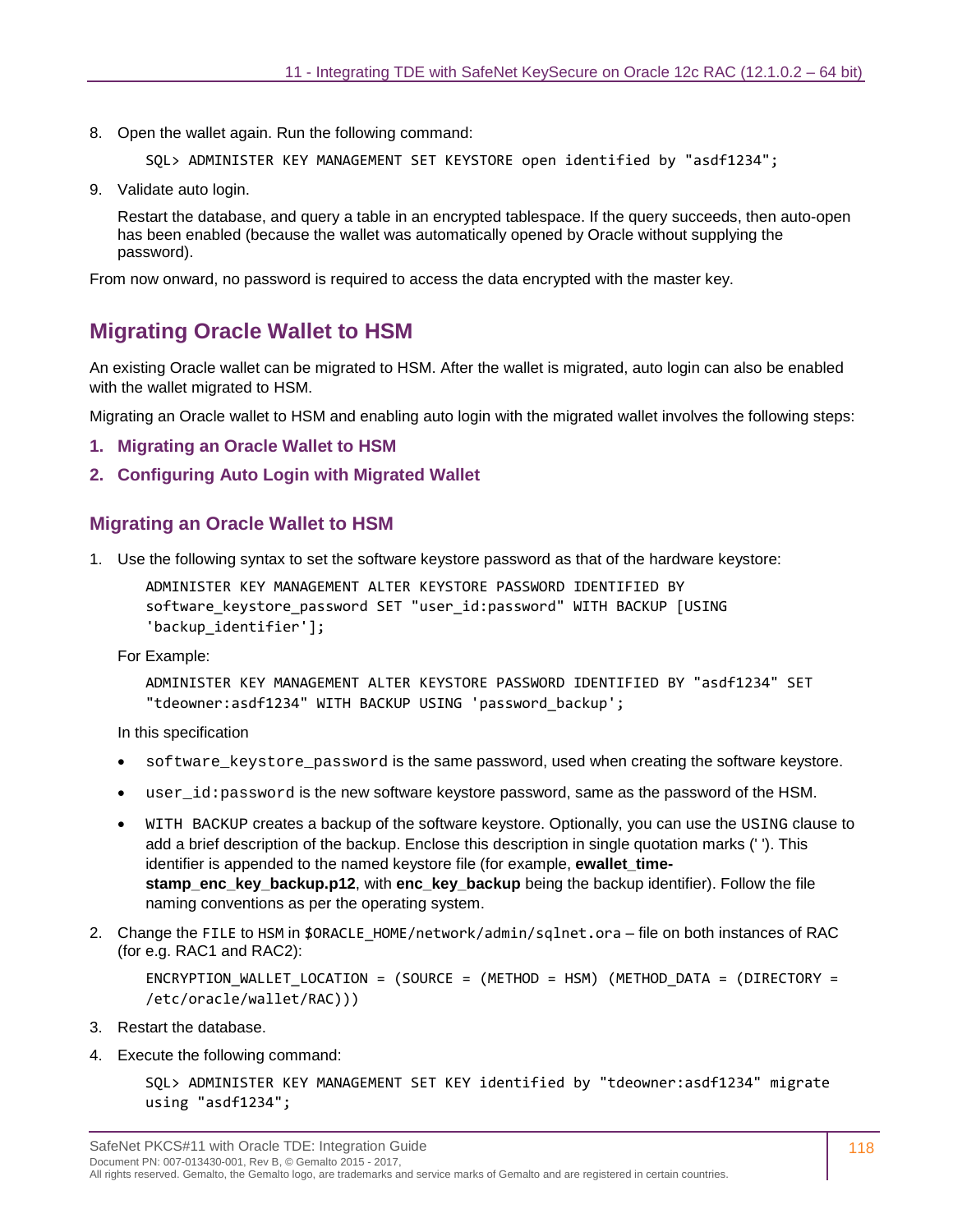Here "tdeowner:asdf1234" represents the NAE user name and its password and "asdf1234" represents the password to access the existing Oracle wallet.

The Oracle wallet is now successfully migrated to HSM and a master encryption key is generated on SafeNet KeySecure.

5. Check the wallet status by executing:

SOL> select \* from v\$encryption wallet;

The command output will display entries for file and HSM wallets each with the STATUS as OPEN.

6. Verify whether the data encrypted with Oracle wallet is accessible over HSM.

Execute the following command:

```
SQL> select * from <table_owner>.<table_name>;
```
For example:

SQL> select \* from appowner.credit\_cards;

7. Once the encryption key is migrated to SafeNet KeySecure, encryption requests similar to the following appear in the activity logs on SafeNet KeySecure every three seconds.

[2012-08-07 17:12:01] INFO 192.168.1.22 [-] tdeowner 100003 Crypto ORACLE.TDE.HSM.MK.06AF95FC1B8BFD4FA0BFFB6D9D68B36AE3 [op#1 ENCRYPT AES/CBC/PKCS5Padding] - [Success] [-]

These encryptions are a result of Oracle's heartbeat functionality related to TDE, specifically, related to external HSMs.



**NOTE:** After migration of an auto login Oracle wallet to HSM, the auto login functionality is no longer available with the migrated wallet. Auto login needs to be reconfigured with the migrated wallet.

## **Configuring Auto Login with Migrated Wallet**

To configure auto login with wallet migrated to HSM (SafeNet KeySecure):

1. Make sure that the wallet location in the sqlnet.ora file –on both instances of RAC (for e.g. RAC1, RAC2) is:

ENCRYPTION\_WALLET\_LOCATION =

 $(SOURCE = (METHOD = HSM))$ 

(METHOD\_DATA = (DIRECTORY =/etc/oracle/wallet/RAC)))

Restart the database, if needed.

- 2. Navigate to /etc/oracle/wallet/RAC directory.
- 3. Enable auto-open HSM. Add the following entry to the empty wallet by executing:

\$ mkstore -wrl . -createEntry ORACLE.TDE.HSM.AUTOLOGIN any-non-empty-string

Enter the wallet password (asdf1234) when prompted.

4. Verify that an auto-open software wallet has been created in the oracle wallet directory you specified in the sqlnet.ora file: You will find two wallets in this directory: **"ewallet.p12"** and **"cwallet.sso"**; the latter is the auto-open wallet;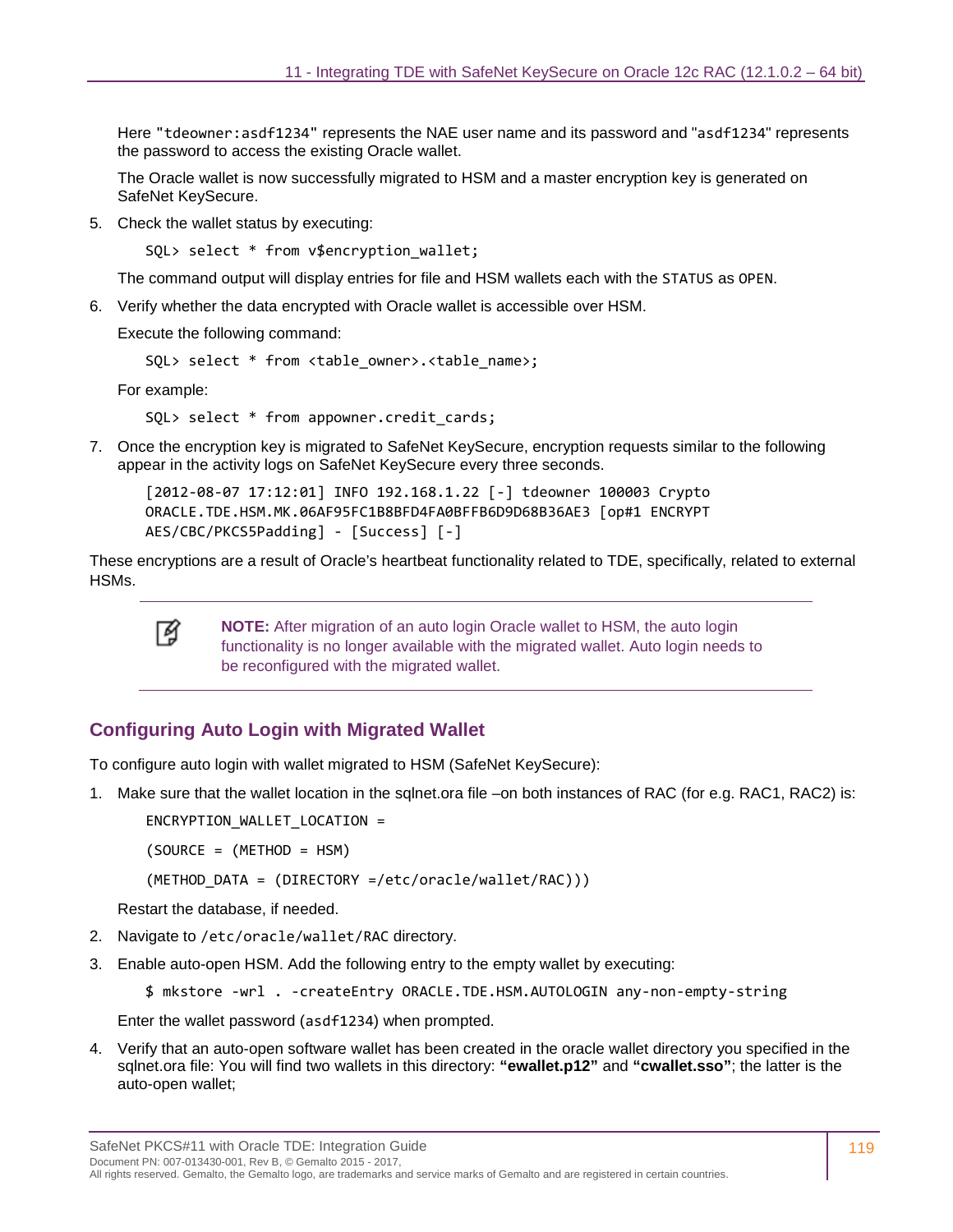冏

**NOTE:** Rename the **ewallet.p12** to **ewallet.p24** and copy both **ewallet.p24** and **cwallet.sso** files created in the directory /etc/oracle/wallet/RAC from RAC1 to RAC2 in the same directory on RAC2.

5. Close the wallet (connection to the HSM). Execute the following command:

```
SQL> ADMINISTER KEY MANAGEMENT SET KEYSTORE CLOSE identified by 
"tdeowner:asdf1234";
```


**NOTE:** If the above command results in the error "ORA-28365: wallet is not open", it means the wallet is already closed.

6. Open the wallet again. Run the following command:

```
SQL> ADMINISTER KEY MANAGEMENT SET KEYSTORE OPEN identified by "tdeowner:asdf1234";
```
It will prevent the Transparent Data Encryption to open it.



**NOTE:** Rename the encryption wallet on both instances of RAC to make the local wallet to auto-login.

7. Validate auto login.

Restart the database, and query a table in an encrypted tablespace. If the query succeeds, then auto-open has been enabled (because the wallet was automatically opened by Oracle).

From now onward, no password is required to access the encrypted data with the master encryption key.

## **Managing HSM Wallets**

Encryption wallet can be of two types: HSM (SafeNet KeySecure) and Oracle (software) wallets. This section describes instructions to configure an HSM wallet.

## **Configuring HSM Wallets**

In order to generate a Master Encryption Key for HSM-Based Encryption, perform the following instructions:



**NOTE:** It is assumed that no traditional wallet is generated and database is not using TDE.

Create or add the following to \$ORACLE\_HOME/network/admin/sqlnet.ora – file on both instances of RAC (for e.g. RAC1, RAC2):

ENCRYPTION\_WALLET\_LOCATION = (SOURCE = (METHOD = **HSM**))

Start the database:

\$ sqlplus / as sysdba

If the database is not yet started, you can start it using:

SQL> startup;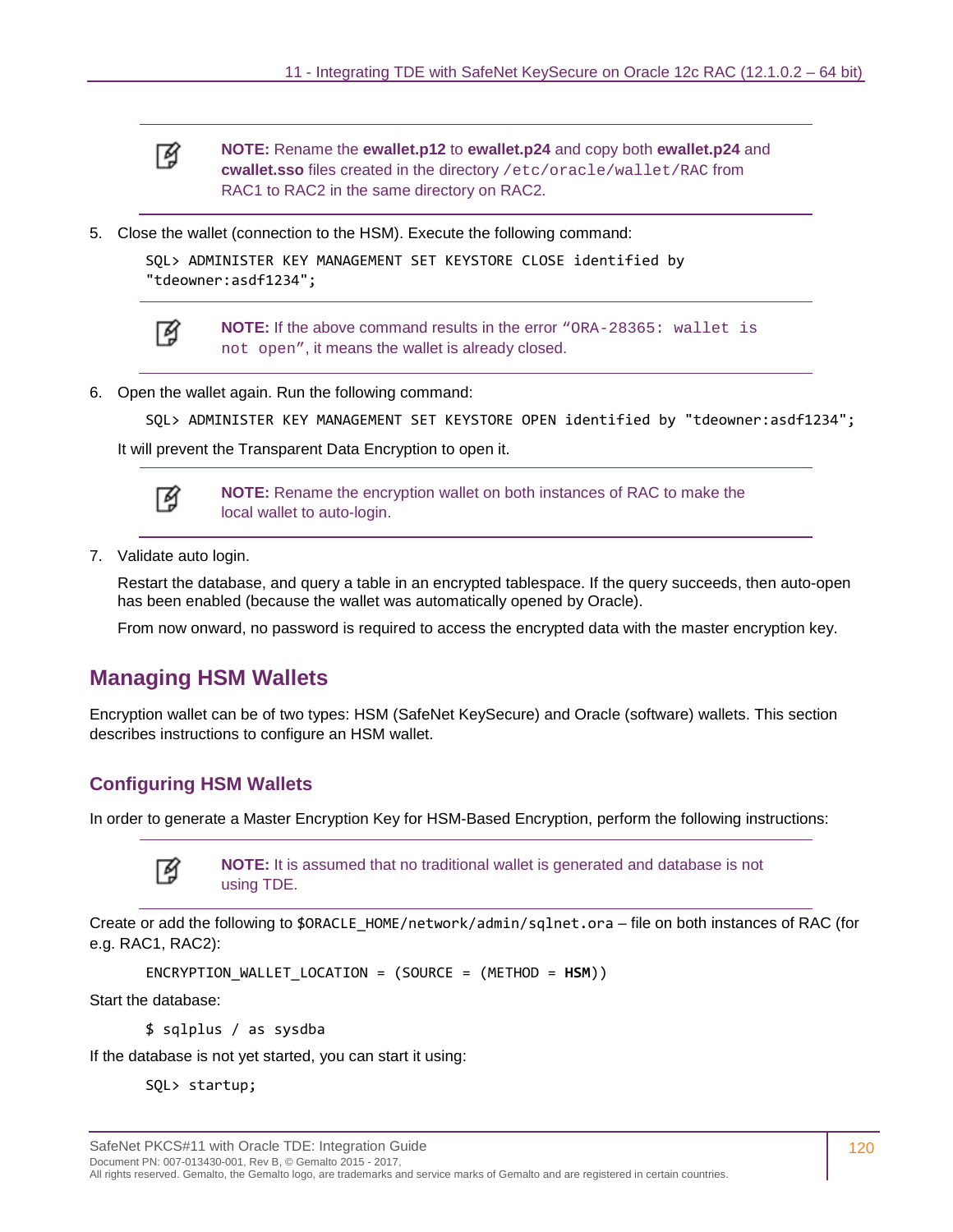Connect to the database as 'system':

SQL> connect system/<password>

Create an encryption wallet. The master key would automatically be created onto the HSM.

SQL> alter system set encryption key identified by "tdeowner:asdf1234";

**NOTE:**  放

- In this sample command, "tdeowner:asdf1234" represents the NAE user name and its password. The NAE user name and password are case-sensitive. They must appear in double-quotes (") and be separated by a colon (:).
- The NAE user specified in the above command is the owner of the encryption key created and stored on SafeNet KeySecure.
- The Key and Policy Configuration page of SafeNet KeySecure Management Console displays the generated master encryption key.

#### **Encrypting a Column in a Table**

After the master encryption key is generated, it can be used to encrypt a column of a table or tablespace. To encrypt a column in a table, execute the following command:

SQL> alter table <table\_owner>.<table\_name> modify (<column\_name> encrypt);

Here <table\_owner> represents the name of the table owner and <table\_name> represents the name of the table containing the column <column\_name> to be encrypted.

For example:

SQL> alter table appowner.credit cards modify (ccnum encrypt);

To verify whether the encrypted data is accessible, execute the following command:

SQL> select \* from <table\_owner>.<table\_name>;

For example:

SQL> select \* from appowner.credit\_cards;

**NOTE:** On Windows platforms, while performing select operations on the encrypted table, the following error may occur: ORA-28353: failed to open wallet. This error occurs because the wallet gets automatically closed after exiting a SQL session. Therefore, the wallet must be opened manually before performing any operations on the encrypted table.

#### **Opening the Wallet Manually**

To open the wallet, execute:

冏

ADMINISTER KEY MANAGEMENT SET KEYSTORE OPEN IDENTIFIED BY "tdeowner:asdf1234";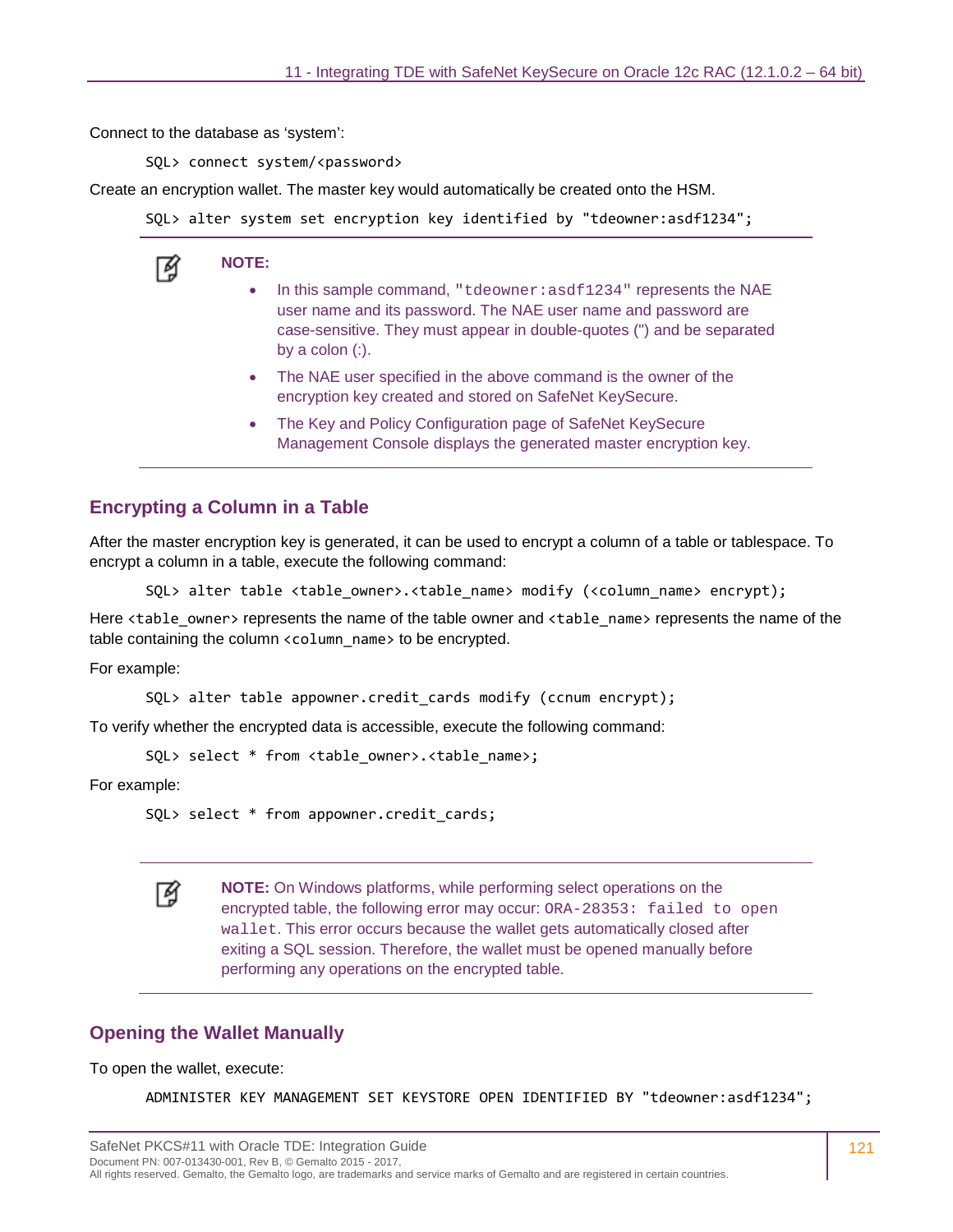#### **Checking the Wallet Status**

To check the wallet status, execute:

select \* from v\$encryption wallet;

Oracle TDE/PKCS#11 can also be used to perform tablespace encryption.

#### **Closing the Wallet**

After encrypting a column in a table, close the wallet by executing:

```
SQL> ADMINISTER KEY MANAGEMENT SET KEYSTORE CLOSE IDENTIFIED BY 
"tdeowner:asdf1234";
```
SQL> exit;



**IMPORTANT:** Oracle TDE/PKCS#11 can also be used to enable auto login wallets and to perform tablespace encryption. For details, see ["Enabling Auto](#page-64-0)  [Login with HSM" on page 65.](#page-64-0)

#### **Enabling Auto Login with HSM**

When TDE is used in 'HSM only' mode (never migrated from an Oracle Wallet):

1. The current entry in sqlnet.ora – file on both instances of RAC (for e.g. RAC1, RAC2):

```
ENCRYPTION_WALLET_LOCATION = (SOURCE = (METHOD = HSM))
```
needs to be changed to:

```
ENCRYPTION WALLET LOCATION = (SOURCE = (METHOD = HSM) (METHOD DATA = (DIRECTORY =
/etc/oracle/wallet/RAC)))
```
2. Create a (local) auto-open and encryption wallet in /etc/oracle/wallet/RAC:

```
# cd /etc/oracle/wallet/RAC
```
# orapki wallet create -wallet . -auto login



**NOTE:** When prompt for password you need to provide the password of at least 8 characters. It will be your software wallet password.

- 3. Add the following entry to the empty wallets to enable an 'auto-open' HSM:
	- # mkstore -wrl . -createEntry ORACLE.TDE.HSM.AUTOLOGIN <any-non-empty-string>



**NOTE:** <any-non-empty-string> could be any string of alphanumeric characters and when asked for password, provide the software wallet password.

4. By default oracle choose the encryption wallet and if it is not available it will choose the auto wallet. Rename the encryption wallet (ewallet.p12) or move it out of the 'ENCRYPTION\_WALLET\_LOCATION' defined in 'sqlnet.ora' to a secure location; do not delete the encryption wallet and do not forget the wallet password.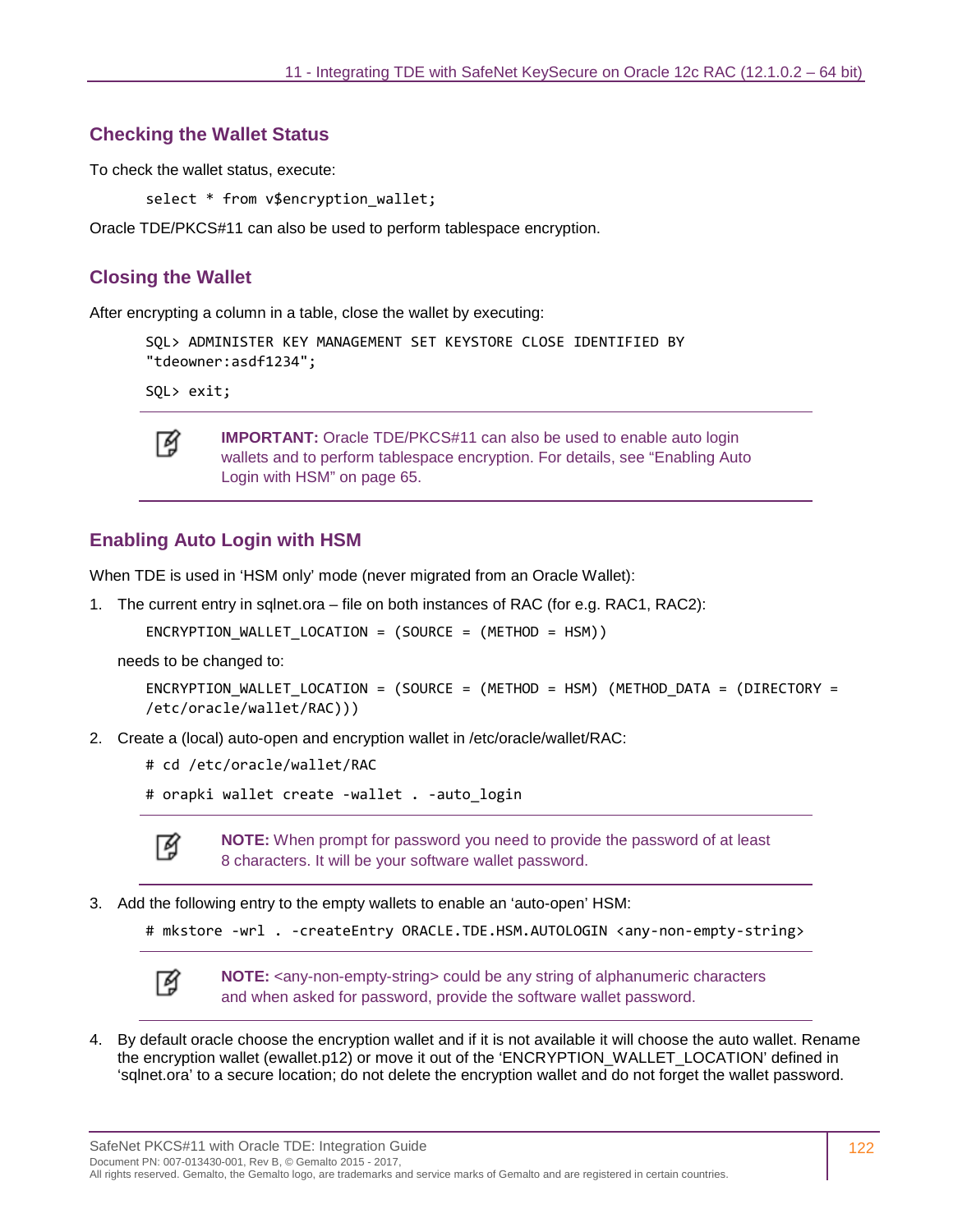冏

**NOTE:** Rename the **ewallet.p12** to **ewallet.p24** and copy both **ewallet.p24** and **cwallet.sso** files created in the directory /etc/oracle/wallet/RAC from RAC1 to RAC2 in the same directory on RAC2.

5. Close the connection to the HSM with

```
SQL> ADMINISTER KEY MANAGEMENT SET KEYSTORE close identified by 
"tdeowner:asdf1234";
```
And open it one last time with

```
SQL> ADMINISTER KEY MANAGEMENT SET KEYSTORE open identified by "tdeowner:asdf1234";
```
6. Validate auto login.

Restart the database, and query a table in an encrypted tablespace. If the query succeeds, then auto-open has been enabled (because the wallet was automatically opened by Oracle without supplying the password).

From now onwards, no password is required to access the data encrypted with the master key.

## **TDE Tablespace Encryption**

First, open the wallet on RAC1 machine.

```
SQL> ADMINISTER KEY MANAGEMENT SET KEYSTORE OPEN identified by "tdeowner:asdf1234";
```
Create an encrypted tablespace in the shared disk.

```
SQL> CREATE TABLESPACE mytablespace DATAFILE '+DATA' SIZE 150M ENCRYPTION DEFAULT 
STORAGE (ENCRYPT);
```
Create a table in the tablespace.

```
SQL>create table customer_payment ( first_name varchar2(11),last_name varchar2(11)) 
TABLESPACE mytablespace;
```
Insert some values in customer\_payment table

SQL>insert into customer\_payment values('Test','Test');

SQL> commit;

Close the wallet

SQL> ADMINISTER KEY MANAGEMENT SET KEYSTORE CLOSE identified by "tdeowner:asdf1234";

Now try to access the customer\_payment table.

SQL> select \* from customer\_payment;

You will get the following error as the wallet is not open:

ORA-28365: wallet is not open

**Now you can go on RAC 2 machine**. Firstly open the wallet on RAC2 machine

SQL> ADMINISTER KEY MANAGEMENT SET KEYSTORE OPEN identified by "tdeowner:asdf1234";

Now try to access the customer\_payment table

SQL> select \* from customer\_payment;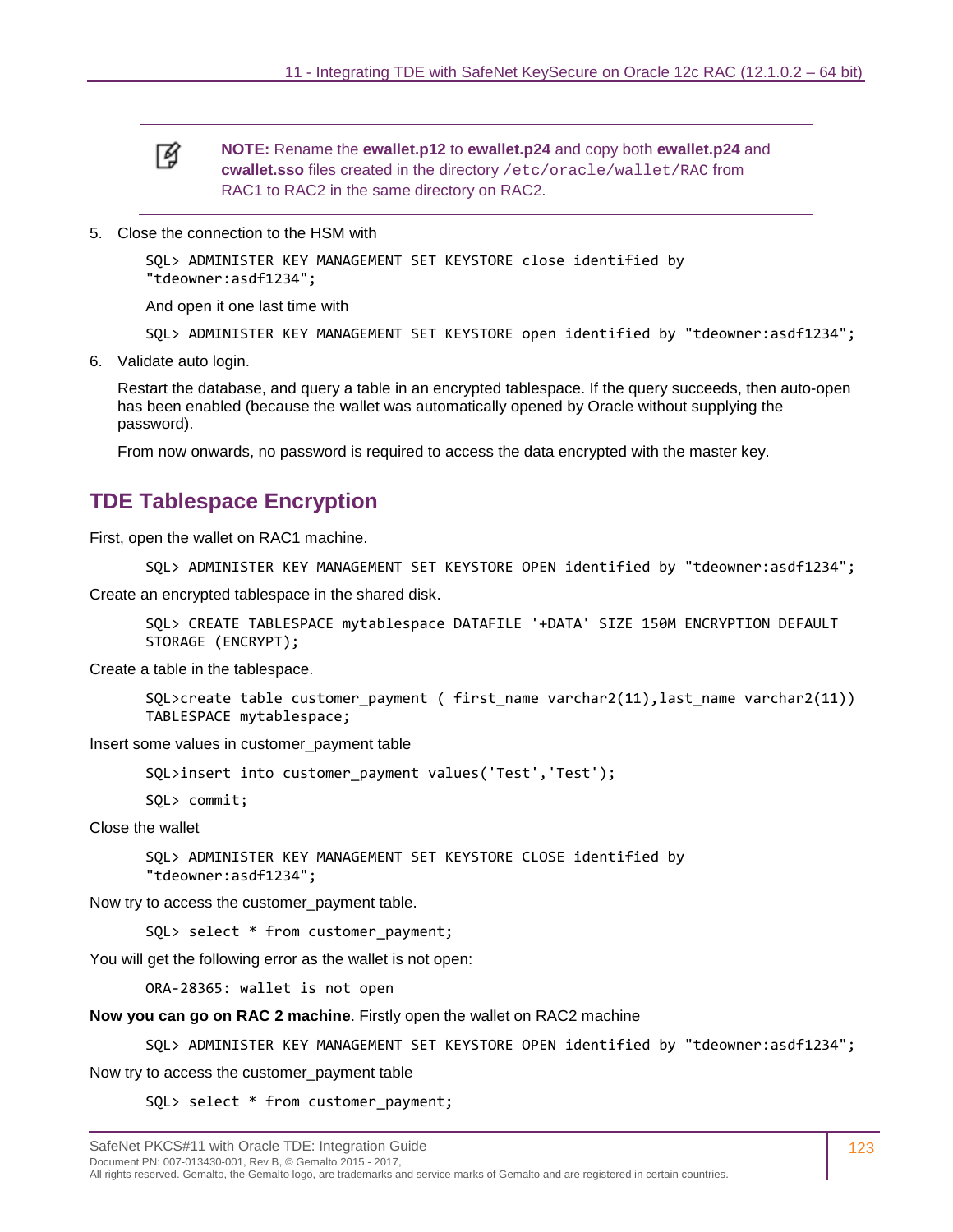1 row will be listed as entered above in the table.

Now onwards when you start the database you need to open the HSM based wallet to view the encrypted data. You can set the HSM based wallet to Auto-Login that will automatically open when database starts.

# **Managing Multiple Databases on RAC**

In case you need to have multiple databases on RAC, then simply create a RAC database using dbca utility and follow the same set of instructions as mentioned above.

You need to make sure of the following while working with the new database:

- 1. *ORACLE\_SID's* on both RAC1 & RAC2 are set to new db instance SID respectively, for e.g. if we have two RAC databases *orcl* and *orclnew* then while working with *orclnew* the *ORACLE \_SID* must be set to *orclnew1* on RAC1 and *orclnew2* on RAC2. Similarly for *orcl, ORACLE\_SID* must be set to *orcl1* on RAC1 and *orcl2* on RAC2.
- 2. Create separate wallet locations for both the RAC databases, for e.g. for *orcl* database the wallet can be created at **/home/oracle/orcl/WALLET** and for *orclnew* database the wallet should be created at **/home/oracle/orclnew/WALLET**.
- 3. All the databases, e.g. *orcl* and *orclnew*, need to share the same properties file for configuration purpose.
- 4. Use of different NAE users is suggested for different databases. All the NAE users should be covered under one group that has privileges to use the TSE key. This is needed as oracle sends a keyinfo request for TSE key.
- 5. For any new database make sure to change the db name while running the *export* and *srvctl* commands.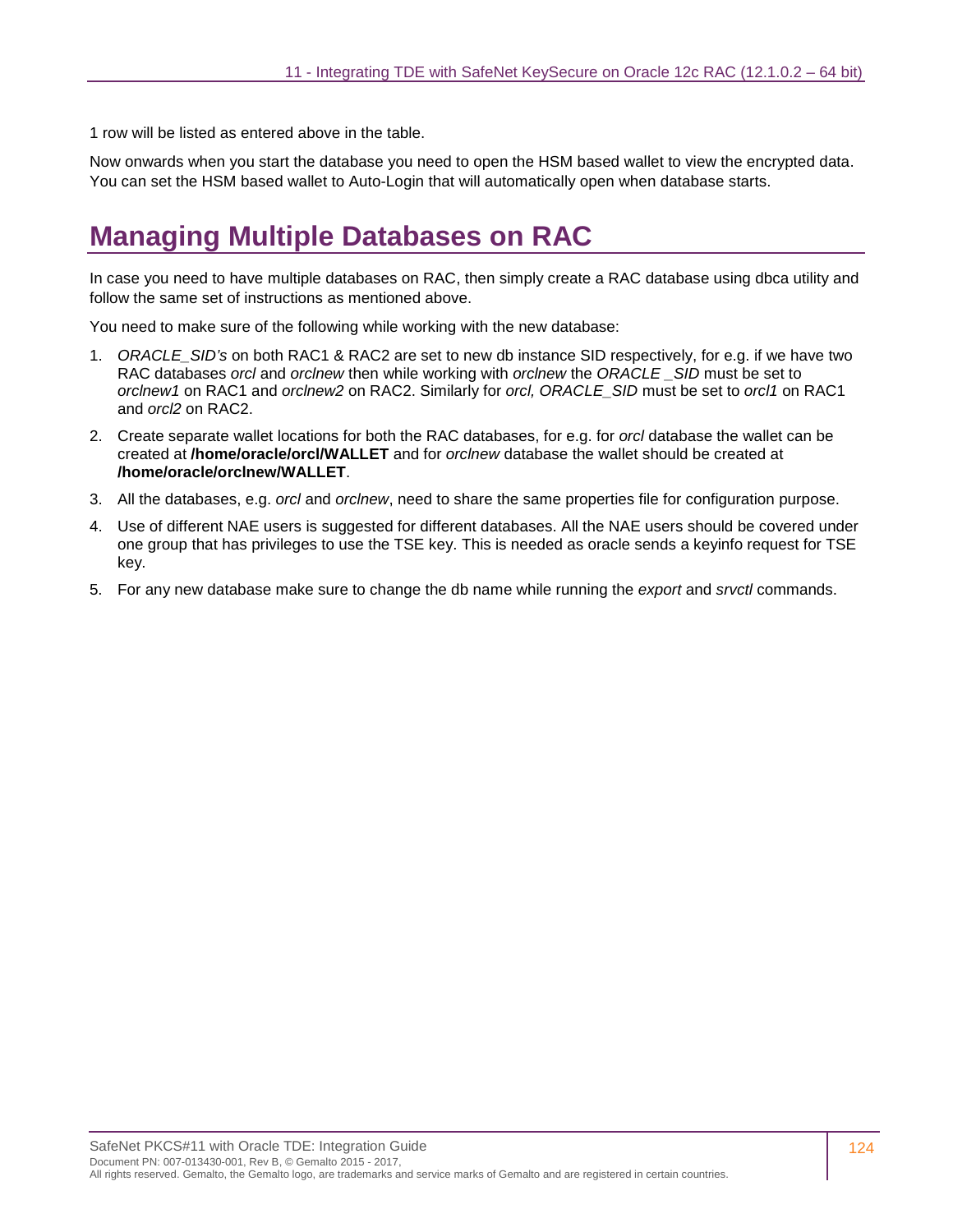# **12 Troubleshooting & Tips**

This chapter provides information on how to handle problems that occur while working with SafeNet PKCS11/Oracle TDE. This chapter also provides Oracle TDE Platform Matrix, which lists issues occurring on different platforms with different Oracle versions and their workaround, wherever available.

# **Troubleshooting**

This table provides information on problems occurring while working with SafeNet PKCS11/Oracle TDE and how to handle them:

| #  | <b>Description</b>                                                                                                                                                                                                                                                                                                                                    |  |  |  |
|----|-------------------------------------------------------------------------------------------------------------------------------------------------------------------------------------------------------------------------------------------------------------------------------------------------------------------------------------------------------|--|--|--|
| 1. | "mkdir: cannot create directory ' <directory>': Permission denied"</directory>                                                                                                                                                                                                                                                                        |  |  |  |
|    | While creating the /opt/oracle/extapi/<32 64>/hsm/safenet/8.3.0<br>directory, if the "Permission denied" error occurs, grant appropriate access<br>permissions on this path to the Oracle user.                                                                                                                                                       |  |  |  |
| 2. | "ORA-28407: Hardware Security Module error detected"                                                                                                                                                                                                                                                                                                  |  |  |  |
|    | While encrypting data or accessing the encrypted data, if ORA - 28407 occurs, there might<br>exist some issues: in configuration/installation process of PKCS#11 library or with the<br>connectivity to the SafeNet KeySecure appliance or in the IngrianNAE.properties file<br>parameters. Refer the PKCS library log file for exact cause of issue. |  |  |  |
|    | If Oracle traces show the error "HSM error trace for ORA-28407. kzthsminit failed in<br>C_Initialize with PKCS 11 error code 5" then copy IngrianNAE.properties file to<br>\$ORACLE_HOME/dbs location and rename this file to NAE.properties.                                                                                                         |  |  |  |
| 3. | ORA-28407: Hardware Security Module failed with PKCS#11 error<br>CKR_SLOT_ID_INVALID(%d)                                                                                                                                                                                                                                                              |  |  |  |
|    | For Oracle 12c RAC auto login with HSM, if error ORA-28407 occurs with invalid slot id<br>then the user must upgrade their Oracle to 12.1.0.2.2 or later.                                                                                                                                                                                             |  |  |  |
| 4. | Error: "ORA-28365: wallet is not open"                                                                                                                                                                                                                                                                                                                |  |  |  |
|    | While closing the wallet by executing "alter system set encryption wallet<br>close identified by " <nae user="">:<password>";", if the above error occurs:</password></nae>                                                                                                                                                                           |  |  |  |
|    | It means the wallet is already closed.                                                                                                                                                                                                                                                                                                                |  |  |  |
|    | No action is required.                                                                                                                                                                                                                                                                                                                                |  |  |  |
| 5. | Linux/Unix: "ORA-28376: cannot find PKCS11 library"                                                                                                                                                                                                                                                                                                   |  |  |  |
|    | Ensure that oracle: oinstall is the owner: group of the directory                                                                                                                                                                                                                                                                                     |  |  |  |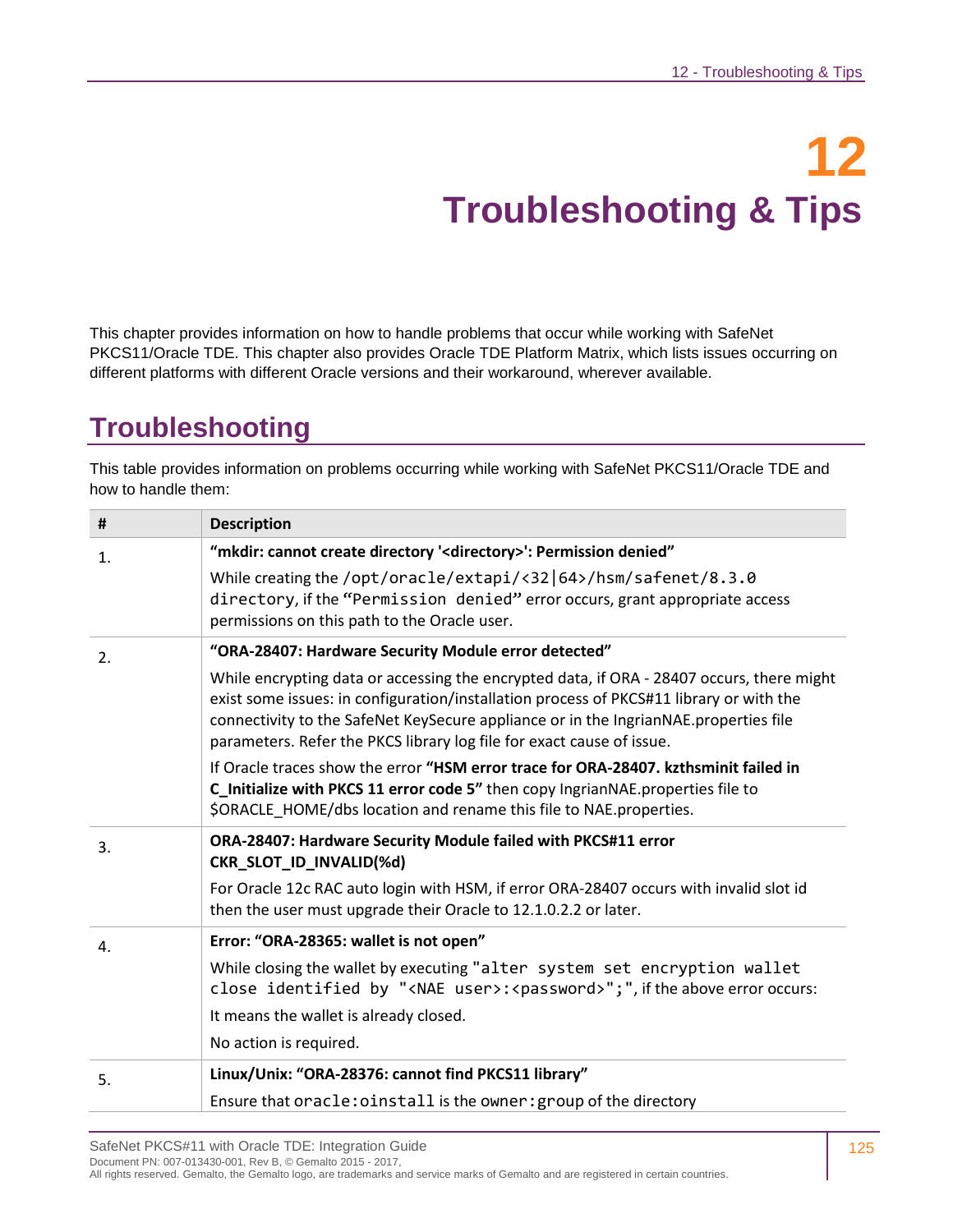|    | '/opt/oracle/extapi/<32 64>/hsm/safenet/8.3.0' and its files, libingPKCS11.so<br>and IngrianNAE.properties, and should have read/write permissions. The directory and<br>files within should not have 777, 776 or 773 permissions. They can have either the default<br>permission (755) or 775 or 774. |
|----|--------------------------------------------------------------------------------------------------------------------------------------------------------------------------------------------------------------------------------------------------------------------------------------------------------|
| 6. | Oracle Database - Enterprise Edition - Version 11.2.0.3 to 11.2.0.4 [Release 11.2] "HSM<br>connection lost, closing wallet kzthsmterm: C_CloseSession threw PKCS11 error 48"                                                                                                                           |
|    | Note: The information in this section applies to all platforms.                                                                                                                                                                                                                                        |
|    | If TDE is used with HSM then brief interruptions in the connectivity to the HSM can cause<br>errors on the database.                                                                                                                                                                                   |
|    | <b>Symptoms:</b> Some symptoms observed in the alert. log are:                                                                                                                                                                                                                                         |
|    | kzthsmcc4: HSM heartbeat died. Most likely connection has been<br>lost. PKCS11 function C_Encrypt returned PKCS11 error code: 48                                                                                                                                                                       |
|    | HSM connection lost, closing wallet kzthsmterm: C_CloseSession<br>threw PKCS11 error 48                                                                                                                                                                                                                |
|    | Sun Mar 02 17:16:54 2014                                                                                                                                                                                                                                                                               |
|    | kzthsmcc4: HSM heartbeat died. Most likely connection has been<br>lost. PKCS11 function C_Encrypt returned PKCS11 error code: 48                                                                                                                                                                       |
|    | HSM connection lost, closing wallet kzthsmterm: C_CloseSession<br>threw PKCS11 error 48                                                                                                                                                                                                                |
|    | Changes: TDE is configured with HSM.                                                                                                                                                                                                                                                                   |
|    | Cause: The existing model is that the Oracle server initiates a heartbeat call to the HSM<br>every 3 seconds from the gen0 process, if that fails the wallet will be closed, depending<br>on the internal state of involved processes this can lead to various errors.                                 |
|    | Solution: To make the database more resilient to brief interruptions in the HSM<br>connectivity a fix has been made for 11gR2.                                                                                                                                                                         |
|    | Patch 18948524: instance crash when HSM loses connectivity.                                                                                                                                                                                                                                            |
|    | Merge patches with this fix:                                                                                                                                                                                                                                                                           |
|    | Patch 19364977: MERGE REQUEST ON TOP OF DATABASE PSU 11.2.0.3.11 FOR BUGS<br>12874937 12951619                                                                                                                                                                                                         |
|    | Patch 19182734: MERGE REQUEST ON TOP OF DATABASE PSU 11.2.0.3.8 FOR BUGS<br>18511779 16360112                                                                                                                                                                                                          |
|    | Patch 19594366: MERGE REQUEST ON TOP OF DATABASE PSU 11.2.0.3.7 FOR BUGS<br>19148155 18948524                                                                                                                                                                                                          |
|    | (This list may not be exhaustive)                                                                                                                                                                                                                                                                      |
|    | Once any of these patches have been installed, that include the fix to bug 18948524, set<br>the following events to control how the server will respond to the HSM failure, for<br>example:                                                                                                            |
|    | event="28420 trace name context forever, level 10"                                                                                                                                                                                                                                                     |
|    | event="28421 trace name context forever, level 3"                                                                                                                                                                                                                                                      |
|    | To set this persistently, use the statement:                                                                                                                                                                                                                                                           |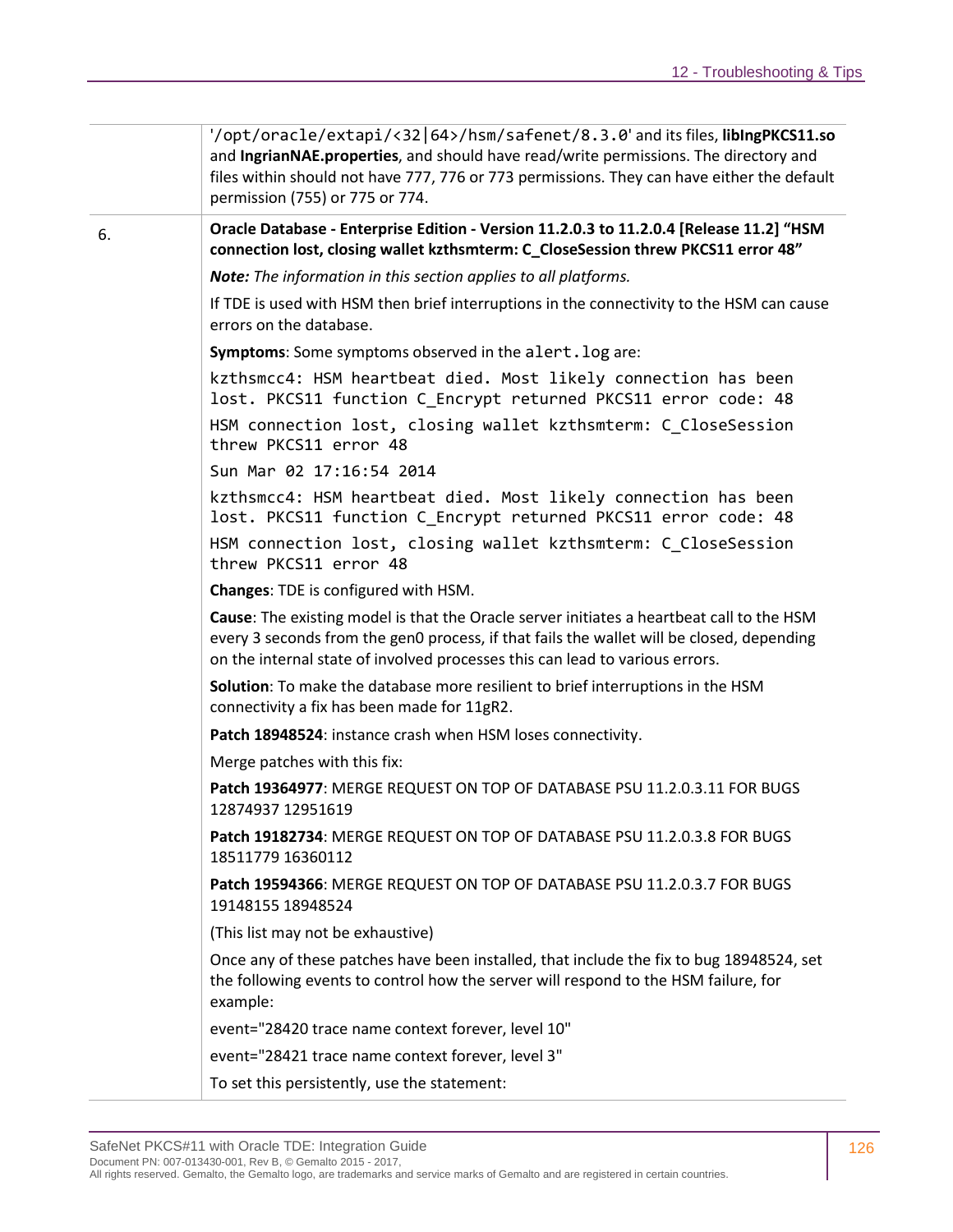#### ALTER SYSTEM SET

EVENT='28420 trace name context forever, level 10:28421 trace name context forever, level 3' COMMENT='HSM heartbeat timeout and reconnect attempt' SCOPE=SPFILE;

Event 28420 is used to determine how many HSM heartbeats can fail before the wallet is closed. The HSM heartbeat fires every 3 seconds which means that a very short network outage can lead to wallet closure. So, for example, if event 28420 is set to level 5 then the RDBMS will allow 5 heartbeats to fail before closing the wallet, which would allow a 15 second loss of contact with the HSM before closing the wallet. This event should NOT be used to disable the heartbeat functionality, and we strongly advise that this value is set no higher than 20 (i.e. one minute loss of HSM connectivity before wallet closure).

Event 28421 will cause the HSM heartbeat to attempt to reconnect with the HSM once the wallet has been closed and, if successful, reopen the wallet. So, for example, if event 28421 is set to level 3 then every 3rd heartbeat will attempt to re-establish connection with the HSM. Event 28421 is only useful if HSM has been configured using the auto-open feature, this means a local cwallet.sso maintains the HSM credentials in the secret store entry ORACLE.TDE.HSM.AUTOLOGIN.

The example uses the recommended values for the events.

If the HSM is not available for prolonged periods eventually this may result in errors that cause the database to shutdown, this patch is only meant to cope with short outages. Also this patch is primarily meant to avoid a hard instance crash, if the HSM is not available then due to the current state of sessions doing any TDE related operation when the HSM connectivity is lost, those individual sessions may still get wallet related errors.

## **Oracle TDE Platform Matrix**

The table below lists issues occurring with different Oracle versions on different platforms and their workarounds, wherever available.

| #  | Platform                          | <b>Oracle Version</b> | Known issue(s)                                                            | <b>Workaround (if any)</b>                                            |
|----|-----------------------------------|-----------------------|---------------------------------------------------------------------------|-----------------------------------------------------------------------|
| 1. | Windows<br>2008/2012 R2<br>64-bit | 11.2.0.3<br>12.1.0.2  | Wallet gets automatically<br>closed after exiting the<br>session.         | This is an Oracle issue.<br>No patch exists to<br>resolve this issue. |
|    |                                   |                       | Database instance crashes<br>on performing the<br>following steps:        | This is an Oracle issue.<br>No patch exists to<br>resolve this issue. |
|    |                                   |                       | Create an encrypted<br>tablespace by executing<br>create tablespace.      |                                                                       |
|    |                                   |                       | Exit from the session.                                                    |                                                                       |
|    |                                   |                       | Open the wallet.                                                          |                                                                       |
|    |                                   |                       | Create another encrypted<br>tablespace by executing<br>create tablespace. |                                                                       |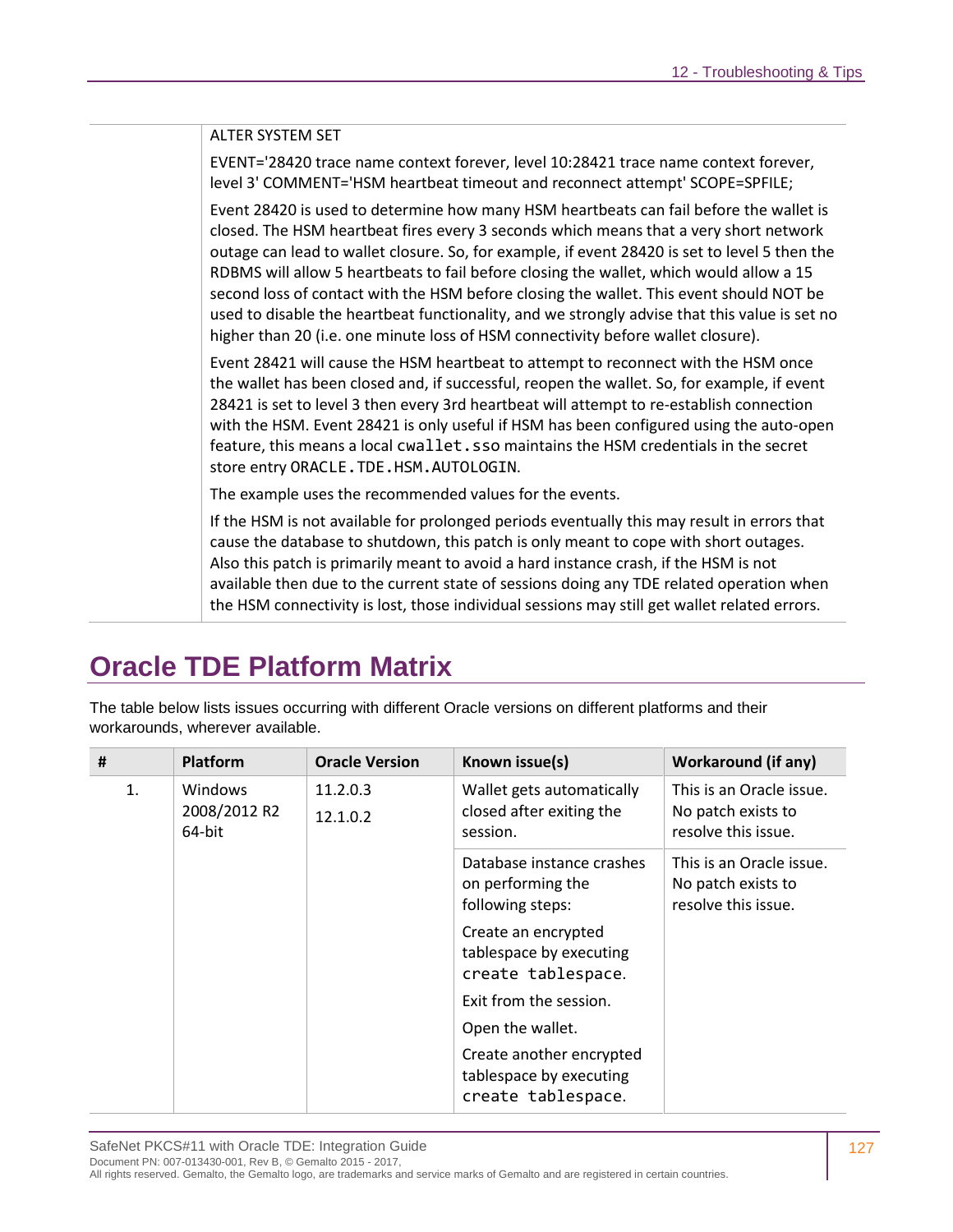|    |                                         |                                    | Auto-login with HSM does<br>not work.                                    | This is an Oracle issue.<br>No patch exists to<br>resolve this issue.                                                                                                                                                                       |
|----|-----------------------------------------|------------------------------------|--------------------------------------------------------------------------|---------------------------------------------------------------------------------------------------------------------------------------------------------------------------------------------------------------------------------------------|
| 2. | Windows<br>2003/2008 32-<br>bit, 64-bit | 11.2.0.2                           | Wallet gets automatically<br>closed after some SQL<br>operations.        | Apply Oracle<br>mandatory patch<br>11.2.0.2 bundle 15<br>(tracking patch<br>numbers 13413154<br>(32bit) and 13413155<br>(64bit)). After applying<br>the patch, use the<br>shutdown immediate<br>command to restart<br>the database session. |
|    |                                         | 11.2.0.2 (with<br>patch bundle 15) | Wallet gets automatically<br>closed after exiting the<br>session.        | This is an Oracle issue.<br>No patch exists to<br>resolve this issue.                                                                                                                                                                       |
|    |                                         |                                    | Database instance crashes<br>on performing the<br>following steps:       | This is an Oracle issue.<br>No patch exists to<br>resolve this issue.                                                                                                                                                                       |
|    |                                         |                                    | Create an encrypted<br>tablespace by executing<br>create tablespace.     |                                                                                                                                                                                                                                             |
|    |                                         |                                    | Exit from the session.                                                   |                                                                                                                                                                                                                                             |
|    |                                         |                                    | Open the wallet.                                                         |                                                                                                                                                                                                                                             |
|    |                                         |                                    | Create another encrypted<br>tablespace by executing<br>create tablespace |                                                                                                                                                                                                                                             |
|    |                                         |                                    | Auto-login with HSM does<br>not work.                                    | This is an Oracle issue.<br>No patch exists to<br>resolve this issue.                                                                                                                                                                       |
| 3. | RHEL/AIX/<br><b>Solaris</b>             | 11.2.0.2                           | Wallet gets automatically<br>closed after some SQL<br>operations.        | Apply Oracle<br>mandatory patch<br>12626642. After<br>applying the patch, use<br>the shutdown<br>immediate command<br>to restart the database<br>session.                                                                                   |